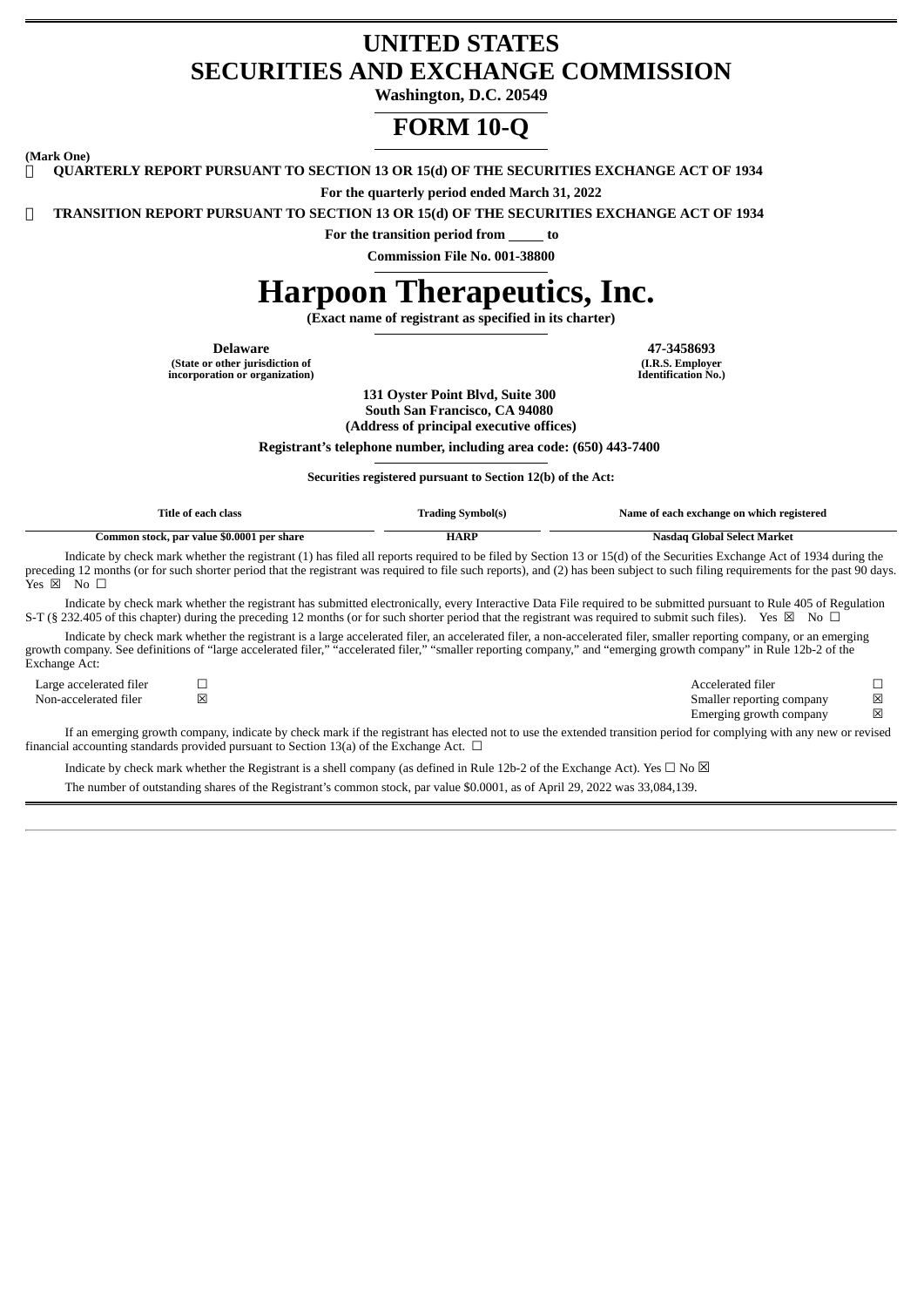# **HARPOON THERAPEUTICS, INC. QUARTERLY REPORT ON FORM 10-Q FOR THE QUARTERLY PERIOD ENDED MARCH 31, 2022**

# **TABLE OF CONTENTS**

|      |                                                                                                                    | Page |
|------|--------------------------------------------------------------------------------------------------------------------|------|
|      | <b>Special Note Regarding Forward-Looking Statements</b>                                                           | 3    |
|      | PART I. FINANCIAL INFORMATION                                                                                      |      |
| Item |                                                                                                                    |      |
| 1.   | <b>Condensed Financial Statements (unaudited):</b>                                                                 | 4    |
|      | Condensed Balance Sheets as of March 31, 2022 and December 31, 2021<br>a.                                          | 4    |
|      | Condensed Statements of Operations and Comprehensive Loss for the Three Months Ended March 31, 2022 and 2021<br>b. | 5    |
|      | Condensed Statements of Stockholders' Equity for the Three Months Ended March 31, 2022 and 2021<br>c.              | 6    |
|      | Condensed Statements of Cash Flows for the Three Months Ended March 31, 2022 and 2021<br>d.                        | 7    |
|      | <b>Notes to Condensed Financial Statements</b><br>e.                                                               | 8    |
| 2.   | <b>Management's Discussion and Analysis of Financial Condition and Results of Operations</b>                       | 23   |
| 3.   | <b>Quantitative and Qualitative Disclosures About Market Risk</b>                                                  | 33   |
| 4.   | <b>Controls and Procedures</b>                                                                                     | 33   |
|      | PART II. OTHER INFORMATION                                                                                         |      |
| 1.   | <b>Legal Proceedings</b>                                                                                           | 35   |
| 1A.  | <b>Risk Factors</b>                                                                                                | 35   |
| 2.   | <b>Unregistered Sales of Equity Securities and Use of Proceeds</b>                                                 | 81   |
| 3.   | <b>Defaults Upon Senior Securities</b>                                                                             | 81   |
| 4.   | <b>Mine Safety Disclosures</b>                                                                                     | 81   |
| 5.   | <b>Other Information</b>                                                                                           | 81   |
| 6.   | <b>Exhibits</b>                                                                                                    | 82   |
|      | <b>Signatures</b>                                                                                                  | 83   |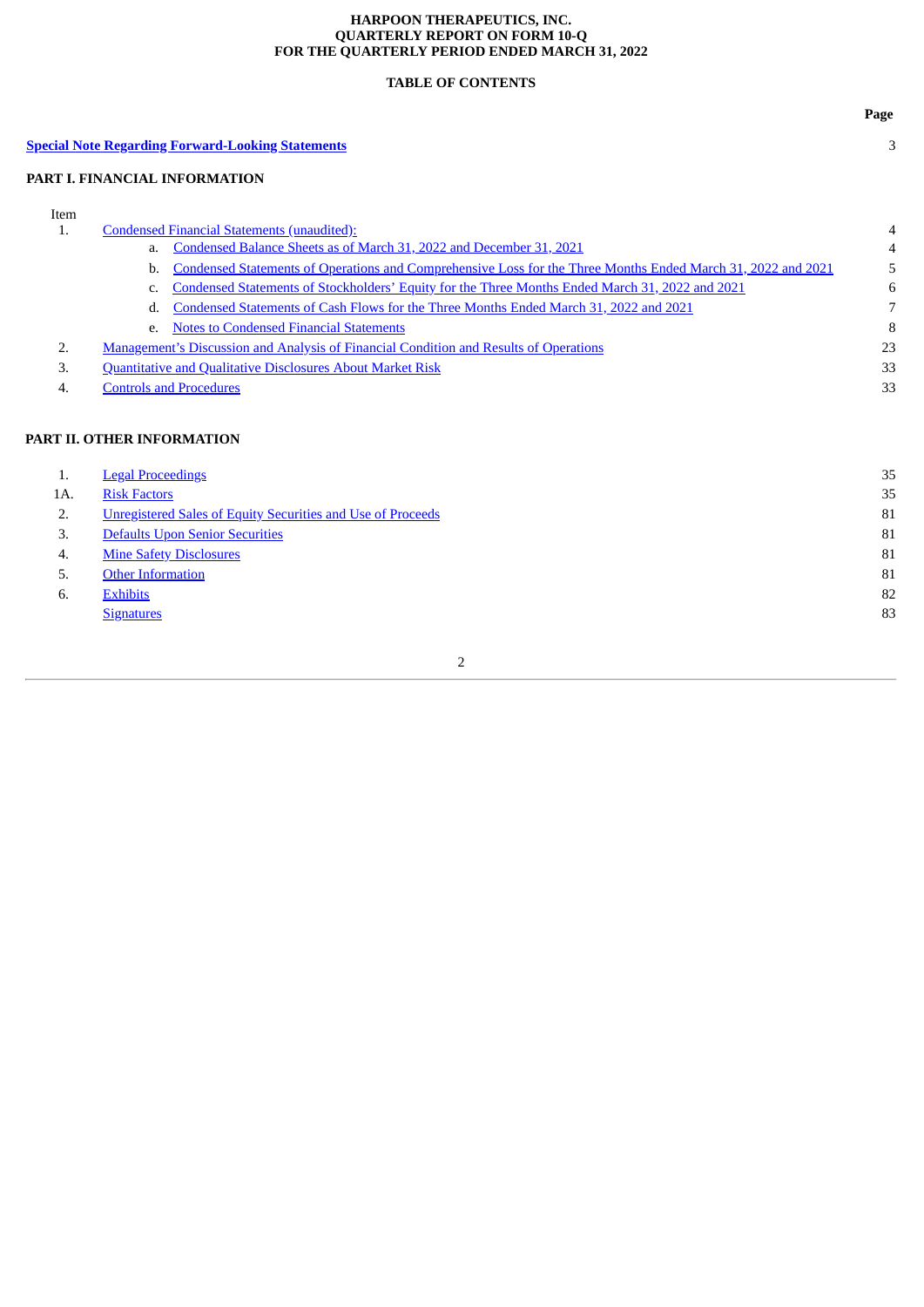## **SPECIAL NOTE REGARDING FORWARD-LOOKING STATEMENTS**

<span id="page-2-0"></span>This Quarterly Report on Form 10-Q contains forward-looking statements that involve risks and uncertainties. All statements other than statements of historical facts contained in this Quarterly Report on Form 10-Q are forward-looking statements. In some cases, you can identify forward-looking statements by words such as "anticipate," "believe," "contemplate," "continue," "could," "estimate," "expect," "intend," "may," "plan," "potential," "predict," "project," "seek," "should," "target," "will" or "would," or the negative of these words or other comparable terminology. These forward-looking statements include, but are not limited to, statements about:

- the timing of the initiation, progress, safety profiles and expected results of our preclinical studies, clinical trials and our research and development programs, as affected by various factors, including patient enrollment, rate of dose escalation and available drug supply, including impacts on the manufacturing supply chain due to the COVID-19 pandemic;
- our ability to advance product candidates into, and successfully complete, preclinical studies and clinical trials;
- the timing or likelihood of regulatory filings and approvals;
- the commercialization of our product candidates, if approved;
- the pricing, coverage and reimbursement of our product candidates, if approved;
- the implementation of our business model, strategic plans for our business and product candidates;
- the scope of protection we are able to establish and maintain for intellectual property rights covering our technology platforms, including TriTAC, ProTriTAC and TriTAC-XR and our product candidates, including the projected terms of patent protection;
- our ability to enter into strategic arrangements and/or collaborations and the potential benefits of such arrangements;
- our ability to retain the continued service of our key executives and to identify, hire and retain additional qualified professionals;
- our estimates regarding the market opportunity for our product candidates;
- our estimates regarding expenses, capital requirements and needs for additional financing and our ability to obtain additional capital;
- our financial performance;
- the ongoing effects of the COVID-19 pandemic on our business, including impacts on the manufacturing supply chain, results of operations and financial performance; and
- developments relating to our competitors and our industry, including competing therapies.

These forward-looking statements are based on our management's current expectations, estimates, forecasts and projections about our business and the industry in which we operate, and management's beliefs and assumptions and are not guarantees of future performance or development. These forwardlooking statements are subject to a number of risks, uncertainties and assumptions, including those described in the "Risk Factor Summary" below, under the heading "Risk Factors" and elsewhere in this report. Moreover, we operate in a very competitive and rapidly changing environment, and new risks emerge from time to time. It is not possible for our management to predict all risks, nor can we assess the impact of all factors on our business or the extent to which any factor, or combination of factors, may cause actual results to differ materially from those contained in any forward-looking statements we may make. In light of these risks, uncertainties and assumptions, the forward-looking events and circumstances discussed in this report may not occur and actual results could differ materially and adversely from those anticipated or implied in the forward-looking statements.

In addition, statements that "we believe" and similar statements reflect our beliefs and opinions on the relevant subject. These statements are based on information available to us as of the date of this report. While we believe that information provides a reasonable basis for these statements, that information may be limited or incomplete. Our statements should not be read to indicate that we have conducted an exhaustive inquiry into, or review of, all relevant information.

You should not rely upon forward-looking statements as predictions of future events. Although we believe that the expectations reflected in the forward-looking statements are reasonable, we cannot guarantee that the future results, levels of activity, performance, or events and circumstances reflected in the forward-looking statements will be achieved or occur. We undertake no obligation to update publicly any forward-looking statements for any reason after the date of this report to conform these statements to new information, actual results or changes in our expectations, except as required by law.

Unless the context otherwise requires, references in this Quarterly Report on Form 10-Q to the "company," "Harpoon," "we," "us" and "our" refer to Harpoon Therapeutics, Inc."TriTAC" is a registered trademark and "Harpoon Therapeutics," "Harpoon," the Harpoon logo and ProTriTAC are among the trademarks owned by Harpoon Therapeutics, Inc. This report also contains trademarks and trade names that are property of their respective *owners.*

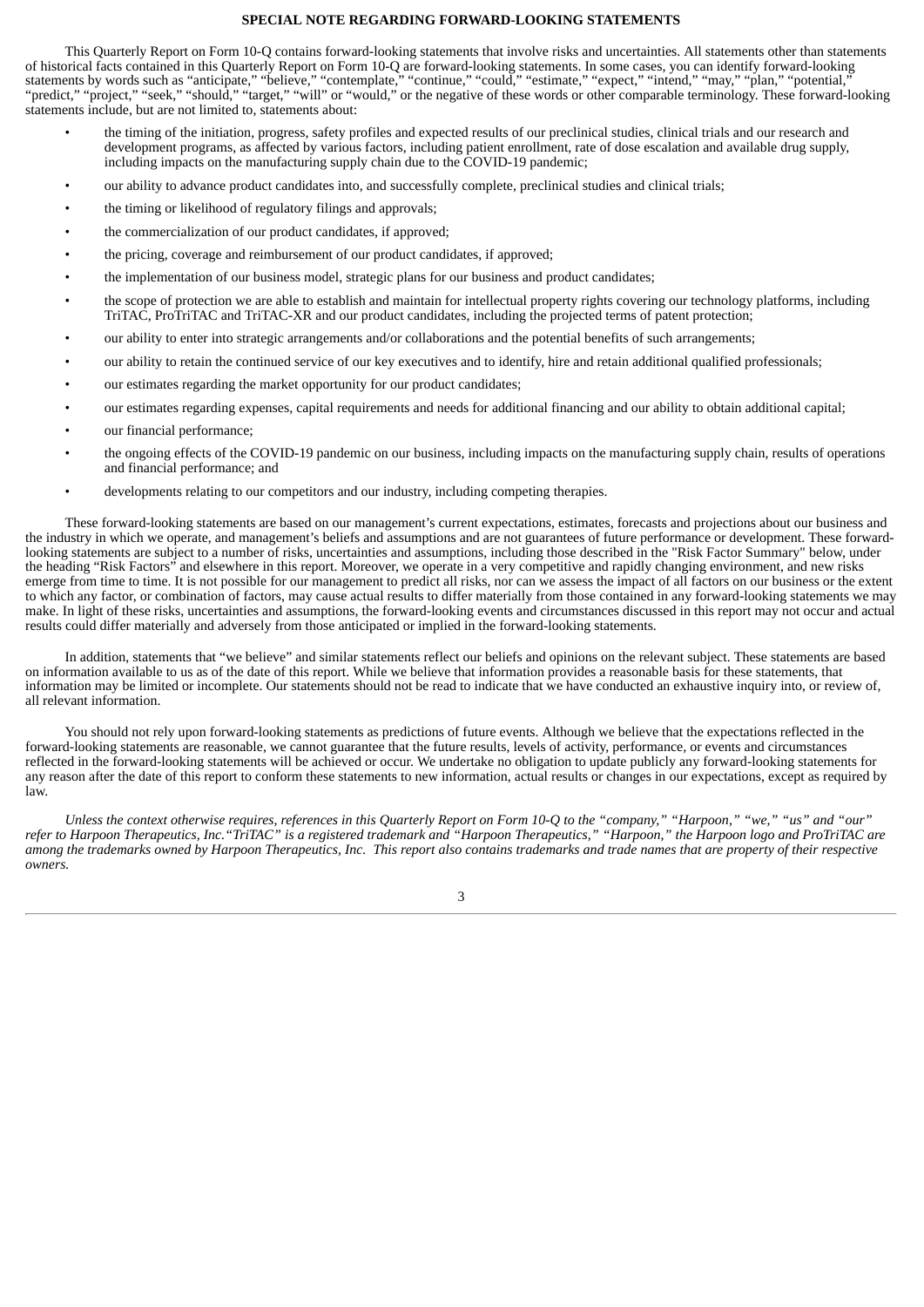# **PART I. FINANCIAL INFORMATION**

# **HARPOON THERAPEUTICS, INC.**

**Condensed Balance Sheets** *(unaudited)*

*(in thousands, except share and per share data)*

<span id="page-3-1"></span><span id="page-3-0"></span>

|                                                                                                                                                                                                  |               | March 31,<br>2022 | December 31,<br>2021 |
|--------------------------------------------------------------------------------------------------------------------------------------------------------------------------------------------------|---------------|-------------------|----------------------|
| <b>Assets</b>                                                                                                                                                                                    |               |                   |                      |
| Current assets                                                                                                                                                                                   |               |                   |                      |
| Cash and cash equivalents                                                                                                                                                                        | $\mathcal{S}$ | 50,738            | \$<br>44,687         |
| Short-term marketable securities                                                                                                                                                                 |               | 61,727            | 90,411               |
| Prepaid expenses and other current assets                                                                                                                                                        |               | 4,480             | 2,597                |
| Total current assets                                                                                                                                                                             |               | 116,945           | 137,695              |
| Property and equipment, net                                                                                                                                                                      |               | 8,722             | 9,248                |
| Long-term marketable securities                                                                                                                                                                  |               |                   | 1,522                |
| Operating lease right-of-use asset                                                                                                                                                               |               | 5,967             | 6,127                |
| Other assets                                                                                                                                                                                     |               | 813               | 860                  |
| <b>Total assets</b>                                                                                                                                                                              | \$            | 132,447           | \$<br>155,452        |
| Liabilities and stockholders' equity                                                                                                                                                             |               |                   |                      |
| <b>Current liabilities</b>                                                                                                                                                                       |               |                   |                      |
| Accounts payable                                                                                                                                                                                 |               | 4,189             | 2,666                |
| <b>Accrued liabilities</b>                                                                                                                                                                       |               | 15,812            | 17,362               |
| Deferred revenue, current                                                                                                                                                                        |               | 36,875            | 37,462               |
| Operating lease liabilities, current                                                                                                                                                             |               | 1,707             | 1,649                |
| Total current liabilities                                                                                                                                                                        |               | 58,583            | 59,139               |
| Deferred revenue, noncurrent                                                                                                                                                                     |               | 22,386            | 27,705               |
| Operating lease liabilities, net of current portion                                                                                                                                              |               | 10,094            | 10,538               |
| <b>Total liabilities</b>                                                                                                                                                                         |               | 91,063            | 97,382               |
| Commitments and contingencies (Note 6)                                                                                                                                                           |               |                   |                      |
| Stockholders' equity                                                                                                                                                                             |               |                   |                      |
| Common stock, \$0.0001 par value; 150,000,000 shares authorized at March 31, 2022 and December<br>31, 2021; 33,077,421 shares and 32,765,788 shares issued and outstanding at March 31, 2022 and |               |                   |                      |
| December 31, 2021, respectively                                                                                                                                                                  |               | 4                 |                      |
| Additional paid-in capital                                                                                                                                                                       |               | 346,581           | 342,905              |
| Accumulated other comprehensive loss                                                                                                                                                             |               | (88)              | (47)                 |
| Accumulated deficit                                                                                                                                                                              |               | (305, 113)        | (284, 792)           |
| Total stockholders' equity                                                                                                                                                                       |               | 41,384            | 58,070               |
| Total liabilities and stockholders' equity                                                                                                                                                       | \$            | 132,447           | \$<br>155,452        |

*The accompanying notes are an integral part of these condensed financial statements.*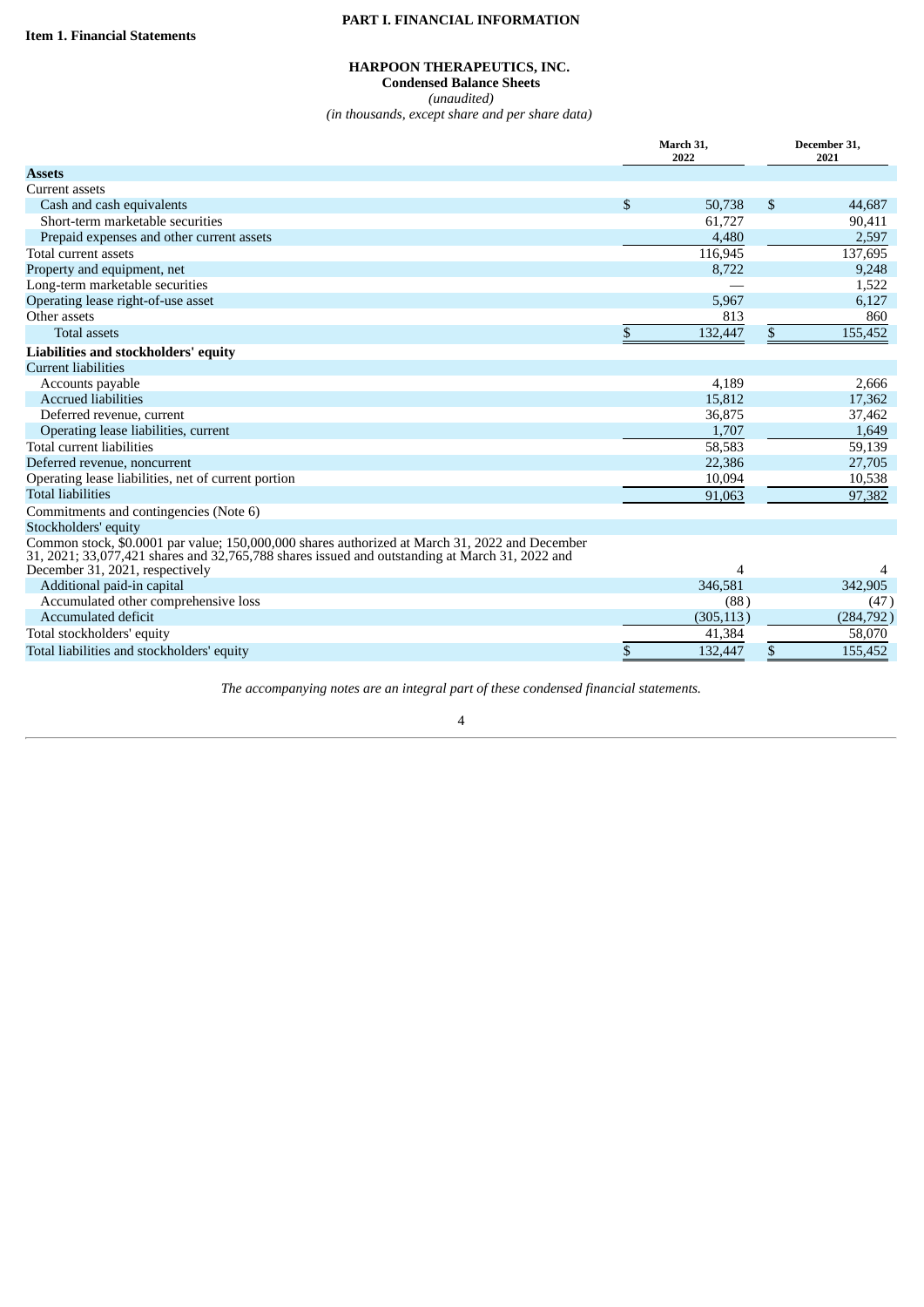# **HARPOON THERAPEUTICS, INC. Condensed Statements of Operations and Comprehensive Loss**

*(unaudited)*

*(in thousands, except share and per share data)*

<span id="page-4-0"></span>

|                                                                                 | For the Three Months Ended March 31, |             |
|---------------------------------------------------------------------------------|--------------------------------------|-------------|
|                                                                                 | 2022                                 | 2021        |
| Revenue                                                                         |                                      |             |
| Collaboration and license revenue                                               | \$<br>5,906                          | \$<br>9,007 |
| Total revenue                                                                   | 5,906                                | 9,007       |
| Operating expenses                                                              |                                      |             |
| Research and development                                                        | 20,818                               | 16,216      |
| General and administrative                                                      | 5,401                                | 4,604       |
| Litigation settlement                                                           |                                      | 49,954      |
| Total operating expenses                                                        | 26,219                               | 70,774      |
| Loss from operations                                                            | (20, 313)                            | (61,767)    |
| Interest income, net                                                            | 40                                   | 94          |
| Other expense, net                                                              | (48)                                 | (51)        |
| Net loss                                                                        | (20, 321)                            | (61, 724)   |
| Other comprehensive loss:                                                       |                                      |             |
| Net unrealized loss on marketable securities                                    | (41)                                 | (20)        |
| Comprehensive loss                                                              | (20, 362)                            | (61, 744)   |
| Net loss per share, basic and diluted                                           | (0.62)                               | (1.95)      |
| Weighted-average shares used in computing net loss per share, basic and diluted | 32,879,188                           | 31,578,636  |

*The accompanying notes are an integral part of these condensed financial statements.*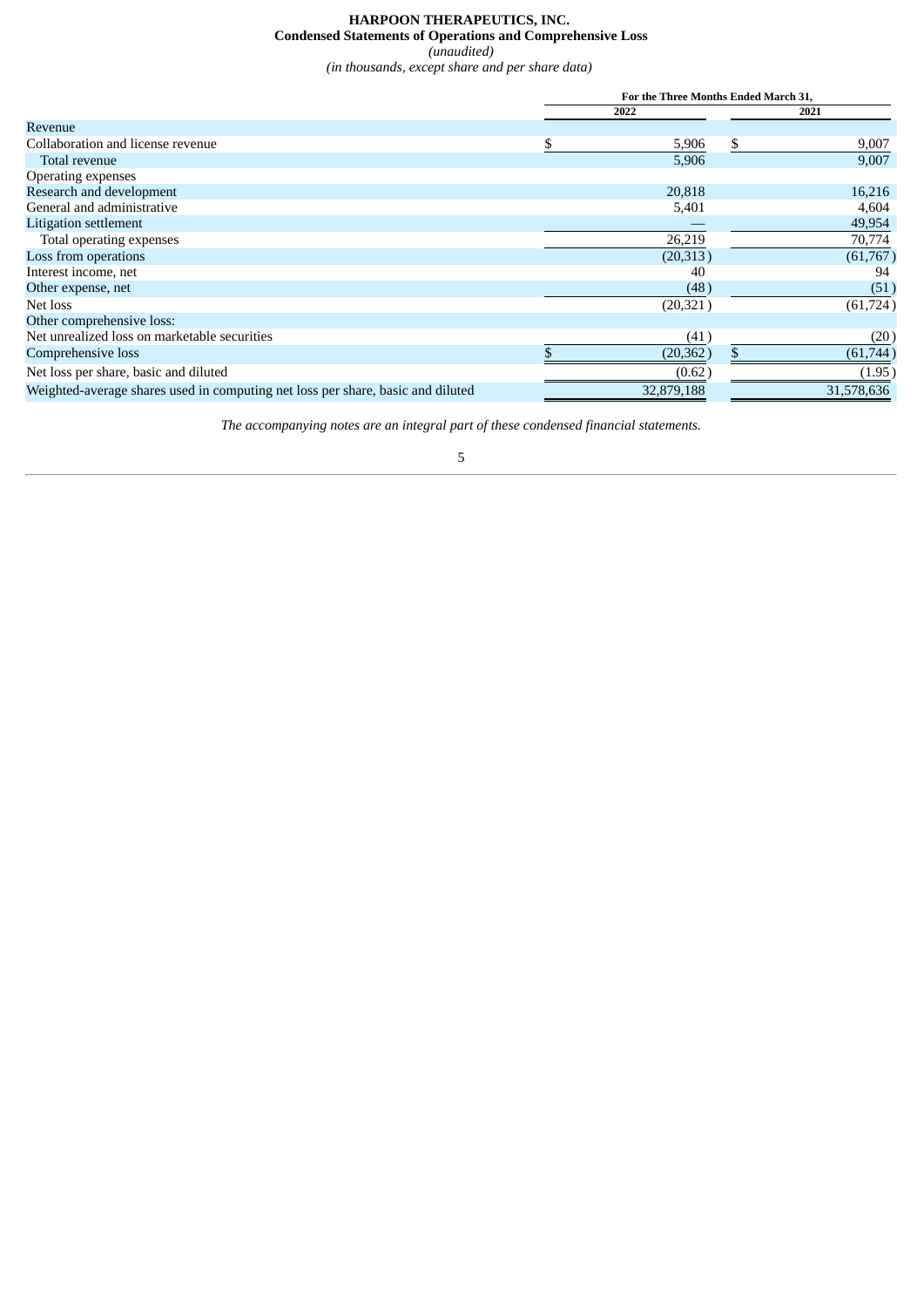# **HARPOON THERAPEUTICS, INC. Condensed Statements of Stockholders' Equity**

*(unaudited) (in thousands, except share data)*

<span id="page-5-0"></span>

|                                                                                                                               | <b>Common Stock</b>     |                               |                | <b>Additional</b>  | <b>Accumulated Other</b>       |                               | <b>Total</b>             |                               |                                |
|-------------------------------------------------------------------------------------------------------------------------------|-------------------------|-------------------------------|----------------|--------------------|--------------------------------|-------------------------------|--------------------------|-------------------------------|--------------------------------|
|                                                                                                                               | <b>Shares</b>           |                               |                | <b>Amount</b>      |                                | Paid-In<br>Capital            | Comprehensive<br>Loss    | Accumulated<br><b>Deficit</b> | Stockholders'<br><b>Equity</b> |
| <b>Balances at December 31, 2021</b>                                                                                          | 32,765,788              | \$.                           |                | 342,905            | (47)<br>\$.                    | (284, 792)<br><sup>\$</sup>   | 58,070<br>-S             |                               |                                |
| Issuance of common stock under equity incentive plans<br>including exercise of stock options                                  | 309,905                 |                               |                | 830                |                                |                               | 830                      |                               |                                |
| Vesting of early exercised stock options                                                                                      | 1,728                   |                               |                | 3                  | $\overline{\phantom{a}}$       | -                             | 3                        |                               |                                |
| Stock-based compensation                                                                                                      | -                       |                               |                | 2,843              |                                |                               | 2,843                    |                               |                                |
| Net loss                                                                                                                      |                         |                               |                |                    |                                | (20, 321)                     | (20, 321)                |                               |                                |
| Unrealized loss on marketable securities                                                                                      |                         |                               |                | _                  | (41)                           |                               | (41)                     |                               |                                |
| Balances at March 31, 2022                                                                                                    | 33,077,421              |                               |                | 346,581            | (88)                           | (305, 113)                    | 41,384                   |                               |                                |
|                                                                                                                               |                         |                               |                | <b>Additional</b>  | <b>Accumulated Other</b>       |                               | <b>Total</b>             |                               |                                |
|                                                                                                                               | <b>Shares</b>           | <b>Common Stock</b><br>Amount |                | Paid-In            | Comprehensive<br>Income (Loss) | Accumulated<br><b>Deficit</b> | Stockholders'            |                               |                                |
| <b>Balances at December 31, 2020</b>                                                                                          |                         | \$                            | 3              | Capital<br>S.      | \$.<br>3                       | \$                            | Equity<br>53,839<br>- \$ |                               |                                |
| Issuance of common stock in follow-on offering,<br>net of underwriter discounts, commissions and<br>issuance costs of \$7,400 | 25,553,172<br>6,764,704 |                               | $\overline{1}$ | 221,904<br>107,581 |                                | (168,071)                     | 107,582                  |                               |                                |
| Issuance of common stock under equity incentive plans<br>including exercise of stock options                                  | 113,538                 |                               |                | 561                |                                |                               | 561                      |                               |                                |
| Vesting of early exercised stock options                                                                                      | 7,319                   |                               |                | 6                  | $\overline{\phantom{a}}$       |                               | 6                        |                               |                                |
| Stock-based compensation                                                                                                      | _                       |                               |                | 2,136              |                                |                               | 2,136                    |                               |                                |
| Net loss                                                                                                                      | _                       |                               |                |                    |                                | (61, 724)                     | (61, 724)                |                               |                                |
| Unrealized loss on marketable securities                                                                                      |                         |                               |                |                    | (20)                           |                               | (20)                     |                               |                                |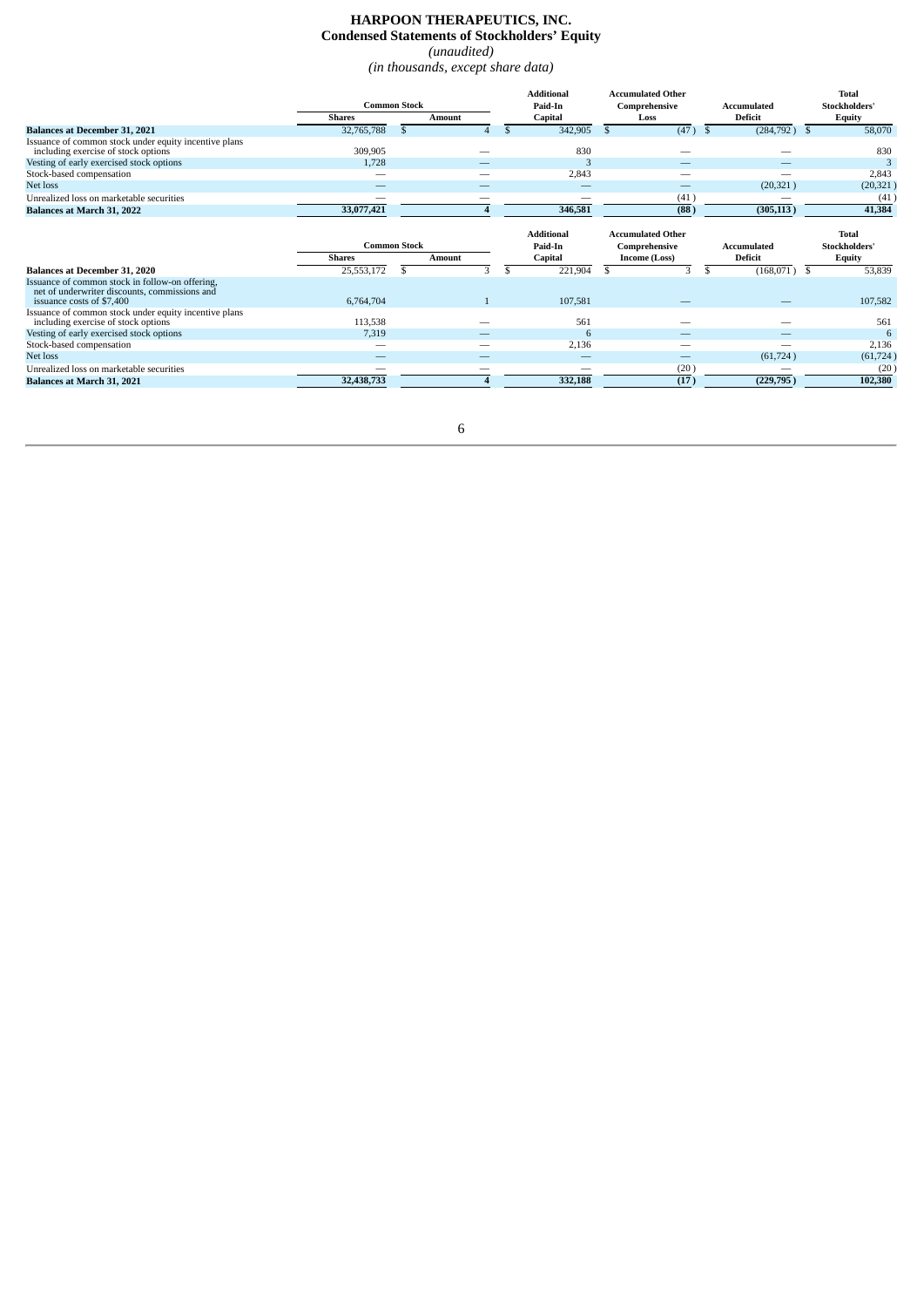# **HARPOON THERAPEUTICS, INC. Condensed Statements of Cash Flows** *(unaudited)*

*(in thousands)*

<span id="page-6-0"></span>

|                                                                                          | Three Months Ended March 31, |           |              |           |
|------------------------------------------------------------------------------------------|------------------------------|-----------|--------------|-----------|
|                                                                                          |                              | 2022      |              | 2021      |
| <b>Cash flows from operating activities</b>                                              |                              |           |              |           |
| Net loss                                                                                 | \$                           | (20, 321) | -\$          | (61, 724) |
| Adjustments to reconcile net loss to net cash provided by (used in) operating activities |                              |           |              |           |
| Stock-based compensation expense                                                         |                              | 2,843     |              | 2,136     |
| Depreciation and amortization                                                            |                              | 604       |              | 549       |
| Non-cash lease expense                                                                   |                              | 160       |              | 25        |
| Net amortization of discounts on marketable securities                                   |                              | 305       |              | 574       |
| Changes in operating assets and liabilities                                              |                              |           |              |           |
| Prepaid expenses and other assets                                                        |                              | (1,884)   |              | (1,143)   |
| Other assets                                                                             |                              | 47        |              | 316       |
| Accounts payable                                                                         |                              | 946       |              | 1,070     |
| <b>Accrued liabilities</b>                                                               |                              | (1,645)   |              | 49,359    |
| Deferred revenue                                                                         |                              | (5,906)   |              | (9,007)   |
| Operating lease liabilities                                                              |                              | (387)     |              | (232)     |
| Net cash used in operating activities                                                    |                              | (25, 238) |              | (18,077)  |
| <b>Cash flows from investing activities</b>                                              |                              |           |              |           |
| Purchases of property and equipment                                                      |                              | 597       |              | (45)      |
| Purchases of marketable securities                                                       |                              | (10,505)  |              | (82,956)  |
| Maturities of marketable securities                                                      |                              | 40,367    |              | 43,101    |
| Net cash provided by (used in) investing activities                                      |                              | 30,459    |              | (39,900)  |
| <b>Cash flows from financing activities</b>                                              |                              |           |              |           |
| Proceeds from follow-on offering, net of issuance costs                                  |                              |           |              | 107,581   |
| Proceeds from issuance of common stock in connection with employee benefit plans         |                              | 830       |              | 561       |
| Net cash provided by financing activities                                                |                              | 830       |              | 108,142   |
| Net increase in cash, cash equivalents, and restricted cash                              |                              | 6,051     |              | 50,165    |
| Cash, cash equivalents, and restricted cash at beginning of period                       |                              | 45,360    |              | 21,637    |
| Cash, cash equivalents, and restricted cash at end of period                             | \$                           | 51,411    | $\mathbb{S}$ | 71,802    |
| Supplemental disclosures of non-cash investing and financing information                 |                              |           |              |           |
| Purchases of property and equipment included in accrued liabilities and accounts payable | \$                           | 675       | \$           |           |
| Reclassification of employee stock liability to equity upon vesting                      | \$                           | 3         | \$           | 6         |

*The accompanying notes are an integral part of these condensed financial statements.*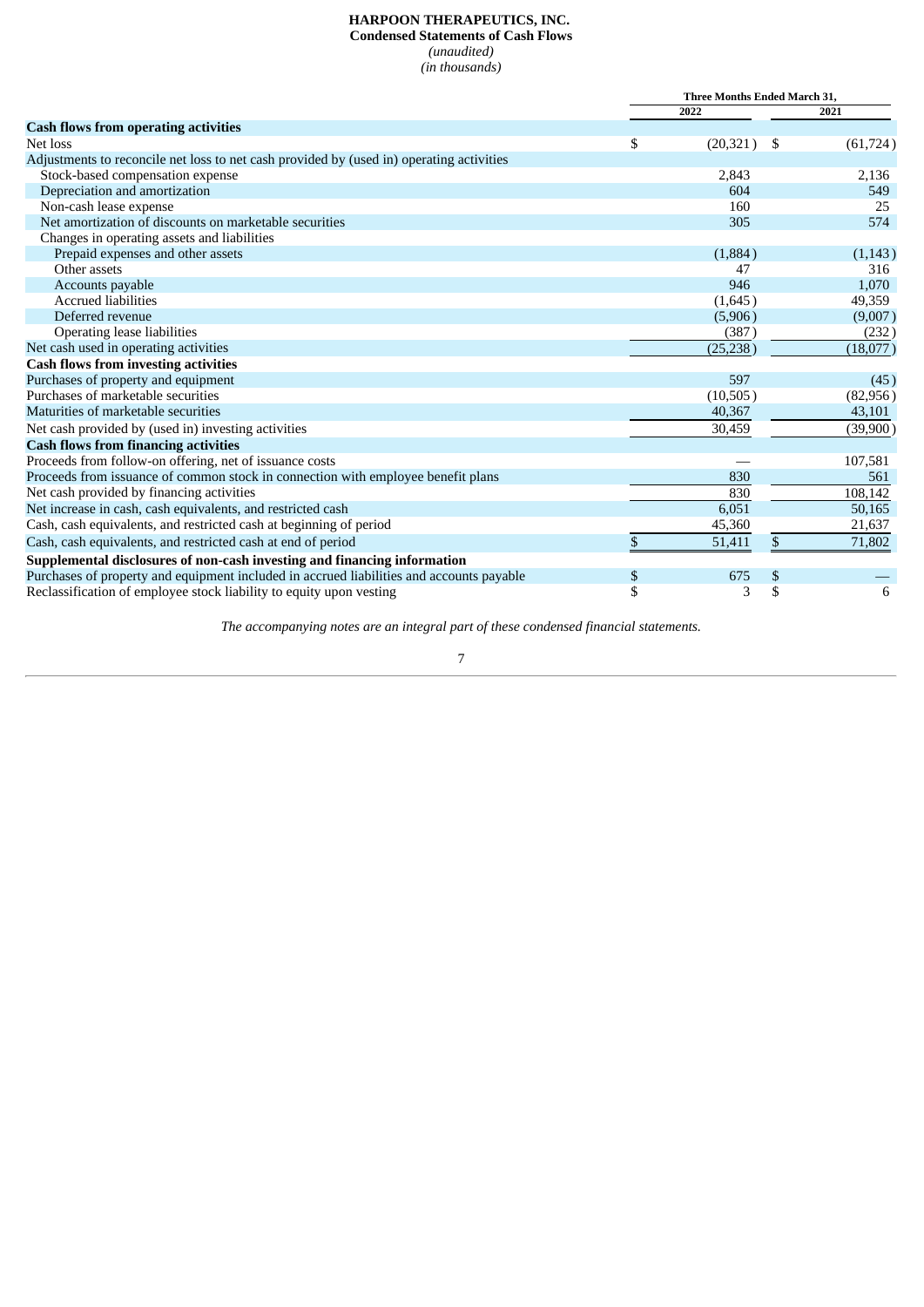#### **HARPOON THERAPEUTICS, INC. Notes to the Condensed Financial Statements** *(unaudited)*

#### <span id="page-7-0"></span>**1. Organization**

#### *Description of Business*

Harpoon Therapeutics, Inc. (the "Company") is a clinical-stage immunotherapy company developing a novel class of T cell engagers that harness the power of the body's immune system to treat patients suffering from cancer and other diseases. T cell engagers are engineered proteins that direct a patient's own T cells to kill target cells that express specific proteins, or antigens, carried by the target cells. Using a proprietary Tri-specific T cell Activating Construct ("TriTAC"), platform, the Company is developing a pipeline of novel T cell engagers, or TriTACs, initially focused on the treatment of solid tumors and hematologic malignancies. The Company is also developing its ProTriTAC platform, which builds upon the core elements of the TriTAC platform by utilizing a prodrug approach designed to allow T cell engagers to address cancer targets that would otherwise be limited by on-target toxicities. The Company's third proprietary technology platform, extended release TriTAC-XR, is designed to mitigate cytokine release syndrome. The Company was incorporated in Delaware in March 2015 and is headquartered in South San Francisco, California.

# *Follow-On Offering*

In January 2021, the Company sold an aggregate of 6,764,704 shares of its common stock for \$107.6 million in net proceeds after deducting underwriting discounts and commissions and offering expenses. The offering was made pursuant to the Company's shelf registration statement on Form S-3 (File No. 333-237175), declared effective by the SEC on April 23, 2020, a base prospectus dated April 23, 2020 and the related prospectus supplement dated January 6, 2021.

#### *Liquidity*

Since inception, the Company has incurred significant losses and has negative cash flows from operations. As of March 31, 2022, the Company had an accumulated deficit of \$305.1 million. Management expects to continue to incur additional substantial losses in the foreseeable future as a result of the Company's research and development activities.

As of March 31, 2022, the Company had cash, cash equivalents, and marketable securities of \$112.5 million, which is available to fund future operations. The Company believes as of March 31, 2022 that its cash, cash equivalents and marketable securities provide sufficient capital resources to continue its operations for at least 12 months from the issuance date of the accompanying condensed financial statements. The Company will need to raise additional capital to support the completion of its research and development activities. The Company's activities are subject to significant risks and uncertainties, including failing to secure additional funding to continue to operationalize the Company's current technology and to advance the development of its product candidates.

# **2. Summary of Significant Accounting Policies**

#### *Basis of Presentation*

The accompanying unaudited condensed financial statements have been prepared in accordance with accounting principles generally accepted in the United States of America ("GAAP") for interim financial information and the instructions to Form 10-Q and Article 10 of SEC Regulation S-X for interim financial information.

The accompanying unaudited condensed financial statements and notes should be read in conjunction with the audited annual financial statements and notes thereto contained in the Company's Annual Report on Form 10-K for the year ended December 31, 2021, as filed with the SEC on March 10, 2022 (the "2021 Annual Report on Form 10-K"). The Balance Sheet as of December 31, 2021 was derived from the audited annual financial statements as of the period then ended. Certain information and footnote disclosures typically included in the Company's audited annual financial statements have been condensed or omitted. The accompanying unaudited condensed financial statements reflect all adjustments that, in the opinion of management, are necessary for a fair statement of the results of the interim periods presented. All such adjustments are of a normal recurring nature except for the impacts of adopting new accounting standards discussed below. The accompanying unaudited condensed financial results are not necessarily indicative of results expected for the full fiscal year or for any subsequent interim period.

During the three months ended March 31, 2022, there were no material changes to the Company's significant accounting and financial reporting policies from those reflected in the 2021 Annual Report on Form 10-K. For further information with regard to the Company's Significant Accounting Policies, please refer to Note 2, "Summary of Significant Accounting Policies," to the Company's

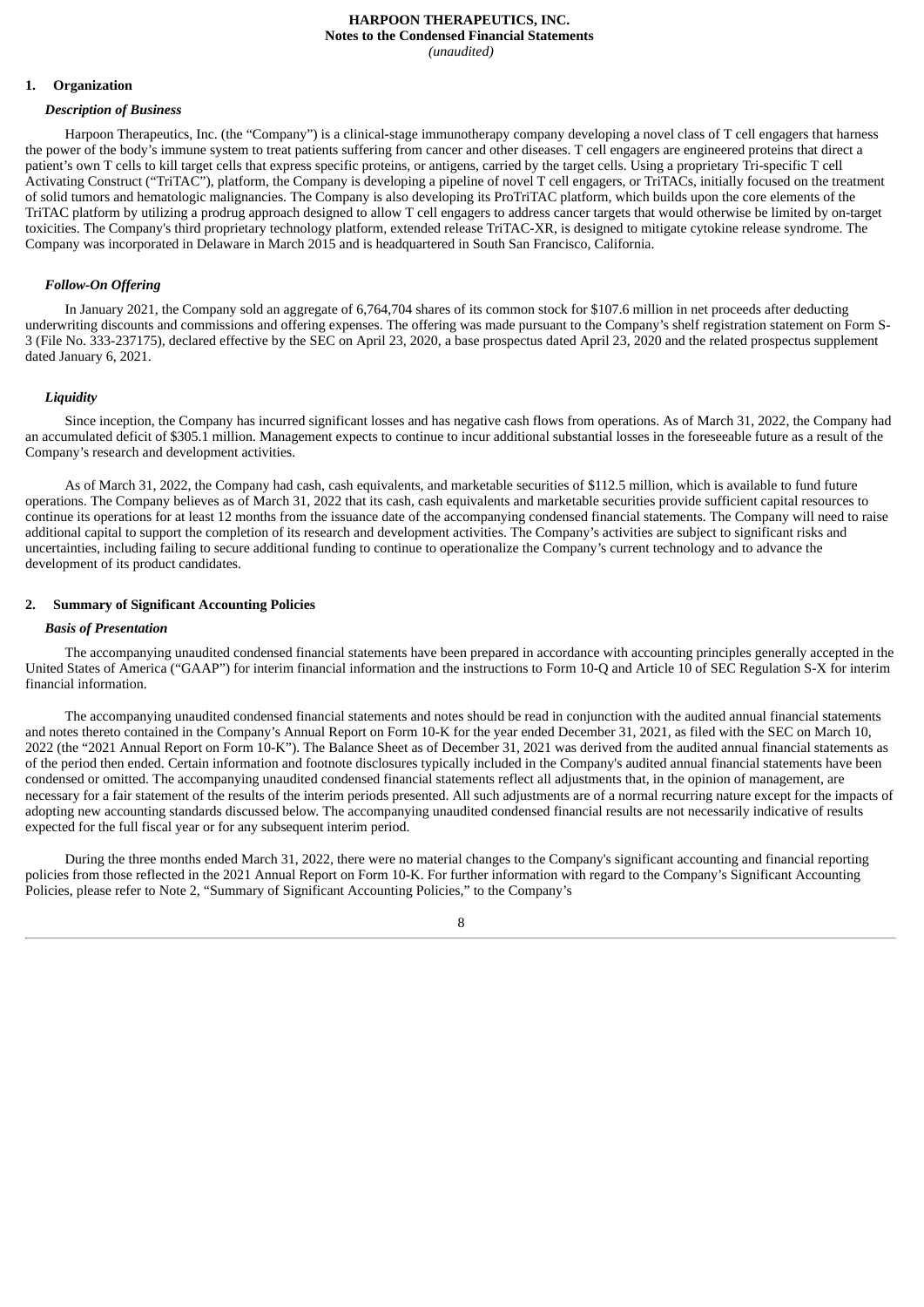audited annual financial statements included in the 2021 Annual Report on Form 10-K which have been prepared in accordance with GAAP.

# *Use of Estimates*

The preparation of condensed financial statements in conformity with GAAP requires management to make estimates and assumptions that affect the reported amounts of assets and liabilities and disclosure of contingent assets and liabilities as of the date of the condensed financial statements and the reported amounts of revenue and expenses during the reporting period. Significant estimates and assumptions made in the accompanying condensed financial statements include, but are not limited to, the fair value of stock options, the research period of the collaboration agreements with AbbVie Biotechnology Ltd. ("AbbVie"), operating lease asset and lease liabilities, income tax uncertainties and certain accruals. As of March 31, 2022, the Company has not experienced a significant financial impact directly related to the COVID-19 pandemic. See Note 1 *Organization – Liquidity* for more information.

# *Segment Reporting*

Operating segments are identified as components of an enterprise about which separate discrete financial information is available for evaluation by the Company's Chief Operating Decision Maker in making decisions regarding resource allocation and assessing performance. To date, the Company has viewed its operations and manages its business as one segment operating primarily in the United States.

# *Cash, Cash Equivalents and Restricted Cash*

The Company considers all highly liquid investments purchased with original maturities of three months or less from the purchase date to be cash equivalents. Cash equivalents consist primarily of amounts invested in money market accounts and are stated at fair value. There are no significant unrealized gains or losses on the money market funds for the periods presented.

For the periods ended March 31, 2022 and December 31, 2021, the Company classified \$0.7 million as restricted cash related to a letter of credit established for an operating lease entered into in August 2018 and collateral related to a deposit for an operating lease entered into in October 2021. The restricted cash is classified in "Other assets" in the condensed balance sheets. See Note 6 *Commitments and Contingencies* for more information.

The following table provides a reconciliation of cash and cash equivalents and restricted cash reported within the condensed balance sheets that sum to the total of the same amounts shown in the condensed statements of cash flows.

|                                                                                  | As of                 |        |  |                |  |
|----------------------------------------------------------------------------------|-----------------------|--------|--|----------------|--|
|                                                                                  | <b>March 31, 2022</b> |        |  | March 31, 2021 |  |
|                                                                                  | (in thousands)        |        |  |                |  |
| <b>Balance Sheets</b>                                                            |                       |        |  |                |  |
| Cash and cash equivalents                                                        |                       | 50.738 |  | 71,335         |  |
| Restricted cash (included in other assets)                                       |                       | 673    |  | 467            |  |
| Cash, cash equivalents and restricted cash in condensed Statements of Cash Flows |                       | 51.411 |  | 71,802         |  |

# *Marketable Securities*

The Company generally invests its excess cash in money market funds and investment grade short-term to intermediate-term fixed income securities. Such investments are included in cash and cash equivalents, short-term marketable securities or long-term marketable securities on the condensed balance sheets. Marketable securities with a maturity date greater than 90 days and less than one year at each condensed balance sheet date are classified as short-term. Marketable securities with a maturity date greater than one year at each condensed balance sheet date are classified as long-term. All of the Company's marketable securities are considered available-for-sale and are reported at fair value with unrealized gains and losses included as a component of stockholders' equity. The amortized cost of debt securities is adjusted for amortization of premiums and accretion of discounts to maturity, which is included in interest income, net on the condensed statements of operations. Realized gains and losses and declines in value judged to be otherthan-temporary, if any, on marketable securities are included in interest income, net on the condensed statements of operations. The cost of securities sold is determined using specific identification.

The Company periodically evaluates whether declines in the fair values of its marketable securities below their amortized cost are other-thantemporary. This evaluation consists of several qualitative and quantitative factors regarding the severity and duration of the unrealized loss, as well as the Company's ability and intent to hold the marketable security until a forecasted recovery occurs. Additionally, the Company assesses whether it has plans to sell the marketable security or it is more likely than not it will be required

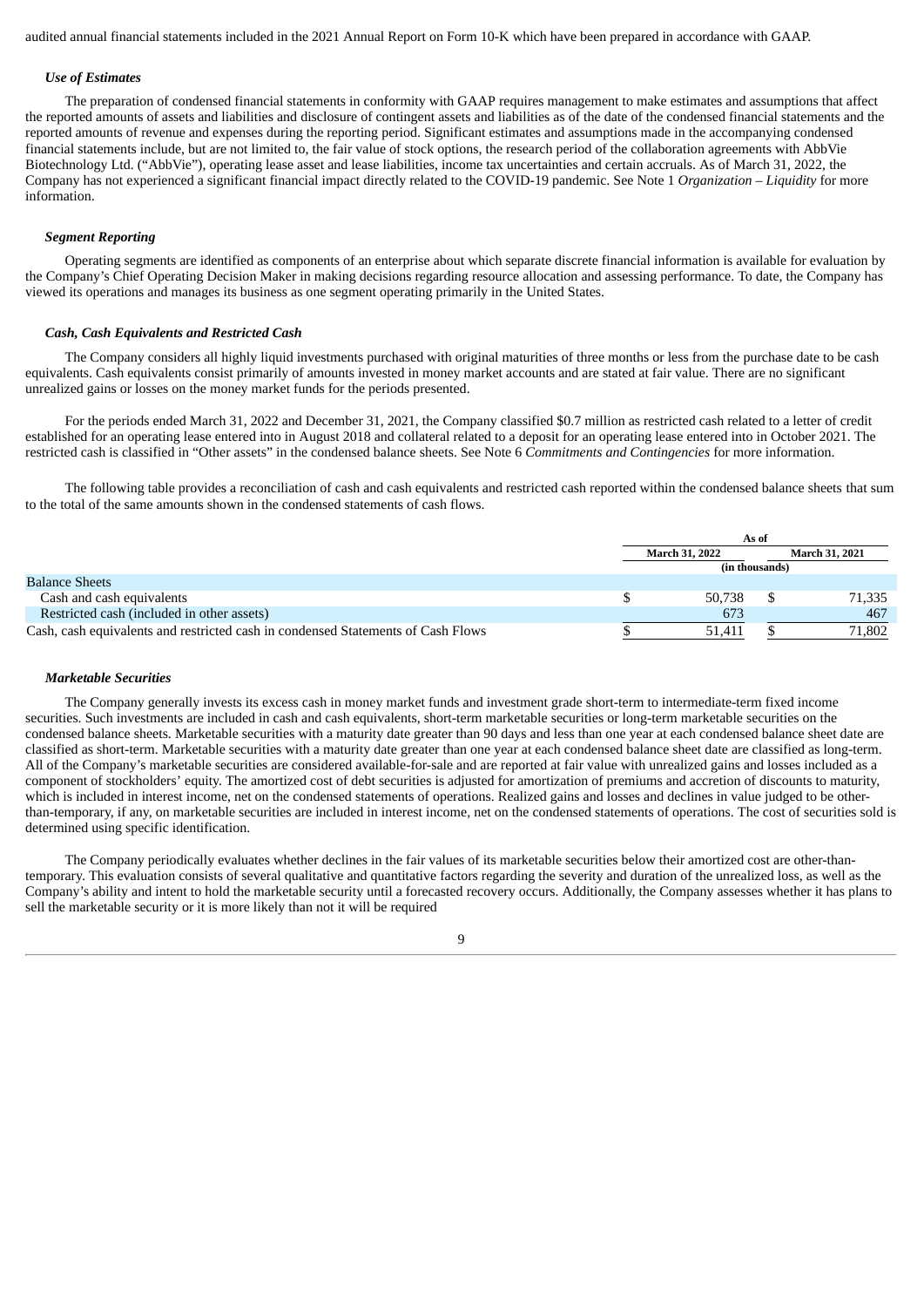to sell any marketable securities before recovery of its amortized cost basis. Factors considered include quoted market prices, recent financial results and operating trends, implied values from any recent transactions or offers of investee securities, credit quality of debt instrument issuers, other publicly available information that may affect the value of the marketable security, duration and severity of the decline in value, and the Company's strategy and intentions for holding the marketable security.

#### *Concentration of Credit Risk*

The Company is subject to credit risk from its portfolio of cash equivalents and marketable securities. The Company invests in money market funds through a major U.S. bank and is exposed to credit risk in the event of default by the financial institution to the extent of amounts recorded on the condensed balance sheets. The Company invests in money market funds and investment grade short- to intermediate-term fixed income securities. Under its investment policy, the Company limits amounts invested in such securities by credit rating, maturity, industry group, investment type and issuer, except for securities issued by the U.S. government. The Company is not exposed to any significant concentrations of credit risk from these financial instruments. The goals of the Company's investment policy, in order of priority, are as follows: preservation of principal, liquidity of investments, fiduciary control of cash and investments, prevention of inappropriate concentrations of investments, and obtaining the best yields. The Company minimizes the amount of credit exposure by investing cash that is not required for immediate operating needs in money market funds and marketable securities.

#### *Leases*

The Company evaluates arrangements at inception to determine if an arrangement is or contains a lease. Operating lease assets represent the Company's right to use an underlying asset for the lease term and operating lease liabilities represent the Company's obligation to make lease payments arising from the lease. Operating lease assets and liabilities are recognized at the commencement date of the lease based upon the present value of lease payments over the lease term. When determining the lease term, the Company includes options to extend or terminate the lease when it is reasonably certain that the Company will exercise that option. The Company uses an incremental borrowing rate that the Company would expect to incur for a fully collateralized loan over a similar term under similar economic conditions to determine the present value of the lease payments.

The lease payments used to determine the Company's operating lease assets may include lease incentives and stated rent increases and are recognized in the Company's operating lease assets in the condensed balance sheets. Operating lease liabilities are accreted over the term of the lease using the incremental borrowing rate and the associated expense is recorded to operating expenses in the condensed statement of operations and comprehensive loss. The Company recognizes lease expenses on a straight-line basis over the lease term. Variable lease payments are recognized as the associated obligation is incurred.

#### *Fair Value Measurement*

Fair value is defined as the exchange price that would be received for an asset or paid to transfer a liability, or an exit price, in the principal or most advantageous market for that asset or liability in an orderly transaction between market participants on the measurement date, and established a fair value hierarchy that requires an entity to maximize the use of observable inputs, where available, and minimize the use of unobservable inputs when measuring fair value.

The Company measures fair value based on a three-level hierarchy of inputs, of which the first two are considered observable and the last unobservable. Unobservable inputs reflect the Company's own assumptions about current market conditions. The three-level hierarchy of inputs is as follows:

Level 1—Observable inputs such as unadjusted, quoted prices in active markets for identical assets or liabilities at the measurement date;

Level 2—Inputs (other than quoted prices included in Level 1) are either directly or indirectly observable for the asset or liability. These include quoted prices for similar assets or liabilities in active markets and quoted prices for identical or similar assets or liabilities in markets that are not active; and

Level 3— Unobservable inputs that are supported by little or no market activity and that are significant to the fair value of the assets or liabilities.

To the extent that the valuation is based on models or inputs that are less observable or unobservable in the market, the determination of fair value requires more judgment. Accordingly, the degree of judgment exercised by the Company in determining fair value is greatest for instruments categorized in Level 3. A financial instrument's level within the fair value hierarchy is based on the lowest level of any input that is significant to the fair value measurement.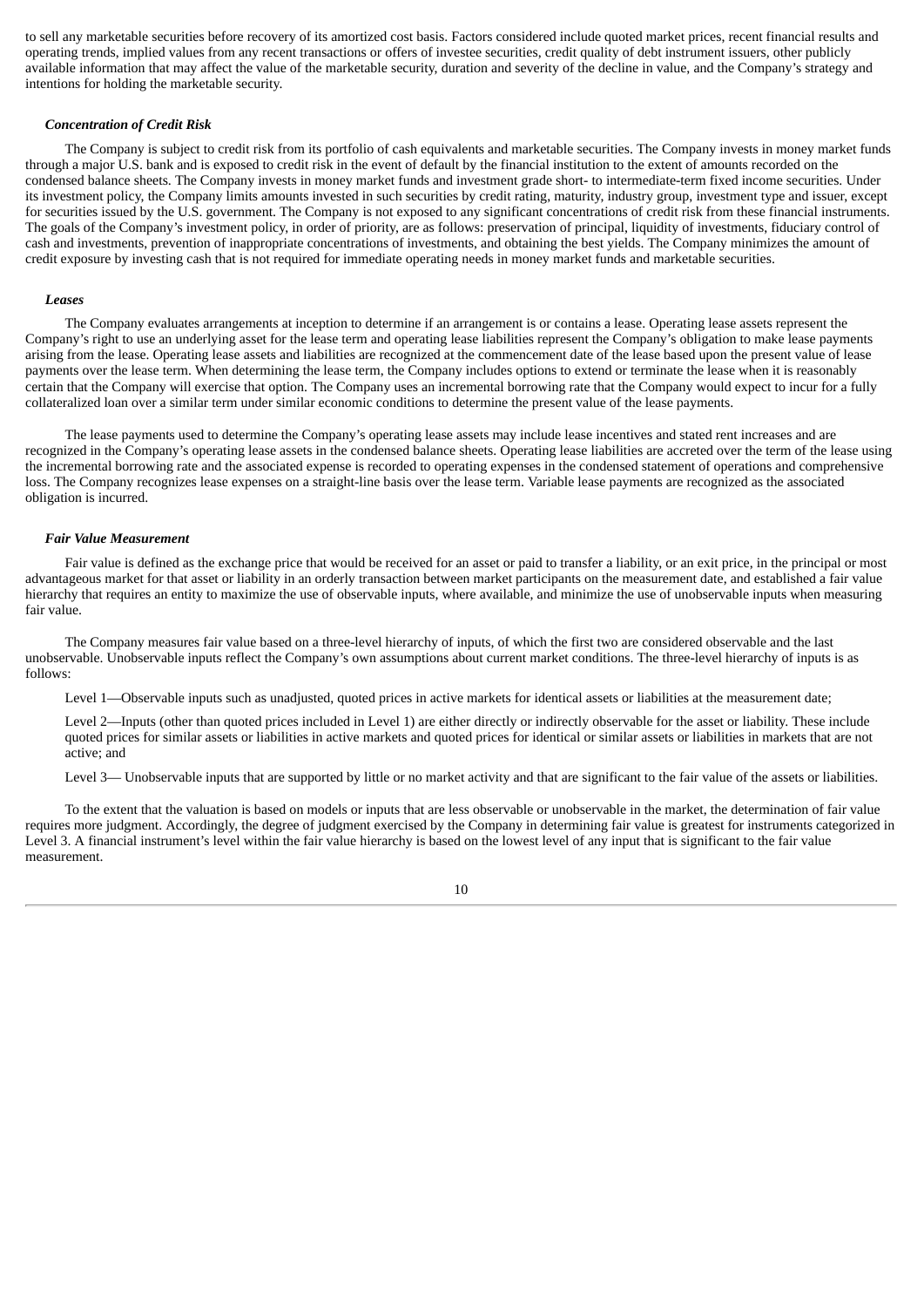The carrying amounts reflected in the accompanying condensed balance sheets for cash and cash equivalents, restricted cash, short-term marketable securities, prepaid expenses, other current assets, accounts payable, accrued expenses and other current liabilities approximate their fair values due to their short-term nature.

# *Revenue Recognition*

In accordance with Accounting Standards Codification ("ASC") Topic 606, *Revenue from Contracts with Customers* ("Topic 606"), the Company recognizes revenue when its customer obtains control of promised goods or services, in an amount that reflects the consideration which the Company expects to receive in exchange for those goods or services. To determine revenue recognition for arrangements that the Company determines are within the scope of Topic 606, the Company performs the following five steps: (i) identify the contract(s) with a customer; (ii) identify the performance obligations in the contract; (iii) determine the transaction price; (iv) allocate the transaction price to the performance obligations in the contract; and (v) recognize revenue when (or as) the Company satisfies a performance obligation. The Company only applies the five-step model to contracts when it is probable that it will collect the consideration it is entitled to in exchange for the goods and services it transfers to the customer. At contract inception, the Company assesses the goods or services promised within each contract that falls under the scope of Topic 606, determines those that are performance obligations and assesses whether each promised good or service is distinct. The Company then recognizes as revenue the amount of the transaction price that is allocated to the respective performance obligation when (or as) the performance obligation is satisfied.

The Company enters into corporate collaborations under which it may obtain upfront license fees, research and development funding, and development, regulatory and commercial milestone payments and royalty payments. The Company's performance obligations under these arrangements may include licenses of intellectual property, distribution rights, research and development services, delivery of manufactured product and/or participation on joint steering committees.

Licenses of intellectual property: If the license to the Company's intellectual property is determined to be distinct from the other performance obligations identified in the arrangement, the Company recognizes revenue from upfront license fees allocated to the license when the license is transferred to the customer and the customer is able to use and benefit from the license. For licenses that are bundled with other promises, the Company utilizes judgement to assess the nature of the combined performance obligation to determine whether the combined performance obligation is satisfied over time or at a point in time and, if over time, the appropriate method of measuring proportional performance for purposes of recognizing revenue from nonrefundable, up-front fees. The Company evaluates the measure of proportional performance each reporting period and, if necessary, adjusts the measure of performance and related revenue recognition. The Company recognizes collaboration revenue by measuring the progress toward complete satisfaction of the performance obligation using an input measure. In order to recognize revenue over the research and development period, the Company measures actual costs incurred to date compared to the overall total expected costs to satisfy the performance obligation. Revenues are recognized as the program costs are incurred. The Company will re-evaluate the estimate of expected costs to satisfy the performance obligation each reporting period and make adjustments for any significant changes.

Milestone payments: At the inception of each arrangement that includes development, regulatory or commercial milestone payments, the Company evaluates whether the milestones are considered probable of being reached and estimates the amount to be included in the transaction price. Topic 606 suggests two alternatives to use when estimating the amount of variable consideration: the expected value method and the most likely amount method. Under the expected value method, an entity considers the sum of probability-weighted amounts in a range of possible consideration amounts. Under the most likely amount method, an entity considers the single most likely amount in a range of possible consideration amounts. Whichever method is used, it should be consistently applied throughout the life of the contract; however, it is not necessary for the Company to use the same approach for all contracts. The Company expects to use the most likely amount method for development and regulatory milestone payments. If it is probable that a significant revenue reversal would not occur, the associated milestone value is included in the transaction price. Milestone payments that are not within the Company's or the licensee's control, such as regulatory approvals, are not considered probable of being achieved until those approvals are received. The transaction price is then allocated to each performance obligation on a relative stand-alone selling price basis. The Company recognizes revenue as or when the performance obligations under the contract are satisfied. At the end of each subsequent reporting period, the Company re-evaluates the probability or achievement of each such milestone and any related constraint, and if necessary, adjusts its estimates of the overall transaction price. Any such adjustments are recorded on a cumulative catch-up basis, which would affect revenues and earnings in the period of adjustment.

Commercial milestones and royalties: For arrangements that include sales-based royalties, including milestone payments based on the level of sales, and in which the license is deemed to be the predominant item to which the royalties relate, the Company recognizes revenue when the related sales occur. To date, the Company has not recognized any royalty revenue resulting from its collaboration arrangements.

Upfront payments and fees are recorded as deferred revenue upon receipt or when due, and may require deferral of revenue recognition to a future period until the Company performs its obligations (i.e. research and development services) under these

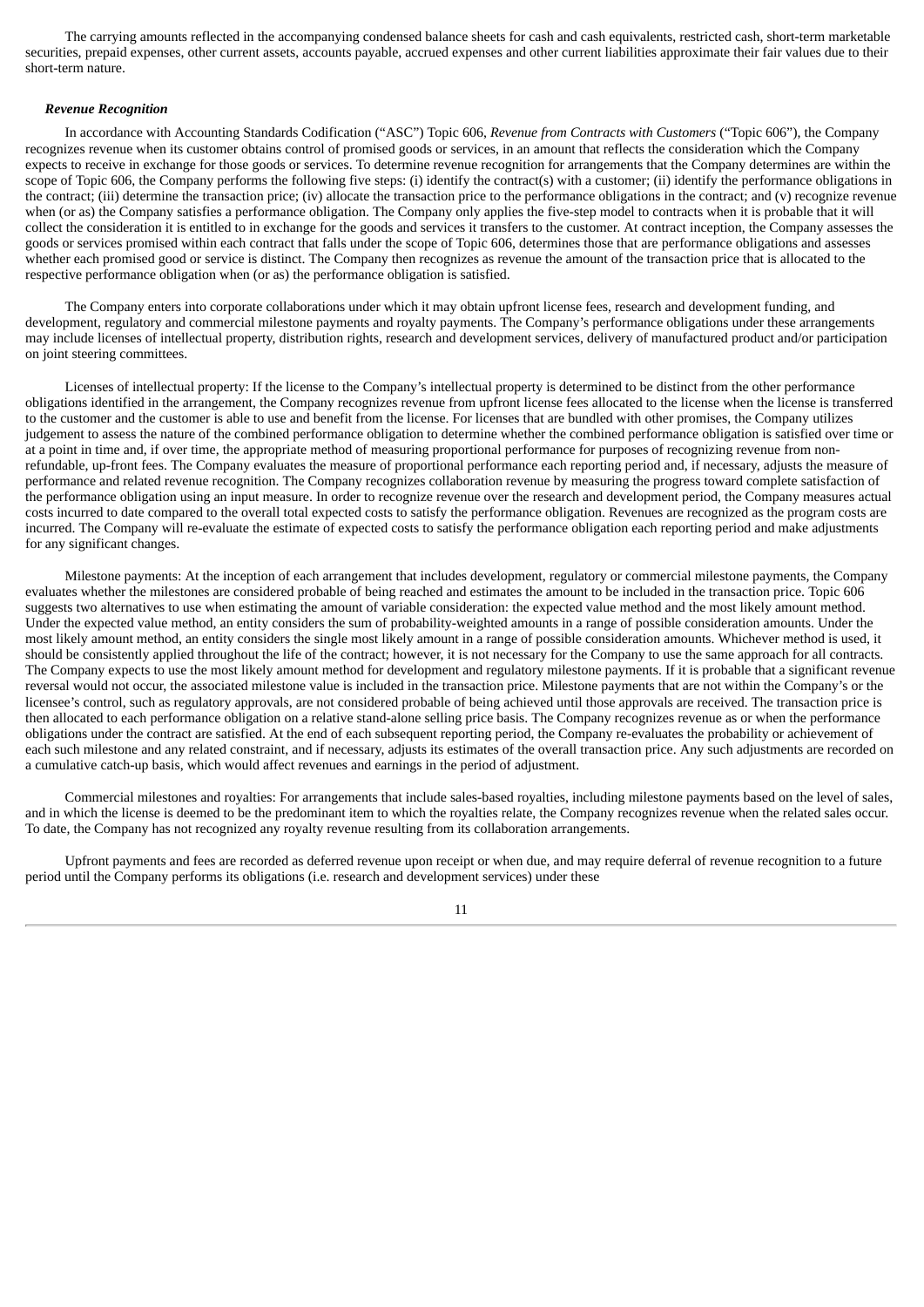arrangements. Amounts due to the Company are recorded as accounts receivable when the Company's right to consideration is unconditional. Amounts recognized as revenue prior to receipt are recorded as contract assets included in prepaid expenses and other current assets on the Company's condensed balance sheet. If the Company expects to have an unconditional right to receive the consideration in the next twelve months, this will be classified in current assets.

#### *Research and Development Expenses and Accrued Research and Development Costs*

The Company expenses research and development costs as incurred. Research and development expenses consist of personnel costs for the Company's research and product development employees. Also included are non-personnel costs such as professional fees payable to third parties for preclinical studies, clinical trials, research services, production of materials for clinical trials, laboratory supplies and equipment maintenance and depreciation, intellectual property licenses and other consulting costs.

The Company estimates preclinical and clinical study and research expenses based on the services performed, pursuant to contracts with research institutions that conduct and manage preclinical studies, clinical trials and research services and manufacturing organizations in connection with the production of materials for clinical trials on its behalf. The Company estimates these expenses based on discussions with internal management personnel and external service providers as to the progress or stage of completion of services and the contracted fees to be paid for such services. The Company records the estimated costs of research and development activities based upon the estimated amount services provided but not yet invoiced and includes these costs in development expenses. The Company accrues for these costs based on factors such as estimates of the work completed and in accordance with agreements established with its third-party service provides under the service agreements. The Company makes significant judgments and estimates in determining the accrued liabilities balance in each reporting period. As actual costs become known, the Company adjusts its accrued liabilities. The Company has not experienced any material differences between accrued costs and actual costs incurred. However, the status and timing of actual services performed may vary from the Company's estimates, resulting in adjustments to expense in future periods. Changes in these estimates that result in material changes to the Company's accruals could materially affect the Company's results of operations. Payments associated with licensing agreements to acquire exclusive license to develop, use, manufacture and commercialize products that have not reached technological feasibility and do not have alternate future use are expensed as incurred.

Payments made to third parties under these arrangements in advance of the performance of the related services by the third parties are recorded as prepaid expenses until the services are rendered. Such payments are evaluated for current or long-term classification based on when such services are expected to be received.

#### *Stock-Based Compensation*

The Company maintains a stock-based compensation plan as a long-term incentive for employees, consultants and members of the Company's board of directors (the "Board"). The plan allows for the issuance of non-statutory options ("NSOs") and incentive stock options to employees and NSOs to nonemployees.

Share-based payments are measured using fair-value-based measurements and recognized as compensation expense over the service period in which the awards are expected to vest. The Company's fair-value-based measurements of awards to employees, directors and consultants as of the grant date utilize the single-option award-valuation approach, and the Company uses the straight-line method for expense attribution. The fair-value-based measurements of options granted to nonemployees are remeasured at each period end until the options vest and are amortized to expense as earned. The valuation model used for calculating the estimated fair value of stock awards is the Black-Scholes option-pricing model. The Black-Scholes option-pricing model requires the Company to make assumptions and judgments about the variables used in the calculations, including the expected term (weightedaverage period of time that the options granted are expected to be outstanding), the expected volatility of the Company's common stock, the related riskfree interest rate and the expected dividend yield. The Company has elected to recognize forfeitures of share-based payment awards as they occur.

# *Income Taxes*

Income taxes are accounted for under the asset and liability method. Under this method, deferred tax assets and liabilities are recognized for the future tax consequences attributable to differences between the financial statement carrying amounts of existing assets and liabilities and their respective tax bases and operating loss and tax credit carryforwards. Deferred tax assets and liabilities are measured using enacted tax rates applied to taxable income in the years in which those temporary differences are expected to be realized. The effect on deferred tax assets and liabilities of a change in tax rates is recognized as income in the period that includes the enactment date. A valuation allowance is established when necessary to reduce deferred tax assets to the amount expected to be realized. Financial statement effects of uncertain tax positions are recognized when it is more-likely-than-not, based on the technical merits of the position, that it will be sustained upon examination. Interest and penalties related to unrecognized tax benefits are included as a component of other expense. To date, there have been no interest or penalties charged in relation to the unrecognized tax benefits.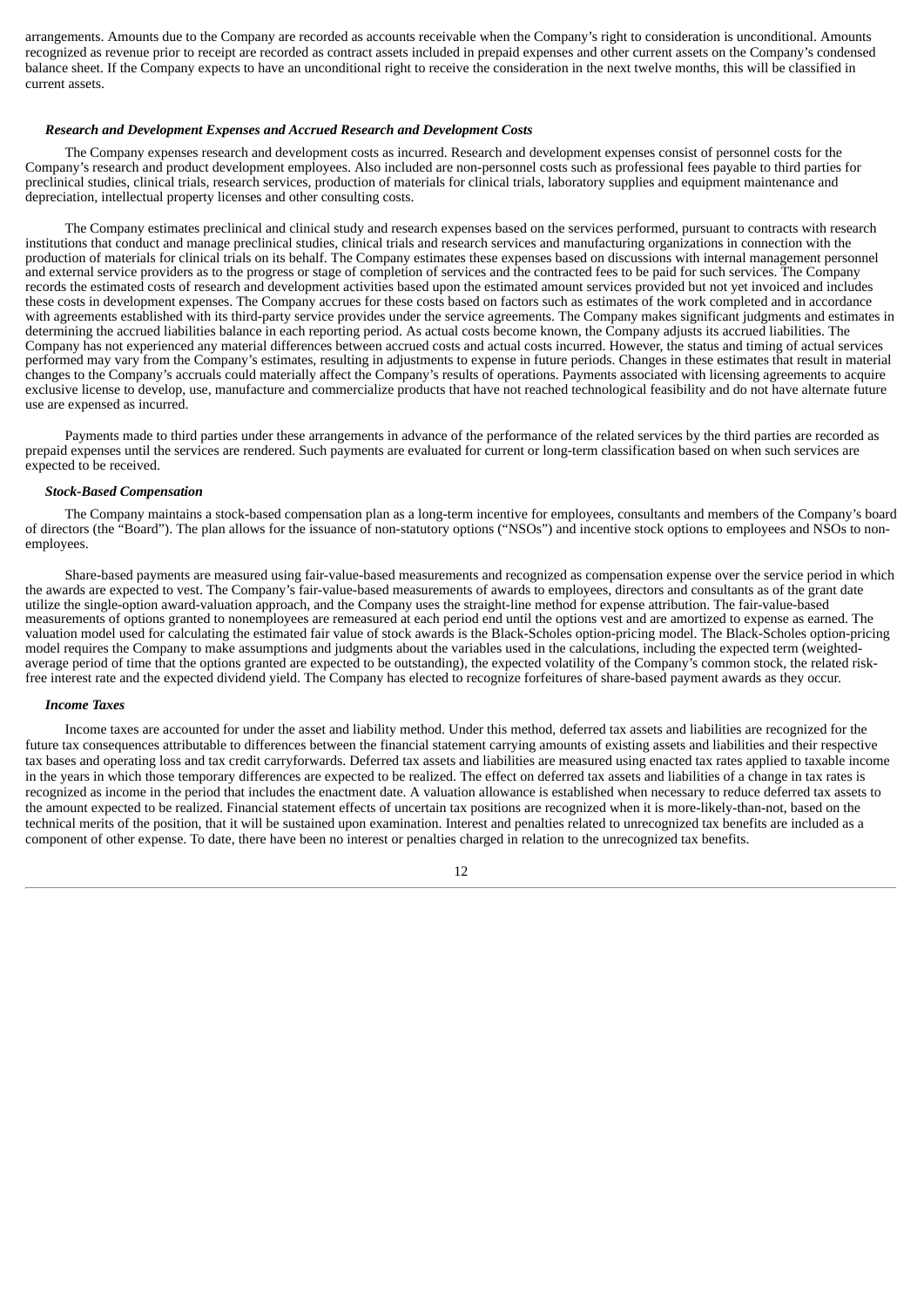The Company accounts for uncertain tax positions in accordance with ASC 740-10, *Accounting for Uncertainty in Income Taxes*. The Company assesses all material positions taken in any income tax return, including all significant uncertain positions, in all tax years that are still subject to assessment or challenge by relevant taxing authorities. Assessing an uncertain tax position begins with the initial determination of the position's sustainability and is measured at the largest amount of benefit that is greater than fifty percent likely of being realized upon ultimate settlement. As of each balance sheet date, unresolved uncertain tax positions must be reassessed, and the Company will determine whether (i) the factors underlying the sustainability assertion have changed and (ii) the amount of the recognized tax benefit is still appropriate. The recognition and measurement of tax benefits requires significant judgment. Judgment concerning the recognition and measurement of a tax benefit might change as new information becomes available.

The Company includes any penalties and interest expense related to income taxes as a component of provision for income tax, as necessary. To date, there have been no interest or penalties charged in relation to the unrecognized tax benefits.

#### *Net Loss Per Share*

Basic net loss per share is calculated by dividing the net loss by the weighted-average number of shares of common stock outstanding during the period, without consideration for potentially dilutive securities. As discussed in Note 9 *Net Loss Per Share*, the unvested portion of early exercised stock options are excluded from the computation of weighted average shares as the continuing vesting of such shares is contingent on the holders' continued service to the Company. Diluted net loss per share is the same as basic net loss per share for each period presented since the effects of potentially dilutive securities are antidilutive given the net loss of the Company.

#### *Comprehensive Loss*

Comprehensive loss includes net loss and certain changes in stockholders' equity that are excluded from net loss, primarily unrealized gains or losses on the Company's marketable securities.

# *Emerging Growth Company Status*

The Company is an emerging growth company, as defined in the Jumpstart Our Business Startups Act of 2012 (the "JOBS Act"). Under the JOBS Act, emerging growth companies can delay adopting new or revised accounting standards issued subsequent to the enactment of the JOBS Act until such time as those standards apply to private companies. The Company has elected to use this extended transition period for complying with new or revised accounting standards that have different effective dates for public and private companies until the earlier of the date that the Company (i) is no longer an emerging growth company or (ii) affirmatively and irrevocably opts out of the extended transition period provided in the JOBS Act. As a result, the accompanying condensed financial statements may not be comparable to companies that comply with the new or revised accounting pronouncements as of public company effective dates.

# *Recently Issued Accounting Pronouncements*

In June 2016, the FASB issued ASU 2016-13, Financial Instruments - Credit Losses (Topic 326): Measurement of Credit Losses on Financial *Instruments* and subsequent amendments to the initial guidance: *ASU 2018-19* and *ASU 2019-04* (collectively, "Topic 326"). Topic 326 requires measurement and recognition of expected credit losses for financial assets held. The amendments apply to entities which hold financial assets that are not accounted for at fair value through net income as well as loans, debt securities, accounts receivables and any other financial assets not excluded from the scope that have the contractual right to receive cash. Topic 326 requires entities to record expected credit losses for certain financial instruments, including available-for-sale securities, as an allowance that reflect the entity's current estimate of credit losses expected to be incurred. For available-for-sale debt securities in unrealized loss positions, ASU 2016-13 requires allowances to be recorded instead of reducing the amortized cost of the investment. Under ASU 2019-10, Financial Instruments—Credit Losses (Topic 326), Derivatives and Hedging (Topic 815), and Leases (Topic 842): Effective Dates, the effective date for ASU 2016-13 has been deferred for credit losses for SEC filers that are eligible as a smaller reporting company. As such, the amended effective date for ASU 2016-13 is January 1, 2023. The Company is currently evaluating the effect of the adoption of this guidance on its financial statements.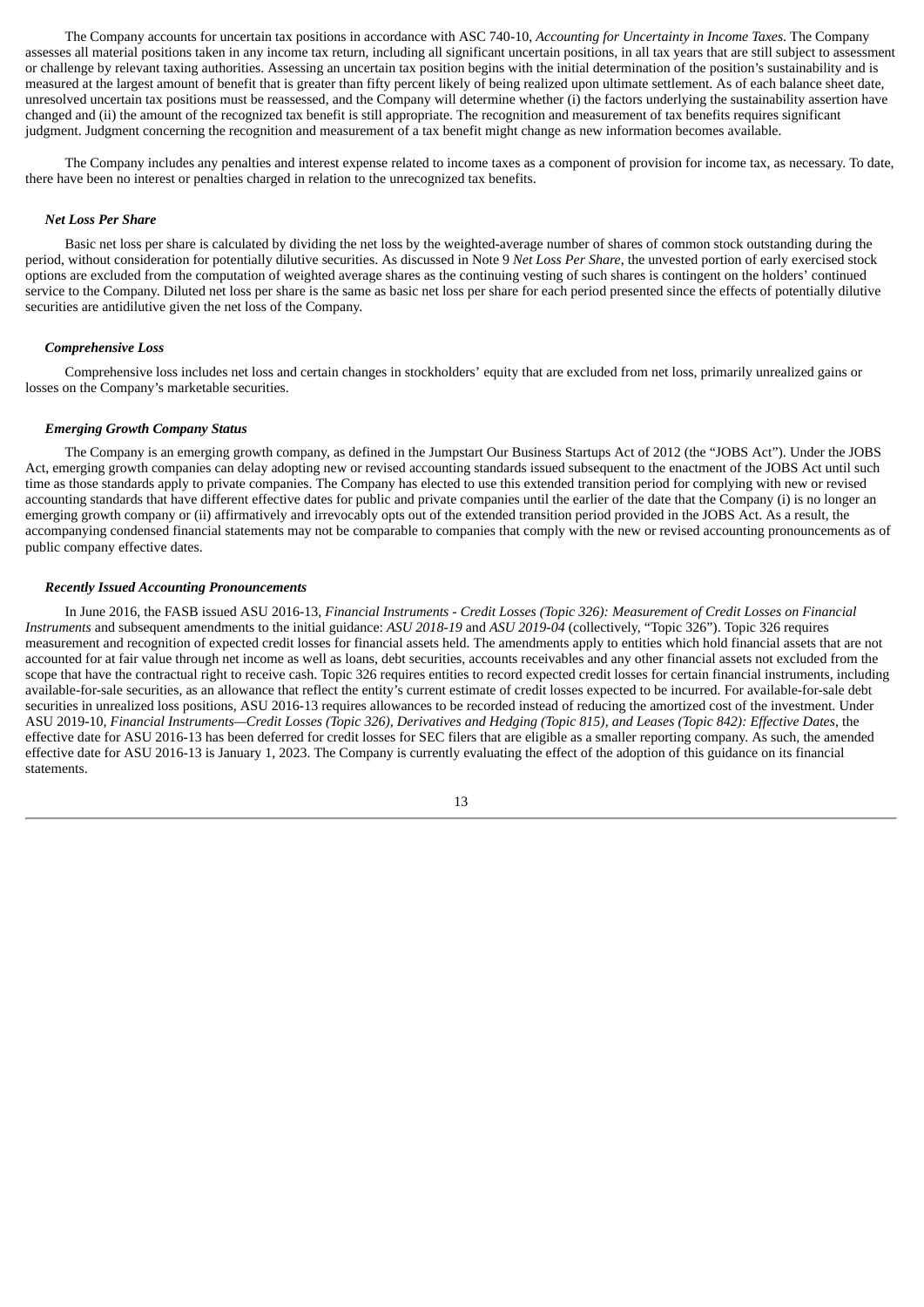# **3. Fair Value Measurement**

The following table presents information about the Company's financial assets that are measured at fair value and indicates the fair value hierarchy of the valuation:

|                                                  | March 31, 2022 |                         |               |                |                |                          |         |  |
|--------------------------------------------------|----------------|-------------------------|---------------|----------------|----------------|--------------------------|---------|--|
|                                                  |                | Total<br><b>Level 1</b> |               |                | <b>Level 2</b> |                          | Level 3 |  |
|                                                  |                |                         |               | (in thousands) |                |                          |         |  |
| <b>Assets</b>                                    |                |                         |               |                |                |                          |         |  |
| Cash Equivalents:                                |                |                         |               |                |                |                          |         |  |
| Money market funds                               | \$.            | 44,193                  | <sup>\$</sup> | 44,193         | - \$           | $\overline{\phantom{0}}$ |         |  |
| Corporate debt securities                        |                | 1,500                   |               | 1,500          |                |                          |         |  |
| Short-term marketable securities                 |                |                         |               |                |                |                          |         |  |
| U.S. government treasuries                       |                | 9.969                   |               | 9,969          |                |                          |         |  |
| U.S. government securities                       |                | 33,068                  |               | 33,068         |                |                          |         |  |
| Corporate debt securities                        |                | 12,450                  |               |                |                | 12,450                   |         |  |
| U.S. government agency securities                |                | 4,738                   |               |                |                | 4,738                    |         |  |
| Non-U.S. government securities                   |                | 1,502                   |               |                |                | 1,502                    |         |  |
| Total cash equivalents and marketable securities |                | 107,420                 |               | 88,730         |                | 18,690                   |         |  |

|                                                  | <b>December 31, 2021</b> |         |                |                |                          |          |         |
|--------------------------------------------------|--------------------------|---------|----------------|----------------|--------------------------|----------|---------|
|                                                  |                          | Total   | <b>Level 1</b> |                | <b>Level 2</b>           |          | Level 3 |
|                                                  |                          |         |                | (in thousands) |                          |          |         |
| <b>Assets</b>                                    |                          |         |                |                |                          |          |         |
| Cash Equivalents:                                |                          |         |                |                |                          |          |         |
| Money market funds                               | \$                       | 42,867  | 42,867         | - \$           | $\overline{\phantom{0}}$ | <b>S</b> |         |
| Short-term marketable securities                 |                          |         |                |                |                          |          |         |
| U.S. government treasuries                       |                          | 9,999   | 9,999          |                |                          |          |         |
| U.S. government securities                       |                          | 45,241  | 45,241         |                |                          |          |         |
| Corporate debt securities                        |                          | 23,475  |                |                | 23,475                   |          |         |
| U.S. government agency securities                |                          | 11,697  |                |                | 11,697                   |          |         |
| Long-term marketable securities                  |                          |         |                |                |                          |          |         |
| U.S. government securities                       |                          | 1,522   |                |                | 1,522                    |          |         |
| Total cash equivalents and marketable securities |                          | 134,801 | 98,107         |                | 36,694                   |          |         |

The Company's Level 2 securities are valued using third-party pricing sources. The pricing services utilize industry standard valuation models, including both income and market-based approaches, for which all significant inputs are observable, either directly or indirectly.

The Company had no Level 3 assets or liabilities as of March 31, 2022 and December 31, 2021. There were no transfers between Level 1 and Level 2 for the periods ended March 31, 2022 and December 31, 2021.

The Company did not have any financial liabilities subject to fair value measurements on a recurring basis as of March 31, 2022 and December 31, 2021.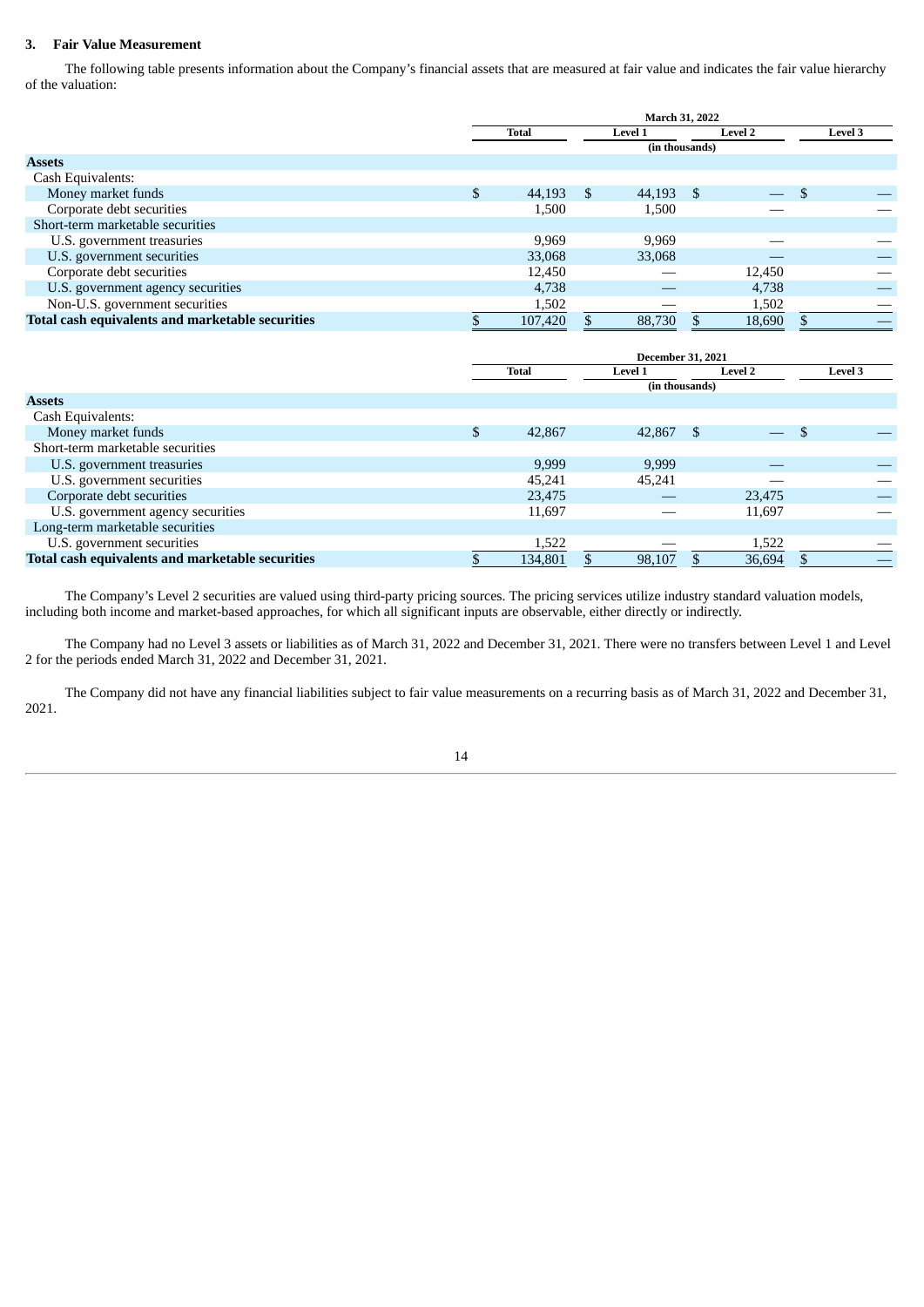# **4. Available-for Sale Securities**

All marketable securities were considered available-for-sale at March 31, 2022. The amortized cost, gross unrealized holding gains or losses, and fair value of the Company's marketable securities by major security type at each condensed balance sheets date are summarized in the tables below:

|                                        | March 31, 2022        |    |                                                      |  |                                    |  |                   |
|----------------------------------------|-----------------------|----|------------------------------------------------------|--|------------------------------------|--|-------------------|
|                                        | <b>Amortized Cost</b> |    | <b>Gross</b><br>Unrealized<br>Gain<br>(in thousands) |  | Gross<br><b>Unrealized</b><br>Loss |  | <b>Fair Value</b> |
| Cash equivalents                       |                       |    |                                                      |  |                                    |  |                   |
| Corporate debt securities              | \$<br>1,500           | \$ |                                                      |  |                                    |  | 1,500             |
| Money market funds                     | 44,193                |    |                                                      |  |                                    |  | 44,193            |
| Total cash equivalents                 | 45,693                |    |                                                      |  |                                    |  | 45,693            |
| Short-term marketable securities:      |                       |    |                                                      |  |                                    |  |                   |
| U.S. government treasuries             | 9,980                 |    |                                                      |  | (11)                               |  | 9,969             |
| U.S. government agency securities      | 4,739                 |    |                                                      |  | (1)                                |  | 4,738             |
| U.S. government securities             | 33,092                |    |                                                      |  | (24)                               |  | 33,068            |
| Corporate debt securities              | 12,479                |    |                                                      |  | (29)                               |  | 12,450            |
| Non-U.S. government securities         | 1,525                 |    |                                                      |  | (23                                |  | 1,502             |
| Total short-term marketable securities | 61,815                |    |                                                      |  | (88)                               |  | 61,727            |
| Total                                  | 107,508               |    |                                                      |  | (88)                               |  | 107,420           |

|                                        | <b>December 31, 2021</b> |                       |                                                      |                                    |  |                   |
|----------------------------------------|--------------------------|-----------------------|------------------------------------------------------|------------------------------------|--|-------------------|
|                                        |                          | <b>Amortized Cost</b> | Gross<br><b>Unrealized</b><br>Gain<br>(in thousands) | Gross<br><b>Unrealized</b><br>Loss |  | <b>Fair Value</b> |
| Cash equivalents                       |                          |                       |                                                      |                                    |  |                   |
| Money market funds                     | \$.                      | 42,867                |                                                      |                                    |  | 42,867            |
| Total cash equivalents                 |                          | 42,867                |                                                      |                                    |  | 42,867            |
| Short-term marketable securities:      |                          |                       |                                                      |                                    |  |                   |
| U.S. government treasuries             |                          | 9,999                 |                                                      |                                    |  | 9,999             |
| U.S. government agency securities      |                          | 11,697                |                                                      | (1)                                |  | 11,697            |
| U.S. government securities             |                          | 45,257                |                                                      | (16)                               |  | 45,241            |
| Corporate debt securities              |                          | 23,495                |                                                      | (20)                               |  | 23,475            |
| Total short-term marketable securities |                          | 90,448                |                                                      | (37)                               |  | 90,412            |
| Long-term marketable securities:       |                          |                       |                                                      |                                    |  |                   |
| U.S. government securities             |                          | 1,532                 |                                                      | (10)                               |  | 1,522             |
| Total long-term marketable securities  |                          | 1,532                 |                                                      | (10)                               |  | 1,522             |
| Total                                  |                          | 134,847               |                                                      | (47)                               |  | 134,801           |

As of March 31, 2022 and December 31, 2021, some of the Company's marketable securities were in an unrealized loss position. The Company determined that it did have the ability and intent to hold all marketable securities that have been in a continuous loss position until maturity or recovery, thus there has been no recognition of any other-than-temporary impairment in the three months ended March 31, 2022. All marketable securities with unrealized losses as of each condensed balance sheet date have been in a loss position for less than twelve months or the loss is not material.

All of the Company's marketable securities have an effective maturity of less than two years.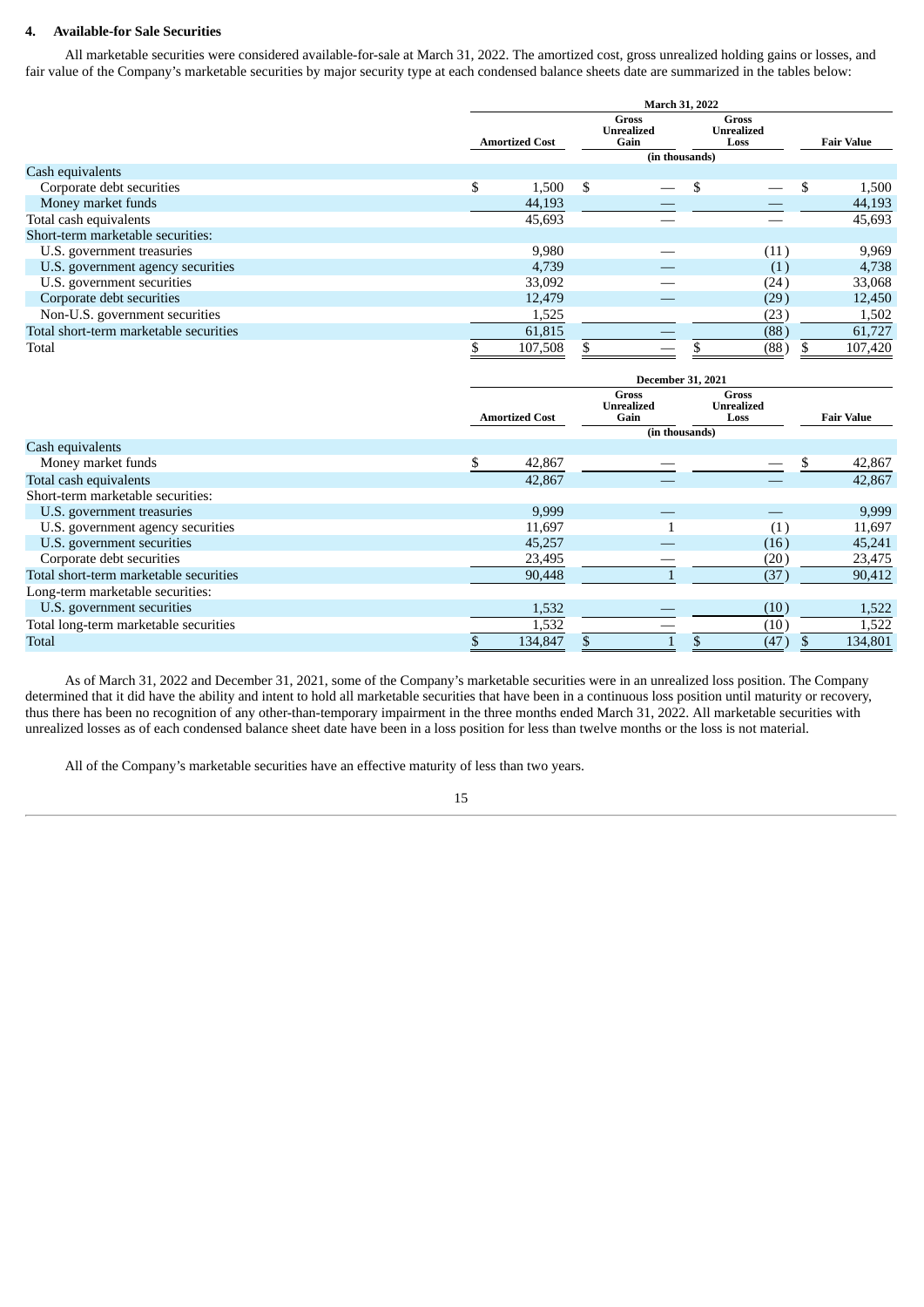# **5. Balance Sheet Components**

# *Property and Equipment, Net*

Property and equipment, net consists of the following:

|                                                 | March 31,      |     | December 31, |
|-------------------------------------------------|----------------|-----|--------------|
|                                                 | 2022           |     | 2021         |
|                                                 | (in thousands) |     |              |
| Laboratory equipment                            | 5,963          | \$. | 5,886        |
| Furniture and fixtures                          | 585            |     | 585          |
| Computer equipment and software                 | 91             |     | 91           |
| Leasehold improvements                          | 8,872          |     | 8,872        |
|                                                 | 15,511         |     | 15,434       |
| Less: Accumulated depreciation and amortization | (6,789)        |     | (6, 186)     |
| Total property and equipment, net               | 8,722          |     | 9,248        |

Depreciation and amortization expense for property and equipment amounted to \$0.6 million and \$0.5 million for the three months periods ended March 31, 2022 and March 31, 2021, respectively.

# *Accrued Liabilities*

Accrued liabilities consist of the following:

|                                          | March 31,<br>2022 |        |  | December 31,<br>2021 |  |  |
|------------------------------------------|-------------------|--------|--|----------------------|--|--|
| Accrued research and development         |                   | 11,239 |  | 11,041               |  |  |
| Accrued personnel costs                  |                   | 3,206  |  | 5,238                |  |  |
| Accrued professional and consulting fees |                   | 1,068  |  | 200                  |  |  |
| Other                                    |                   | 299    |  | 883                  |  |  |
| Total accrued liabilities                |                   | 15,812 |  | 17,362               |  |  |

# **6. Commitments and Contingencies**

# *Leases*

In August 2018, the Company entered into a lease agreement for the office and laboratory space in South San Francisco, California (the "Cove Lease"). The lease commencement date was July 1, 2019, at which time the Company took occupancy.

The Cove Lease includes an option to renew, exercisable at the Company's sole discretion, with a renewal term for an additional period of eight years. As of March 31, 2022, the Company has not determined whether it will exercise its option to extend the lease term. Therefore, the operating lease assets and lease liabilities only contemplate the initial lease terms. The Cove Lease qualifies as an operating lease.

In October 2021, the Company entered into a lease agreement for additional office space in South San Francisco, California. Upon the execution of the lease agreement, the Company provided the landlord with a security deposit of \$0.2 million, which is included in other assets on the balance sheet. In addition, as of March 31, 2022, the lease commencement date has not yet taken effect, as such, the Company did not recognize a right of use asset and lease liability associated with this lease.

The following table summarizes the presentation in the Company's condensed balance sheets of its operating lease (in thousands):

|                                                     | As of<br>March 31, 2022 |
|-----------------------------------------------------|-------------------------|
| Assets:                                             |                         |
| Operating lease right-of-use assets                 | 5,967                   |
| Liabilities                                         |                         |
| Operating lease liabilities                         | 1.707                   |
| Operating lease liabilities, net of current portion | 10,094                  |
| Total operating lease liabilities                   | 11,801                  |

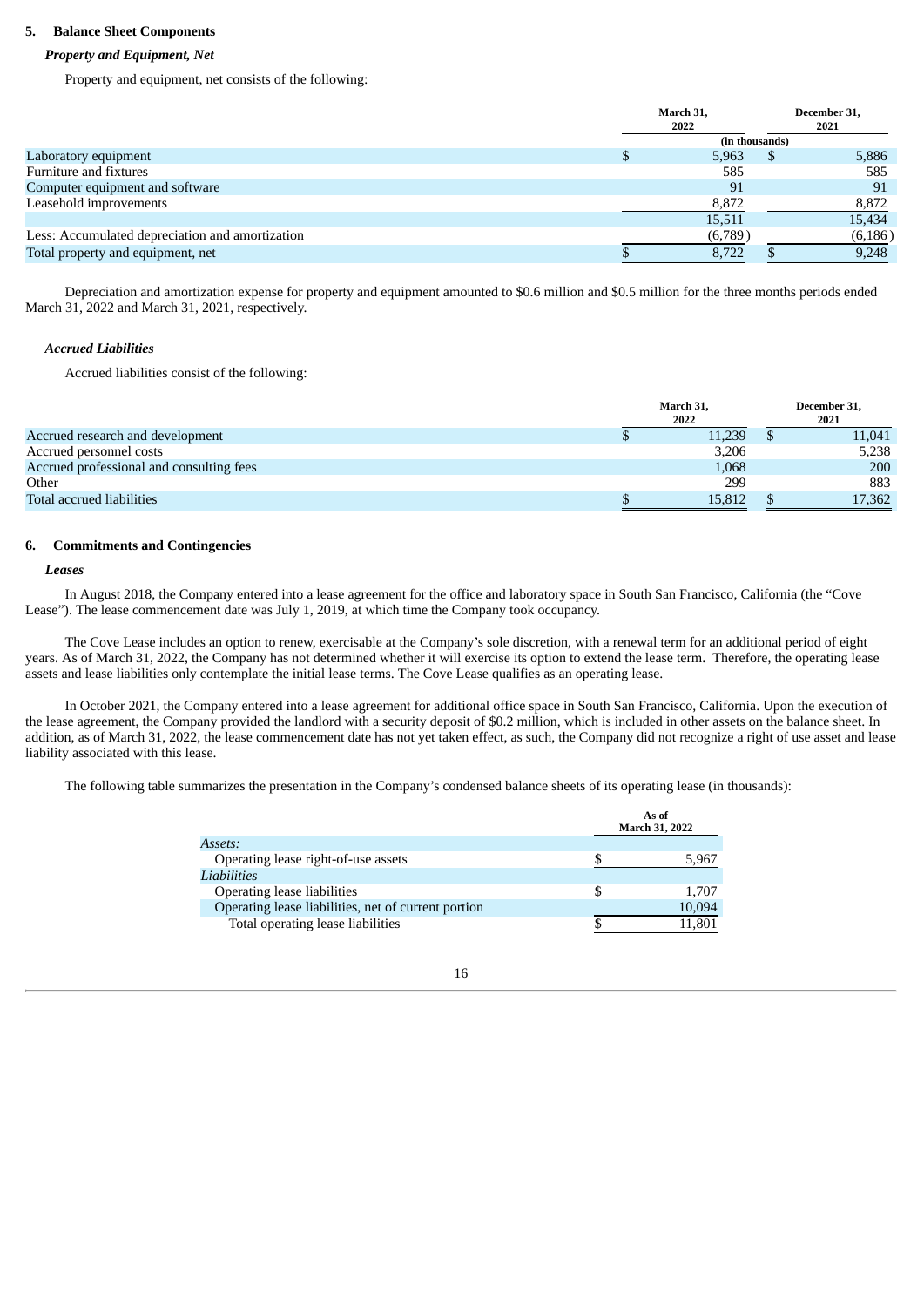The Company incurred \$0.2 million in variable lease costs for each of the three months ended March 31, 2022 and March 31, 2021.

Future minimum lease payments under the Cove Lease as of March 31, 2022 are as follows (in thousands):

|                                     | <b>Operating Lease</b><br><b>Commitments</b> |         |
|-------------------------------------|----------------------------------------------|---------|
|                                     |                                              |         |
| Remainder of 2022                   |                                              | 2,002   |
| 2023                                |                                              | 2,738   |
| 2024                                |                                              | 2,825   |
| 2025                                |                                              | 2,916   |
| 2026                                |                                              | 3,009   |
| Thereafter                          |                                              | 1,271   |
| Total future minimum lease payments |                                              | 14,761  |
| Less imputed interest               |                                              | (2,960) |
| <b>Total</b>                        |                                              | 11,801  |

As of March 31, 2022, the weighted average remaining lease term was 5.3 years and the weighted average incremental borrowing rate used to determine the operating lease liability was 8.95%.

Rent expense was \$0.7 million and \$0.6 million for the three months ended March 31, 2022 and March 31, 2021, respectively.

Amortization expense of the right-of-use lease assets was \$0.2 million and \$0.1 million for the three months ended March 31, 2022 and March 31, 2021, respectively.

#### *Indemnification*

In the ordinary course of business, the Company enters into agreements that may include indemnification provisions. Pursuant to such agreements, the Company may indemnify, hold harmless and defend an indemnified party for losses suffered or incurred by the indemnified party. Some of the provisions will limit losses to those arising from third-party actions. In some cases, the indemnification will continue after the termination of the agreement. The maximum potential amount of future payments the Company could be required to make under these provisions is not determinable. The Company has never incurred material costs to defend lawsuits or settle claims related to these indemnification provisions. The Company has also entered into indemnification agreements with its directors and officers that may require the Company to indemnify its directors and officers against liabilities that may arise by reason of their status or service as directors or officers to the fullest extent permitted by Delaware corporate law. The Company currently has directors' and officers' insurance.

# *Maverick Litigation*

On April 3, 2020, the Delaware Chancery Court (the "Court") issued a memorandum opinion, which related only to the Company's ProTriTAC platform. The Court ruled in favor of the Company on claims by Maverick Therapeutics, Inc. ("Maverick") for breach of contract and misappropriation of trade secrets and dismissed those claims. As part of that ruling, the Court determined that the Company's ProTriTAC technology is not in a field that is subject to a four year non-compete. The Court found in favor of Millennium Pharmaceuticals, Inc. ("Millennium") on its claim against the Company for fraud in inducing Millennium's January 2017 investment in Maverick. The Court found that Millennium had not proved its claims for tortious interference with contract and business relations or unfair competition, and those claims were dismissed. The Court held a one-day trial on Millennium's damages claim on September 22, 2020, and closing arguments were held December 8, 2020.

On April 23, 2021, following a damages phase, the Court issued a memorandum opinion awarding Millennium \$38.2 million in damages, plus prejudgment interest. The Court's opinion stated that pre-judgment interest would be calculated as set forth in 6 Del. Code Section 2301(a), which generally provides that the legal rate of interest shall be 5% over the Federal Reserve discount rate.

On May 5, 2021, the Company entered into a settlement agreement (the "Settlement Agreement") with Millennium and Maverick to resolve the parties' previously reported lawsuit. Pursuant to the terms of the Settlement Agreement, Millennium filed a proposed order and final judgment with the Court on May 5, 2021; the Company paid on May 5, 2021 the full amount of damages awarded by the Court, equal to \$50.0 million, consisting of \$38.2 million in damages plus \$11.8 million in pre-judgment interest through May 5, 2021; and the Company, Millennium and Maverick each agreed to forego and waive its right to appeal the order and

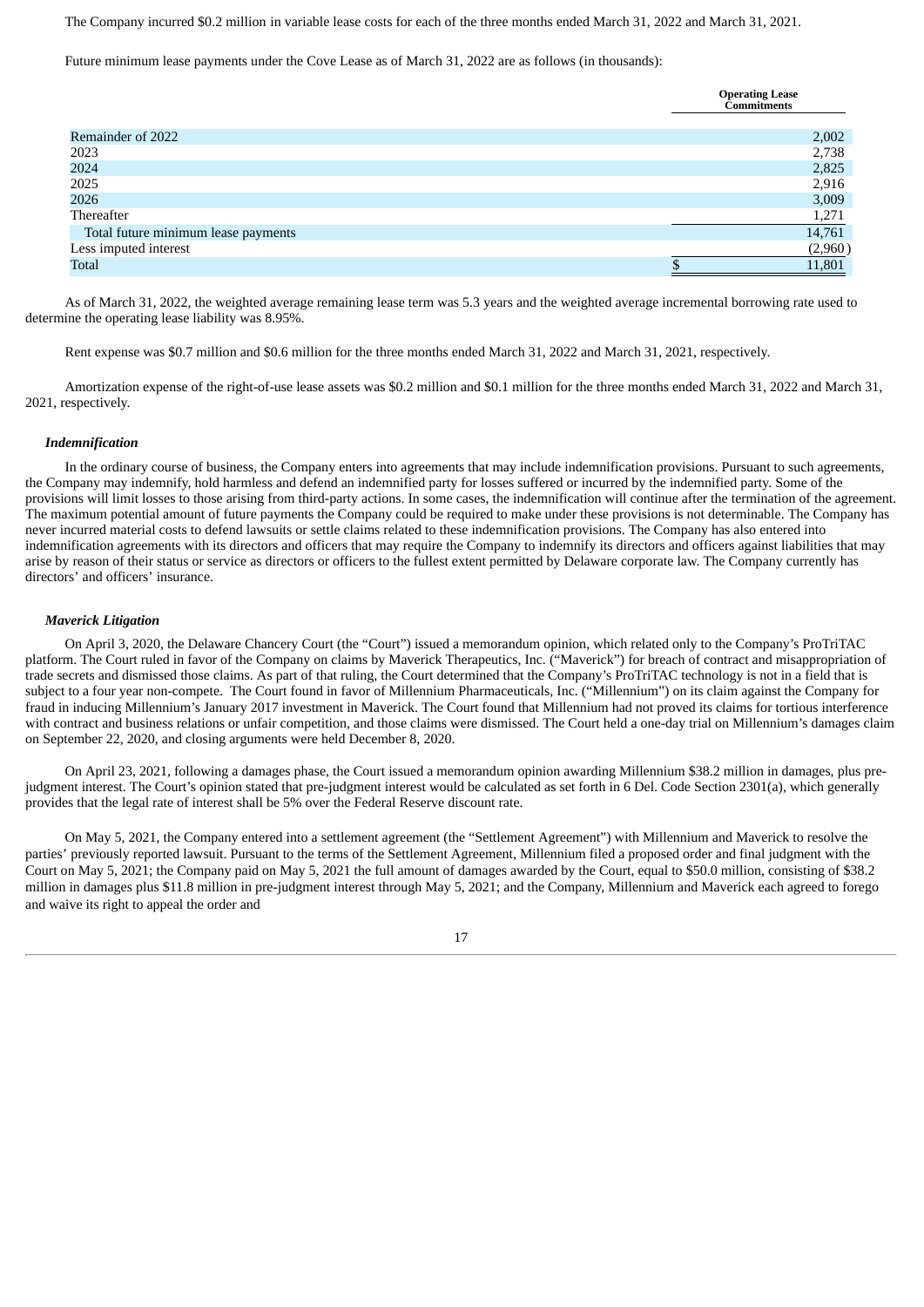final judgment. Following execution of the Settlement Agreement, the Company is free to continue to develop its ProTriTAC platform and product candidates. The Court approved the proposed order and entered a final judgment on May 5, 2021. The \$50.0 million litigation settlement payment is reflected in the condensed statement of operations for the three months ended March 31, 2021.

# **7. Collaboration, License & Clinical Supply Agreements**

#### *Development and Option with AbbVie*

On November 20, 2019, the Company entered into a Development and Option Agreement with AbbVie (as amended, the "Development and Option Agreement") in connection with the Company's HPN217 program, which targets B cell maturation antigen ("BCMA"). Pursuant to such agreement, the Company granted to AbbVie an option to a worldwide, exclusive license under the Company's patents and know-how applicable to the HPN217 program to develop, manufacture, and commercialize products arising from the HPN217 program and targeting BCMA ("the "HPN217 Products"). Under the Development and Option Agreement, the Company filed an Investigational New Drug Application for HPN217 and is responsible for conducting clinical development activities pursuant to a mutually agreed development plan, including conducting a Phase 1/2 clinical trial of HPN217, in order for AbbVie to determine whether it wishes to exercise its option to take a worldwide, exclusive license to such HPN217 program.

Under the Development and Option Agreement, AbbVie may exercise its license option at any time during a period commencing on the effective date of the agreement and expiring after a specified period following delivery by the Company of a specified data package arising from the first Phase 1/2 trial for the HPN217 Products. Following AbbVie's exercise of its option, and except for completion of certain development activities by the Company under the development plan, AbbVie will be solely responsible, at its cost, for the development, manufacture and commercialization of HPN217 and any other HPN217 Products. AbbVie is required to use commercially reasonable efforts to develop and obtain regulatory approval for one HPN217 Product, for at least one indication, for use in each of the United States and specified European markets.

Upon execution of the Development and Option Agreement, the Company received an upfront payment of \$30.0 million. Additionally, in June 2020, the Company received a development milestone payment of \$50.0 million as a result of initiating its Phase 1/2 clinical trial by dosing the first patient in the trial in April 2020.

If AbbVie exercises its option to a worldwide, exclusive license, AbbVie will pay the Company an option exercise fee of \$200.0 million. Following option exercise, AbbVie will be required to make further payments to the Company of up to \$230.0 million in the aggregate for the achievement of specified development, regulatory and commercial sales milestones for HPN217 Products. The Company will also receive tiered royalties on net sales by AbbVie, its affiliates and sublicensees of HPN217 Products at percentages ranging from the high single digits to the very low double digits, subject to specified offsets and reductions. Royalties will be payable under the Development and Option Agreement on a product-by-product and country-by-country basis commencing on the date of first commercial sale of HPN217 and other HPN217 Products, and ending on the later of expiration of all valid claims of specified licensed patents in such country, expiration of regulatory exclusivity in such country, or ten years following first commercial sale of such HPN217 Product in such country.

The Development and Option Agreement will terminate upon the date of the expiration of all AbbVie's royalty payment obligations in all countries, or upon expiration of the license option period and the failure of AbbVie to exercise its license option. The Development and Option Agreement may be terminated by either party immediately for the insolvency of the other party or on 90 days' written notice for an uncured material breach of the Development and Option Agreement by the other party. AbbVie may also terminate the Development and Option Agreement in its entirety or on a countryby-country basis for any reason on 90 days' written notice to the Company.

The Company assessed the Development and Option Agreement in accordance with Topic 606 and concluded that AbbVie is a customer under this agreement. The Company identified the following performance obligation at the inception of the Development and Option Agreement consisting of the initial development activities.

The Company evaluated AbbVie's option to obtain a worldwide exclusive license for HPN217 to determine whether it provides AbbVie with any material rights. The Company concluded that the option was not issued at a significant and incremental discount, and therefore do not provide material rights. As such, the option is excluded as a performance obligation at the outset of the agreement.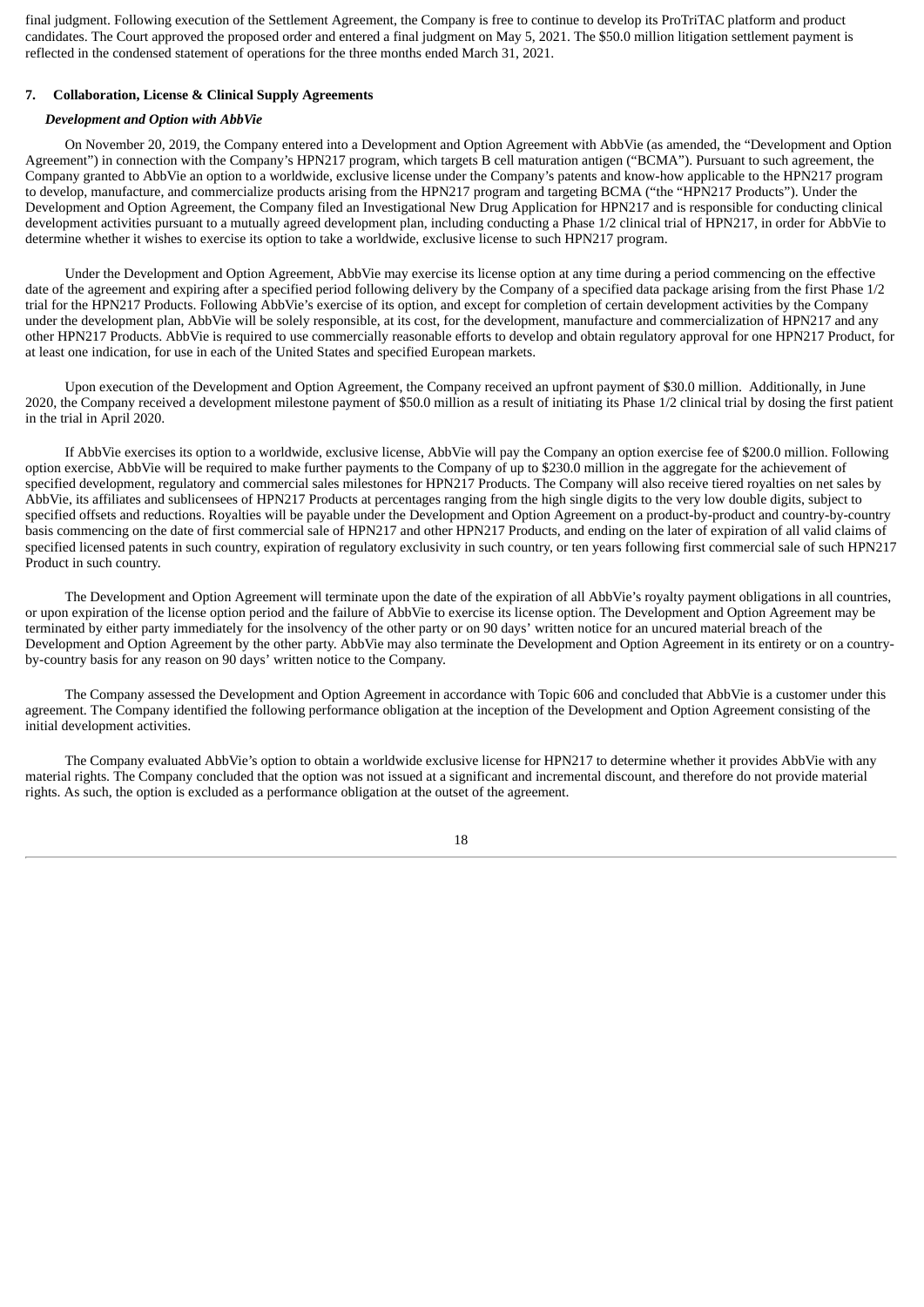At the inception of the agreement, the transaction price included the \$30.0 million up-front consideration received in December 2019 and a development milestone of up to \$50.0 million to be received upon dosing of the first patient in the HPN217 Phase 1/2 clinical trial within a specified time period, for a total transaction price of \$80.0 million. In April 2020, the Company had achieved this development milestone as a result of dosing its first patient in the Phase 1/2 clinical trial of HPN 217 and received \$50.0 million in June 2020. The remaining development, commercialization, and sales milestones along with sales-based royalties were not included in the transaction price, as these milestone amounts were fully constrained on the probability of achievement. The Company will reevaluate the transaction price at the end of each reporting period and as uncertain events are resolved or other changes in circumstances occur, and, if necessary, adjust its estimate of the transaction price.

The transaction price of \$80.0 million, relates to a single unit of accounting. The initial development activities are considered a single unit of accounting. The Company recognizes revenue associated with the performance obligation as the initial development activities are performed using an input method, according to the costs incurred as related to the estimated costs for the development and regulatory activities to be performed through the completion of a Phase 1/2 clinical trial of HPN217. The transfer of control occurs over this time period and, in management's judgment, is the best measure of progress towards satisfying the performance obligation. Such estimates are reviewed by the Company on a periodic basis and, if necessary, the Company will adjust the measure of performance and related revenue recognition. As of March 31, 2022, there were no changes to the estimate of the transaction price or adjustments to measure of performance and related revenue recognition.

The Company recognized \$5.9 million and \$4.4 million of revenue for the three months ended March 31, 2022 and March 31, 2021, respectively. As of March 31, 2022, the Company had recorded \$40.2 million in deferred revenue, of which \$9.1 million was classified as long-term deferred revenue and \$31.1 million as short-term deferred revenue, in the accompanying condensed balance sheets.

As of March 31, 2022, the Company will recognize royalty revenue in the period of sale of the related products, if any, based on the underlying contract terms. No such amounts were recognized for the three months ended March 31, 2022.

## *Amended and Restated Discovery Collaboration Agreement with AbbVie*

On August 16, 2021, the Company entered into Amendment No. 1 to the Amended and Restated Discovery Collaboration and License Agreement with AbbVie, or the First Amendment, which amends the Amended and Restated Discovery Collaboration and License Agreement entered on November 20, 2019, between the Company and AbbVie (such agreement, as amended by the First Amendment, the "Restated Collaboration Agreement"). The Restated Collaboration Agreement amends and restates the Discovery Collaboration and License Agreement entered into between the Company and AbbVie, dated October 20, 2017 and amended April 3, 2019, or the Original Collaboration Agreement. Pursuant to the First Amendment, the Company and AbbVie agreed to include the ProTriTAC technology within the Restated Collaboration Agreement. Pursuant to the Original Collaboration Agreement, the Company granted to AbbVie worldwide exclusive rights to develop and commercialize products that incorporate the Company's proprietary TriTAC technology together with soluble TCRs provided by AbbVie that bind to targets accepted by the parties. Under the terms of the Original Collaboration Agreement, AbbVie was granted the right to designate up to two targets for development of TriTAC constructs, which it selected in 2017 and 2019, respectively. Pursuant to the Restated Collaboration Agreement, AbbVie is permitted to designate two further targets, with an option to select up to four additional targets, selected during a specified period following the effective date, to be the subject of activities under the collaboration, and is granted a worldwide, exclusive license to develop and commercialize products that incorporate either the Company's proprietary TriTAC platform technology, or (as a result of and pursuant to the First Amendment) its ProTriTAC platform technology, to pursue available T cell receptors, or TCRs and/or antibody targets. Such products may incorporate antibodies provided by AbbVie or by the Company. During a period of up to four years following the date of AbbVie's designation of each target for the products, and subject to confirmation of target availability, the Company and AbbVie will conduct certain research and discovery activities under a mutually agreed discovery and research plan in connection with the creation and evaluation of constructs comprising the Company's proprietary TriTAC or ProTriTAC technologies, as applicable, in conjunction with the soluble TCR or antibody sequences directed at the agreed upon targets of interest. The Company may not, including through any third party, develop or commercialize any competing product that binds to any of the included targets. As was the case under the Original Collaboration Agreement, following the discovery phase, AbbVie will be solely responsible, at its cost, for the development, manufacture and commercialization of the products that arise from the activities under the discovery plan. AbbVie is required to use commercially reasonable efforts to develop and commercialize one such product directed to each target for which the discovery activities were completed in each Major Market (as defined in the Restated Collaboration Agreement).

In addition to the upfront payment of \$17.0 million already paid under the Original Collaboration Agreement, the Company received an upfront payment of \$20.0 million under the Restated Collaboration Agreement for AbbVie's right to select two additional targets and an option to select up to four further targets. AbbVie will be required to make payments to the Company, upon target selection, of \$10.0 million for each target, for up to four additional targets selected by AbbVie. For each of the up to eight targets selected, the Company is eligible to receive up to \$300.0 million in the aggregate for the achievement of specified development,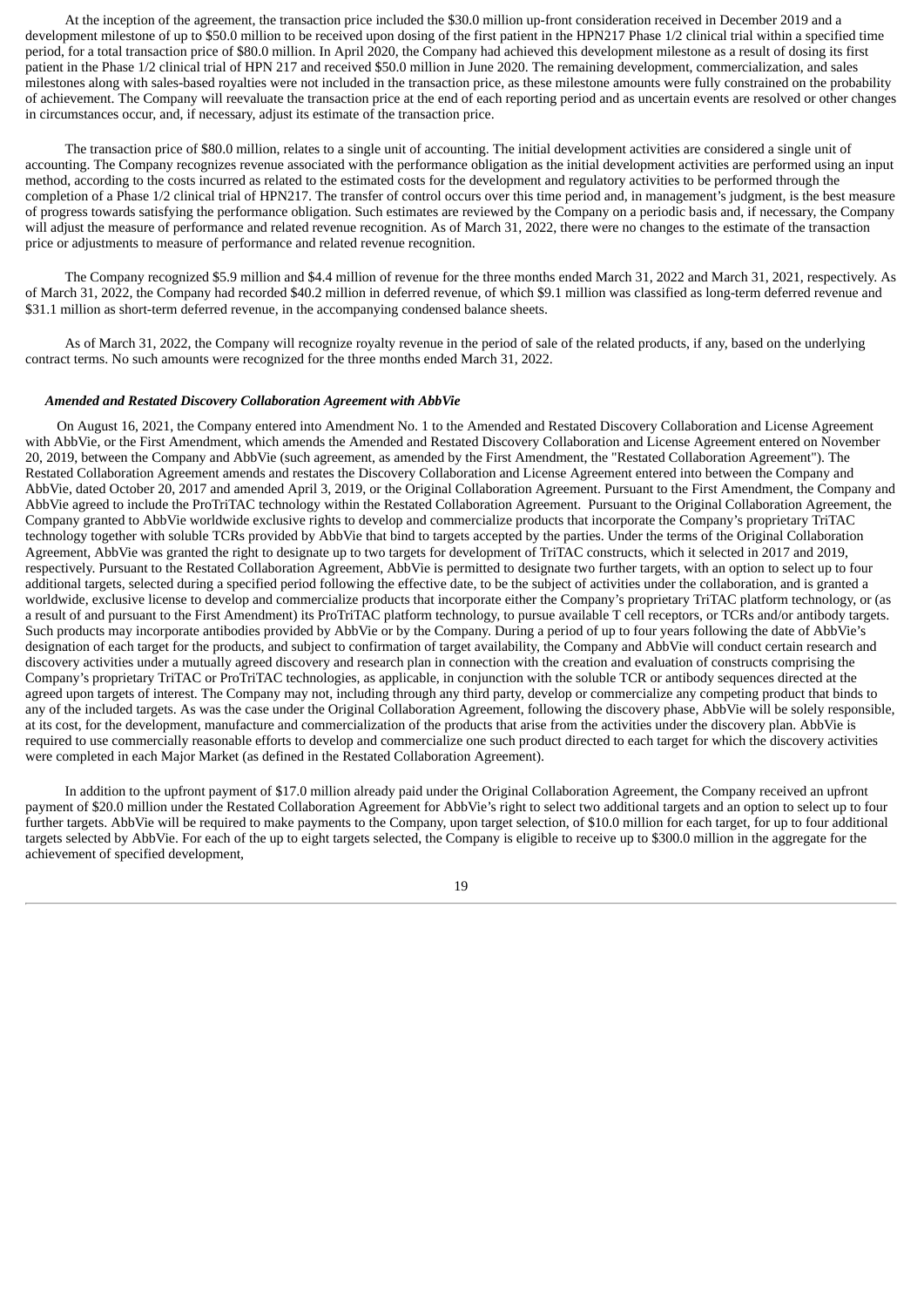regulatory and commercial sales milestones for licensed products indicated for human therapeutic or prophylactic use. The Company will also be eligible to receive tiered royalties on net sales by AbbVie, its affiliates and sublicensees of licensed products at percentages in the mid-single digits, subject to specified offsets and reductions. Royalties will be payable under the First Amendment and Restated Collaboration Agreement on a product-by-product and country-by-country basis commencing on the date of first commercial sale of each product, and ending on the later of expiration of all valid claims of specified licensed patents in such country, expiration of regulatory exclusivity in such country or ten years following first commercial sale of such product in such country. If licensed products are developed and commercialized for diagnostic or veterinary use, or certain screening or monitoring uses, the parties have agreed to negotiate an appropriate reduction in the economic terms applicable to such non-therapeutic and prophylactic applications.

The Restated Collaboration Agreement will terminate upon the date of the expiration of all AbbVie's royalty payment obligations in all countries. The Restated Collaboration Agreement may be terminated by either party immediately for the insolvency of the other party or on 90 days' written notice for an uncured material breach of such agreement by the other party. AbbVie may also terminate the Restated Collaboration Agreement in its entirety or on a target-by-target or country-by-country basis for any reason on 30 days' written notice to the Company. In addition, AbbVie may terminate the Restated Collaboration Agreement immediately in its entirety or on a target-by-target basis if AbbVie considers in good faith that there has been a failure of the discovery or development efforts with respect to such target, or that further development or commercialization of products directed to such target is not advisable as a result of a serious safety issue.

The Company assessed the Original Collaboration Agreement and Restated Collaboration Agreement including the First Amendment in accordance with Topic 606 and concluded that AbbVie is a customer under all agreements. The Company concluded that there are multiple promises under the Original Collaboration Agreement and Restated Collaboration Agreement including the First Amendment which include (1) research and development activities; (2) regulatory documentation and know-how; and (3) the license to the related technology. The Company combined these promises into a single performance obligation, as the Company is obliged to render specialized services for the research program, and other promises have either no significant value or are not distinct. The Company estimates that the \$17.0 million upfront payment under the Original Collaboration Agreement will be recognized over a period in which ongoing research and development activities are incurred based on the projected activities to be performed over each reporting period relative to the total estimated performance period. Such estimates are reviewed by the Company on a periodic basis and, if necessary, the Company will adjust the measure of performance and related revenue recognition.

At the inception of the Original Collaboration Agreement, the Company determined that the transaction price was \$17.0 million, which was all allocated to the two initial targets. The Company has evaluated the transaction price and has determined \$17.0 million is still appropriate as of March 31, 2022. As of March 31, 2022, the Company had recognized the full \$17.0 million upfront payment related to the initial two targets.

At the inception of the Restated Collaboration Agreement, the Company determined that the transaction price included the \$20.0 million upfront payment received in December 2019. The Company allocates \$10.0 million to each additional target selected. The Company estimates that the \$20.0 million upfront payment under the Restated Collaboration Agreement will be recognized over a period in which ongoing research and development activities are incurred based on the projected activities to be performed over each reporting period relative to the total estimated performance period. Such estimates are reviewed by the Company on a periodic basis and, if necessary, the Company will adjust the measure of performance and related revenue recognition. As of March 31, 2022, the Company determined that a transaction price of \$20.0 million was still appropriate. The Company recognized zero of revenue related to the upfront payment for the three months ended March 31, 2022.

As of March 31, 2022, the Company had recorded \$19.1 million in deferred revenue, of which \$13.3 million was classified as long-term deferred revenue and \$5.8 million as short-term deferred revenue, in the accompanying condensed balance sheets.

The Company determined that future contingent payments that may be received related to development and regulatory milestones under the Restated Collaboration Agreement are based on the performance of AbbVie and are constrained due to the fact that it was not probable that a significant reversal of cumulative revenue would not occur, as their achievement is highly dependent on the successful completion of the research activities. Accordingly, revenue for the achievement of these milestones will be recognized in the period that it is deemed probable that the milestone will be achieved. Any consideration related to commercialization and sales milestones, and sales-based royalties will be recognized when the related sales occur as they were determined to relate predominantly to the license granted to AbbVie and have been excluded from the transaction price. The Company will reevaluate the transaction price in each reporting period as uncertain events are resolved or other changes in circumstances occur.

As of March 31, 2022, the Company had not recognized or earned any milestone payments under the Original Collaboration or Restated Collaboration Agreement including the First Amendment. The Company will recognize royalty revenue in the period of sale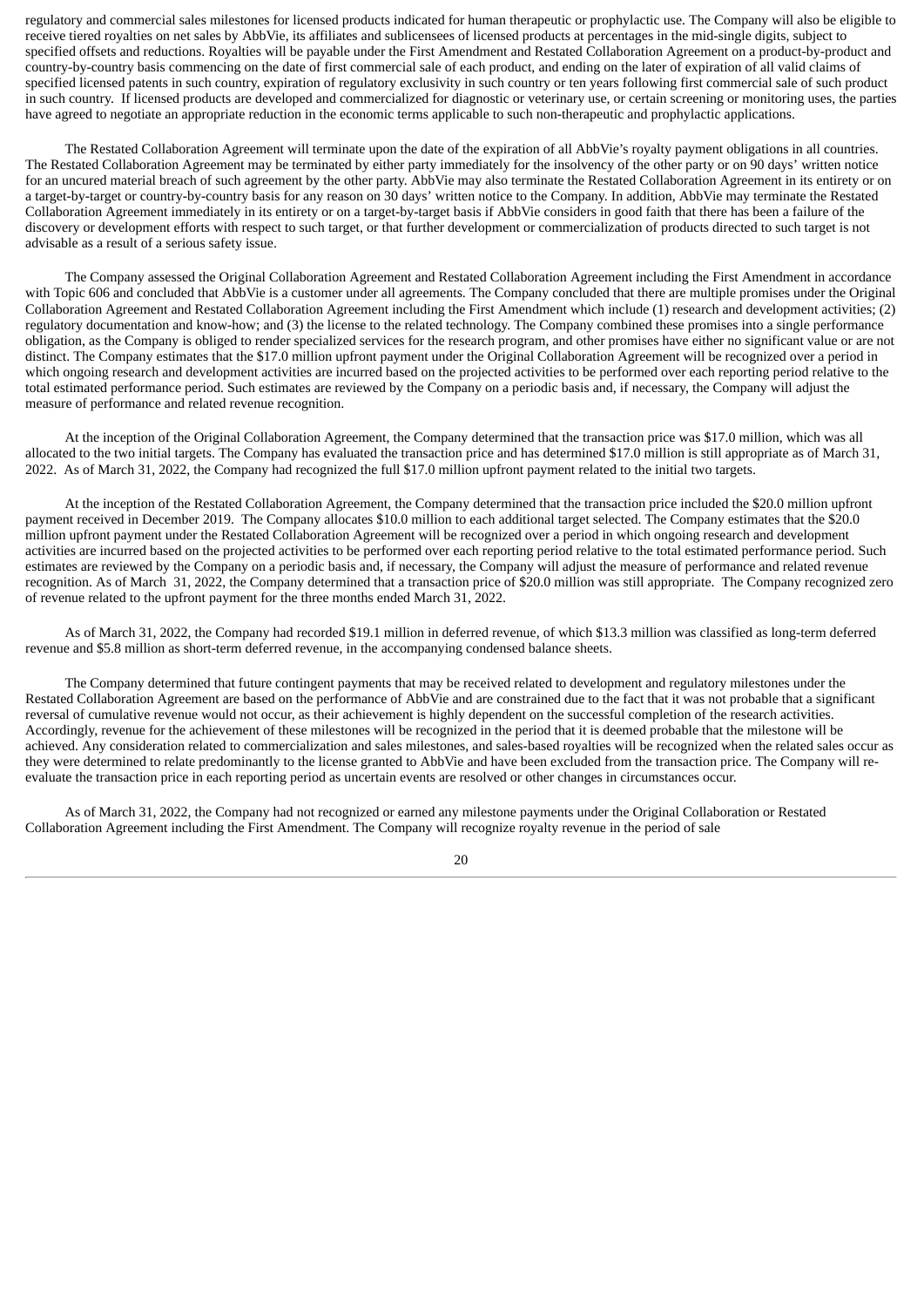of the related products, based on the underlying contract terms. No such amounts were recognized for the three months ended March 31, 2022.

# *Collaboration and License Revenue*

For the three months periods ended March 31, 2022 and March 31, 2021, collaboration and license revenue in the accompanying condensed statements of operations and comprehensive loss is comprised of the following:

|                                          | For the Three Months Ended March 31. |       |  |       |  |  |
|------------------------------------------|--------------------------------------|-------|--|-------|--|--|
| <b>Collaboration and License Revenue</b> | 2022                                 |       |  | 2021  |  |  |
| AbbVie Restated Collaboration Agreement  |                                      |       |  | 4,583 |  |  |
| AbbVie Development and Option Agreement  |                                      | 5.906 |  | 4.424 |  |  |
| Total collaboration and license revenue  |                                      | 5.906 |  | 9,007 |  |  |

# **8. Equity**

## *Incentive Plans*

# *Stock Option Activity*

As of March 31, 2022, there were 1,357,607 shares reserved by the Company to grant under its 2019 Equity Incentive Plan (the "2019 Plan").

The following summarizes option activity under the Company's 2019 Plan and 2015 Equity Incentive Plan (the "2015 Plan"):

|                                        | Number of<br>Outstanding<br><b>Options</b> |    | Weighted<br>Average<br><b>Exercise</b><br>Price | Weighted<br>Average<br>Remaining<br><b>Contractual Life</b> |    | Aggregate<br><b>Intrinsic</b><br>Value |
|----------------------------------------|--------------------------------------------|----|-------------------------------------------------|-------------------------------------------------------------|----|----------------------------------------|
| <b>Balance as of December 31, 2021</b> | 5,470,817                                  | S  | 9.23                                            | (in years)<br>7.96                                          |    | (in thousands)<br>12,064               |
| Options granted                        | 1,890,519                                  |    | 5.01                                            |                                                             |    |                                        |
| Options exercised                      | (203, 672)                                 |    | 1.87                                            |                                                             |    |                                        |
| Options cancelled                      | (104, 197)                                 |    | 13.36                                           |                                                             |    |                                        |
| <b>Balance as of March 31, 2022</b>    | 7,053,467                                  | \$ | 8.23                                            | 8.31                                                        | -S | 5,887                                  |
| Exercisable as of March 31, 2022       | 2,644,248                                  | S  | 7.06                                            | 6.79                                                        |    | 5,204                                  |

The aggregate intrinsic values of options outstanding, vested and exercisable, and vested and expected to vest were calculated as the difference between the exercise price of the options and the estimated fair value of the Company's common stock. The intrinsic value of options exercised was \$1.0 million and \$1.4 million for the three months ended Mach 31, 2022 and March 31, 2021, respectively. There is no future tax benefit related to options exercised, as the Company has accumulated net operating losses on March 31, 2022 and March 31, 2021.

During the three months ended March 31, 2022 and March 31, 2021, the estimated weighted-average grant-date fair value of the stock options vested was \$4.94 and \$3.13 per share, respectively, and the estimated weighted-average grant-date fair value of stock options granted was \$3.48 and \$13.63 per share, respectively.

The fair value of employee and director stock option awards was estimated at the date of grant using a Black-Scholes option-pricing model with the following weighted-average assumptions:

|                         | <b>Three Months Ended March 31.</b> |          |
|-------------------------|-------------------------------------|----------|
|                         | 2022                                | 2021     |
| Expected term (years)   | 6.02                                | 6.02     |
| Expected volatility     | 80.76%                              | 88.63%   |
| Risk-free interest rate | 1.67%                               | $0.60\%$ |
| Expected dividend yield | $0\%$                               | $0\%$    |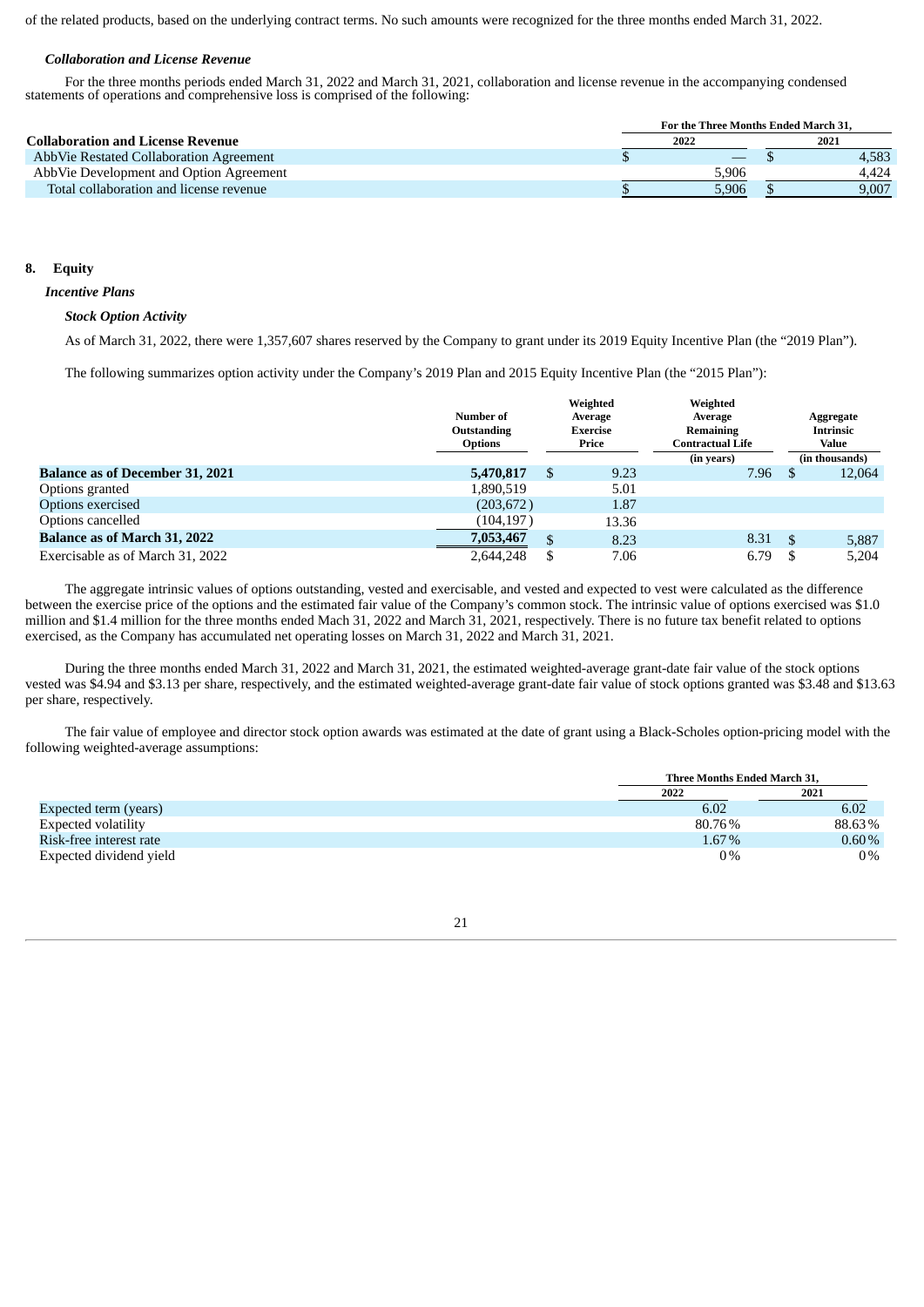|                                | Three Months Ended March 31, |  |       |  |
|--------------------------------|------------------------------|--|-------|--|
|                                | 2021<br>2022                 |  |       |  |
|                                | (in thousands)               |  |       |  |
| <b>Operating Expenses</b>      |                              |  |       |  |
| Research and development       | 1.462                        |  | 1.197 |  |
| General and administrative     | 1,381                        |  | 939   |  |
| Total stock-based compensation | 2,843                        |  | 2,136 |  |

Stock-based compensation related to non-employee awards, which is included in the table above, was zero and \$0.1 million for each of the three months ended March 31, 2022 and March 31, 2021, respectively.

# *Early Exercised Stock Options*

The terms of the 2015 Plan permit option holders to exercise stock options before they are vested, subject to certain limitations. The common shares related to early exercised stock options are subject to the Company's lapsing repurchase right upon termination of employment at the original purchase price. In order to vest, the holders are required to provide continued service to the Company. The proceeds are initially recorded in other current liabilities and are reclassified to common stock and paid-in capital as the Company's repurchase right lapses. As of March 31, 2022 and December 31, 2021, there was approximately \$5,000 and \$8,000, respectively, recorded in other current liabilities relating to common shares subject to repurchase. For accounting purposes, unvested early exercised stock options are not considered issued and outstanding common shares until the stock options vest. As a result of early stock option exercises under the 2015 Plan, 2,880 and 4,608 common shares had not vested and were subject to repurchase as of March 31, 2022 and December 31, 2021, respectively.

# *Employee Stock Purchase Plan*

In January 2019, the Company adopted the 2019 Employee Stock Purchase Plan (the "2019 ESPP"), which became effective upon the closing of the Company's IPO in February 2019. The 2019 ESPP initially reserved 250,000 shares of common stock for employee purchases under terms and provisions established by the Board of Directors. The 2019 ESPP evergreen provision provides that the number of shares reserved and available for issuance under the 2019 ESPP will automatically increase January 1<sup>st</sup> of, each year for a period of up to ten years, commencing on January 1, 2020 and ending on (and including) January 1, 2029, in an amount equal to the lesser of (i) 1% of the total number of shares of our common stock outstanding on December 31 of the preceding calendar year, (ii) 750,000 shares of our common stock or (iii) such lesser number of shares of common stock as determined by our Board of Directors. In January 2022, common stock available for issuance under the 2019 ESPP was increased by approximately 328,000 shares as a result of this evergreen provision. The Company issued 106,233 shares under the 2019 ESPP during the three months ended March 31, 2022. The Company has approximately 839,000 shares reserved for future issuance as of March 31, 2022.

## *Common Stock*

In March 2020, we entered into a Controlled Equity Offering<sup>sM</sup> Sales Agreement, or Sales Agreement, with Cantor Fitzgerald & Co., or Cantor Fitzgerald, under which we may offer and sell, from time to time at our sole discretion through Cantor Fitzgerald, as our sales agent, shares of our common stock having an aggregate offering price of up to \$75.0 million. Any shares of our common stock sold will be issued pursuant to our shelf registration statement on Form S-3 (File No. 333-237175). Through March 31, 2022, we had sold a total of 330,222 shares of our common stock under the Sales Agreement, resulting in aggregate net proceeds of \$5.8 million. As of March 31, 2022, there was approximately \$69.0 million remaining available to be sold under the terms of the Sales Agreement.

# **9. Net Loss Per Share**

The following outstanding potentially dilutive common stock equivalents have been excluded from the calculation of diluted net loss per share for the periods presented due to their anti-dilutive effect:

|                                                         | As of March 31. | As of March 31. |
|---------------------------------------------------------|-----------------|-----------------|
|                                                         | 2022            | 2021            |
| Common stock options issued and outstanding             | 7,053,467       | 4.453.584       |
| Early exercised stock options subject to future vesting | 2,880           | 13.520          |
| Total                                                   | 7,056,347       | 4.467.104       |

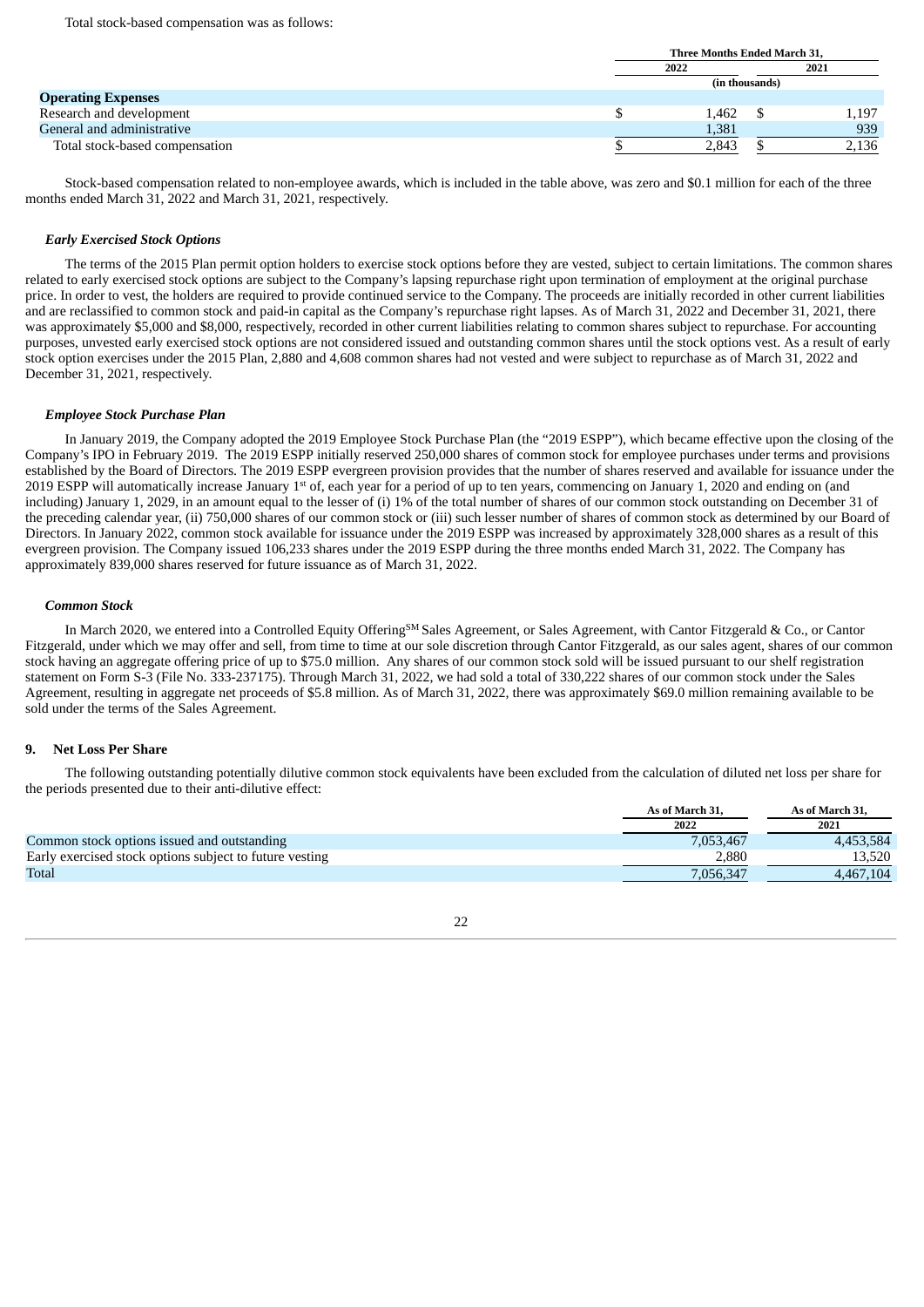#### **10. Subsequent Event**

In April 2022, the Company entered into a Master Clinical Supply Agreement with F. Hoffmann-La Roche Ltd ("Roche"), for the supply of atezolizumab (Tecentriq®). Clinical trials are planned to evaluate HPN328, a DLL3 targeting TriTAC®, in combination with atezolizumab for the treatment of patients with small cell lung cancer ("SCLC"). Under this agreement, the Company is the sponsor of the anticipated clinical trials, and Roche will supply atezolizumab. The Company does not have any financial commitments to Roche under this agreement. **Item 2. Management's Discussion and Analysis of Financial Condition and Results of Operations**

<span id="page-22-0"></span>The following discussion of our financial condition and results of operations should be read in conjunction with our unaudited condensed financial statements and related notes appearing elsewhere in this Quarterly Report on Form 10-Q. The following discussion and analysis contain forward-looking statements that involve risks and uncertainties. When reviewing the discussion below, you should keep in mind the substantial risks and uncertainties that could impact our business. In particular, we encourage you to review the risks and uncertainties described in Part II, Item 1A "Risk Factors" included elsewhere in this report. These risks and uncertainties could cause actual results to differ materially from those projected in forward-looking statements contained in this report or implied by past results and trends. Forward-looking statements are statements that attempt to forecast or anticipate future developments in our business, financial condition or results of operations. See the section titled "Special Note Regarding Forward-Looking Statements" in this report. These statements, like all statements in this report, speak only as of their date (unless another date is indicated), and we undertake no obligation to update or revise these statements in light of future developments, except as required by law.

## **Overview**

We are a clinical-stage immunotherapy company developing a novel class of T cell engagers that harness the power of the body's immune system to treat patients suffering from cancer and other diseases. T cell engagers are engineered proteins that direct a patient's own T cells to kill target cells that express specific proteins, or antigens, carried by the target cells. Using our proprietary platforms, TriTAC, ProTriTAC and our new platform, TriTAC-XR, we are developing a pipeline of novel T cell engagers, initially focused on the treatment of solid tumors and hematologic malignancies. In addition, to our product candidates utilizing our TriTAC technology, we have also nominated our first clinical candidate using our proprietary ProTriTAC platform, a prodrug version of our TriTAC platform, designed to expand the target space for T cell engagers and bring the TriTAC benefits to a broader number of patients.

#### *TriTAC*

We currently have three TriTAC product candidates in clinical development. HPN328 is in a Phase 1/2 clinical trial targeting Delta-like canonical Notch ligand 3, or DLL3, for the treatment of small cell lung cancer, or SCLC, and other DLL3-expressing tumors. HPN217 is in in a Phase 1/2 clinical trial targeting B-cell maturation antigen, or BCMA, for the treatment of multiple myeloma. HPN536 is in a Phase 1/2a clinical trial for the treatment of ovarian cancer and other mesothelin-, or MSLN-, expressing solid tumors. As of March 10, 2022, we have discontinued further development of HPN424 as a treatment of metastatic castration-resistant prostate cancer, or mCRPC.

#### *TriTAC Pipeline Update*

#### **HPN328**

In January 2021, we announced that a first patient was dosed with HPN328 in a Phase 1/2 trial as an investigational treatment of SCLC and other tumors associated with DLL3 expression. In December 2021, we provided a clinical update on our ongoing Phase 1/2 clinical trial. As of the December 2, 2021 data-cutoff date, fifteen patients had been enrolled in dose cohorts ranging from 15 µg to 7200 µg per week in both fixed and step dose cohorts administered once weekly by intravenous infusion. 15 patients with a median of 2 lines (range 1 to 5) of prior therapy have been enrolled and eligible patients include small cell lung cancer patients who have relapsed after platinum chemotherapy and patients with other malignancies with high grade neuroendocrine tumors associated with DLL3 expression. HPN328 has been well tolerated with Grade 1-2 cytokine release syndrome, or CRS, reported in 33% of patients, no dose limiting toxicities, or DLTs were observed and maximum tolerated dose, or MTD, had not been reached. Among four patients with small cell lung cancer receiving the two highest doses tested to date, 1215 µg fixed dose and 3600-7200 µg step dose, three had target lesion reduction, including 1 confirmed RECIST partial response, or cPR. The patient with a cPR experienced a target lesion reduction of 53% at week 9. In March 2022, we received orphan drug designation for the treatment of SCLC.

In April 2022, we entered into a Master Clinical Supply Agreement with F. Hoffmann-La Roche Ltd, or Roche, for the supply of atezolizumab (Tecentriq®). Clinical trials are planned to evaluate HPN328, a DLL3 targeting TriTAC®, in combination with atezolizumab for the treatment of patients with SCLC. Under this agreement, we are the sponsor of the anticipated clinical trials, and Roche will supply atezolizumab.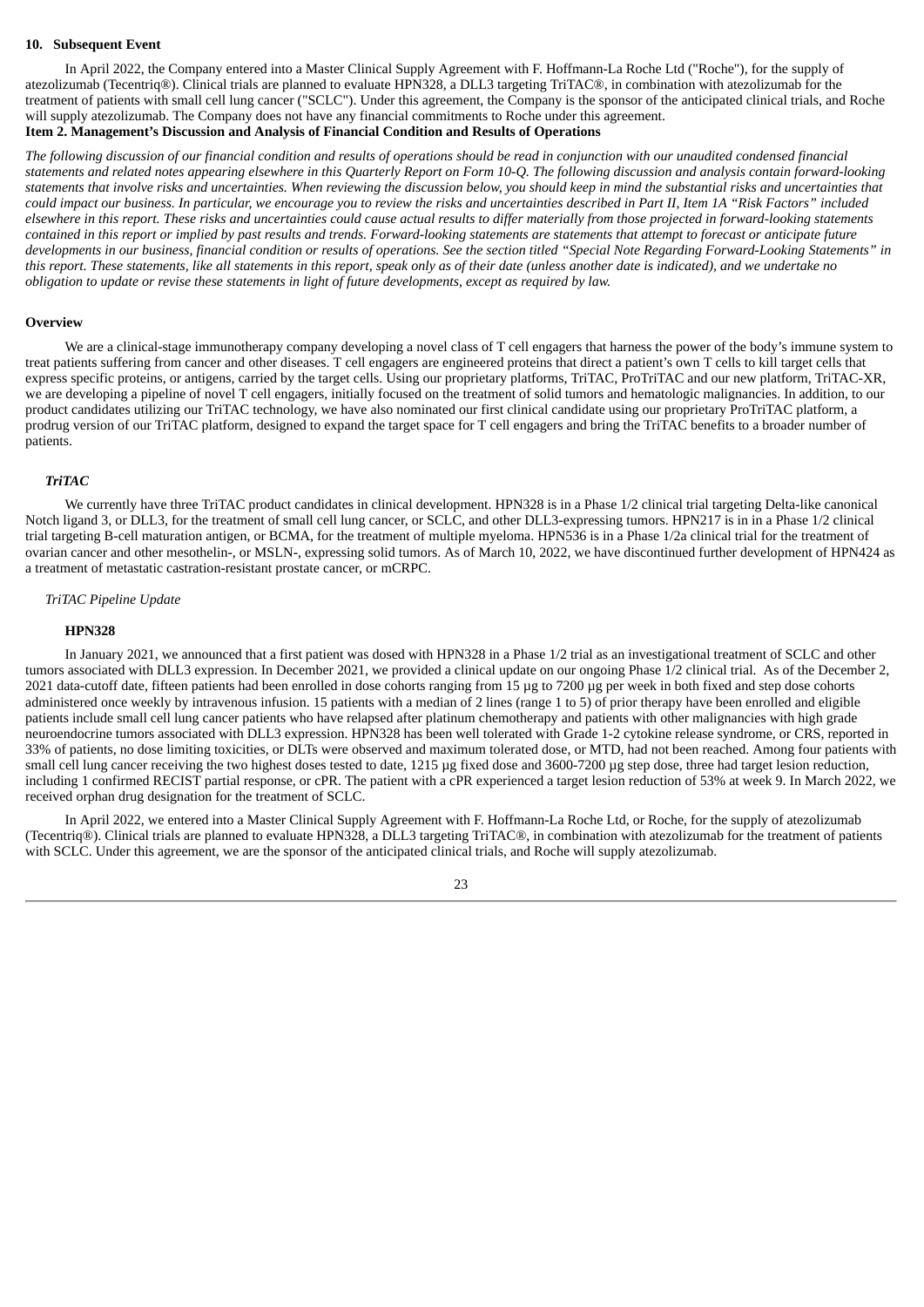We plan to present initial interim clinical data in 2022. We intend to identify a recommended Phase 2 dose by the end of 2022.

# **HPN217**

In December 2021, we announced the interim results of ongoing Phase 1/2 clinical trial of HPN217. As of the November 10, 2021 data cut-off date, 37 patients have been treated in 10 cohorts with fixed doses ranging from 5 to 2860 µg/week or a step dosing regimen of 1620 µg priming dose followed by a 3240 µg/week target dose. Premedication to minimize CRS includes dexamethasone and other standard therapies. Enrolled patients had a median of 7 prior therapies. The most frequent treatment-emergent adverse events, or TEAEs, occurring in greater than 20% were anemia, 17 patients (46%), fatigue, 12 patients (32%), and transient CRS, 9 patients (24%), No grade 3 or higher CRS was reported and one DLT was reported, grade 4 AST, which resolved. MTD has not been reached.

Clinical benefit was observed in the patients receiving higher doses. In eight disease evaluable patients enrolled at 2150 µg/week an ORR of 63% was reported (five out of eight patients) consisting of one stringent CR, one very good partial response, or VGPR, and three PRs including one patient with prior BCMA-targeting therapy exposure. The disease control rate, or DCR, was 88% based on seven out of eight patients. For the 2860 µg/week cohort consisting of five evaluable patients, the ORR was two out of five (40%) including a PR and a stringent complete response, or sCR, with a DCR of 60%. As of the data cutoff, all responders remained on study treatment.

HPN217 demonstrated a dose proportional increase in Cmax and area under the curve, or AUC, with a median serum half-life of 74 hours (range of 38 – 197 hours), confirming half-life extension. Half-life, clearance rate, and volume of distribution were dose-independent, suggesting linear PK kinetics. Pharmacodynamic analysis shows a dose-dependent, transient increase in serum cytokines and chemokines (IL-6, IL-8, IL-10, TNFα).

In January 2021, HPN217 received orphan drug designation for the treatment of multiple myeloma. In March 2022, HPN217 received fast track designation for the treatment of relapsed, refractory multiple myeloma. We intend to identify a recommended Phase 2 dose for an expansion phase in the first half of 2022.

HPN217 is covered by a global development and option agreement with AbbVie Inc., or AbbVie, and treatment of the first patient in the clinical trial triggered a \$50 million milestone payment, which we received in June 2020. HPN217 targets B-cell maturation antigen, or BCMA, a well-validated target expressed on multiple myeloma cells. Harpoon is responsible for conducting the Phase 1/2 clinical trial, and we are actively enrolling patients in the dose escalation portion of the multi-country trial. Under the agreement with AbbVie, we are eligible to receive future payments totaling up to \$430 million upon AbbVie's exercise of an exclusive license option and achievement of certain development, regulatory, and commercial milestones, in addition to royalties on commercial sales.

# **HPN536**

HPN536 is a MSLN-targeting T cell engager, and we are currently enrolling patients in a Phase 1/2a clinical trial for ovarian, pancreatic and other MSLN-expressing solid tumors. The study is collecting data to evaluate the safety, tolerability, pharmacokinetics and activity of HPN536. In December 2021, we provided a clinical update on our ongoing Phase 1/2a clinical trial, at the time of the December 2, 2021 data cutoff, dosing had occurred across 9 fixed-dose cohorts of 6 to 280ng/kg and 4 step dose cohort up to 3600ng/kg. Tumor types treated included late-stage ovarian and pancreatic cancers and mesothelioma.

As of December 2, 2021, HPN536 appears to be well tolerated. One CRS grade 3 occurred in the absence of dexamethasone premedication treatment. The CRS resolved, and the patient continued on study with dexamethasone premedication. As of the December 2, 2021 data cutoff date, no new DLTs had been observed other than the two previously noted from May 31, 2021 data cutoff. An MTD has not been identified and escalation to higher doses is underway. We recently opened and are actively recruiting a 7200 ng/kg cohort.

# **HPN424**

In March 2022, we announced the discontinuation of further clinical development for HPN424, our PSMA-targeting TriTAC. We intend to wind down the clinical study for the remainder of calendar year 2022, while ensuring that patients on study have access to HPN424 for their course of therapy.

# *ProTriTAC*

In May 2020, as a part of our pipeline update, we also presented advancements in our second platform, ProTriTAC, which was designed to expand the universe of addressable targets and indications for T cell engagers. We have nominated the first ProTriTAC clinical candidate, HPN601, with Investigational New Drug application, or IND, enabling studies underway, and we expect to provide additional development updates later this year. Our ProTriTAC platform applies a prodrug concept to create a therapeutic T cell

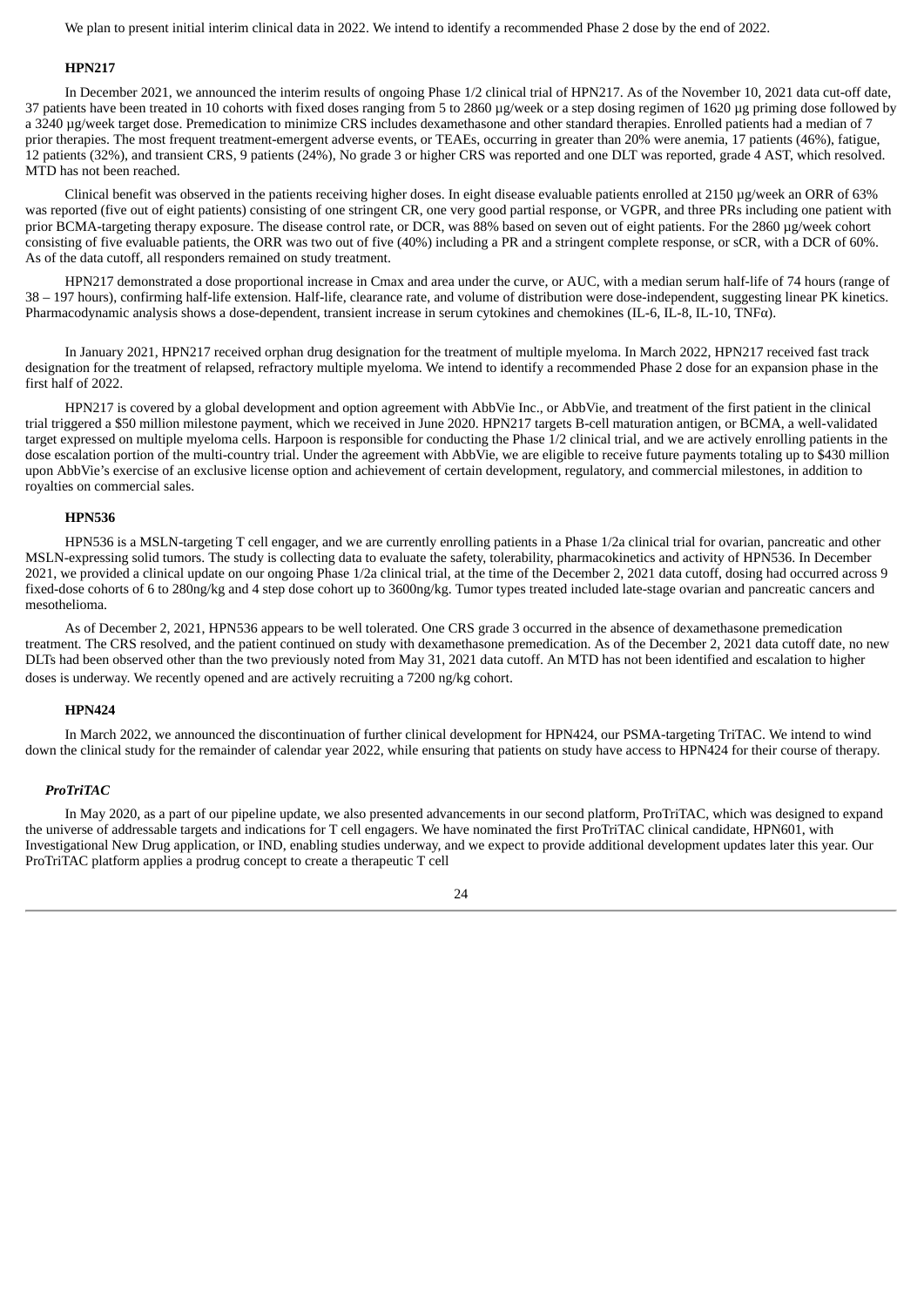engager that remains inactive until it reaches the tumor. ProTriTACs therefore have the potential for additional tumor specificity and enhanced safety profiles because they are designed to have limited interaction with their molecular targets in healthy tissue, allowing us to target tumor-associated antigens that may be more broadly expressed. When a ProTriTAC penetrates a tumor, tumor-associated proteases cleave off the blocking domain of the ProTriTAC, thereby enabling the engagement of T cells to subsequently kill tumor cells. This activation process also diminishes the half-life of the resulting T cell engager. If active molecules leave the tumor tissue, they are rapidly eliminated from the body, therefore further limiting the potential side effects in normal tissues.

#### **HPN601**

Our first ProTriTAC candidate is currently in preclinical development. HPN601 targets EPCAM, which is expressed on variety of solid tumors. We plan to submit an IND for HPN601 as well as identify a second IND candidate from the ProTriTAC platform by the end of 2022.

#### *TriTAC-XR*

In November 2021, we presented preclinical data on TriTAC-XR at the 35th Society for Immunotherapy of Cancer, or SITC, annual meeting and more recently, in April 2022, we presented additional preclinical data on TriTAC-XR platform at the American Association for Cancer Research, or AACR, annual meeting. Both poster presentations demonstrated the efficacy of the platform, in vitro and showed in non-human-primates that TriTAC-XR can produce pharamacodynamic, or PD, effects similar to a TriTAC with significantly lower cytokine release than a comparable TriTAC. In addition, the expected safety improvement of TriTAC-XR could enable the treatment of non-oncology diseases in addition to solid tumors and hematologic malignancies.

We plan to nominate an IND candidate from the TriTAC-XR platform by the end of 2022.

#### **Business Operations**

Since commencing operations in 2015, we have devoted substantially all of our resources to performing research and development and manufacturing activities in support of our product development efforts, hiring personnel, raising capital to support and expand such activities and providing general and administrative support for these operations. We do not have any products approved for sale and have not generated any revenue from product sales. We have funded our operations to date primarily from proceeds from the issuance of convertible notes, the sale of redeemable convertible preferred stock and warrants, the sale of common stock and payments received under our discovery collaboration agreement with AbbVie.

Since our inception, we have incurred significant net operating losses. Our ability to generate product revenue sufficient to achieve profitability will depend heavily on the successful development and eventual commercialization of one or more of our current or future product candidates and programs. Our net losses were \$20.3 million and \$61.7 million for the three months ended March 31, 2022 and March 31, 2021, respectively. As of March 31, 2022, we had an accumulated deficit of \$305.1 million. Our primary use of cash is to fund net losses, operating expenses, which consist primarily of research and development expenditures, and to a lesser extent, general and administrative expenditures. We expect to continue to incur net losses for the foreseeable future, and we expect our research and development expenses, general and administrative expenses, and capital expenditures will continue to increase.

We expect to continue to incur significant expenses and increasing operating losses for at least the next several years. Our net losses may fluctuate significantly from period to period, depending on the timing of our planned clinical trials and expenditures on other research and development activities. We expect our expenses will increase substantially over time as we:

- continue the research and development of HPN328, HPN217, HPN536 and HPN601, as well as our other product candidates;
- initiate preclinical studies and clinical trials for any additional product candidates that we may pursue in the future;
- seek marketing approvals for product candidates that successfully complete clinical trials;
- establish a sales, marketing, manufacturing and distribution infrastructure to commercialize any product candidate for which we may obtain marketing approval;
- continue to invest in our technology platforms, including TriTAC, ProTriTAC and TriTAC-XR;
- maintain, protect and expand our portfolio of intellectual property rights, including patents, trade secrets and know-how;
- implement operational, financial and management systems; and
- attract, hire and retain additional administrative, clinical, regulatory and scientific personnel.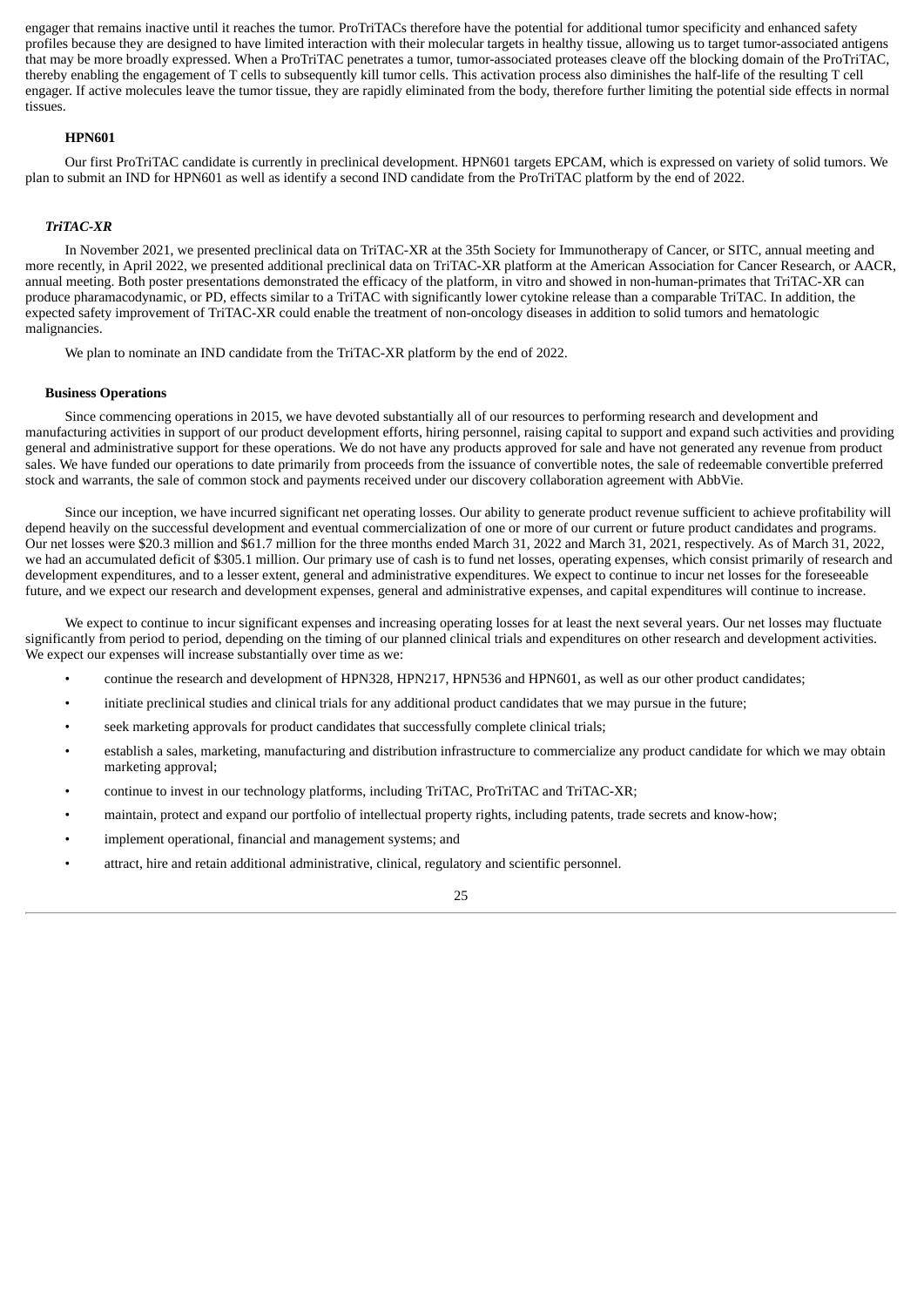Furthermore, we expect to incur additional costs associated with operating as a public company, including significant legal, accounting, investor relations and other expenses that we did not incur as a private company.

In January 2021, we closed a follow-on public offering of 6,764,704 shares of our common stock, including 882,352 shares sold pursuant to the exercise in full by the underwriters of their option to purchase additional shares at \$17.00 per share. The net proceeds to us were approximately \$107.6 million, after deducting underwriting discounts and commissions and offering costs payable by us.

Through the period ended March 31, 2022, pursuant to our Sales Agreement with Cantor Fitzgerald, we received an aggregate of approximately \$5.8 million in net proceeds from the sale of shares of our common stock.

# *COVID-19 Update*

The current COVID-19 pandemic has presented a substantial public health and economic challenge around the world and is affecting our employees, patients, communities and business operations, as well as the U.S. economy and financial markets. The full extent to which the COVID-19 pandemic will directly or indirectly impact our business, results of operations and financial condition will depend on future developments that are highly uncertain and cannot be accurately predicted, including new information that may emerge concerning COVID-19, the actions taken to contain it or mitigate its impact and the economic impact on local, regional, national and international markets. Our assessment to date continues to support that we have not experienced any material delays or significant financial impacts directly related to the pandemic other than some minor disruptions to clinical operations, including some disruptions in our manufacturing supply chain that affected and may continue to affect our drug supply, patient enrollment in some of our clinical trials and delays in collecting, receiving and analyzing data from patients enrolled in our clinical trials for due to limited staff at our clinical trial sites. We will continue to monitor the overall impact of the COVID-19 pandemic on our business, financial condition, liquidity, assets and operations, including our personnel, programs, expected timelines, expenses, third-party contract manufacturing, contract research organizations and clinical trials.

While we are currently continuing our clinical trials we have underway in sites in the United States, the United Kingdom, and Europe, we expect that COVID-19 precautions may directly or indirectly impact the timeline for some of our clinical trials, as a result of potential delays or difficulties in enrolling or assessing patients in our clinical trials, clinical site initiation, diversion of healthcare resources away from the conduct of clinical trials, interruption of key clinical trial activities, disruptions in our manufacturing supply chain, among other factors. While our third-party contract manufacturers have been operating at or near normal levels and while we have not experienced any major interruptions to our contract manufacturers' processes, it is possible that the pandemic and response efforts may have an impact in the future on our third-party contract manufacturers' ability to produce quantities of our product candidates for preclinical testing and clinical trials. In addition, we rely on contract research organizations or other third parties to assist us with clinical trials, and we cannot guarantee that they will continue to perform their contractual duties in a timely and satisfactory manner as a result of the pandemic. Certain of our clinical trial sites have experienced, and others may experience in the future, delays in collecting, receiving and analyzing data from patients enrolled in our clinical trials for due to limited staff at such sites, limitation or suspension of on-site visits by patients, or patients' reluctance to visit the clinical trial sites during the pandemic. We and our contract research organizations may also need to make certain adjustments to the operation of our clinical trials in an effort to ensure the monitoring and safety of patients and minimize risk to trial integrity during the pandemic and generally. We could also see an impact on our ability to interact with regulators, ethics committees or other important agencies due to limitations in regulatory authority, personnel resources or otherwise.

In addition, in response to the ongoing spread of COVID-19, we have established testing protocols for personnel access to our headquarter offices and laboratory. The effects of the COVID-19 pandemic could adversely impact our business, assets, operations and clinical trials, particularly if the COVID-19 pandemic continues for an extended period of time. See "Risk factors—Our business could be adversely affected by the effects of health epidemics, including the COVID-19 pandemic. The COVID-19 pandemic is ongoing in many parts of the world and may result in significant disruptions which could materially affect our operations, including at our headquarters in the San Francisco Bay Area and at our clinical trial sites." for more information regarding the potential impact of the COVID-19 pandemic on our business and operations. We continue to actively monitor this situation and the possible effects on our business and operations.

#### *Collaborations with AbbVie*

## *Development and Option Agreement*

On November 20, 2019, we entered into a Development and Option Agreement, which we refer to, as amended, as the Development and Option Agreement, with AbbVie in connection with our HPN217 program, which targets B cell maturation antigen, or BCMA. Pursuant to such agreement, we granted to AbbVie an option to a worldwide, exclusive license to our patents and know-how applicable to the HPN217 program to develop, manufacture, and commercialize products arising from the HPN217 program and targeting BCMA, or HPN217 Products. Under the Development and Option Agreement, we filed an IND for HPN217 and are responsible for conducting clinical development activities pursuant to a mutually agreed upon development plan, including conducting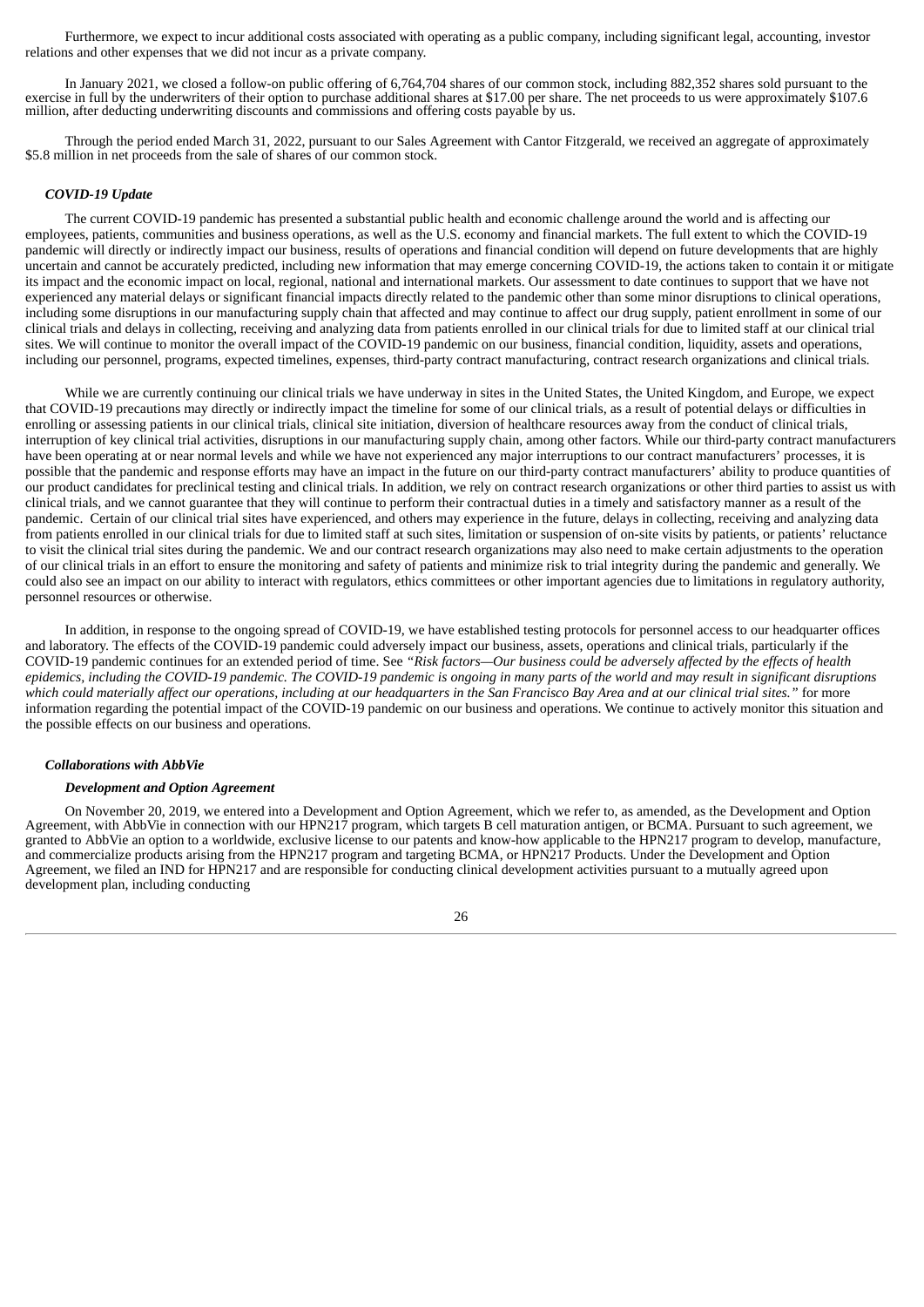a Phase 1/2 clinical trial of HPN217, in order for AbbVie to determine whether it wishes to exercise its option to a worldwide, exclusive license to such HPN217 program. We initiated a Phase 1/2 clinical trial in April 2020.

Under the Development and Option Agreement, AbbVie may exercise its license option at any time during a period commencing on the effective date of the agreement and expiring after a specified period following delivery by us of a specified data package arising from the first Phase 1/2 trial for the HPN217 Products. Following AbbVie's exercise of its option, and except for completion of certain development activities by us under the development plan, AbbVie will be solely responsible, at its cost, for the development, manufacture and commercialization of HPN217 and any other HPN217 Products. AbbVie is required to use commercially reasonable efforts to develop and obtain regulatory approval for one HPN217 Product, for at least one indication, for use in each Major Market (as defined in the Development and Option Agreement).

AbbVie paid an upfront payment of \$30.0 million and, in June 2020, a development milestone payment of \$50.0 million, as we dosed our first patient in the Phase 1/2 clinical trial of HPN217 in April 2020. If AbbVie exercises its option, AbbVie will pay us an option exercise fee of \$200.0 million. Following option exercise, AbbVie will be required to make further payments to us of up to \$230.0 million in the aggregate for the achievement of specified development, regulatory and commercial sales milestones for HPN217 Products. We will also receive tiered royalties on net sales by AbbVie, its affiliates and sublicensees of HPN217 Products at percentages ranging from the high single digits to the very low double digits, subject to specified offsets and reductions. Royalties will be payable under the Development and Option Agreement on a product-by-product and country-by-country basis commencing on the date of first commercial sale of HPN217 and other HPN217 Products, and ending on the later of expiration of all valid claims of specified licensed patents in such country, expiration of regulatory exclusivity in such country, or ten years following first commercial sale of such HPN217 Product in such country.

We will recognize revenue under the Development and Option Agreement as the initial development activities are performed using an input method, according to the costs incurred as related to the estimated costs for the development and regulatory activities to be performed through the completion of a Phase 1/2 clinical trial of HPN217. Accordingly, of the \$30.0 million upfront payment received in 2019 and \$50.0 million development milestone received in 2020, \$5.9 million and \$4.4 million of revenue was recognized for the three months ended March 31, 2022 and March 31, 2022, respectively, and as of March 31, 2022, we had \$40.2 million of deferred revenue under the Development and Option Agreement.

#### *Amended and Restated Discovery Collaboration Agreement*

On August 16, 2021, we entered into Amendment No. 1 to the Amended and Restated Discovery Collaboration and License Agreement, or the First Amendment, with AbbVie, which amends the Amended and Restated Discovery Collaboration and License Agreement, or, as amended by the First Amendment, the Restated Collaboration Agreement, entered on November 20, 2019, between us and AbbVie, which agreement amends and restates the Discovery Collaboration and License Agreement entered into between us and AbbVie, dated October 20, 2017 and amended April 3, 2019, or the Original Collaboration Agreement. Pursuant to the First Amendment, we and AbbVie agreed to include the ProTriTAC technology within the Restated Collaboration Agreement. Pursuant to the Original Collaboration Agreement, we granted to AbbVie worldwide exclusive rights to develop and commercialize products that incorporate our proprietary TriTAC technology together with soluble TCRs provided by AbbVie that bind to targets accepted by the parties. Under the terms of the Original Collaboration Agreement, AbbVie was granted the right to designate up to two targets for development of TriTAC constructs, which it selected in 2017 and 2019, respectively. Pursuant to the Restated Collaboration Agreement, AbbVie is permitted to designate two further targets, with an option to select up to four additional targets, selected during a specified period following the effective date, to be the subject of activities under the collaboration, and is granted a worldwide, exclusive license to develop and commercialize products that incorporate either our proprietary TriTAC platform technology, or (as a result of and pursuant to the First Amendment) our ProTriTAC platform technology, together with soluble T cell receptors, or TCRs. Such products may incorporate antibodies provided by AbbVie or by us. During a period of up to four years following the date of AbbVie's designation of each target for the products, and subject to confirmation of target availability, we and AbbVie will conduct certain research and discovery activities under a mutually agreed discovery and research plan in connection with the creation and evaluation of constructs comprising our proprietary TriTAC or ProTriTAC technologies, in conjunction with the soluble TCR or antibody sequences directed at the agreed upon targets of interest. We may not, including through any third party, develop or commercialize any competing product that binds to any of the included targets. As was the case under the Original Collaboration Agreement, following the discovery phase, AbbVie will be solely responsible, at its cost, for the development, manufacture and commercialization of the products that arise from the activities under the discovery plan. AbbVie is required to use commercially reasonable efforts to develop and commercialize one such product directed to each target for which the discovery activities were completed in each Major Market (as defined in the Restated Collaboration Agreement).

In addition to the upfront payment of \$17.0 million already paid under the Original Collaboration Agreement, we received an upfront payment of \$20.0 million under the Restated Collaboration Agreement for AbbVie's right to select two further targets and an option to select up to four further targets. AbbVie will be required to make payments to us, upon target selection, of \$10.0 million for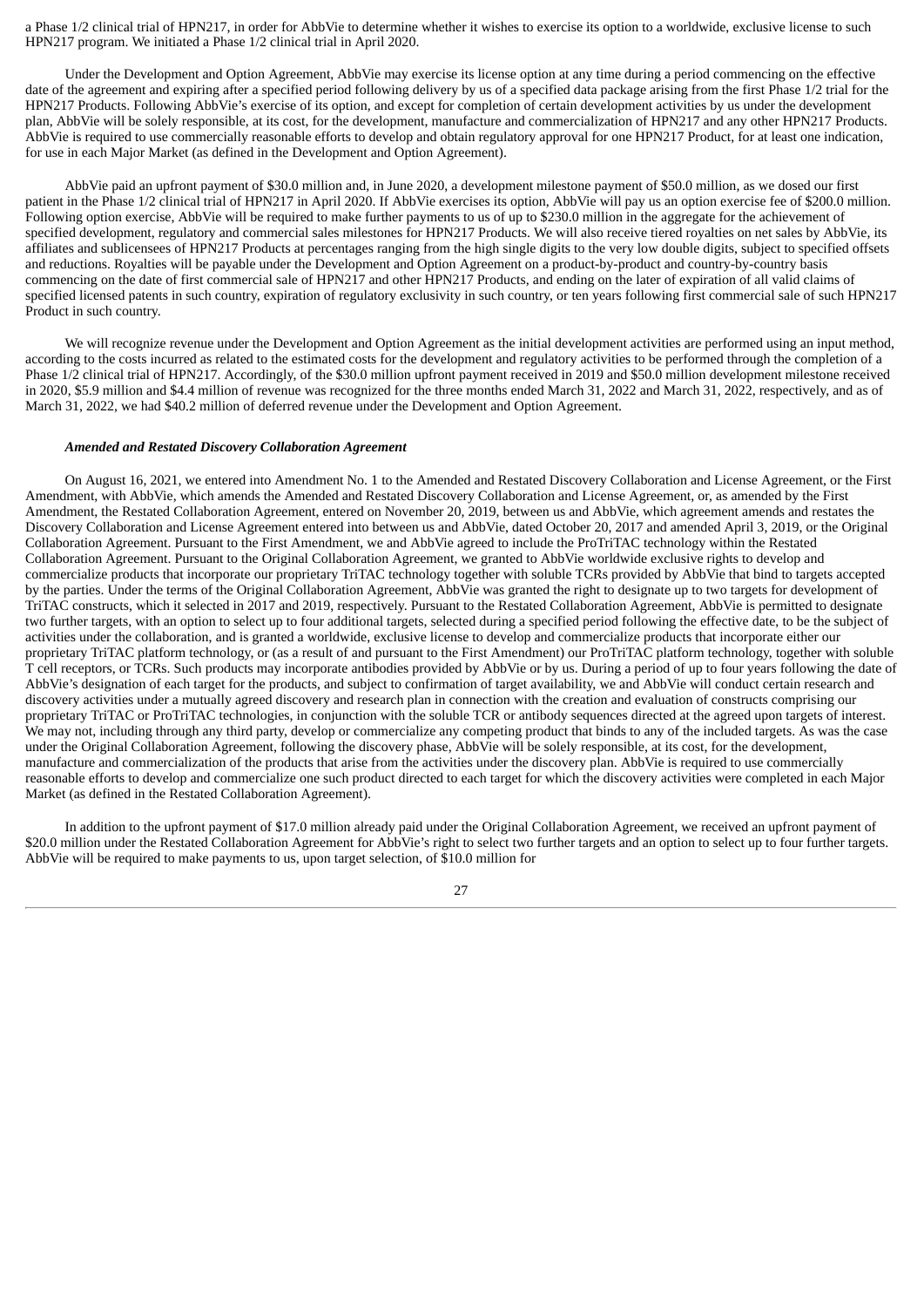each target, for up to four additional targets selected by AbbVie. For each of the up to eight targets selected, we are eligible to receive up to \$300.0 million in the aggregate for the achievement of specified development, regulatory and commercial sales milestones for licensed products indicated for human therapeutic or prophylactic use. We will also be eligible to receive tiered royalties on net sales by AbbVie, its affiliates and sublicensees of licensed products at percentages in the mid-single digits, subject to specified offsets and reductions. Royalties will be payable under the Restated Collaboration Agreement on a product-by-product and country-by-country basis commencing on the date of first commercial sale of each product, and ending on the later of expiration of all valid claims of specified licensed patents in such country, expiration of regulatory exclusivity in such country or ten years following first commercial sale of such product in such country. If licensed products are developed and commercialized for diagnostic or veterinary use, or certain screening or monitoring uses, the parties have agreed to negotiate an appropriate reduction in the economic terms applicable to such non-therapeutic and prophylactic applications.

We recognized revenue under the Original Collaboration Agreement over a period in which related research and development activities occur. Accordingly, of the \$17.0 million upfront payment received in 2017, zero million and \$4.3 million of revenue was recognized for the three months ended March 31, 2022 and March 31, 2021, respectively. As of March 31, 2022, the Company had recognized the full \$17.0 million upfront payment related to the initial two targets.

We will recognize revenue under the Restated Collaboration Agreement over a period in which related research and development activities occur. Accordingly, of the \$20.0 million upfront payment received in 2019, zero and \$0.2 million of revenue was recognized for the three months ended March 31, 2022 and March 31, 2021. As of March 31, 2022, we had \$19.1 million of deferred revenue under the Restated Collaboration Agreement.

The Restated Collaboration Agreement will terminate upon the date of the expiration of all AbbVie's royalty payment obligations in all countries. The Restated Collaboration Agreement may be terminated by either party immediately for the insolvency of the other party or on 90 days' written notice for an uncured material breach of such agreement by the other party. AbbVie may also terminate the Restated Collaboration Agreement in its entirety or on a target-by-target or country-by-country basis for any reason on 30 days' written notice to the Company. In addition, AbbVie may terminate the Restated Collaboration Agreement immediately in its entirety or on a target-by-target basis if AbbVie considers in good faith that there has been a failure of the discovery or development efforts with respect to such target, or that further development or commercialization of products directed to such target is not advisable as a result of a serious safety issue.

#### **Financial Operations Overview**

#### *Revenue*

We have no products approved for commercial sale and have not generated any revenue from product sales. Our collaboration and license revenue to date is related to work performed by us under the Restated Collaboration Agreement and Development and Option Agreement, and is recognized when designated research and development services are performed. To date, we have not received any milestone or royalty payments under the Original Collaboration Agreement or the Restated Collaboration Agreement. We expect that any collaboration and license revenue we generate from the Restated Collaboration Agreement and the Development and Option Agreement and any future collaboration partners will fluctuate from period to period as a result of the timing and amount of milestones and other payments. Additionally, for research and development services that we recognize over time, we measure our progress using an input method. The input methods we use are based on the effort we expend or costs we incur toward the satisfaction of our performance obligation. We estimate the amount of effort we expend, including the time we estimate it will take us to complete the activities, or costs we incur in a given period, relative to the estimated total effort or costs to satisfy the performance obligation. This results in a percentage that we multiply by the transaction price to determine the amount of revenue we recognize each period. This approach requires us to make numerous estimates and use significant judgement. If our estimates or judgements change over the course of the collaboration, they may affect the timing and amount of revenue that we recognize in the current and future periods.

# *Operating Expenses*

#### *Research and Development*

Research and development expenses represent costs incurred in performing research, development and manufacturing activities in support of our own product development efforts and those of our collaborators, and include salaries, employee benefits, stock-based compensation, laboratory supplies, outsourced research and development expenses, professional services and allocated facilities-related costs. We expense both internal and external research and development expenses as they are incurred. We do not allocate our costs by product candidates, as our research and development expenses include internal costs, such as payroll and other personnel expenses, and external costs, neither of which are tracked by product candidate. In particular, with respect to internal costs, several of our departments support multiple product candidate research and development programs. Non-refundable advance payments for services that will be used or rendered for future research and development activities are recorded as prepaid expenses and recognized as expenses as the related services are performed.

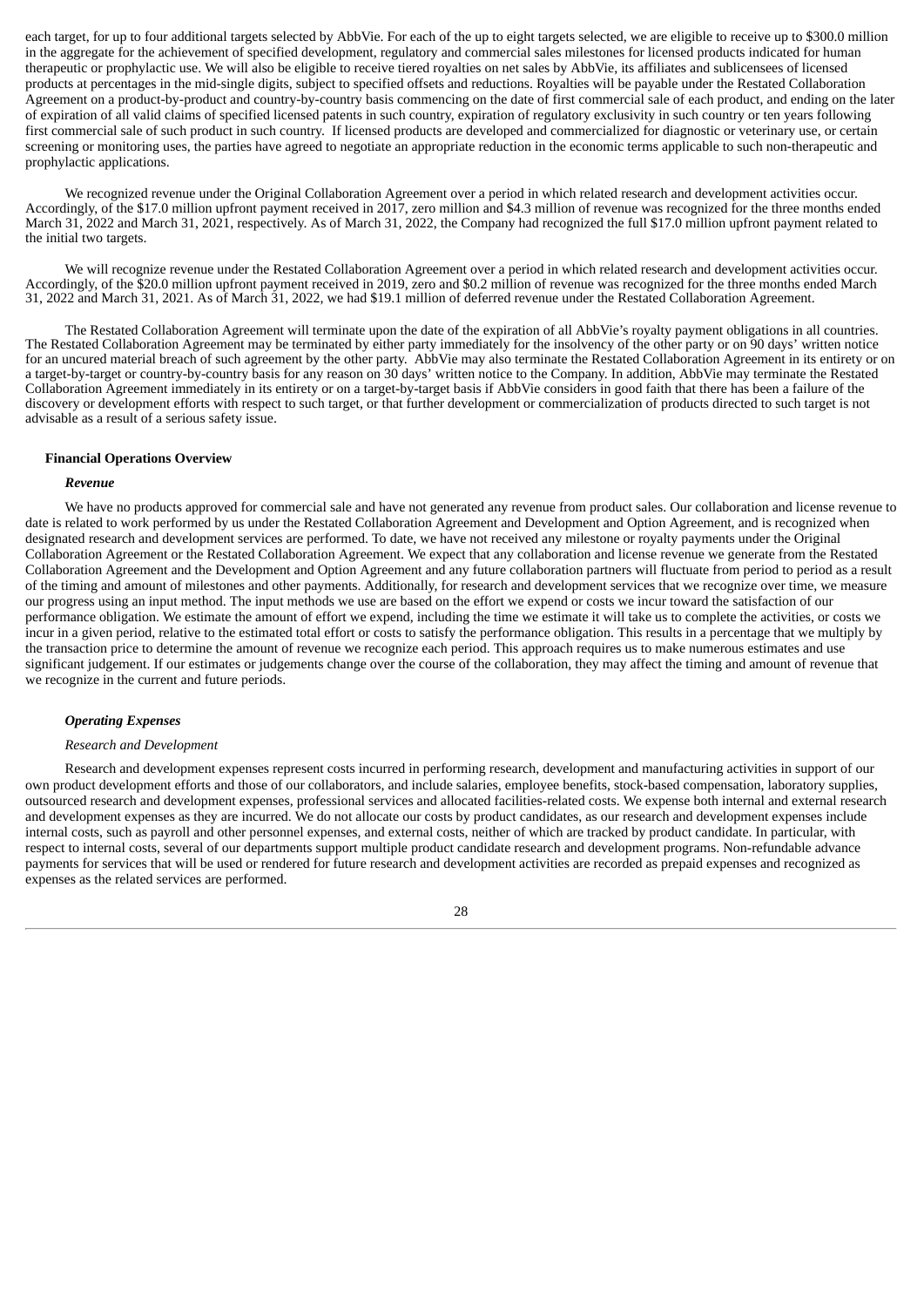We expect our research and development expenses to continue to increase substantially in absolute dollars for the foreseeable future as we advance our product candidates into and through preclinical studies and clinical trials, pursue regulatory approval of our product candidates and expand our pipeline of product candidates. The process of conducting the necessary preclinical and clinical research to obtain regulatory approval is costly and time consuming. The actual probability of success for our product candidates may be affected by a variety of factors, including the safety and efficacy of our product candidates, early clinical data, investment in our clinical programs, the ability of collaborators to successfully develop our licensed product candidates, competition, manufacturing capability and commercial viability. We may never succeed in achieving regulatory approval for any of our product candidates. As a result of the uncertainties discussed above, we are unable to determine the duration and completion costs of our research and development projects or when and to what extent we will generate revenue from the commercialization and sale of our product candidates.

# *General and Administrative*

Our general and administrative expenses consist primarily of personnel costs, allocated facilities costs and other expenses for outside professional services, including legal, human resource, audit and accounting services. Personnel costs consist of salaries, benefits and stock-based compensation. We expect to continue to incur expenses as a result of operating as a public company, including expenses related to compliance with the rules and regulations of the Securities and Exchange Commission, or the SEC, Nasdaq and any other securities exchange on which our securities are traded, insurance expenses, investor relations activities and other administrative and professional services.

#### *Litigation Settlement*

Litigation settlement related to the damages settlement resulting from the Maverick Litigation described in Note 6 *Commitments and Contingencies* to our condensed financial statements included elsewhere in this report.

#### *Interest Income, net*

Interest income, net is primarily comprised of interest income and gains or losses realized on cash and cash equivalents and marketable securities.

#### *Other Expense, net*

Other expense, net is primarily comprised of foreign currency transaction gains or losses related to certain transactions with European third-party vendors.

# **Results of Operations**

#### *Comparison of the Three Months ended March 31, 2022 and 2021*

|                                   | For the Three Months Ended March 31, |  |                        |                      |           |               |
|-----------------------------------|--------------------------------------|--|------------------------|----------------------|-----------|---------------|
|                                   | 2022                                 |  | 2021                   | <b>Change</b><br>(S) |           | Change<br>(%) |
|                                   |                                      |  | (dollars in thousands) |                      |           |               |
| Revenue:                          |                                      |  |                        |                      |           |               |
| Collaboration and license revenue | 5,906                                |  | 9,007                  | \$                   | (3, 101)  | $-34%$        |
| Total revenue                     | 5,906                                |  | 9,007                  |                      | (3, 101)  | $-34%$        |
| Operating expenses:               |                                      |  |                        |                      |           |               |
| Research and development          | 20,818                               |  | 16,216                 |                      | 4,602     | 28 %          |
| General and administrative        | 5,401                                |  | 4,604                  |                      | 797       | 17%           |
| Litigation settlement             |                                      |  | 49,954                 |                      | (49, 954) | $*$           |
| Total operating expenses          | 26,219                               |  | 70,774                 |                      | (44, 555) | $-63%$        |
| Loss from operations              | (20,313)                             |  | (61,767)               |                      | (41, 454) | $-67%$        |
| Interest income, net              | 40                                   |  | 94                     |                      | (54)      | $-58%$        |
| Other expense, net                | (48)                                 |  | (51)                   |                      | (3)       | 5%            |
| Net loss                          | (20, 321)                            |  | (61, 724)              |                      | (41, 403) | $-67%$        |

*Revenue*

Collaboration and license revenue decreased by \$3.1 million, or 34%, for the three months ended March 31, 2022 compared to the three months ended March 31, 2021. The decrease was primarily due to a \$4.5 million decrease in revenue recognized related to the Restated Collaboration agreement due to the delivery of the second target in first quarter of March 2021, under the Restated Collaboration Agreement, where all remaining deferred revenue associated with that target was recognized as we had no further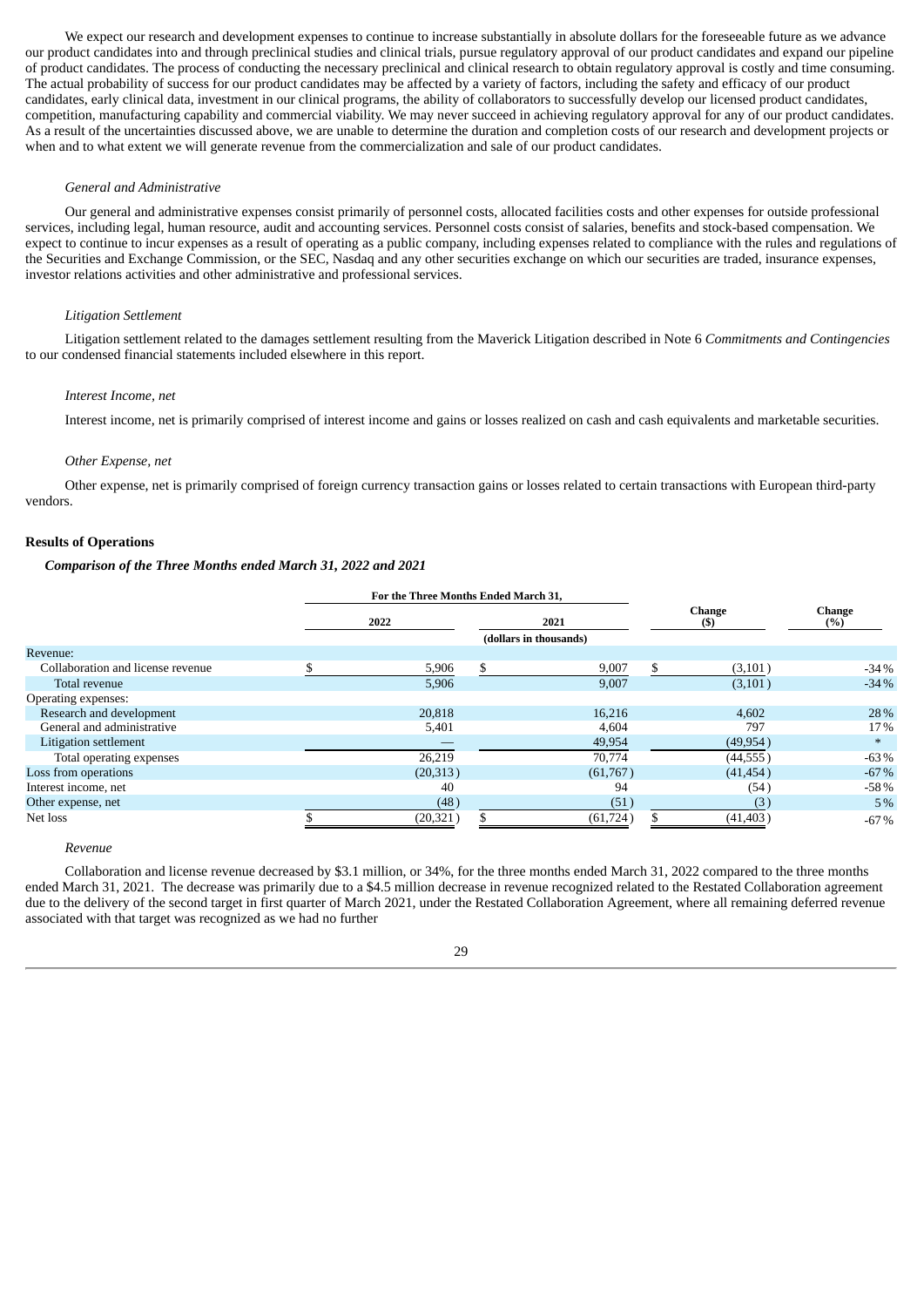continuing performance obligations. In addition, in the three months ended March 31, 2022, no services were performed related to the third target and the decrease in revenue was offset by a \$1.4 million increase in revenue recognized related to the Development and Option Agreement, for research and development services performed.

# *Research and Development*

The following table summarizes our research and development expenses incurred during the respective periods:

|                                         | Three Months Ended March 31, |    |        |  |  |
|-----------------------------------------|------------------------------|----|--------|--|--|
|                                         | 2022                         |    | 2021   |  |  |
|                                         | (In thousands)               |    |        |  |  |
| Product and clinical development        | 8.554                        | \$ | 6,421  |  |  |
| Research and technology services        | 882                          |    | 827    |  |  |
| Laboratory supplies and equipment       | 552                          |    | 605    |  |  |
| Pharmacology services                   | 353                          |    | 59     |  |  |
| Personnel-related                       | 7,717                        |    | 5,581  |  |  |
| Facility and other allocated expenses   | 2,044                        |    | 1,667  |  |  |
| Consulting                              | 716                          |    | 1,056  |  |  |
| Total research and development expenses | 20,818                       |    | 16,216 |  |  |

Research and development expenses increased by \$4.6 million, or 28%, for the three months ended March 31, 2022 compared to the three months ended March 31, 2021. The increase was primarily due to a \$2.5 million net increase in product and clinical development expense, research and technology services and pharmacology services due to continued development of our three product candidates, which included conducting preclinical and clinical studies and manufacturing runs to support ongoing clinical development, a \$2.4 million increase in personnel-related and facility and other allocated expenses due to an increase in headcount, offset by a \$0.3 million decrease in consulting fees.

#### *General and Administrative*

General and administrative expenses increased by \$0.8 million, or 17%, for the three months ended March 31, 2022 compared to the three months ended March 31, 2021. The increase was primarily due to a \$0.4 million increase in personnel-related expenses due to an increase in headcount and a \$0.4 million increase in legal fees and other professional services to support our operations as a public company.

#### *Litigation Settlement*

Litigation settlement decreased by \$50.0 million, for the three months ended March 31, 2022 compared to the three months ended March 31, 2021. The decrease was due to the litigation settlement incurred in the first quarter of 2021. On April 23, 2021, following a damages phase, the Delaware Chancery Court issued a memorandum opinion awarding Millennium Therapeutics, Inc. \$38.2 million in damages, plus pre-judgment interest. On May 5, 2021, we paid the full amount of damages awarded by the court, equal to \$50.0 million, consisting of \$38.2 million in damages plus \$11.8 million in prejudgment interest through May 5, 2021. See Note 6 *Commitments and Contingencies* to our condensed financial statements included elsewhere in this report.

#### *Interest Income, net*

Interest income decreased by \$0.1 million, or 58%, for the three months ended March 31, 2022 compared to the three months ended March 31, 2021. The decrease was primarily due to lower interest rate yields on cash, money-market and marketable securities balances and higher amortization of premiums associated marketable securities purchases.

#### **Liquidity and Capital Resources**

# *Liquidity*

Since our inception and through March 31, 2022, we have financed our operations primarily through proceeds from the issuance of convertible notes, the sale of redeemable convertible preferred stock and warrants, the sale of common stock, and upfront payments received by us from our collaboration and license agreements. As of March 31, 2022, we had \$112.5 million in cash, cash equivalents and marketable securities, an accumulated deficit of \$305.1 million and working capital of \$58.4 million.

In January 2021, we sold an aggregate 6,764,704 shares of our common stock for \$107.6 million in net proceeds after deducting underwriting discounts and commissions and offering costs.

From October 2020 through March 31, 2022, pursuant to our Sales Agreement with Cantor Fitzgerald, we received an aggregate of approximately \$5.8 million in net proceeds from the sale of shares of our common stock.

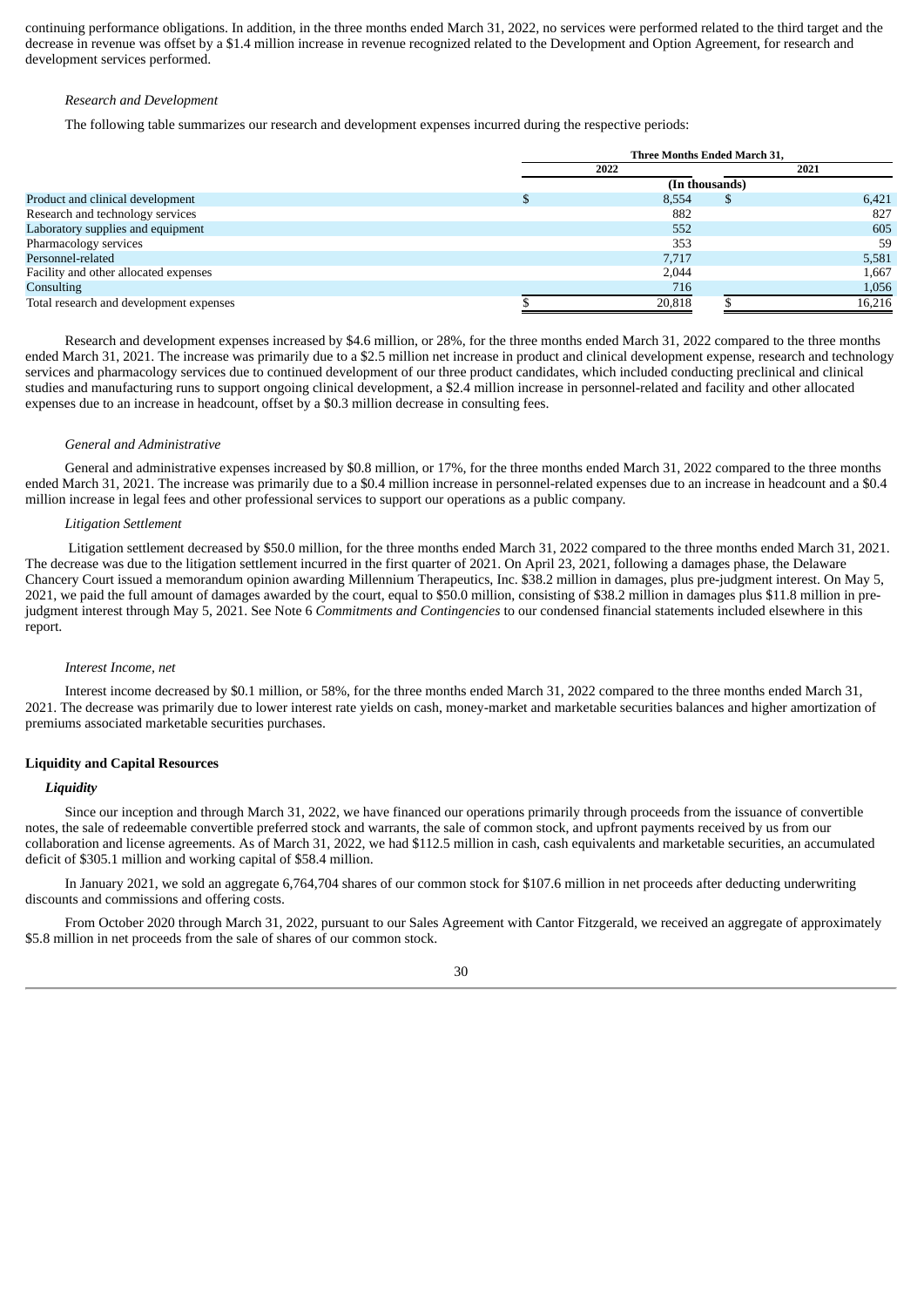With respect to the Maverick Litigation described in Note 6 *Commitments and Contingencies* to our condensed financial statements included elsewhere in this report, on May 5, 2021, we paid the full amount of damages awarded by the Court, equal to \$50.0 million, consisting of \$38.2 million in damages plus \$11.8 million in pre-judgment interest through May 5, 2021.

We expect to continue to incur substantial costs in order to conduct research and development activities necessary to develop and commercialize our product candidates. Additional capital will be needed to undertake these activities and commercialization efforts, and, therefore, we intend to raise such capital through the issuance of additional equity, borrowings, and potentially strategic alliances with other companies. However, if such financing is not available at adequate levels or on acceptable terms, we could be required to significantly reduce operating expenses and delay, reduce the scope of or eliminate some of the development programs or commercialization efforts, out-license intellectual property rights to our product candidates and sell unsecured assets, or a combination of the above, any of which may have a material adverse effect on the our business, results of operations, financial condition and/or out ability to fund our scheduled obligations on a timely basis or at all.

The current COVID-19 pandemic has presented a substantial public health and economic challenge around the world and is affecting our employees, patients, communities and business operations, as well as the U.S. economy and financial markets. The full extent to which the COVID-19 pandemic will directly or indirectly impact our financial condition, liquidity, and future results of operations will depend on future developments that are highly uncertain and cannot be accurately predicted, including new information that may emerge concerning COVID-19, the actions taken to contain it or mitigate its impact and the economic impact on local, regional, national and international markets. We will continue to monitor the overall impact of the COVID-19 pandemic on our results of operations, financial condition, and liquidity. If the disruption caused by the COVID-19 pandemic persists and deepens, we could experience an inability to access additional capital, which could in the future negatively affect our results of operations.

# *Capital Resources*

Our primary uses of cash are to fund net losses and operating expenses, which consist primarily of funding our clinical and preclinical trials, research and development expenditures and related personnel costs. Cash used to fund operating expenses is impacted by the timing of when we pay these expenses, as reflected in the change in our outstanding accounts payable and accrued expenses. The timing and amount of our future funding requirements depends on many factors, including the following:

- the scope, rate of progress, results and cost of our preclinical studies, clinical trials and other related activities;
- the cost of manufacturing clinical supplies, and establishing commercial supplies, of our product candidates and any products that we may develop;
- the number and characteristics of product candidates that we pursue;
- the cost, timing and outcomes of regulatory approvals;
- the cost and timing of establishing sales, marketing and distribution capabilities;
- the terms and timing of any other collaborative, licensing and other arrangements that we may establish;
- the timing, receipt and amount of sales, profit sharing or royalties, if any, from our potential products;
- the cost of preparing, filing, prosecuting, defending and enforcing any patent claims and other intellectual property rights
- the extent to which we acquire or invest in businesses, products or technologies, although we currently have no commitments or agreements relating to any of these types of transactions;
- the compliance and administrative costs associated with being a public company; and
- the cost of attracting, hiring and retaining additional administrative, clinical, regulatory and scientific personnel.

In March 2020, we entered into a Controlled Equity Offering<sup>SM</sup> Sales Agreement, or Sales Agreement, with Cantor Fitzgerald & Co., or Cantor Fitzgerald, under which we may offer and sell, from time to time at our sole discretion through Cantor Fitzgerald, as our sales agent, shares of our common stock having an aggregate offering price of up to \$75.0 million. Cantor Fitzgerald may sell the common stock by any method permitted by law deemed to be an "at the market offering" as defined in Rule 415(a)(4) of the Securities Act of 1933, as amended, including sales made directly on or through The Nasdaq Global Select Market or on any other existing trading market for our common stock. Any shares of our common stock sold will be issued pursuant to our shelf registration statement on Form S-3 (File No. 333-237175). We will pay Cantor Fitzgerald a commission up to 3.0% of the gross sales proceeds of any shares of our common stock sold through Cantor Fitzgerald under the Sales Agreement. Through March 31, 2022, we had sold a total of 330,222 shares of our common stock under the Sales Agreement, resulting in aggregate net proceeds of \$5.8 million. As of March 31, 2022, there was approximately \$69.0 million remaining available to be sold under the terms of the Sales Agreement.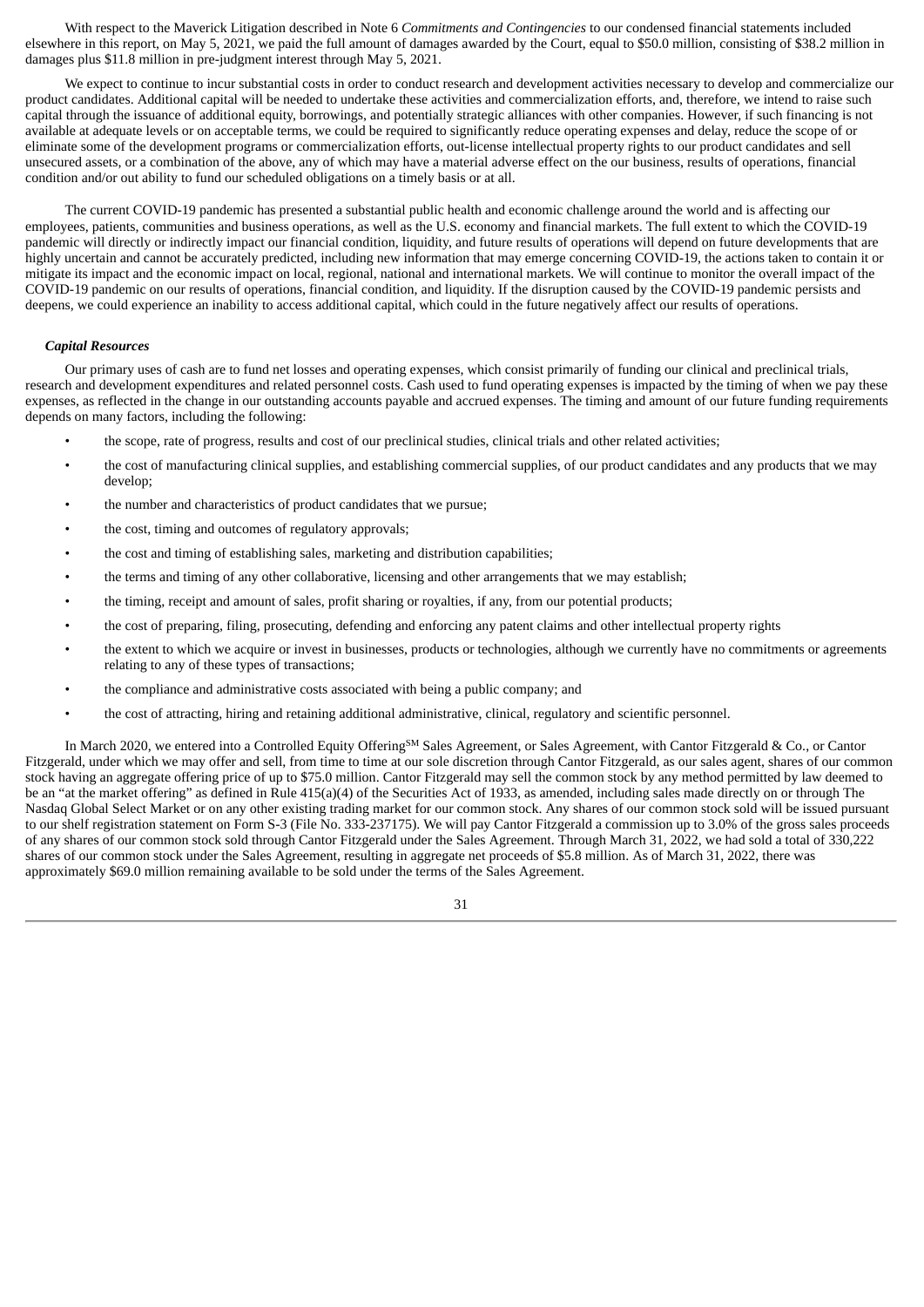Based on our current business plans, we believe that our existing cash, cash equivalents and marketable securities, will be sufficient to fund our planned operations for at least the next 12 months from the issuance date of these unaudited condensed financial statements. However, we will require additional capital in order to complete development of our product candidates and commercialize our products, if approved. We may seek to raise any necessary additional capital through a combination of public or private equity offerings, debt financings, collaborations, strategic alliances, licensing arrangements and other marketing and distribution arrangements. There can be no assurance that we will be successful in acquiring additional funding at levels sufficient to fund our operations or on terms favorable to us. If we are unable to obtain adequate financing when needed, we may have to delay, reduce the scope of or suspend one or more of our preclinical studies and clinical trials, research and development programs or commercialization efforts. Because of the numerous risks and uncertainties associated with the development and commercialization of our product candidates and the extent to which we may enter into additional collaborations with third parties to participate in their development and commercialization, we are unable to estimate the amounts of increased capital outlays and operating expenditures associated with our current and anticipated preclinical studies and clinical trials. To the extent that we raise additional capital through additional collaborations, strategic alliances or licensing arrangements with third parties, we may have to relinquish valuable rights to our product candidates, future revenue streams, research programs or product candidates or to grant licenses on terms that may not be favorable to us. If we do raise additional capital through public or private equity or convertible debt offerings, the ownership interest of our existing stockholders will be diluted, and the terms of these securities may include liquidation or other preferences that adversely affect our stockholders' rights. If we raise additional capital through debt financing, we may be subject to covenants limiting or restricting our ability to take specific actions, such as incurring additional debt, operating and capital leases, making capital expenditures or declaring dividends.

Please see the section entitled "Risk Factors" for additional risks associated with our substantial capital requirements and the challenges we may face in raising capital.

## *Cash Flows*

|                                                                        | For the Three Months Ended March 31. |                |  |          |
|------------------------------------------------------------------------|--------------------------------------|----------------|--|----------|
|                                                                        | 2022                                 |                |  | 2021     |
|                                                                        |                                      | (In thousands) |  |          |
| Net cash provided by (used in):                                        |                                      |                |  |          |
| Operating activities                                                   |                                      | (25, 238)      |  | (18,077) |
| Investing activities                                                   |                                      | 30,459         |  | (39,900) |
| Financing activities                                                   |                                      | 830            |  | 108,142  |
| Net increase (decrease) in cash, cash equivalents, and restricted cash |                                      | 6,051          |  | 50,165   |

## *Cash Flows from Operating Activities*

During the three months ended March 31, 2022, cash used in operating activities was \$25.2 million, which consisted of a net loss of \$20.3 million and a net change of \$8.8 million in our net operating assets and liabilities, partially offset by \$3.9 million in non-cash charges. The non-cash charges consisted of stock-based compensation of \$2.8 million, depreciation and amortization of \$0.6 million, net amortization of premiums and accretion of discounts on marketable securities of \$0.3 million and amortization of operating right-of-use lease asset of \$0.2 million. The change in operating assets and liabilities was primarily due to a decrease in deferred revenue of \$5.9 million resulting from the recognition of revenue related to the AbbVie and the Development Option Agreement, a decrease of \$0.4 million in operating lease obligations, a decrease in accrued liabilities of \$1.6 million related to timing for research and development activities, which was offset by a net increase in prepaid expenses and other assets of \$1.8 million resulting from the timing of payments made for ongoing research and development activities and operating costs to support our operations as a public company and a \$0.9 million increase in accounts payable resulting from the timing of payments made for operating costs.

# *Cash Flows from Investing Activities*

During the three months ended March 31, 2022, cash provided in investing activities of \$30.5 million was primarily related to net purchases of \$29.9 million from proceeds from maturities of marketable securities and purchases of lab equipment of \$0.6 million.

#### *Cash Flows from Financing Activities*

During the three months ended March 31, 2022, cash provided by financing activities of \$0.8 million was related to proceeds from the exercise of common stock options and \$0.4 million from purchases of our common stock under our 2019 employee stock purchase plan.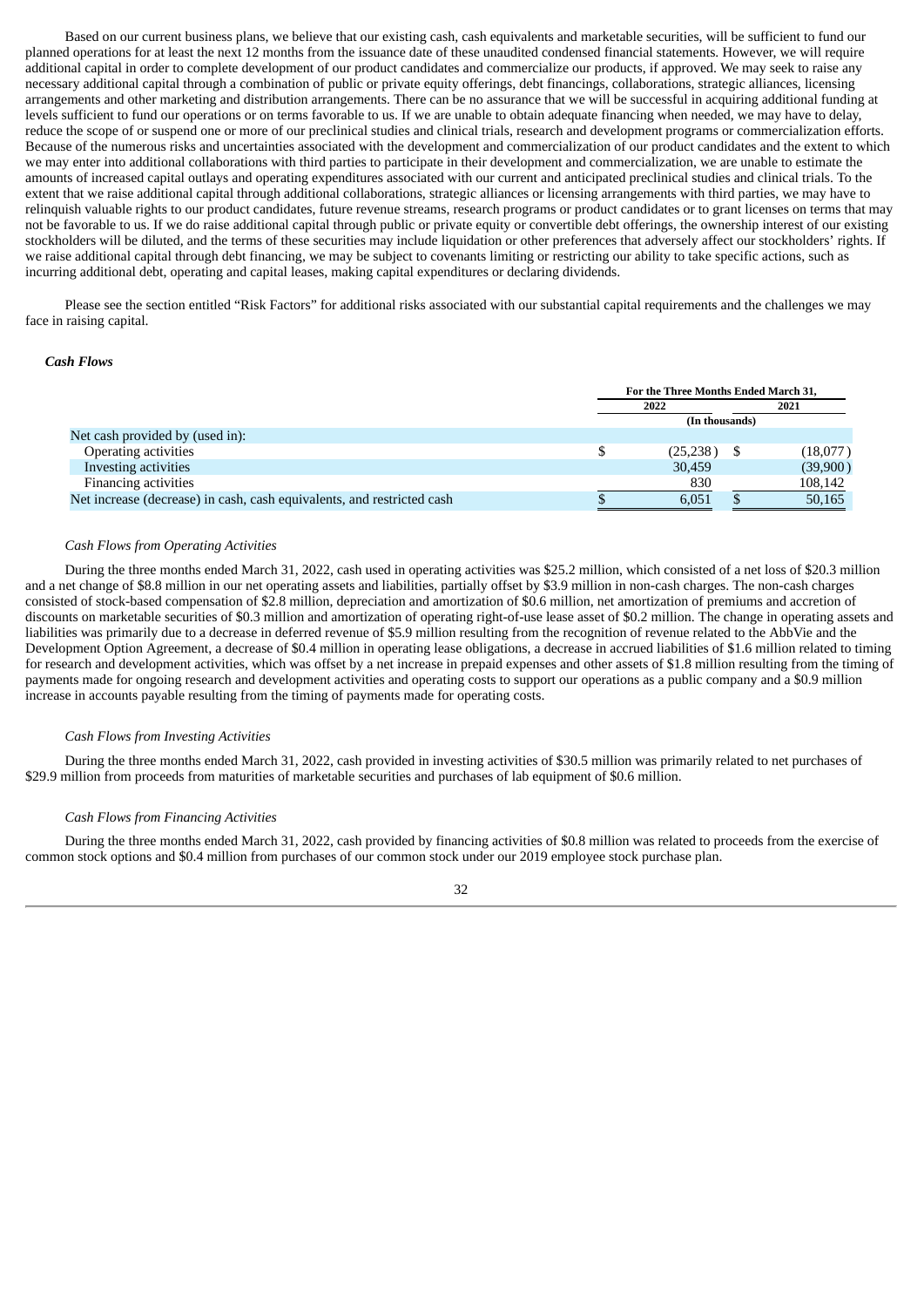#### **Contractual Obligations and Other Commitments**

There have been no material changes to our contractual obligations and other commitments during the three months ended March 31, 2022 from those described in "—Item 7. [Management's](https://www.sec.gov/ix?doc=/Archives/edgar/data/1708493/000095017022003375/harp-20211231.htm) Discussion and Analysis of Financial Condition and Results of Operations", included in our 2021 Annual Report on Form 10-K for the year ended December 31, 2021, as filed with the SEC on March 10, 2022.

#### **Critical Accounting Policies and Estimates**

The preparation of condensed financial statements requires the use of estimates and assumptions that affect the reported amounts of assets and liabilities and the reported amounts of revenue and expenses. Our critical accounting policies are those that significantly impact our financial condition and results of operations and require the most difficult, subjective or complex judgments, often as a result of the need to make estimates about the effect of matters that are inherently uncertain. Because of this uncertainty, actual results may vary from these estimates.

There have been no material changes to our critical accounting policies and estimates during the three months ended March 31, 2022 from those described in "—Item 7. [Management's](https://www.sec.gov/ix?doc=/Archives/edgar/data/1708493/000095017022003375/harp-20211231.htm) Discussion and Analysis of Financial Condition and Results of Operations" included in our 2021 Annual Report on Form 10-K for the year ended December 31, 2021, as filed with the SEC on March 10, 2022.

#### **Recently Issued Accounting Pronouncements**

See Note 2 *Summary of Significant Accounting Policies* to our condensed financial statements included elsewhere in this report for more information.

#### **Emerging Growth Company Status**

We are an emerging growth company, as defined in the Jumpstart Our Business Startups Act of 2012, or the JOBS Act. Under the JOBS Act, emerging growth companies can delay adopting new or revised accounting standards issued subsequent to the enactment of the JOBS Act until such time as those standards apply to private companies. We elected to use this extended transition period for complying with new or revised accounting standards that have different effective dates for public and private companies until the earlier of the date that we (i) are no longer an emerging growth company or (ii) affirmatively and irrevocably opt out of the extended transition period provided in the JOBS Act. We expect to use the extended transition period for any other new or revised accounting standards during the period in which we remain an emerging growth company.

We will remain an emerging growth company until the earliest of (i) the last day of our first fiscal year (a) following the fifth anniversary of the completion of our initial public offering, (b) in which we have total annual gross revenues of at least \$1.07 billion or (c) in which we are deemed to be a large accelerated filer, which means the market value of our common stock that is held by non-affiliates exceeds \$700.0 million as of the prior June 30<sup>th</sup> and (ii) the date on which we have issued more than \$1.0 billion in non-convertible debt securities during the prior three-year period.

#### <span id="page-32-0"></span>**Item 3. Quantitative and Qualitative Disclosures About Market Risk.**

As a smaller reporting company, we are not required to provide the information in this section.

# <span id="page-32-1"></span>**Item 4. Controls and Procedures**

#### *Evaluation of Disclosure Controls and Procedures*

Our management, with the participation of our Chief Executive Officer and Chief Financial Officer, has evaluated the effectiveness of the design and operation of our disclosure controls and procedures (as defined in Rules 13a-15(e) and 15d-15(e) of the Securities Exchange Act of 1934, as amended, or the Exchange Act) as of the end of the period covered by this Quarterly Report on Form 10-Q. Our disclosure controls and procedures are designed at a reasonable assurance level and are effective to provide reasonable assurance that information we are required to disclose in reports that we file or submit under the Exchange Act is recorded, processed, summarized and reported within the time periods specified in the SEC's rules and forms, and that such information is accumulated and communicated to our management, including our Chief Executive Officer and Chief Financial Officer, as appropriate, to allow timely decisions regarding required disclosures.

#### *Changes in Internal Control over Financial Reporting*

There were no changes in our internal control over financial reporting identified in connection with the evaluation required by Rule 13a-15(d) and 15d-15(d) of the Exchange Act that occurred during the three months ended March 31, 2022 that have materially affected, or are reasonably likely to materially affect, our internal control over financial reporting.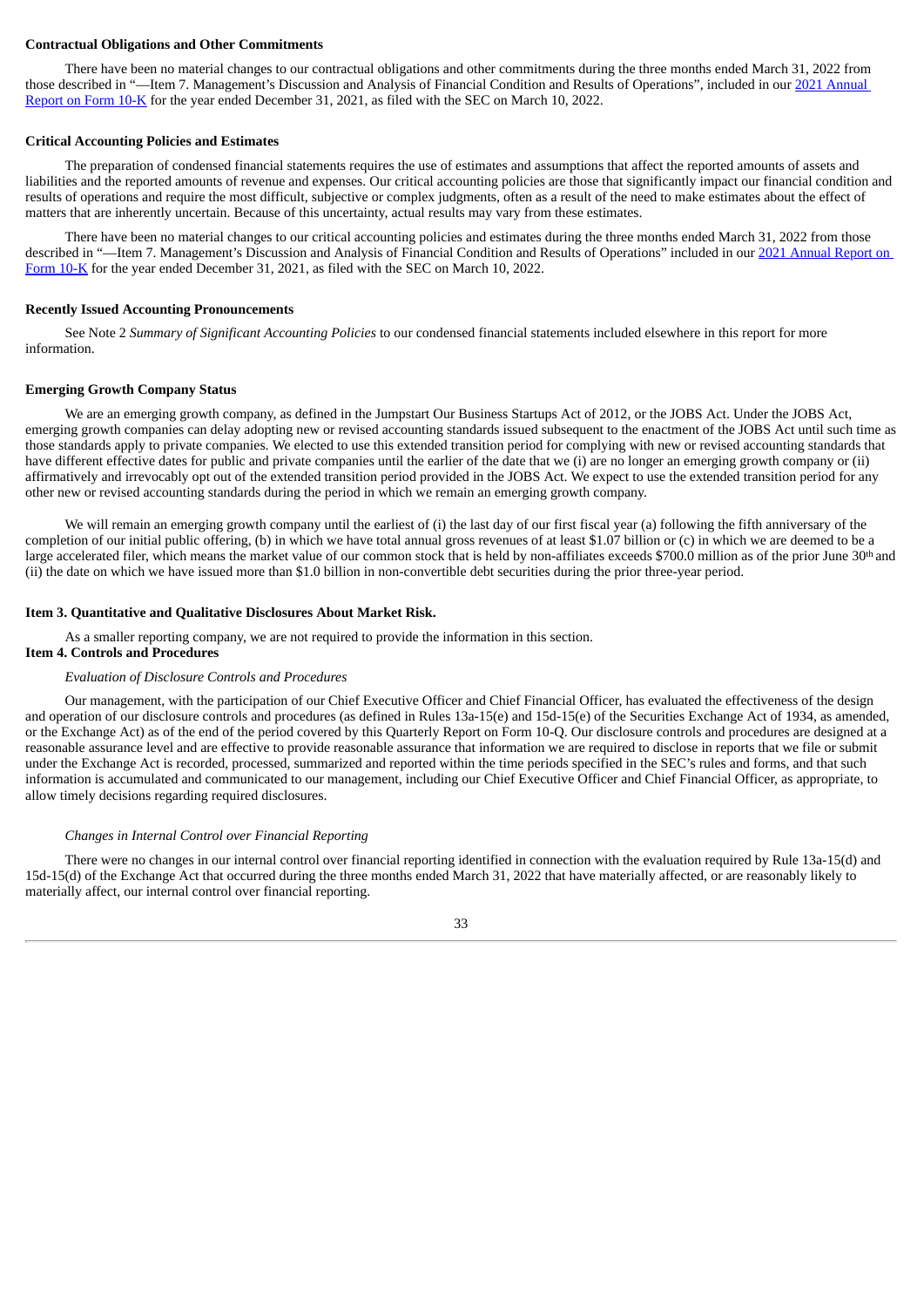As a result of COVID-19, including the related stay-at-home and shelter-in-place orders mandated by state and local governments in which we operate, many of our personnel and contractors, including those responsible for financial reporting, have been working remotely since March 2020. As part of our Company's transition to a temporary remote workforce, we took precautionary actions to re-evaluate our financial reporting process to provide assurance that we could report our financial results accurately and timely. We will continue to monitor and assess new potential impacts of COVID-19, including those related to any stay-at-home and shelter-in-place requirements, on the design and operating effectiveness of our internal controls going forward.

#### *Inherent Limitation on the Effectiveness of Internal Control*

The effectiveness of any system of internal control over financial reporting, including ours, is subject to inherent limitations, including the exercise of judgment in designing, implementing, operating, and evaluating the controls and procedures, and the inability to eliminate misconduct completely. Accordingly, in designing and evaluating the disclosure controls and procedures, management recognizes that any system of internal control over financial reporting, including ours, no matter how well designed and operated, can only provide reasonable, not absolute assurance of achieving the desired control objectives. In addition, the design of disclosure controls and procedures must reflect the fact that there are resource constraints and that management is required to apply its judgment in evaluating the benefits of possible controls and procedures relative to their costs. Moreover, projections of any evaluation of effectiveness to future periods are subject to the risk that controls may become inadequate because of changes in conditions, or that the degree of compliance with the policies or procedures may deteriorate. We intend to continue to monitor and upgrade our internal controls as necessary or appropriate for our business but cannot assure you that such improvements will be sufficient to provide us with effective internal control over financial reporting.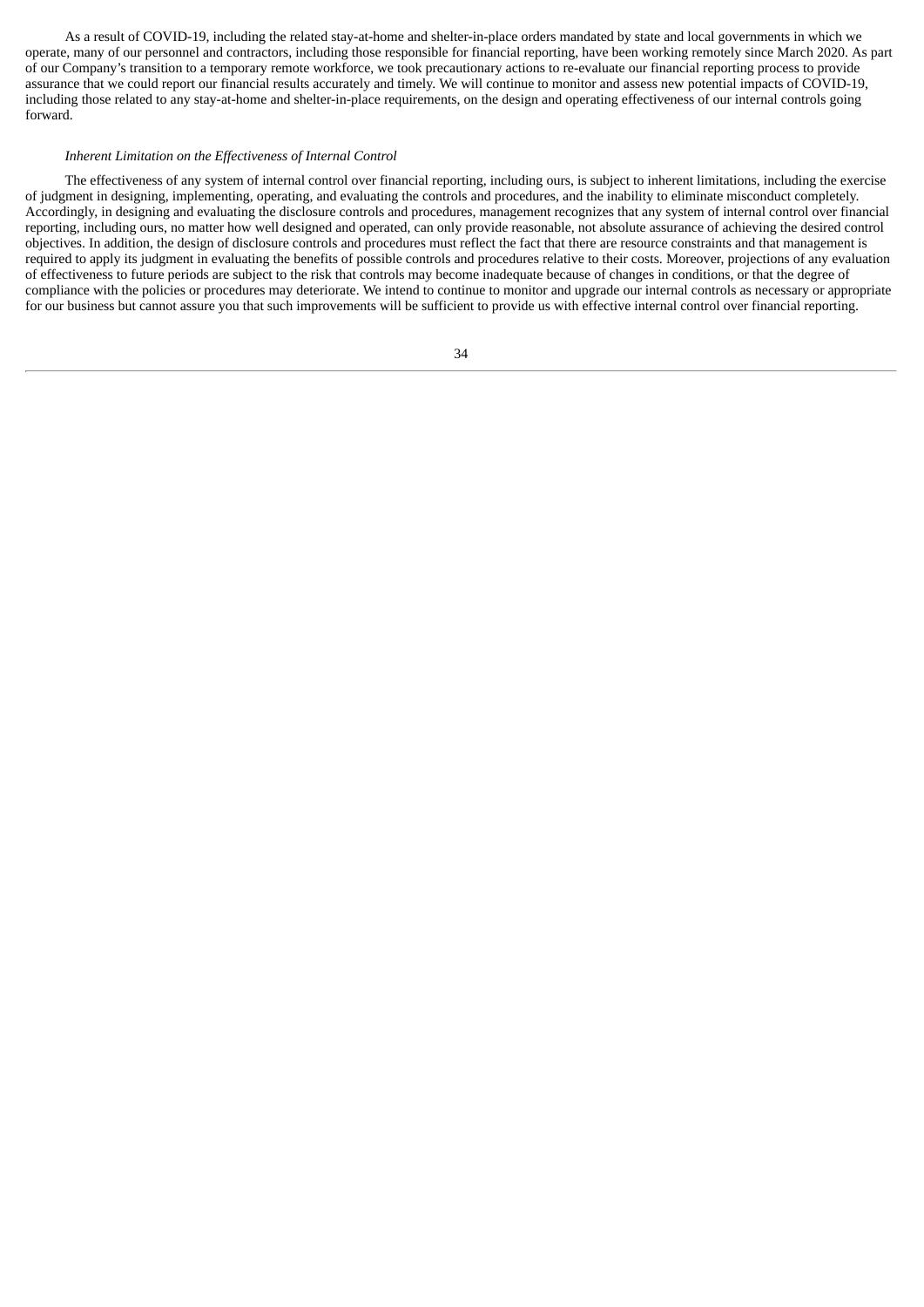# **PART II. OTHER INFORMATION**

# <span id="page-34-0"></span>**Item 1. Legal Proceedings**

From time to time, we may become involved in legal proceedings arising in the ordinary course of our business.

We are not currently a party to any material legal proceedings. Regardless of outcome, litigation can have an adverse impact on us due to defense and settlement costs, diversion of management resources, negative publicity, reputational harm and other factors.

# <span id="page-34-1"></span>**Item 1A. Risk Factors**

An investment in our common stock involves a high degree of risk. You should carefully consider the risks and uncertainties described below before making an investment decision, together with all of the other information included in this Quarterly Report on Form 10-Q and under Part 1, Item 1A "Risk Factors" included in our [Annual](https://www.sec.gov/ix?doc=/Archives/edgar/data/1708493/000095017022003375/harp-20211231.htm) Report on Form 10-K for the year ended December 31, 2021, or the Form 10-K. The risks described below are not the only ones facing us. The occurrence of any of the following risks, or of additional risks and uncertainties not presently known to us or that we currently believe to be immaterial, could materially and adversely affect our business, financial condition or results of operations. In such case, the trading price of *our common stock could decline, and you may lose all or part of your investment.*

# **Summary of Risk Factors**

Our business is subject to a number of risks that could materially adversely affect our business, financial condition, results of operations and prospects. These risks are discussed more fully below and include, but are not limited to:

- All of our product candidates are in preclinical or early-stage clinical development. Clinical drug development is a lengthy and expensive process with uncertain timelines and uncertain outcomes. If clinical trials of our product candidates are prolonged or delayed, we or any collaborators may be unable to obtain required regulatory approvals, and therefore may be unable to commercialize our product candidates on a timely basis or at all.
- Interim, topline or preliminary data from our clinical trials that we announce or publish from time to time may change as more patient data become available and are subject to audit and verification procedures that could result in material changes in the final data.
- Our TriTAC, ProTriTAC and TriTAC-XR platforms are unproven, novel classes of T cell engagers and may not result in approvable or marketable products, which exposes us to unforeseen risks and makes it difficult for us to predict the time and cost of product development and potential for regulatory approval.
- Results of earlier preclinical studies of our product candidates may not be predictive of future trial results.
- We depend on enrollment of patients in our clinical trials for our product candidates. If we experience delays or difficulties enrolling in our clinical trials, our research and development efforts and business, financial condition and results of operations could be materially adversely affected.
- We may not have sufficient supply of HPN328, which could temporarily delay generating additional dose escalation data in that program.
- Our product candidates may have serious adverse, undesirable or unacceptable side effects or other properties which may delay or prevent marketing approval. If such side effects are identified during the development of our product candidates or following approval, if any, we may need to abandon our development of such product candidates, the commercial profile of any approved label may be limited, or we may be subject to other significant negative consequences following marketing approval, if any.
- Monitoring safety of patients receiving our product candidates is challenging, which could adversely affect our ability to obtain regulatory approval and commercialize.
- We may not be successful in our efforts to use and expand our technology platforms, including TriTAC, ProTriTAC and TriTAC-XR to build a pipeline of product candidates.
- We are an early clinical-stage company and have incurred significant losses since our inception. We expect to incur losses for the foreseeable future and may never achieve or maintain profitability.
- We will require additional funding in order to complete development of our product candidates and commercialize our products, if approved. If we are unable to raise capital when needed, we could be forced to delay, reduce or eliminate our product development programs or commercialization efforts.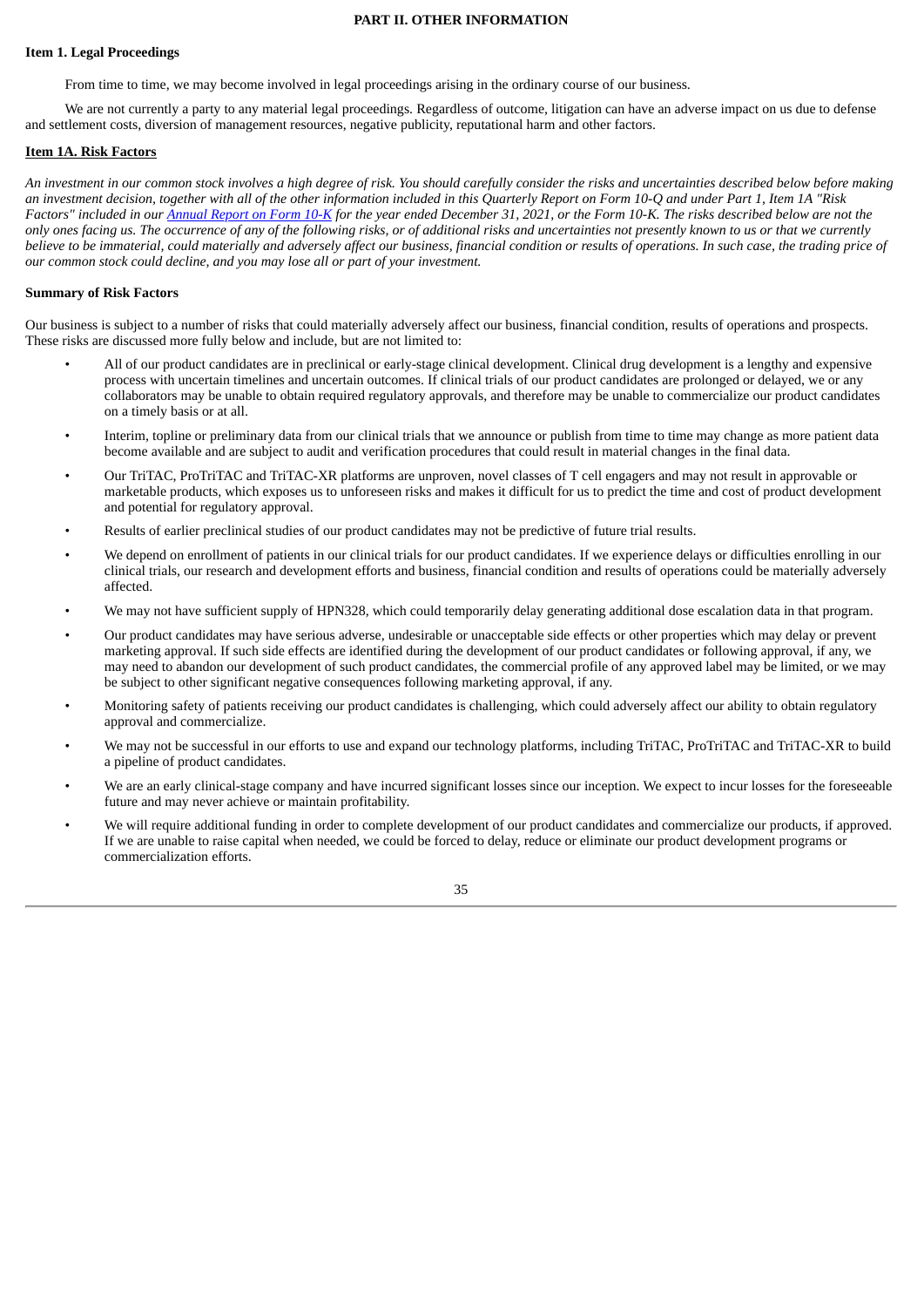- We depend heavily on the success of our current product candidates, and we cannot guarantee that any of these product candidates will receive regulatory approval, which is necessary before they can be commercialized. If we, or any strategic partners we may enter into collaboration agreements with for the development and commercialization of our product candidates, are unable to commercialize our product candidates, or experience significant delays in doing so, our business, financial condition and results of operations will be materially adversely affected.
- Our limited operating history may make it difficult for you to evaluate the success of our business to date and to assess our future viability.
- Raising additional capital may cause dilution to our stockholders, restrict our operations or require us to relinquish rights to our technologies or product candidates.
- Our business operations and current and future relationships with healthcare professionals, principal investigators, consultants, vendors, customers and third-party payors in the United States and elsewhere are subject to applicable anti-kickback, fraud and abuse, false claims, physician payment transparency, information privacy and security and other healthcare laws and regulations, which could expose us to substantial penalties.
- The development and commercialization of biopharmaceutical products is subject to extensive regulation, and the regulatory approval processes of the United States Food and Drug Administration, or FDA, and comparable foreign authorities are lengthy, time consuming and inherently unpredictable. If we are ultimately unable to obtain regulatory approval for our product candidates on a timely basis if at all, our business will be substantially harmed.
- We are subject to stringent and changing obligations related to data privacy and security. Our actual or perceived failure to comply with such obligations could lead to regulatory investigations or actions; litigation; fines and penalties; disruptions of our business operations; reputational harm; loss of revenues or profits; increases in the costs of our products; reductions in the use or adoption of our products; and other adverse business consequences.

# **Risks Related to the Development and Clinical Testing of Our Product Candidates**

# All of our product candidates are in preclinical or early-stage clinical development. Clinical drug development is a lengthy and expensive process with uncertain timelines and uncertain outcomes. If clinical trials of our product candidates are prolonged or delayed, we or any collaborators may be unable to obtain required requiatory approvals, and therefore may be unable to commercialize our product candidates on a timely basis or at all.

To obtain the requisite regulatory approvals to market and sell any of our product candidates, we or any collaborator for such candidates must demonstrate through extensive preclinical studies and clinical trials that our product candidates are safe and effective in humans. Clinical testing is expensive and can take many years to complete, and its outcome is inherently uncertain. Failure can occur at any time during the clinical trial process. The results of preclinical studies and early-stage clinical trials of our product candidates may not be predictive of the results of later-stage clinical trials. Product candidates in later stages of clinical trials may fail to show the desired safety and efficacy traits despite having progressed through preclinical studies and initial clinical trials. A number of companies in the biopharmaceutical industry have suffered significant setbacks in advanced clinical trials due to lack of efficacy or adverse safety profiles, notwithstanding promising results in earlier trials. Our future clinical trial results may not be successful.

To date, we have not completed any clinical trials required for the approval of any of our product candidates. Although we are conducting early stage clinical trials and are conducting preclinical studies for other product candidates, we may experience delays in our ongoing clinical trials, and we do not know whether planned clinical trials will begin on time, need to be redesigned, enroll patients on time or be completed on schedule, if at all. Clinical trials can be delayed, suspended, or terminated for a variety of reasons, including the following:

- delays in or failure to reach agreement on acceptable terms with prospective contract research organizations, or CROs and clinical trial sites, the terms of which can be subject to extensive negotiation and may vary significantly among different CROs and trial sites;
- difficulty in recruiting clinical trial investigators of appropriate competencies and experience;
- delays in establishing the appropriate dosage levels in clinical trials;
- delays in or failure to recruit and enroll suitable patients to participate in a trial;
- the difficulty in certain countries in identifying the sub-populations that we are trying to treat in a particular trial, which may delay enrollment and reduce the power of a clinical trial to detect statistically significant results;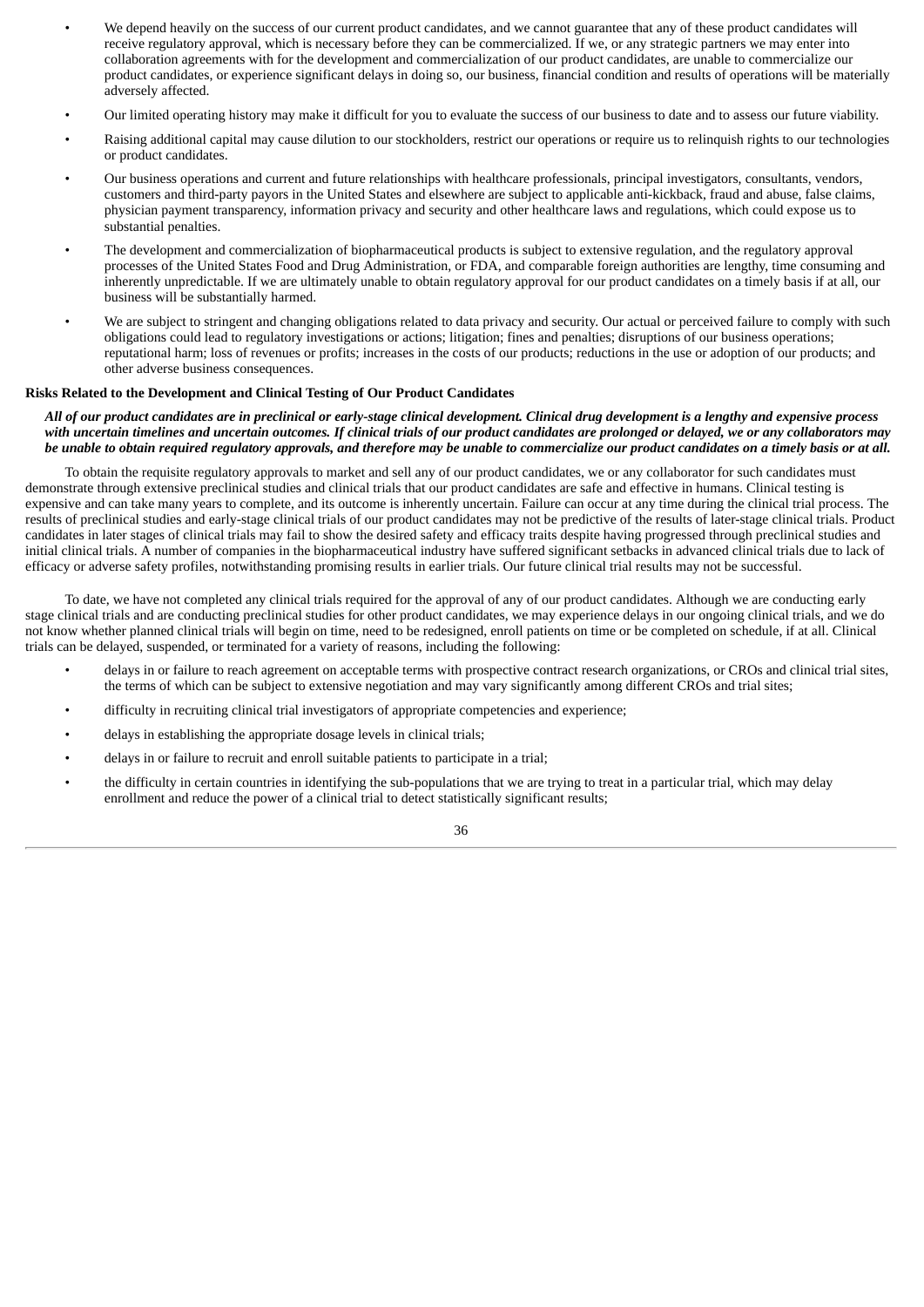- lower than anticipated retention rates of patients in clinical trials;
- failure to have patients complete a trial or return for post-treatment follow-up;
- clinical sites deviating from trial protocol or dropping out of a trial;
- adding new clinical trial sites:
- safety or tolerability concerns could cause us, our collaborators or governmental authorities, as applicable, to suspend or terminate a trial if it is found that the participants are being exposed to unacceptable health risks;
- delays in or failure to obtain regulatory approval to commence a trial;
- delays in or failure to obtain institutional review board, or IRB, approval at each site;
- our third-party research contractors failing to comply with regulatory requirements or meet their contractual obligations to us in a timely manner, or at all;
- changes in regulatory requirements, policies and guidelines;
- manufacturing sufficient quantities of a product candidate for use in clinical trials;
- the quality or stability of a product candidate falling below acceptable standards;
- changes in the treatment landscape for our target indications that may make our product candidates no longer relevant;
- third-party actions claiming infringement by our product candidates in clinical trials outside the United States and obtaining injunctions interfering with our progress;
- the impact of public health epidemics, such as the COVID-19 pandemic; and
- business interruptions resulting from geo-political actions, including war and terrorism, or natural disasters including earthquakes, typhoons, floods and fires.

We could encounter delays if a clinical trial is suspended or terminated by us, by the IRBs or Ethics Committees of the institutions in which such trials are being conducted, by the Data Review Committee or Data Safety Monitoring Board for such trial or by the FDA, or other regulatory authorities. Such authorities may impose such a suspension or termination due to a number of factors, including failure to conduct the clinical trial in accordance with regulatory requirements or our clinical protocols, inspection of the clinical trial operations or trial site by the FDA or other regulatory authorities resulting in the imposition of a clinical hold, unforeseen safety issues or adverse side effects, failure to demonstrate a benefit from using a drug, changes in governmental regulations or administrative actions or lack of adequate funding to continue the clinical trial. We could also encounter delays if supplies of a product candidate are not sufficient for the needs of our clinical trials. This may, for example, occur as a result of delays from the third-party manufacturers we work with or due to changes in the design of our clinical trials. In addition, disruptions caused by the COVID-19 pandemic may cause difficulties or delays in initiating, enrolling, conducting or completing our planned and ongoing clinical trials.

If we experience delays in the completion of, or termination of, any clinical trial of our product candidates, the commercial prospects of our product candidates will be harmed, and our ability to generate product revenues from any of these product candidates will be delayed. In addition, any delays in completing our clinical trials will increase our costs, slow down our product candidate development and approval process and jeopardize our ability to commence product sales and generate revenues. Significant clinical trial delays could also allow our competitors to bring products to market before we do or shorten any periods during which we have the exclusive right to commercialize our product candidates and impair our ability to commercialize our product candidates and may harm our business and results of operations.

Any of these occurrences may harm our business, financial condition and prospects significantly. In addition, many of the factors that cause, or lead to, a delay in the commencement or completion of clinical trials may also ultimately lead to the denial of regulatory approval of our product candidates.

Clinical trials must be conducted in accordance with the FDA and other applicable regulatory authorities' legal requirements, regulations or guidelines, and are subject to oversight by these governmental agencies and Ethics Committees or IRBs at the medical institutions where the clinical trials are conducted. In addition, clinical trials must be conducted with supplies of our product candidates produced under cGMP requirements and other regulations. Furthermore, we rely on CROs and clinical trial sites to ensure the proper and timely conduct of our clinical trials and while we have agreements governing their committed activities, we have limited influence over their actual performance. We depend on our collaborators and on medical institutions and CROs to conduct our clinical trials in compliance with good clinical practice, or GCP, requirements. To the extent our collaborators or the CROs fail to enroll participants for our clinical trials, fail to conduct the study to GCP standards or are delayed for a significant time in the

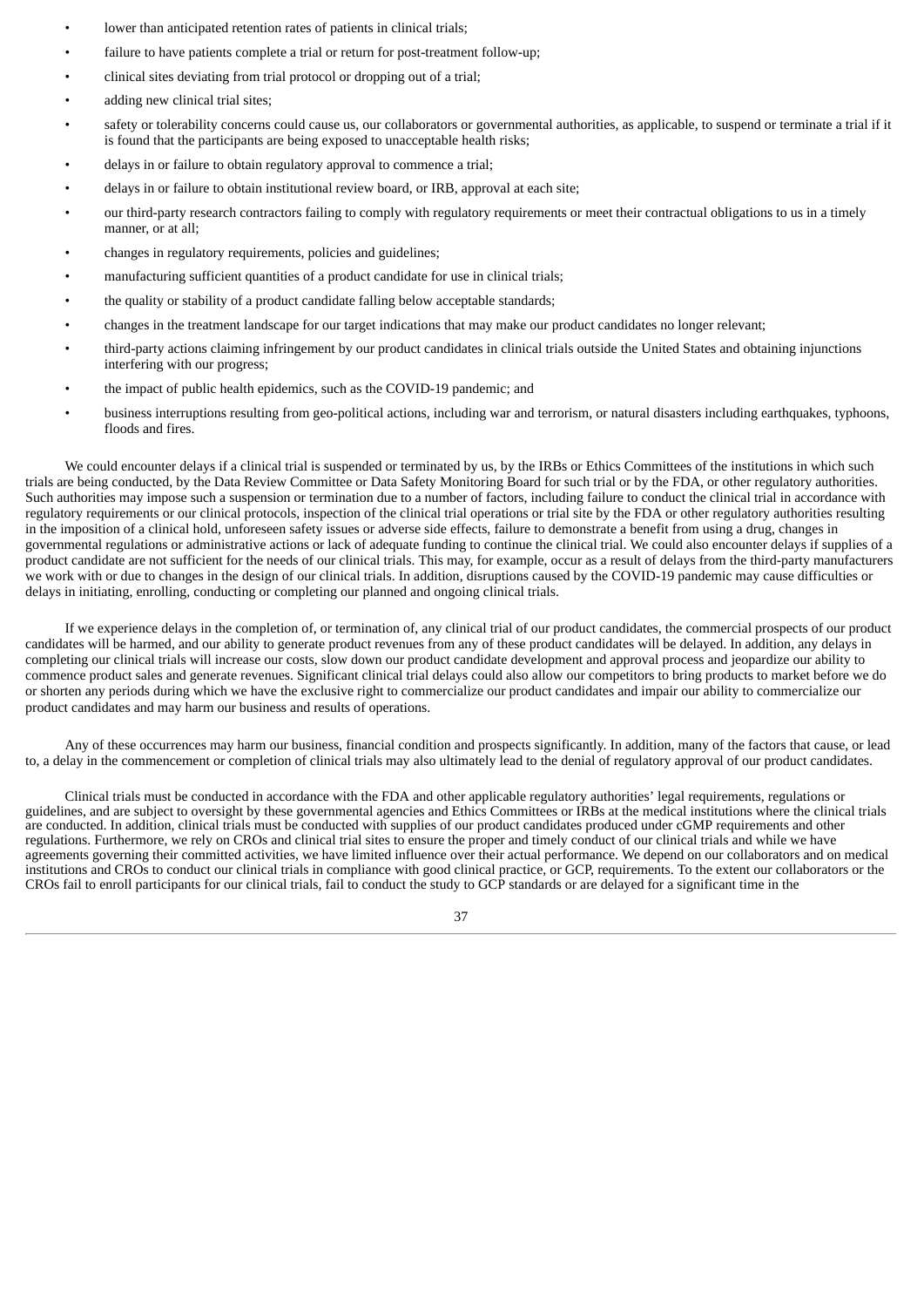execution of trials, including achieving full enrollment, we may be affected by increased costs, program delays or both, which may harm our business. In addition, clinical trials that are conducted in countries outside the United States may subject us to further delays and expenses as a result of increased shipment costs, additional regulatory requirements and the engagement of non-U.S. CROs, as well as expose us to risks associated with clinical investigators who are unknown to the FDA, and different standards of diagnosis, screening and medical care.

## Interim, topline or preliminary data from our clinical trials that we announce or publish from time to time may change as more patient data become available and are subject to audit and verification procedures that could result in material changes in the final data.

From time to time, we publicly disclose preliminary or topline or data from our preclinical studies and clinical trials, which is based on a preliminary analysis of then-available data, and the results and related findings and conclusions are subject to change following a more comprehensive review of the data related to the particular study or trial. We also make assumptions, estimations, calculations and conclusions as part of our analyses of data, and we may not have received or had the opportunity to fully and carefully evaluate all data. As a result, the topline results that we report may differ from future results of the same studies, or different conclusions or considerations may qualify such results, once additional data have been received and fully evaluated. Topline data also remain subject to audit and verification procedures that may result in the final data being materially different from the preliminary data we previously published. As a result, topline data should be viewed with caution until the final data are available. From time to time, we also disclose interim data from our clinical trials. Interim data from clinical trials that we may complete are subject to the risk that one or more of the clinical outcomes may materially change as patient enrollment continues and more patient data become available. As a result, any interim/or preliminary data should be viewed with caution until final data is available. Material adverse changes in the final data could result in significant harm to our business prospects. Adverse differences between preliminary or interim data and final data could significantly harm our business prospects. Further, disclosure of interim data by us or by our competitors could result in volatility in the price of our common stock.

Further, others, including regulatory agencies, may not accept or agree with our assumptions, estimates, calculations, conclusions or analyses or may interpret or weigh the importance of data differently, which could impact the value of the particular program, the approvability or commercialization of the particular product candidate or product and our company in general.

If the interim, topline, or preliminary data that we report differ from actual results, or if others, including regulatory authorities, disagree with the conclusions reached, our ability to obtain approval for, and commercialize, our product candidates may be harmed, which could harm our business, operating results, prospects or financial condition.

#### Our TriTAC, ProTriTAC and TriTAC-XR platforms are unproven, novel classes of T cell engagers and may not result in approvable or marketable products, which exposes us to unforeseen risks and makes it difficult for us to predict the time and cost of product development and potential for *regulatory approval.*

We have not received regulatory approval for a TriTAC, ProTriTAC or TriTAC-XR product candidates. We cannot be certain that our approach will lead to the development of approvable or marketable products, alone or in combination with other therapies. In addition, our TriTACs, ProTriTACs and TriTAC-XRs platforms may have different effectiveness rates in various indications. Our approach involves using biologics to improve efficacy against solid tumors, which is unproven and may not be successful. Further, our TriTAC, ProTriTAC and TriTAC-XR technology could have less efficacy in tumor types with fewer T cells, such as pancreatic cancer. Finally, the FDA or other regulatory agencies may lack experience in evaluating the safety and efficacy of our TriTACs, ProTriTACs or TriTAC-XRs platforms which could result in a longer than expected regulatory review process, increase our expected development costs and delay or prevent commercialization of our product candidates.

#### Results of earlier preclinical studies of our product candidates may not be predictive of future trial results.

Success in preclinical studies does not ensure that later clinical trials will be successful. A number of companies in the biotechnology and pharmaceutical industries have suffered significant setbacks in clinical trials, even after positive results in earlier preclinical studies. These setbacks have been caused by, among other things, preclinical findings made while clinical trials were underway and safety or efficacy observations made in clinical trials, including previously unreported adverse events. Notwithstanding any potential promising results in earlier studies, we cannot be certain that we will not face similar setbacks. In addition, the results of our preclinical animal studies, including our non-human primate studies, may not be predictive of the results of outcomes in human clinical trials. For example, while we did not observe unacceptable safety events in our preclinical testing of HPN536, given the expression of MSLN on both normal and cancerous cells, we may observe unacceptable levels of toxicity in our clinical trial of HPN536. Product candidates in later stages of clinical trials may fail to show the desired pharmacological properties or safety and efficacy traits despite having progressed through preclinical studies.

## We depend on enrollment of patients in our clinical trials for our product candidates. If we experience delays or difficulties enrolling in our clinical trials, our research and development efforts and business, financial condition and results of operations could be materially adversely affected.

Successful and timely completion of clinical trials will require that we enroll a sufficient number of patient candidates. These trials and other trials we conduct may be subject to delays as a result of patient enrollment taking longer than anticipated, patient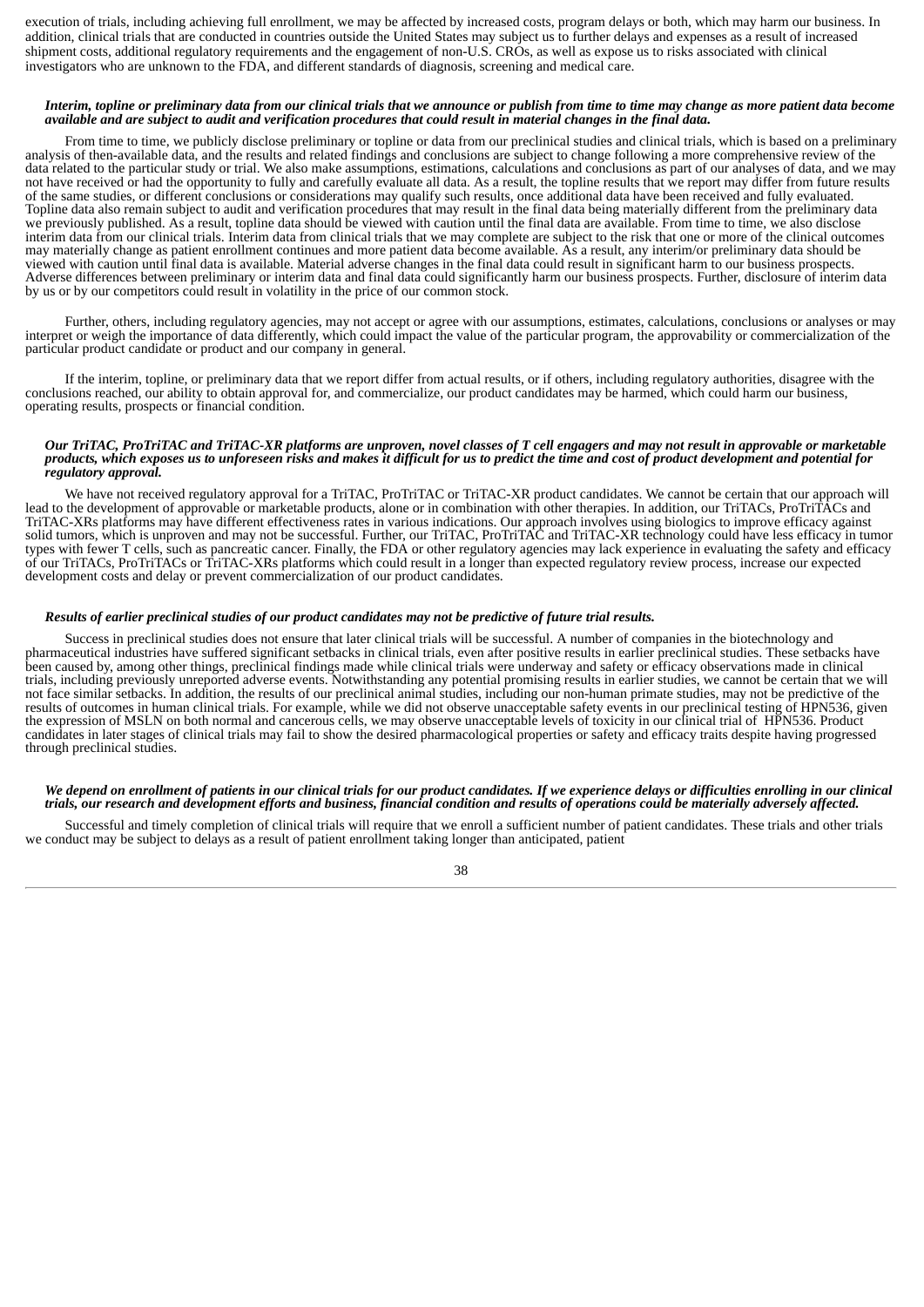withdrawal or adverse events. For example, we have multiple ongoing Phase 1/2 clinical trials, which could generate adverse events that may cause us to delay these trials or halt further development. While adverse events to date related to our clinical trials have not had a material impact on patient enrollment, our experience to date may differ from future outcomes.

Our clinical trials will likely compete with other clinical trials that are in the same therapeutic areas as our product candidates, and this competition may reduce the number and types of patients available to us, because some patients who might have opted to enroll in our trials may instead opt to enroll in a trial being conducted by one of our competitors. Because the number of qualified clinical investigators and clinical trial sites is limited, we may conduct some of our clinical trials at the same clinical trial sites that some of our competitors use, which could reduce the number of patients who are available for our clinical trials at such clinical trial sites.

Patient enrollment depends on many factors, including the size and nature of the patient population, the severity of the disease under investigation, eligibility criteria for the trial, the proximity of patients to clinical sites, the design of the clinical protocol, the ability to obtain and maintain patient consents, the ability to recruit clinical trial investigators with the appropriate competencies and experience, the risk that patients enrolled in clinical trials will drop out of the trials before the administration of our product candidates or trial completion, the availability of competing clinical trials, the availability of new drugs approved for the indication the clinical trial is investigating, and clinicians' and patients' perceptions as to the potential advantages of the drug being studied in relation to other available therapies. These factors may make it difficult for us to enroll enough patients to complete our clinical trials in a timely and cost-effective manner. Delays in the completion of any clinical trial of our product candidates will increase our costs, slow down our product candidate development and approval process and delay or potentially jeopardize our ability to commence product sales and generate revenue. In addition, some of the factors that cause, or lead to, a delay in the commencement or completion of clinical trials may also ultimately lead to the denial of regulatory approval of our product candidates.

# We may not have sufficient supply of HPN328, which could delay generating additional dose escalation data in that program.

HPN328 is currently in a Phase 1/2 clinical trial for the treatment of SCLC and other DLL3-expressing tumors. As of December 2, 2021, 15 patients had been enrolled in dose cohorts ranging from 15 µg to 7200 µg per week in both fixed and step dose cohorts. HPN328 has been well tolerated and no dose-limiting toxicities have been observed as of the data cut-off. We have been able to escalate to higher doses more rapidly than we initially planned, changing our clinical assumptions made in late 2020. In response we altered our drug supply planning to begin generating more HPN328 in the event we would need additional supply sooner than anticipated. However due to the impact of the COVID-19 pandemic on our supply chain components, the start of our manufacturing runs has been delayed. We have sufficient current supply inventory of HPN328 to support all patients currently enrolled in the clinical trial. We intend to add patients to the trial when availability of existing inventory supports their expected course of therapy. If we are unable to enroll patients prior to the resupply, the completion of the Phase 1 portion of the Phase 1/2 clinical trial may be temporarily delayed. Furthermore, if we encounter any additional challenges in our supply chain or delays in the normal lead manufacturing times, as a result of the COVID-19 pandemic or otherwise, we may experience further delays with our clinical trials.

### Our product candidates may have serious adverse, undesirable or unacceptable side effects or other properties which may delay or prevent marketing approval. If such side effects are identified during the development of our product candidates or following approval, if any, we may need to abandon our development of such product candidates, the commercial profile of any approved label may be limited, or we may be subject to other *significant negative consequences following marketing approval, if any.*

Undesirable side effects that may be caused by our product candidates could cause us or regulatory authorities to interrupt, delay or halt clinical trials and could result in a more restrictive label or the delay or denial of regulatory approval by the FDA or other comparable foreign authorities. Our product candidates target protein expression on tumor cells, which expression may also be present on healthy cells. Accordingly, our product candidates may result in high or unacceptable levels of toxicity when tested in humans. Results of our trials could reveal a high and unacceptable severity and prevalence of these or other side effects. In such an event, our trials could be suspended or terminated and the FDA or comparable foreign regulatory authorities could order us to cease further development of or deny approval of our product candidates for any or all targeted indications. The drug-related side effects could affect patient recruitment or the ability of enrolled patients to complete the trial or result in potential product liability claims. Any of these occurrences may harm our business, financial condition and prospects significantly. Additionally, if any of our product candidates receives marketing approval and we or others later identify undesirable or unacceptable side effects caused by such products, a number of potentially significant negative consequences could result, including:

- regulatory authorities may withdraw or limit approvals of such products and require us to take our approved product off the market;
- regulatory authorities may require the addition of labeling statements, specific warnings, a contraindication or field alerts to physicians and pharmacies, or issue other communications containing warnings or other safety information about the product;
- regulatory authorities may require a medication guide outlining the risks of such side effects for distribution to patients, or that we implement a risk evaluation and mitigation strategy, plan to ensure that the benefits of the product outweigh its risks;

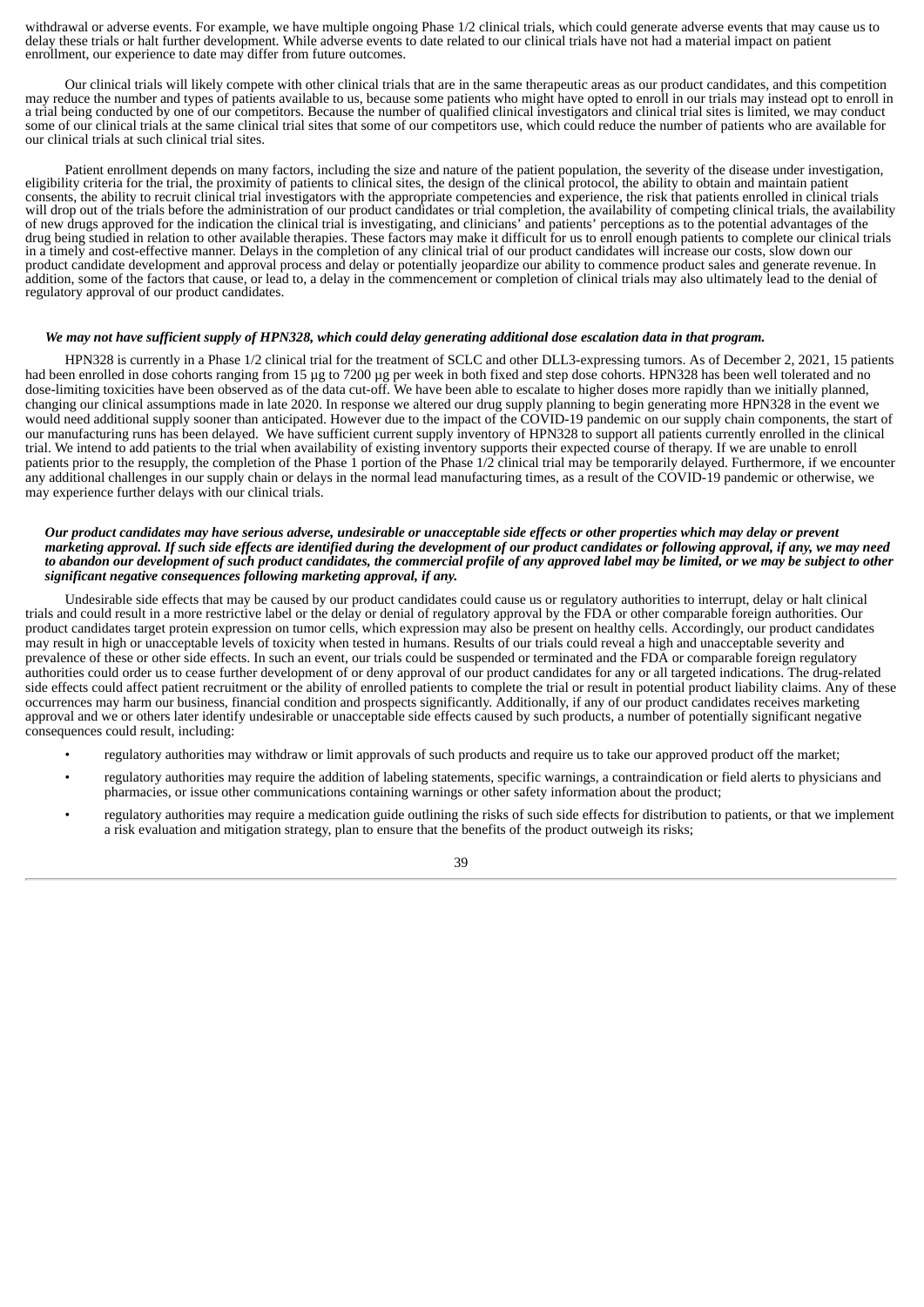- we may be required to change the dose or the way the product is administered, conduct additional clinical trials or change the labeling of the product;
- we may be subject to limitations on how we may promote or manufacture the product;
- sales of the product may decrease significantly;
- we may be subject to litigation or product liability claims; and
- our reputation may suffer.

Any of these events could prevent us, our collaborators or our potential future partners from achieving or maintaining market acceptance of the affected product or could substantially increase commercialization costs and expenses, which in turn could delay or prevent us from generating significant revenue from the sale of any products.

## Monitoring safety of patients receiving our product candidates is challenging, which could adversely affect our ability to obtain regulatory approval *and commercialize.*

For our ongoing clinical trial and planned clinical trials, we have and expect to continue to contract with academic medical centers and hospitals experienced in the assessment and management of toxicities arising during clinical trials. Nonetheless, these centers and hospitals may have difficulty observing patients and treating toxicities, which may be more challenging due to personnel changes, inexperience, shift changes, house staff coverage or related issues. This could lead to more severe or prolonged toxicities or even patient deaths, which could result in us or the FDA delaying, suspending or terminating one or more of our clinical trials, and which could jeopardize regulatory approval. We also expect the centers using our product candidates, if approved, on a commercial basis could similarly have difficulty in managing adverse events. Medicines used at centers to help manage adverse side effects of our product candidates may not adequately control the side effects and/or may have a detrimental impact on the efficacy of the treatment. Use of these medicines may increase with new physicians and centers administering our product candidates.

## We may not be successful in our efforts to use and expand our technology platforms, including TriTAC, ProTriTAC and TriTAC-XR, to build a *pipeline of product candidates.*

A key element of our strategy is to use and expand our technology platforms, including TriTAC, ProTriTAC and TriTAC-XR, to build a pipeline of product candidates and progress these product candidates through clinical development for the treatment of a variety of different types of diseases. Although our research and development efforts to date have resulted in a pipeline of product candidates directed at various cancers, we may not be able to develop product candidates that are safe and effective. Even if we are successful in continuing to build our pipeline, the potential product candidates that we identify may not be suitable for clinical development, including as a result of being shown to have harmful side effects or other characteristics that indicate that they are unlikely to be products that will receive marketing approval and achieve market acceptance. If we do not continue to successfully develop and begin to commercialize product candidates, we will face difficulty in obtaining product revenues in future periods, which could result in significant harm to our financial position and adversely affect our share price.

## **Risks Related to Our Financial Condition and Need for Additional Capital**

# We are an early clinical-stage company and have incurred significant losses since our inception. We expect to incur losses for the foreseeable future *and may never achieve or maintain profitability.*

We are an early clinical-stage immunotherapy company with a limited operating history. We have incurred net losses of \$20.3 million and \$61.7 million for the three months ended March 31, 2022 and March 31, 2021, respectively. As of March 31, 2022, we had an accumulated loss of \$305.1 million. Our losses have resulted principally from expenses incurred in research and development of our product candidates and from management and administrative costs and other expenses that we have incurred while building our business infrastructure. We expect to continue to incur significant operating losses for the foreseeable future as we continue our research and development efforts and seek to obtain regulatory approval and commercialization of our product candidates. We anticipate that our expenses will increase substantially as we:

- continue to conduct our ongoing Phase 1/2 trial of HPN328 for the treatment of small cell lung cancer and other DLL3 expressing tumors;
- continue to conduct our ongoing Phase 1/2 trial of HPN217 for the treatment of relapsed, refractory multiple myeloma;
- continue to conduct our ongoing Phase 1/2a trial of HPN536 for the treatment of cancers expressing mesothelin, which has been initially focused on ovarian and pancreatic cancers;
- continue the research and development of our other product candidates, including our HPN601 ProTriTAC candidate;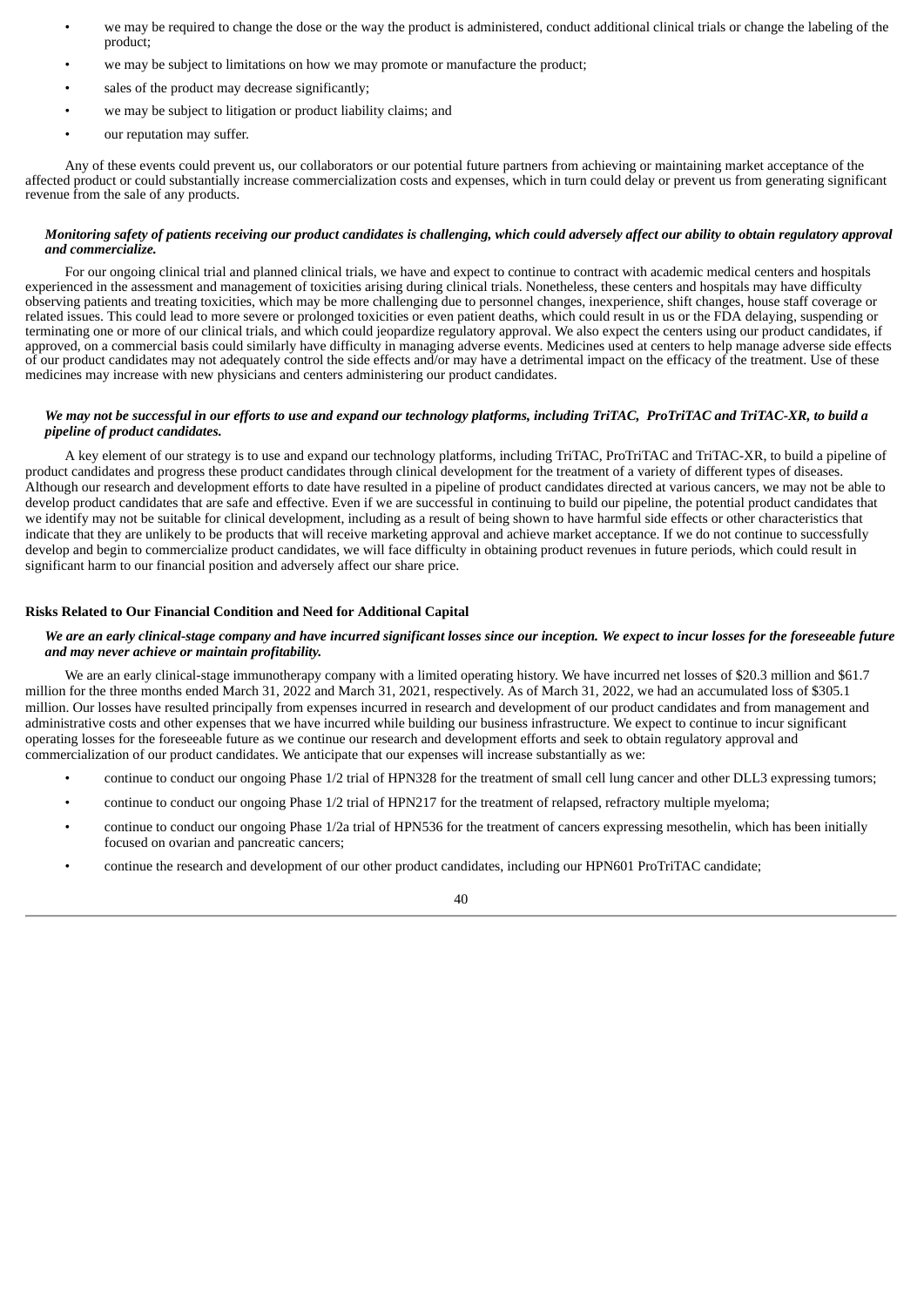- continue the development of our product candidates beyond Phase 1 trials;
- seek to enhance our TriTAC, ProTriTAC and TriTAC-XR platforms and discover and develop additional product candidates;
- apply for regulatory approvals for any product candidates that successfully complete clinical trials;
- potentially establish a manufacturing, sales, marketing and distribution infrastructure to produce and commercialize any products for which we may obtain regulatory approvals;
- maintain, expand and protect our intellectual property portfolio;
- add clinical, scientific, operational, financial and management information systems and personnel, including personnel to support our product development, potential future commercialization efforts and operations as a public company; and
- experience any delays or encounter any issues with any of the above, including but not limited to failed studies, complex results, manufacturing challenges, safety issues or other regulatory challenges.

We have financed our operations to date primarily through payments received under collaboration and licensing agreements and the sale of capital stock, most recently from our follow on offering, that was completed in January 2021. We have devoted a significant portion of our financial resources and efforts to developing our TriTAC, ProTriTAC and TriTAC-XR platforms, identifying potential product candidates, conducting preclinical studies of a variety of product candidates, and preparing for and conducting clinical trials of product candidates. We are in the early stages of development of our product candidates, and we have not completed development and commercialization of any TriTAC, ProTriTAC or TriTAC-XR product candidate.

To become and remain profitable, we must succeed in developing and eventually commercializing products that generate significant revenue. This will require us to be successful in a range of challenging activities, including completing preclinical testing and clinical trials of our product candidates, discovering and developing additional product candidates, obtaining regulatory approval for any product candidates that successfully complete clinical trials, accessing manufacturing capacity, establishing marketing capabilities and ultimately selling any products for which we may obtain regulatory approval. We are only in the preliminary stages of most of these activities. We may never succeed in these activities and, even if we do, may never generate revenue that is significant enough to achieve profitability.

Because of the numerous risks and uncertainties associated with pharmaceutical products and biological development, we are unable to accurately predict the timing or amount of increased expenses or when, or if, we will be able to achieve profitability. If we are required by the FDA or other regulatory authorities to perform studies in addition to those we currently anticipate, or if there are any delays in completing our clinical trials or the development of any of our product candidates, our expenses could increase and commercial revenue could be further delayed and more uncertain.

Even if we do generate product sales or royalties, we may never achieve or sustain profitability on a quarterly or annual basis. Our failure to sustain profitability would depress the market price of our common stock and could impair our ability to raise capital, expand our business, diversify our product offerings and continue our operations.

## We will require additional funding in order to complete development of our product candidates and commercialize our products, if approved. If we are unable to raise capital when needed, we could be forced to delay, reduce or eliminate our product development programs or commercialization *efforts.*

We expect our expenses to increase in connection with our ongoing activities, particularly as we conduct our ongoing clinical trials of HPN328, HPN217, and HPN536, and as we continue to research and develop other potential technologies and product candidates, including HPN601.

In addition, if we obtain regulatory approval for any of our product candidates, we expect to incur significant commercialization expenses related to product manufacturing, marketing, sales and distribution. Furthermore, we will incur additional costs associated with operating as a public company. Accordingly, we will need to obtain substantial additional funding in connection with our continuing operations. If we are unable to raise capital when needed or on attractive terms, we could be forced to delay, reduce or eliminate our research and development programs or any future commercialization efforts.

Based on our current business plans, we believe that our existing cash and cash equivalents and marketable securities will be sufficient to fund our planned operations for at least the next 12 months from the date of this Quarterly Report. We have based this estimate on assumptions that may prove to be wrong, and we could use our capital resources sooner than we currently expect, requiring us to seek additional funds sooner than planned, through public or private equity or debt financings or other sources, such as strategic collaborations. Such financing, including pursuant to our Controlled Equity Offering<sup>SM</sup> Sales Agreement, or the Sales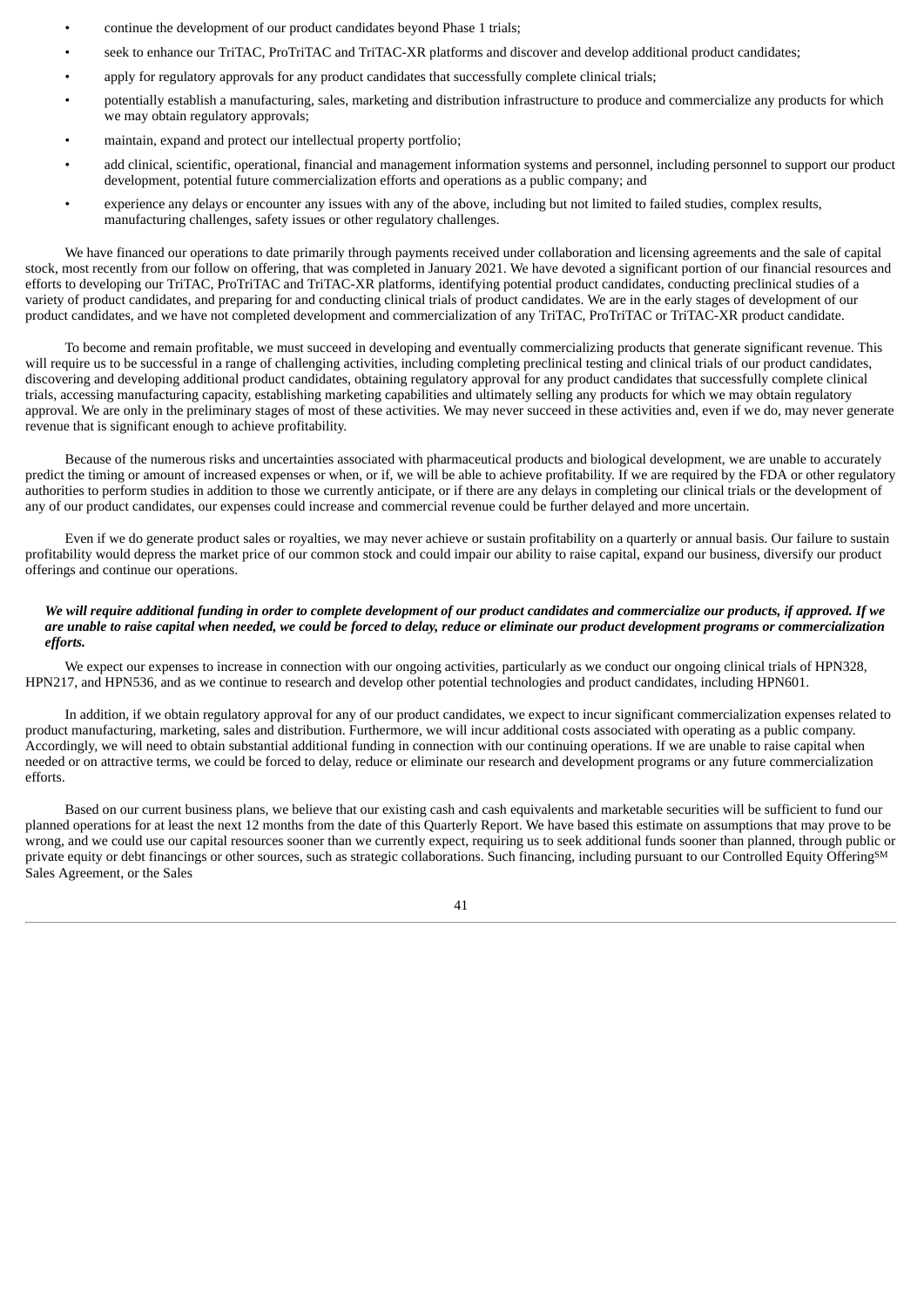Agreement, with Cantor Fitzgerald & Co., or Cantor Fitzgerald, may result in dilution to our stockholders, the imposition of burdensome debt covenants and repayment obligations or other restrictions that may affect our business. If we raise additional funds through licensing or collaboration arrangements with third parties, we may have to relinquish valuable rights to our product candidates, or grant licenses on terms that are not favorable to us. In addition, we may seek additional capital due to favorable market conditions or strategic considerations even if we believe we have sufficient funds for our current or future operating plans. Attempting to secure additional financing may divert our management from our day-to-day activities, which may adversely affect our ability to develop our product candidates. Our future capital requirements will depend on many factors, including:

- the scope, progress, results and costs of developing our product candidates, and conducting preclinical studies and clinical trials, including our Phase 1/2 trial of HPN328, Phase 1/2 trial of HPN217, and Phase 1/2a trial of HPN536;
- the costs, timing and outcome of regulatory review of any of our product candidates;
- the cost of manufacturing clinical supplies of our product candidates;
- the scope, progress, results and costs of preclinical development, laboratory testing and clinical trials for our product candidates;
- the costs and timing of future commercialization activities, including manufacturing, marketing, sales and distribution, for any of our product candidates for which we receive marketing approval;
- the timing and amount of any milestone, royalty or other payments we are required to make pursuant to any current or future collaboration or license agreements;
- the progress of our collaborations with AbbVie to develop product candidates;
- the costs and timing of preparing, filing and prosecuting patent applications, maintaining and enforcing our intellectual property rights and defending any intellectual property-related claims, including any claims by third parties that we are infringing upon their intellectual property rights;
- our ability to maintain existing, and establish new, strategic collaborations, licensing or other arrangements and the financial terms of any such agreements, including the timing and amount of any future milestone, royalty or other payments due under any such agreement;
- the cost of building a sales force in anticipation of product commercialization;
- the revenue, if any, received from commercial sales of our product candidates for which we receive marketing approval;
- the effect of competing technological and market developments; and
- the extent to which we acquire or invest in business, products and technologies, including our collaboration with AbbVie and any other licensing or collaboration arrangements for any of our product candidates.

Additional funds may not be available when we need them, on terms that are acceptable to us or at all. If adequate funds are not available to us on a timely basis, we could be required to:

- delay, limit, reduce or terminate preclinical studies, clinical trials or other research and development activities or eliminate one or more of our development programs altogether; or
- delay, limit, reduce or terminate our efforts to access manufacturing capacity, establish sales and marketing capabilities or other activities that may be necessary to commercialize our product candidates, or reduce our flexibility in developing or maintaining our sales and marketing strategy.

For related information, see "—Raising additional capital may cause dilution to our stockholders, restrict our operations or require us to relinquish rights to our technologies or product candidates" below.

# We depend heavily on the success of our current product candidates, and we cannot quarantee that any of these product candidates will receive regulatory approval, which is necessary before they can be commercialized. If we, or any strategic partners we may enter into collaboration agreements with for the development and commercialization of our product candidates, are unable to commercialize our product candidates, or experience significant delays in doing so, our business, financial condition and results of operations will be materially adversely affected.

We have invested a significant portion of our efforts and financial resources in the development of our current product candidates. Our ability to generate product and royalty revenues, which we do not expect will occur for at least the next several years, if ever, will depend heavily on the successful development and eventual commercialization of these product candidates, which may never occur. We currently generate no revenues from sales of any products, and we may never be able to develop or commercialize a marketable product. Each of our product candidates will require significant clinical development, management of clinical, preclinical

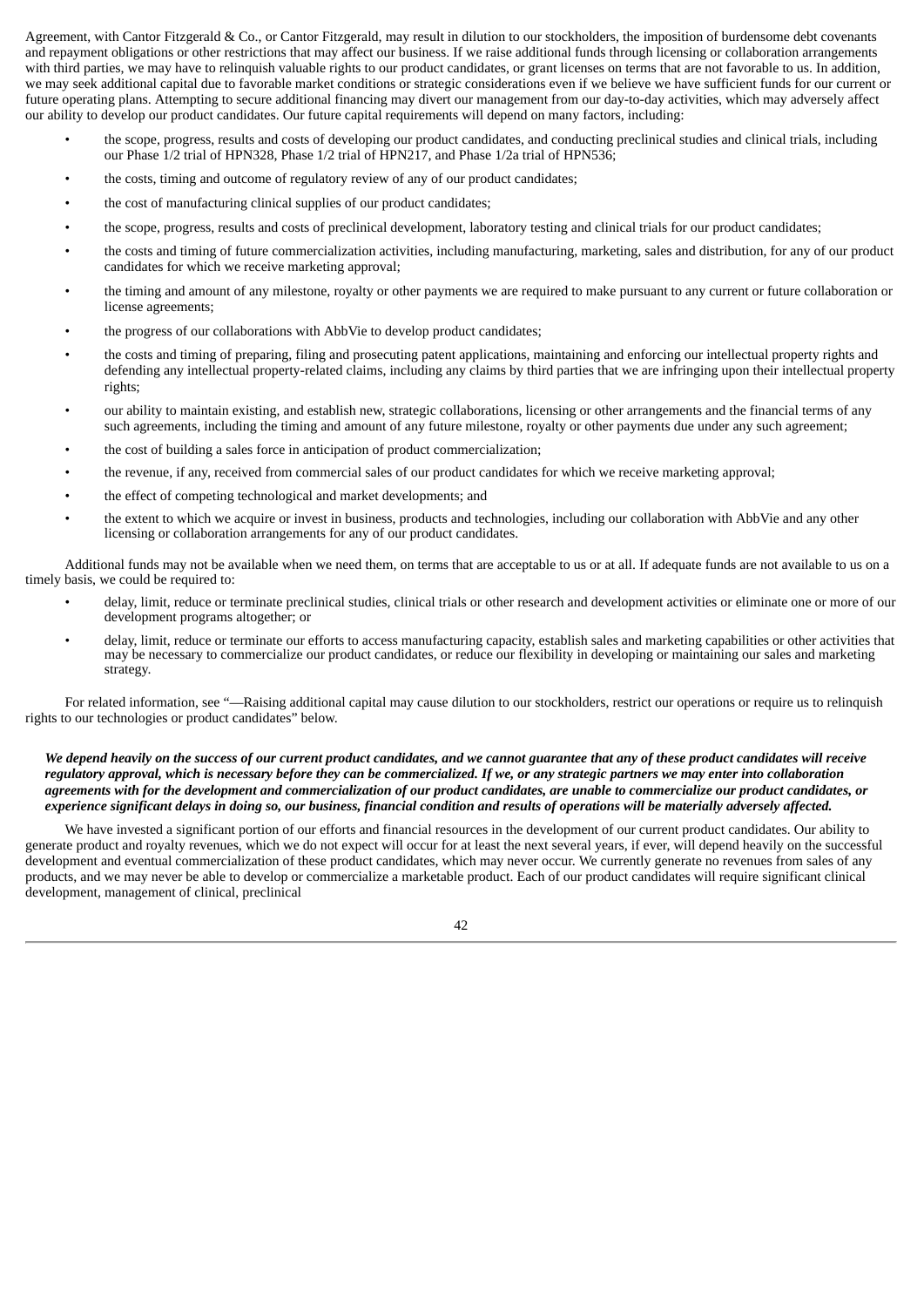and manufacturing activities, regulatory approval in multiple jurisdictions, obtaining manufacturing supply, including commercial manufacturing supply, as well as requiring us to build a commercial organization, and make substantial investment and significant marketing efforts before we generate any revenues from product sales. We are not permitted to market or promote any of our product candidates before we receive regulatory approval from the FDA or comparable foreign regulatory authorities, and we may never receive such regulatory approval for any of our product candidates. The success of our product candidates will depend on several factors, including the following:

- for product candidates which we may license to others, the successful efforts of those parties in completing clinical trials of, receipt of regulatory approval for and commercialization of such product candidates;
- for product candidates to which we retain rights, completion of preclinical studies and clinical trials of, receipt of marketing approvals for, establishment of commercial manufacturing supplies of and successful commercialization of such product candidates; and
- for all of our product candidates, if and when approved, acceptance of such product candidates by patients, the medical community and thirdparty payors, effectively competing with other therapies, a continued acceptable safety profile following approval and qualifying for, maintaining, enforcing and defending our intellectual property rights and claims.

If we do not achieve one or more of these factors in a timely manner or at all, we could experience significant delays or an inability to successfully commercialize our product candidates, which would materially adversely affect our business, financial condition and results of operations.

We have not previously submitted a Biologics License Application, or BLA, to the FDA or similar regulatory approval filings to comparable foreign authorities, for any product candidate, and we cannot be certain that any of our product candidates will be successful in clinical trials or receive regulatory approval. Further, our product candidates may not receive regulatory approval even if they are successful in clinical trials. If we do not receive regulatory approvals for our product candidates, we may not be able to continue our operations. Even if we successfully obtain regulatory approvals to market one or more of our product candidates, our revenues will be dependent, in part, upon the size of the markets in the territories for which we gain regulatory approval and have commercial rights. If the markets for patient subsets that we are targeting are not as significant as we estimate, we may not generate significant revenues from sales of such products, if approved.

We plan to seek regulatory approval to commercialize our product candidates in the United States and, potentially, in other countries. While the scope of regulatory approval is similar in other countries, to obtain separate regulatory approval in many other countries we must comply with the numerous and varying regulatory requirements of such countries regarding safety and efficacy and governing, among other things, clinical trials and commercial sales, pricing and distribution of our product candidates, and we cannot predict success in these jurisdictions.

## Our limited operating history may make it difficult for you to evaluate the success of our business to date and to assess our future viability.

Since commencing operations in 2015, we have devoted a significant portion of our resources to developing our product candidates, our other research and development efforts, building our intellectual property portfolio, raising capital and providing general and administrative support for these operations. While we have ongoing early stage clinical trials, we have not completed any clinical trials for any product candidate. We have not yet demonstrated our ability to successfully complete any clinical trials (including any Phase 3 or other pivotal clinical trials), obtain regulatory approvals, manufacture a commercial scale product or arrange for a third party to do so on our behalf or conduct sales and marketing activities necessary for successful product commercialization. Additionally, we expect our financial condition and operating results to continue to fluctuate significantly from period to period due to a variety of factors, many of which are beyond our control. Consequently, any predictions you make about our future success or viability may not be as accurate as they could be if we had a longer operating history.

## Raising additional capital may cause dilution to our stockholders, restrict our operations or require us to relinguish rights to our technologies or *product candidates.*

Until such time, if ever, as we can generate substantial product revenues, we expect to finance our cash needs through equity or debt financings and upfront and milestone payments, if any, received under our collaborations with AbbVie and any other future licenses or collaborations, together with our existing cash and cash equivalents. In order to accomplish our business objectives and further develop our product pipeline, we will, however, need to seek additional funds. If we raise additional capital through the sale of equity or convertible debt securities, your ownership interest will be diluted, and the terms of these securities may include liquidation or other preferences that adversely affect your rights as a holder of our common stock. In addition, the possibility of such issuance may cause the market price of our common stock to decline. Debt financing, if available, may result in increased fixed payment obligations and involve agreements that include covenants limiting or restricting our ability to take specific actions, such as incurring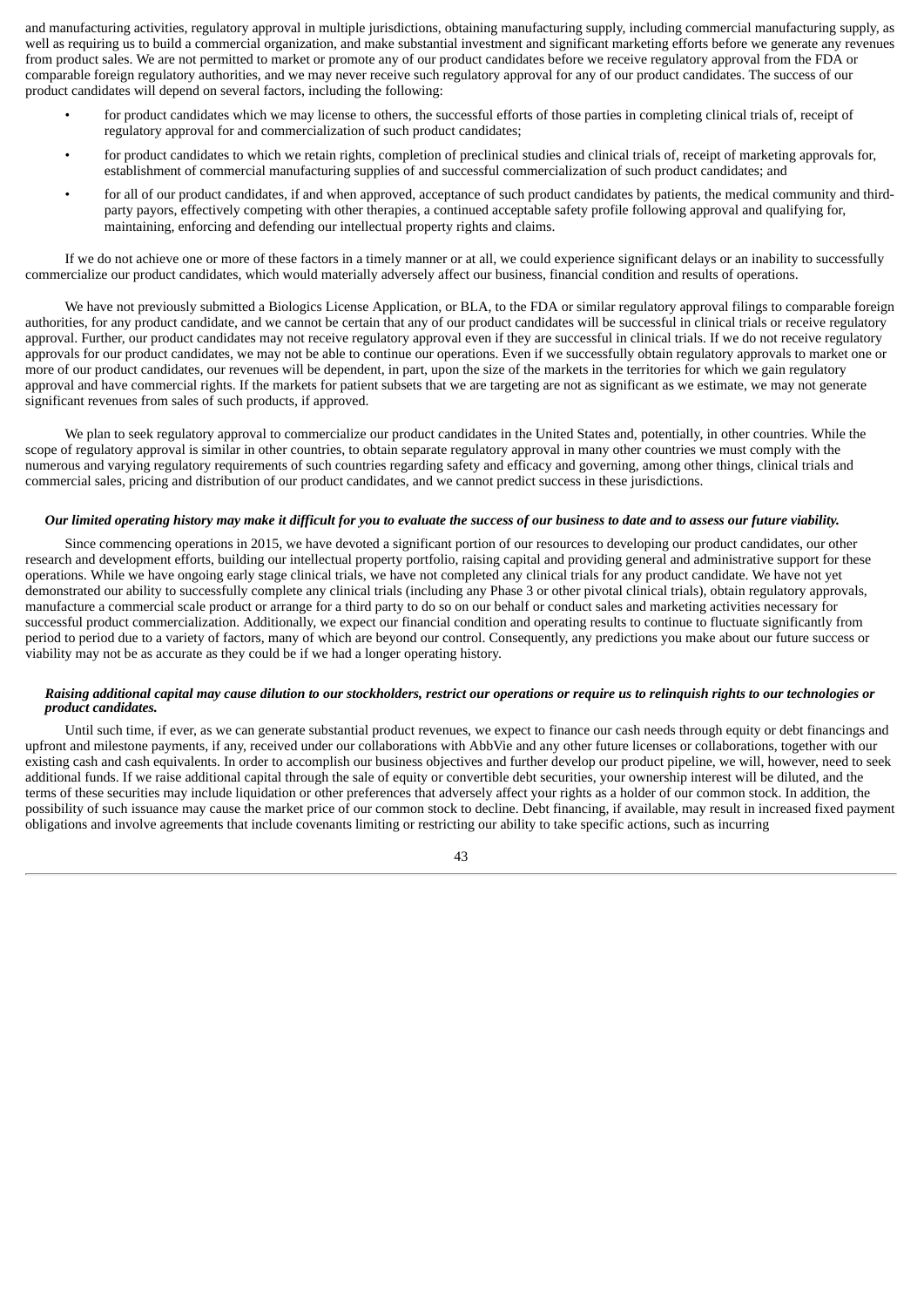additional debt, making capital expenditures, declaring dividends or acquiring, selling or licensing intellectual property rights, which could adversely impact our ability to conduct our business.

If we raise additional funds through collaborations, strategic alliances or marketing, distribution or licensing arrangements with third parties, we may have to relinquish valuable rights to our intellectual property, technologies, future revenue streams or product candidates or grant licenses on terms that may not be favorable to us. We could also be required to seek funds through arrangements with collaborators or others at an earlier stage than otherwise would be desirable. Any of these occurrences may have a material adverse effect on our business, operating results and prospects.

Any additional fundraising efforts may divert our management from their day-to-day activities, which may adversely affect our ability to develop and commercialize our product candidates. In addition, we cannot guarantee that future financing will be available in sufficient amounts or on terms acceptable to us, if at all. If we are unable to obtain funding on a timely basis, we may be required to significantly curtail, delay or discontinue one or more of our research or development programs or the commercialization of any of our product candidates, or be unable to expand our operations or otherwise capitalize on our business opportunities, as desired, which could materially affect our business, financial condition and results of operations.

#### **Risks Related to Our Regulatory Environment**

Our business operations and current and future relationships with healthcare professionals, principal investigators, consultants, vendors, customers and third-party payors in the United States and elsewhere are subject to applicable anti-kickback, fraud and abuse, false claims, physician payment transparency, information privacy and security and other healthcare laws and regulations, which could expose us to substantial penalties.

Healthcare providers, healthcare facilities and institutions, and third-party payors in the United States and elsewhere will play a primary role in the recommendation and prescription of any product candidates for which we obtain marketing approval. Our current and future arrangements with healthcare professionals, healthcare facilities and institutions, principal investigators, consultants, customers and third-party payors may expose us to broadly applicable fraud and abuse and other healthcare laws, including, without limitation, the federal Anti-Kickback Statute and the federal False Claims Act, that may constrain the business or financial arrangements and relationships through which we sell, market and distribute any product candidates for which we obtain marketing approval. In addition, we may be subject to physician payment transparency laws and patient privacy and security regulation by the federal government and by the states and foreign jurisdictions in which we conduct our business. The applicable federal, state and foreign healthcare laws that affect our ability to operate include, but are not limited to, the following:

- the federal Anti-Kickback Statute, which prohibits, among other things, persons or entities from knowingly and willfully soliciting, offering, receiving or providing any remuneration (including any kickback, bribe, or certain rebate), directly or indirectly, overtly or covertly, in cash or in kind, to induce or reward, or in return for, either the referral of an individual for, or the purchase, lease, order or recommendation of, any good, facility, item or service, for which payment may be made, in whole or in part, under any U.S. federal healthcare program, such as Medicare and Medicaid. The term "remuneration" has been broadly interpreted to include anything of value, including stock options. The federal Anti-Kickback Statute has also been interpreted to apply to arrangements between pharmaceutical manufacturers on the one hand and prescribers, purchasers and formulary managers on the other hand. Any arrangements with prescribers must be for bona fide services and compensated at fair market value. A person or entity does not need to have actual knowledge of the statute or specific intent to violate it in order to have committed a violation;
- the U.S. federal civil and criminal false claims, including the False Claims Act, which prohibit, among other things, including through civil whistleblower or qui tam actions, and civil monetary penalties laws, including the civil False Claims Act, which prohibit, among other things, individuals or entities from knowingly presenting, or causing to be presented, to the U.S. federal government, claims for payment or approval that are false or fraudulent, knowingly making, using or causing to be made or used, a false record or statement material to a false or fraudulent claim, or from knowingly making a false statement to avoid, decrease or conceal an obligation to pay money to the U.S. federal government. Pharmaceutical manufacturers can cause false claims to be presented to the U.S. federal government by, among other things, engaging in impermissible marketing practices, such as the off-label promotion of a product for an indication for which it has not received FDA approval. In addition, the government may assert that a claim including items and services resulting from a violation of the federal Anti-Kickback Statute constitutes a false or fraudulent claim for purposes of the civil False Claims Act;
- the federal Health Insurance Portability and Accountability Act of 1996, or HIPAA, which imposes criminal and civil liability for, among other things, knowingly and willfully executing, or attempting to execute, a scheme to defraud any healthcare benefit program, or knowingly and willfully falsifying, concealing or covering up a material fact or making any materially false statement, in connection with the delivery of, or payment for, healthcare benefits, items or services. Similar to the federal Anti-Kickback Statute, a person or entity does not need to have actual knowledge of the healthcare fraud statute implemented under HIPAA or specific intent to violate it in order to have committed a violation;

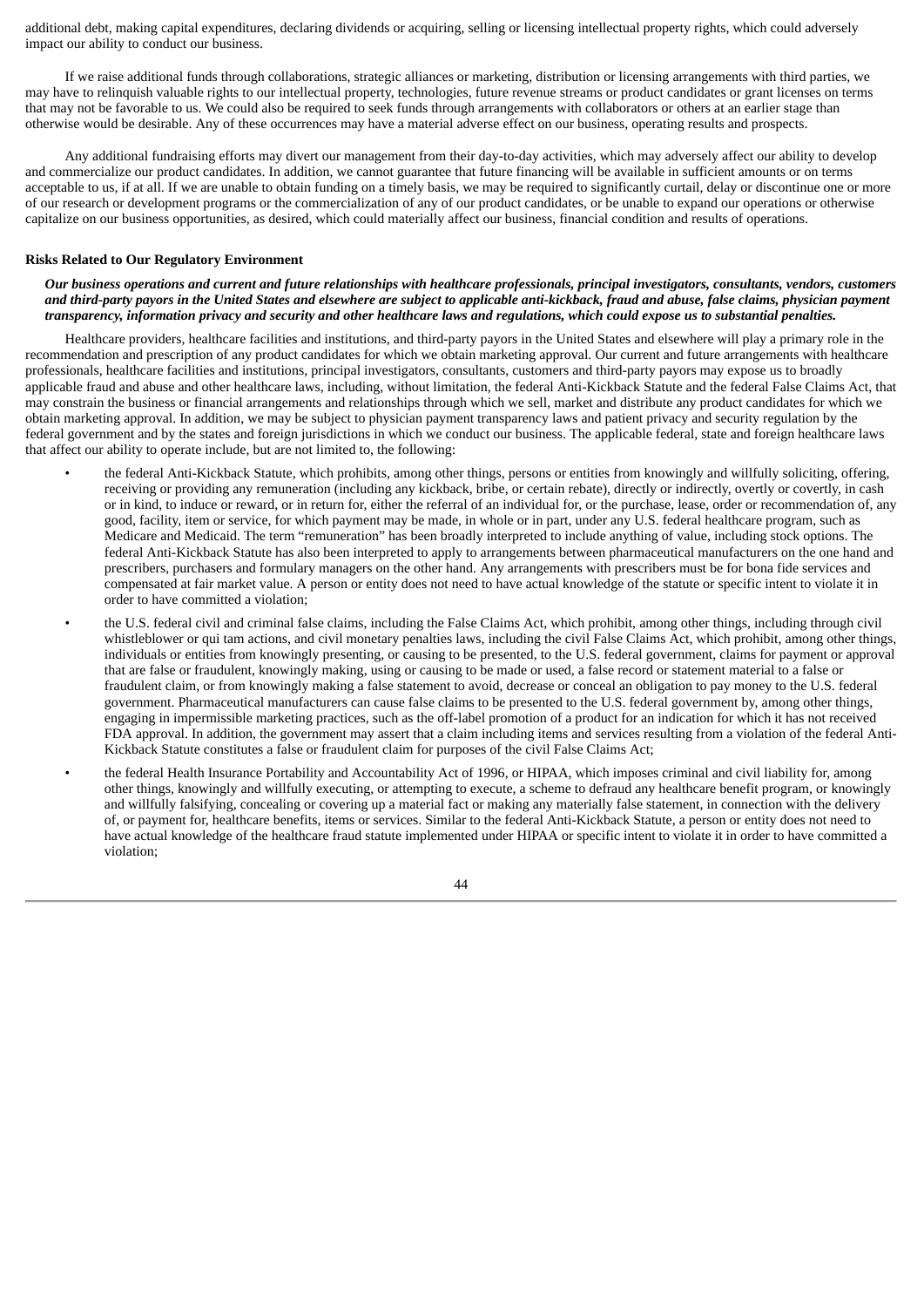- HIPAA, as amended by the Health Information Technology for Economic and Clinical Health Act of 2009, or HITECH, and their respective implementing regulations, which also imposes certain obligations, including mandatory contractual terms, with respect to safeguarding the privacy and security of individually identifiable health information of covered entities subject to the rule, such as health plans, healthcare clearinghouses and certain healthcare providers as well as their business associates, independent contractors of a covered entity that perform certain services involving the use or disclosure of individually identifiable health information on its behalf and their subcontractors that use, disclose, access, or otherwise process individually identifiable health information;
- the U.S. Federal Food, Drug, and Cosmetic Act, which prohibits, among other things, the adulteration or misbranding of drugs, biologics and medical devices;
- the U.S. Public Health Service Act, which prohibits, among other things, the introduction into interstate commerce of a biological product unless a biologics license is in effect for that product;
- the U.S. Physician Payments Sunshine Act and its implementing regulations, which requires, among other things, certain manufacturers of drugs, devices, biologics and medical supplies that are reimbursable under Medicare, Medicaid, or the Children's Health Insurance Program, with specific exceptions, to report annually to the Centers for Medicare & Medicaid Services, or CMS, information related to certain payments and other transfers of value to physicians (defined to include doctors, dentists, optometrists, podiatrists, and chiropractors), certain other healthcare professionals (such as physician assistants and nurse practitioners) and teaching hospitals, as well as ownership and investment interests held by physicians and their immediate family members;
- analogous U.S. state, foreign and local laws and regulations, including: state anti-kickback and false claims laws, which may apply to our business practices, including but not limited to, research, distribution, sales and marketing arrangements and claims involving healthcare items or services reimbursed by any third-party payor, including private insurers; state laws that require pharmaceutical companies to comply with the pharmaceutical industry's voluntary compliance guidelines and the relevant compliance guidance promulgated by the U.S. federal government, or otherwise restrict payments that may be made to healthcare providers and other potential referral sources; state laws and regulations that require drug manufacturers to file reports relating to pricing and marketing information, which requires tracking gifts and other remuneration and items of value provided to healthcare professionals and entities; state, foreign and local laws requiring the registration of pharmaceutical sales representatives; and state and foreign laws governing the privacy and security of personal information in certain circumstances, many of which differ from each other in significant ways and often are not preempted by HIPAA, thus complicating compliance efforts; and
- similar healthcare laws and regulations in foreign jurisdictions, including reporting requirements detailing interactions with and payments to healthcare providers.

We may also be subject to federal consumer protection and unfair competition laws, which broadly regulate marketplace activities and activities that could potentially harm consumers.

Ensuring that our internal operations and future business arrangements with third parties comply with applicable healthcare laws and regulations will involve substantial costs. It is not always possible to identify and deter employee misconduct or business noncompliance, and the precautions we take to detect and prevent inappropriate conduct may not be effective in controlling unknown or unmanaged risks or losses or in protecting us from governmental investigations or other actions or lawsuits stemming from a failure to be in compliance with such laws or regulations. Efforts to ensure that our business arrangements will comply with applicable healthcare, privacy and information security laws may involve substantial costs. We have entered into consulting and scientific advisory board arrangements with physicians and other healthcare providers, including some who could influence the use of our product candidates, if approved. Compensation under some of these arrangements includes the provision of stock or stock options in addition to cash consideration. Because of the complex and far-reaching nature of these laws, it is possible that governmental authorities could conclude that our payments to physicians may not be fair market value for bona fide services or that our business practices do not comply with current or future statutes, regulations, agency guidance or case law involving applicable fraud and abuse or other healthcare laws and regulations. If our operations are found to be in violation of any of the laws described above or any other governmental laws and regulations that may apply to us, we may be subject to significant penalties, including civil, criminal and administrative penalties, damages, fines, exclusion from government-funded healthcare programs, such as Medicare and Medicaid or similar programs in other countries or jurisdictions, integrity oversight and reporting obligations to resolve allegations of non-compliance, disgorgement, imprisonment, contractual damages, reputational harm, diminished profits and the curtailment or restructuring of our operations. If any of the physicians or other providers or entities with whom we expect to do business are found to not be in compliance with applicable laws, they may be subject to criminal, civil or administrative sanctions, including exclusions from government funded healthcare programs and imprisonment, which could affect our ability to operate our business. Further, defending against any such actions can be costly, time-consuming and may require significant personnel resources. Therefore, even if we are successful in defending against any such actions that may be brought against us, our business may be impaired.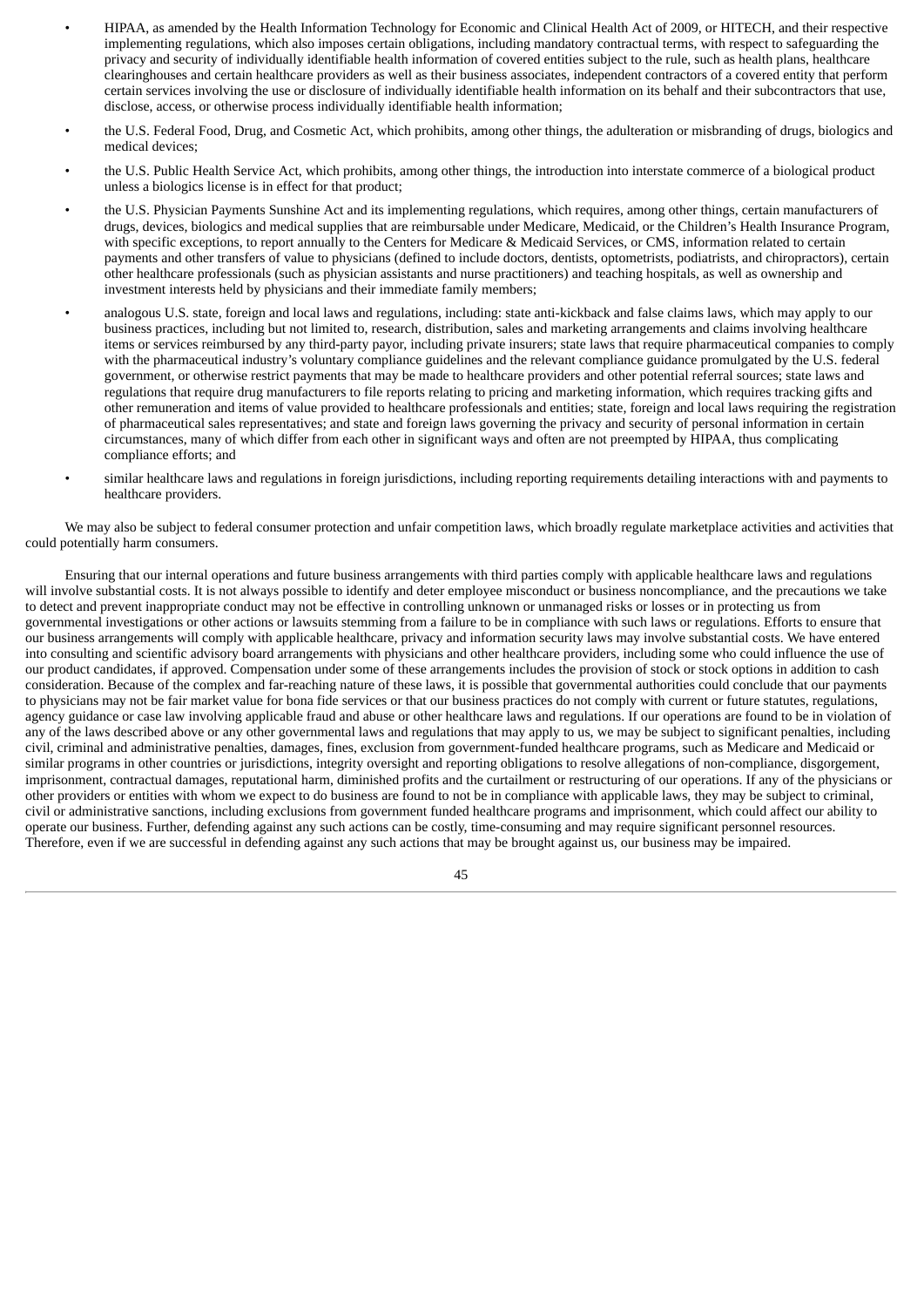# The development and commercialization of biopharmaceutical products is subject to extensive regulation, and the regulatory approval processes of the FDA and comparable foreign authorities are lengthy, time consuming and inherently unpredictable. If we are ultimately unable to obtain regulatory approval for our product candidates on a timely basis if at all, our business will be substantially harmed.

The clinical development, manufacturing, labeling, packaging, storage, recordkeeping, advertising, promotion, export, import, marketing, distribution, adverse event reporting, including the submission of safety and other post-marketing information and reports, and other possible activities relating to our product candidates are subject to extensive regulation. In the United States, marketing approval of biologics requires the submission of a BLA to the FDA, and we are not permitted to market any product candidate in the United States until we obtain approval from the FDA of the BLA for that product. A BLA must be supported by extensive clinical and preclinical data, as well as extensive information regarding pharmacology, chemistry, manufacturing and controls. Outside the United States, many comparable foreign regulatory authorities employ similar approval processes.

FDA approval is not guaranteed, and the time required to obtain approval by the FDA and comparable foreign authorities is unpredictable but typically takes many years following the commencement of clinical trials and depends upon numerous factors, including the substantial discretion of the regulatory authorities. In addition, approval policies, regulations, or the type and amount of clinical data necessary to gain approval may change during the course of a product candidate's clinical development and may vary among jurisdictions. We have not obtained regulatory approval for any product candidate and it is possible that none of our existing product candidates or any product candidates we may seek to develop in the future will ever obtain regulatory approval.

Any clinical trial could fail to produce results satisfactory to the FDA or comparable foreign regulatory authorities for a number of reasons, including the following:

- the FDA or comparable foreign regulatory authorities may disagree with the design or implementation of our clinical trials;
- we may be unable to demonstrate to the satisfaction of the FDA or comparable foreign regulatory authorities that a product candidate is safe and effective for its proposed indication;
- the results of clinical trials may not meet the level of statistical significance required by the FDA or comparable foreign regulatory authorities for approval;
- we may be unable to demonstrate that a product candidate's clinical and other benefits outweigh its safety risks;
- the FDA or comparable foreign regulatory authorities may disagree with our interpretation of data from preclinical studies or clinical trials;
- the data collected from clinical trials of our product candidates may not be sufficient to support the submission of a BLA or other submission or to obtain regulatory approval in the United States or elsewhere, or regulatory authorities may not accept a submission due to, among other reasons, the content or formatting of the submission;
- the FDA or comparable foreign regulatory authorities may fail to approve the manufacturing processes or facilities of third-party manufacturers with which we contract for clinical and commercial supplies;
- the FDA or comparable foreign regulatory authorities may fail to approve the companion diagnostics we contemplate developing with collaborators; and
- the approval policies or regulations of the FDA or comparable foreign regulatory authorities may significantly change in a manner rendering our clinical data insufficient for approval.

In addition, the FDA also has substantial discretion in the approval process and may decide that our data is insufficient for approval or insufficient to proceed to a pivotal clinical trial, and the FDA may require additional preclinical, clinical or other studies. Furthermore, we may encounter delays or rejections based upon changes in policy, which could cause delays in the clinical development of any of our product candidates. For example, the FDA launched Project Optimus in 2021 as an initiative to reform the dose optimization and dose selection paradigm in oncology drug development. Project Optimus was driven by the FDA's concerns that the current paradigm for dose selection may result in doses and schedules of molecularly targeted therapies that are inadequately characterized before initiating pivotal trials. In support of this initiative, the FDA may request sponsors of oncology product candidates to conduct dose optimization studies or may request other data or studies pre- or post-approval. The FDA also continues to develop and finalize guidance documents and implement initiatives regarding the development and clinical research of oncology product candidates. If the FDA does not believe we have sufficiently demonstrated that the selected doses for our product candidates maximize, not only the efficacy of the product candidate, but the safety and tolerability as well, our ability to complete existing trials or initiate new trials may be delayed. Even if we conduct any additional studies or generate any additional information requested by the FDA, the FDA could disagree that we have satisfied their requirements, all of which will cause significant delays and expense to our programs.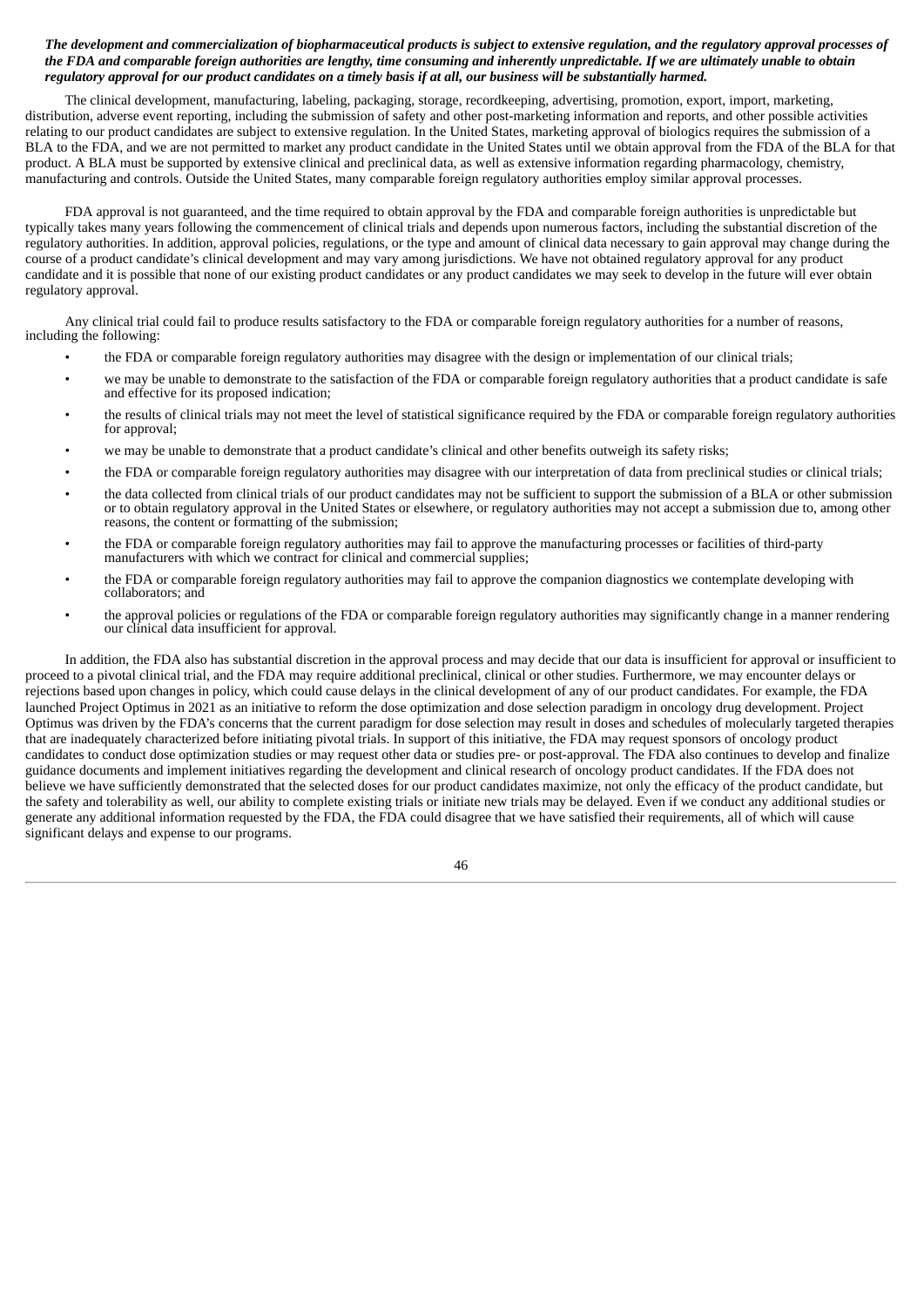Moreover, regulatory authorities in various jurisdictions have in the past had, and may in the future have, differing requirements for, interpretations of and opinions on our preclinical and clinical data. As a result, we may be required to conduct additional preclinical studies, alter our proposed clinical trial designs or conduct additional clinical trials to satisfy the regulatory authorities in each of the jurisdictions in which we hope to conduct clinical trials and develop and market our products, if approved. Further, even if we believe the data collected from clinical trials of our product candidates are promising, such data may not be sufficient to support approval by the FDA or any other regulatory authority. Any of these factors, as well as the unpredictability of future clinical trial results, may result in our failing to obtain regulatory approval to market any of our product candidates, which would significantly harm our business, results of operations and prospects.

In addition, even if we were to obtain approval, regulatory authorities may approve any of our product candidates for fewer or more limited indications than we request, may not approve the price we intend to charge for our products, may grant approval contingent on the performance of costly post-marketing clinical trials, or may approve a product candidate with a label that does not include the labeling claims necessary or desirable for the successful commercialization of that product candidate. Any of the foregoing scenarios could materially harm the commercial prospects for our product candidates.

#### Even if our product candidates obtain regulatory approval, we will be subject to ongoing obligations and continued regulatory review, which may result in significant additional expense. Additionally, our product candidates, if approved, could be subject to labeling and other restrictions and market withdrawal and we may be subject to penalties if we fail to comply with regulatory requirements or experience unanticipated problems with *our products.*

If the FDA or a comparable foreign regulatory authority approves any of our product candidates, the manufacturing processes, labeling, packaging, distribution, import, export, adverse event reporting, storage, advertising, promotion and recordkeeping for the product will be subject to extensive and ongoing regulatory requirements. These requirements include submissions of safety and other post-marketing information and reports, registration, as well as continued compliance with cGMPs and GCPs for any clinical trials that we conduct post-approval, all of which may result in significant expense and limit our ability to commercialize such products. In addition, any regulatory approvals that we receive for our product candidates may also be subject to limitations on the approved indicated uses for which the product may be marketed or to the conditions of approval, or contain requirements for potentially costly post-marketing testing, including Phase 4 clinical trials, and surveillance to monitor the safety and efficacy of the product candidate.

Manufacturers and manufacturers' facilities are required to comply with extensive FDA and comparable foreign regulatory authority requirements, including ensuring that quality control and manufacturing procedures conform to cGMP regulations. As such, we and our contract manufacturers will be subject to continual review and inspections to assess compliance with cGMP and adherence to commitments made in any approved marketing application. Accordingly, we and others with whom we work must continue to expend time, money, and effort in all areas of regulatory compliance, including manufacturing, production, and quality control.

If there are changes in the application of legislation or regulatory policies, or if problems are discovered with a product or our manufacture of a product, or if we or one of our distributors, licensees or co-marketers fails to comply with regulatory requirements, the regulators could take various actions. These include imposing fines on us, imposing restrictions on the product or its manufacture and requiring us to recall or remove the product from the market. The regulators could also suspend or withdraw our marketing authorizations, requiring us to conduct additional clinical trials, change our product labeling or submit additional applications for marketing authorization. If any of these events occurs, our ability to sell such product may be impaired, and we may incur substantial additional expense to comply with regulatory requirements, which could materially adversely affect our business, financial condition and results of operations.

In addition, if we have any product candidate approved, our product labeling, advertising and promotion will be subject to regulatory requirements and continuing regulatory review. The FDA strictly regulates the promotional claims that may be made about pharmaceutical products. In particular, a product may not be promoted for uses that are not approved by the FDA as reflected in the product's approved labeling. If we receive marketing approval for a product candidate, physicians may nevertheless prescribe it to their patients in a manner that is inconsistent with the approved label based on the physician's independent medical judgement. If we are found to have promoted such off-label uses, we may become subject to significant liability. The FDA and other agencies actively enforce the laws and regulations prohibiting the promotion of off-label uses, and a company that is found to have improperly promoted off-label uses may be subject to significant sanctions. The federal government has levied large civil and criminal fines against companies for alleged improper promotion and has enjoined several companies from engaging in off-label promotion. The FDA has also requested that companies enter into consent decrees or permanent injunctions under which specified promotional conduct is changed or curtailed.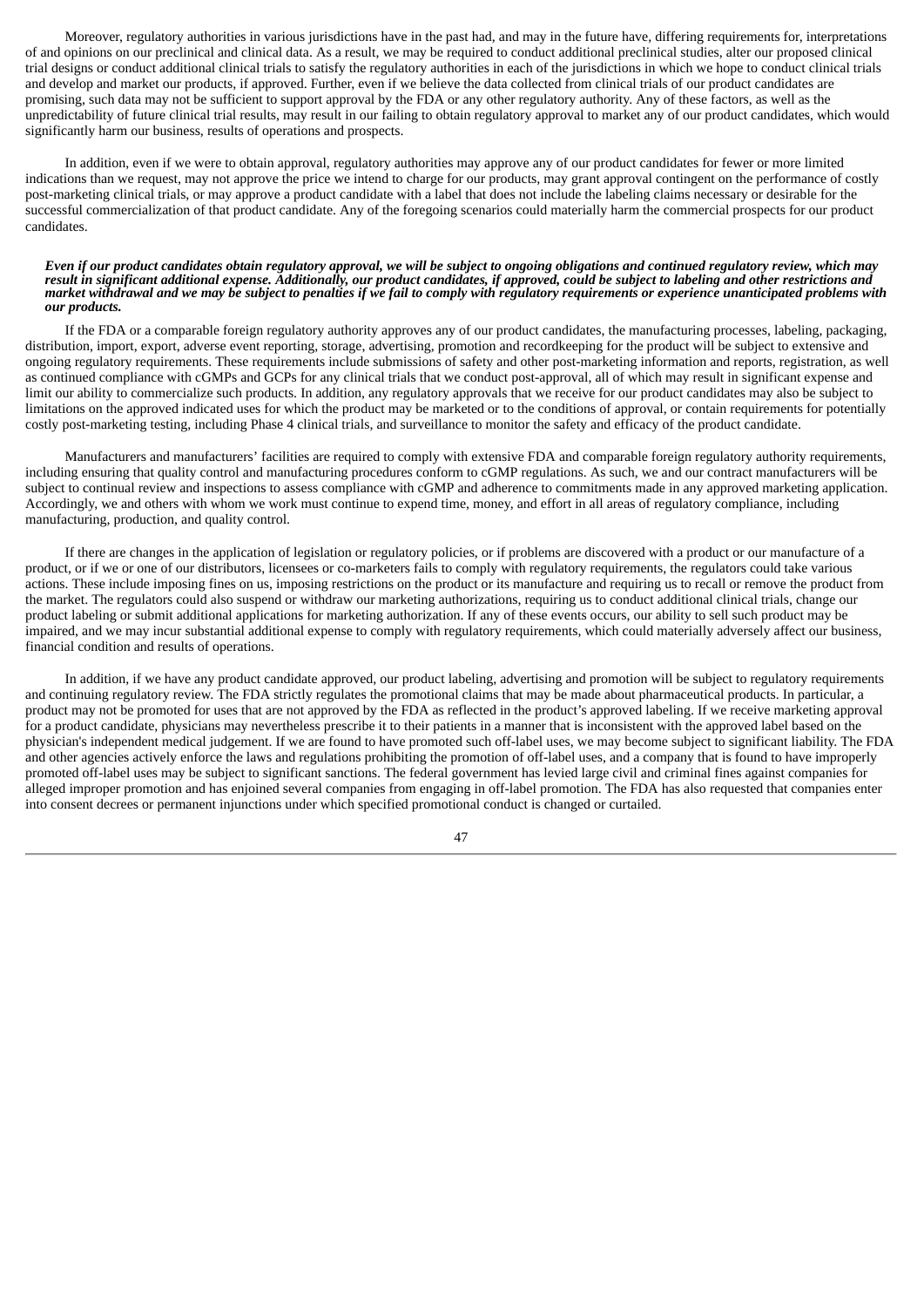If a regulatory agency discovers previously unknown problems with a product, such as adverse events of unanticipated severity or frequency, or problems with the facility where the product is manufactured, or disagrees with the promotion, marketing or labeling of a product, such regulatory agency may impose restrictions on that product or us, including requiring withdrawal of the product from the market. If we fail to comply with applicable regulatory requirements, a regulatory agency or enforcement authority may, among other things:

- issue warning letters;
- impose civil or criminal penalties;
- suspend or withdraw regulatory approval;
- suspend any of our preclinical studies and clinical trials;
- refuse to approve pending applications or supplements to approved applications submitted by us;
- impose restrictions on our operations, including closing our contract manufacturers' facilities; or
- seize or detain products or require a product recall.

Any government investigation of alleged violations of law could require us to expend significant time and resources in response and could generate negative publicity. Any failure to comply with ongoing regulatory requirements may significantly and adversely affect our ability to commercialize and generate revenue from our products, if approved. If regulatory sanctions are applied or if regulatory approval is withdrawn, the value of our company and our operating results will be adversely affected.

Moreover, the policies of the FDA and of other regulatory authorities may change and additional government regulations may be enacted that could prevent, limit or delay regulatory approval of our product candidates. We cannot predict the likelihood, nature or extent of government regulation that may arise from future legislation or administrative or executive action, either in the United States or abroad. Previously, the prior presidential administration took several executive actions, including the issuance of a number of Executive Orders, that could impose significant burdens on, or otherwise materially delay, the FDA's ability to engage in routine oversight activities such as implementing statutes through rulemaking, issuance of guidance, and review and approval of marketing applications. It is difficult to predict whether or how these orders will be implemented, or rather rescinded or replaced under the Biden Administration. The policies and priorities of a new administration are unknown and could materially impact the regulation of our product candidates. In addition, if we are slow or unable to adapt to changes in existing requirements or the adoption of new requirements or policies, or if we are not able to maintain regulatory compliance, we may lose any marketing approval that we may have obtained and we may not achieve or sustain profitability.

#### We may pursue the development of our product candidates in combination with other approved therapeutics. If the FDA revokes approval of any such therapeutic, or if safety, efficacy, manufacturing or supply issues arise with any therapeutic that we use in combination with one of our product candidates in the future, we may be unable to further develop and/or market our product candidate or we may experience significant *regulatory delays or supply shortages, and our business could be materially harmed.*

We may pursue the development of our product candidates in combination with other approved therapeutics, and we may commence clinical trials of our product candidates in combination with other approved therapeutics, in the future. In such a case, we will not have developed or obtained regulatory approval for, nor will we manufacture or sell, any of these approved therapeutics. In addition, the combinations will likely not have been previously tested and may, among other things, fail to demonstrate synergistic activity, may fail to achieve superior outcomes relative to the use of single agents or other combination therapies, may exacerbate adverse events associated with one of our product candidates when used as monotherapy or may fail to demonstrate sufficient safety or efficacy traits in clinical trials to enable us to complete those clinical trials or obtain marketing approval for the combination therapy.

If the FDA revokes its approval of any combination therapeutic, we would not be able to continue clinical development of or market any product candidate in combination with such revoked therapeutic. If safety or efficacy issues were to arise with therapeutics that we seek to combine with, we could experience significant regulatory delays, and the FDA could require us to redesign or terminate the applicable clinical trials. In addition, we may need, for supply, data referencing or other purposes, to collaborate or otherwise engage with the companies who market these approved therapeutics. If we are unable to do so on a timely basis, on acceptable terms or at all, we may have to curtail the development of a product candidate or indication, reduce or delay its development program, delay its potential commercialization or reduce the scope of any sales or marketing activities.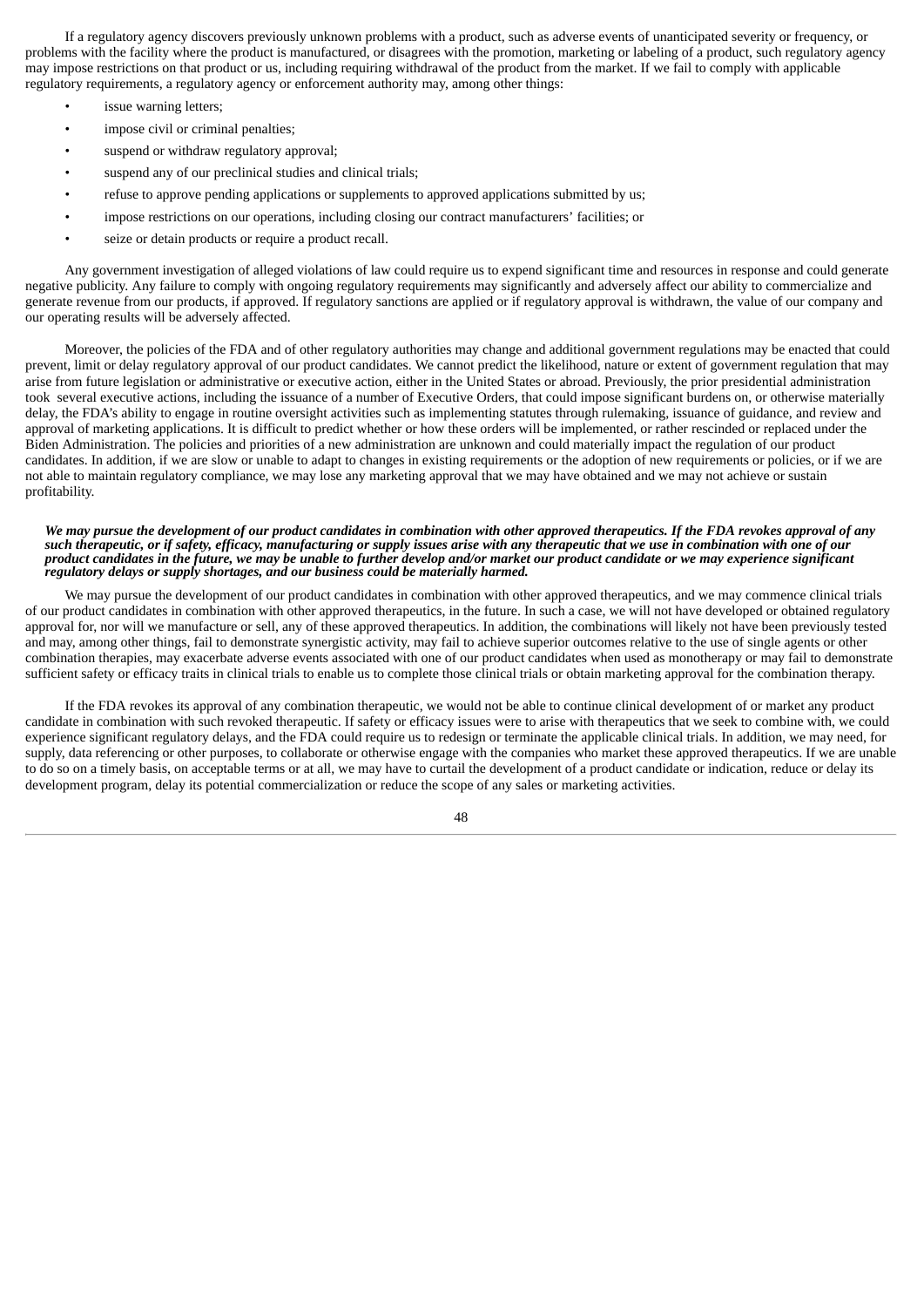### Because we are subject to environmental, health and safety laws and regulations, we may become exposed to liability and substantial expenses in connection with environmental compliance or remediation activities which may adversely affect our business and financial condition.

Our operations, including our research, development, testing and manufacturing activities, are subject to numerous environmental, health and safety laws and regulations. These laws and regulations govern, among other things, the controlled use, handling, release and disposal of, and the maintenance of a registry for, hazardous materials and biological materials, such as chemical solvents, human cells, carcinogenic compounds, mutagenic compounds and compounds that have a toxic effect on reproduction, laboratory procedures and exposure to blood-borne pathogens. If we fail to comply with such laws and regulations, we could be subject to fines or other sanctions. Although we believe our procedures for using, handling, storing and disposing of these materials comply with legally prescribed standards, we cannot completely eliminate the risk of contamination or injury resulting from hazardous and biological materials. As a result of any such contamination or injury, we may incur liability or local, city, state or federal authorities may curtail the use of these materials and interrupt our business operations. In the event of an accident, we could be held liable for damages or penalized with fines, and the liability could exceed our resources.

As with other companies engaged in activities similar to ours, we face a risk of environmental liability inherent in our current and historical activities, including liability relating to releases of or exposure to hazardous or biological materials. Environmental, health and safety laws and regulations are becoming more stringent. We may be required to incur substantial expenses in connection with future environmental compliance or remediation activities, in which case, our production and development efforts may be interrupted or delayed and our financial condition and results of operations may be materially adversely affected.

#### Our employees, independent contractors, principal investigators, consultants, commercial partners and vendors may engage in misconduct or other *improper activities, including non-compliance with regulatory standards and requirements.*

We are exposed to the risk of employee fraud or other misconduct. Misconduct by employees could include intentional failures to comply with FDA regulations, provide accurate information to the FDA, comply with manufacturing standards we may establish, comply with federal and state healthcare fraud and abuse laws and regulations, report financial information or data accurately or disclose unauthorized activities to us. In particular, sales, marketing and business arrangements in the healthcare industry are subject to extensive laws and regulations intended to prevent fraud, kickbacks, self-dealing and other abusive practices. These laws and regulations may restrict or prohibit a wide range of pricing, discounting, marketing and promotion, sales commission, customer incentive programs and other business arrangements. Employee misconduct could also involve the improper use of information obtained in the course of clinical trials, which could result in regulatory sanctions and serious harm to our reputation. It is not always possible to identify and deter employee misconduct, and the precautions we take to detect and prevent this activity may not be effective in controlling unknown or unmanaged risks or losses or in protecting us from governmental investigations or other actions or lawsuits stemming from a failure to be in compliance with such laws or regulations. If any such actions are instituted against us, and we are not successful in defending ourselves or asserting our rights, those actions could have a material and adverse effect on our business, financial condition, results of operations and prospects, including the imposition of significant civil, criminal and administrative penalties, damages, monetary fines, individual imprisonment, disgorgement of profits, possible exclusion from participation in Medicare, Medicaid and other federal healthcare programs, contractual damages, reputational harm, diminished profits and future earnings, additional reporting or oversight obligations if we become subject to a corporate integrity agreement or other agreement to resolve allegations of non-compliance with the law and curtailment or restructuring of our operations, any of which could adversely affect our ability to operate our business and pursue our strategy.

# Current and future legislation may increase the difficulty and cost for us and any future collaborators to obtain marketing approval of and *commercialize our product candidates and affect the prices we, or they, may obtain.*

In the United States and other jurisdictions, there have been, and we expect there will continue to be, a number of legislative and regulatory changes and proposed changes to the healthcare system that could affect our future results of operations. In particular, there have been and continue to be a number of initiatives at the U.S. federal and state levels that seek to reduce healthcare costs and improve the quality of healthcare. For example, in March 2010, the Patient Protection and Affordable Care Act, as amended by the Health Care and Education Reconciliation Act, or collectively the ACA, was enacted, which substantially changed the way healthcare is financed by both governmental and private payors. Among the provisions of the ACA of importance to the pharmaceutical and biotechnology industries are the following:

- an annual, nondeductible fee on any entity that manufactures or imports certain specified branded prescription drugs and biologic agents apportioned among these entities according to their market share in some government healthcare programs;
- an increase in the statutory minimum rebates a manufacturer must pay under the Medicaid Drug Rebate Program, to 23.1% and 13% of the average manufacturer price for most branded and generic drugs, respectively and capped the total rebate amount for innovator drugs at 100% of the Average Manufacturer Price. However, on March 11, 2021, President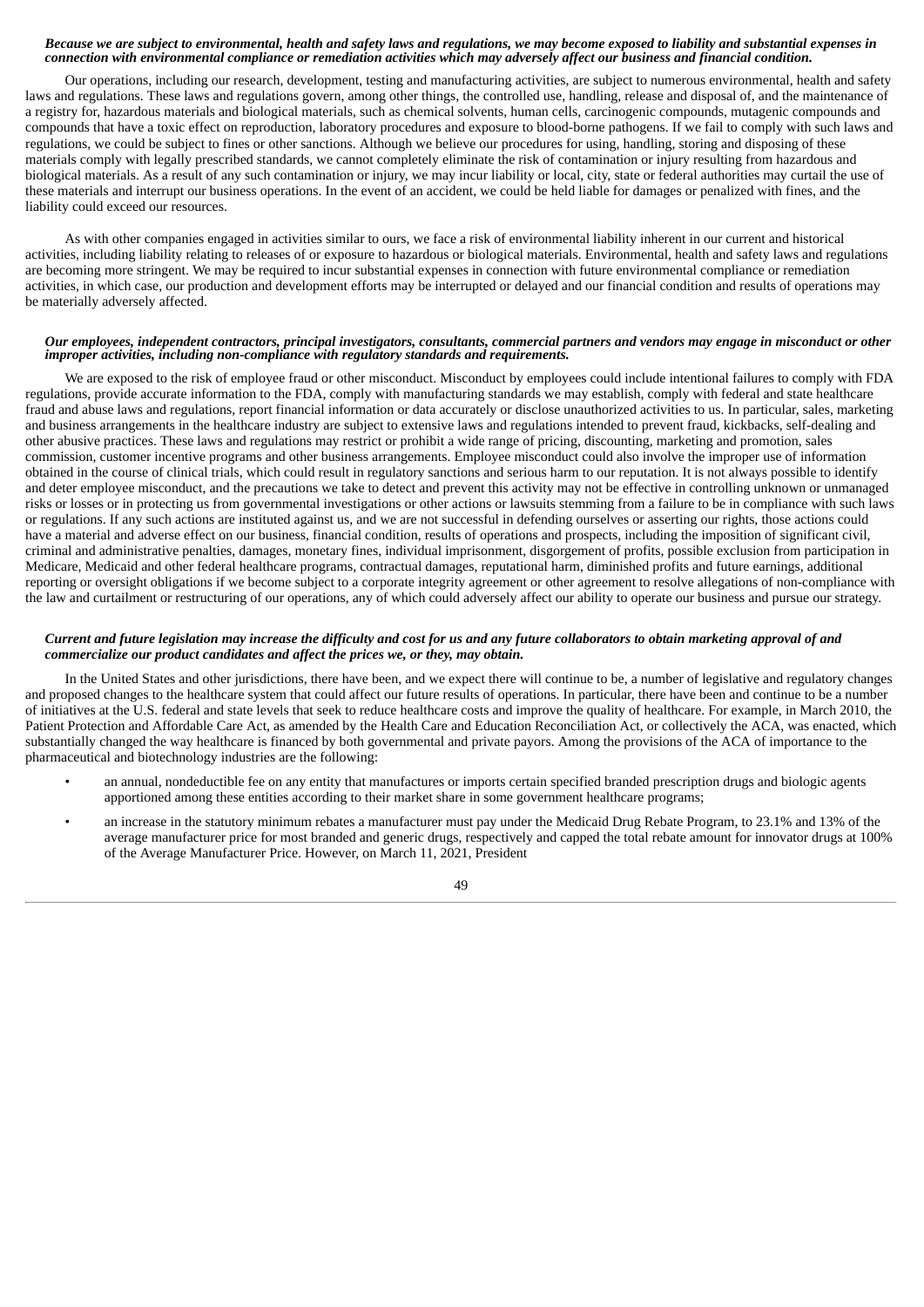Biden signed the American Rescue Plan Act of 2021 into law, which eliminates the statutory Medicaid drug rebate cap for single source and innovator multiple source drugs, beginning January 1, 2024;

- a new methodology by which rebates owed by manufacturers under the Medicaid Drug Rebate Program are calculated for certain drugs and biologics, including our product candidates, that are inhaled, infused, instilled, implanted or injected;
- extension of manufacturers' Medicaid rebate liability to covered drugs dispensed to individuals who are enrolled in Medicaid managed care organizations;
- expansion of eligibility criteria for Medicaid programs by, among other things, allowing states to offer Medicaid coverage to additional individuals and by adding new mandatory eligibility categories for individuals with income at or below 133% of the federal poverty level, thereby potentially increasing manufacturers' Medicaid rebate liability;
- expansion of the entities eligible for discounts under the Public Health program;
- a new Patient-Centered Outcomes Research Institute to oversee, identify priorities in, and conduct comparative clinical effectiveness research, along with funding for such research;
- establishment of a Center for Medicare Innovation at CMS to test innovative payment and service delivery models to lower Medicare and Medicaid spending, potentially including prescription drug spending; and
- a licensure framework for follow on biologic products.

There have been executive, judicial and Congressional challenges to certain aspects of the ACA. For example, on June 17, 2021, the U.S. Supreme Court dismissed a challenge on procedural grounds that argued the ACA is unconstitutional in its entirety because the individual mandate was repealed by Congress. Thus, the ACA will remain in effect in its current form. Moreover, prior to the U.S. Supreme Court ruling on January 28, 2021, President Biden issued an executive order that initiated a special enrollment period from for purposes of obtaining health insurance coverage through the ACA marketplace. The executive order also instructed certain governmental agencies to review and reconsider their existing policies and rules that limit access to healthcare, including among others, reexamining Medicaid demonstration projects and waiver programs that include work requirements, and policies that create unnecessary barriers to obtaining access to health insurance coverage through Medicaid or the ACA. It is possible that the ACA will be subject to judicial or Congressional challenges in the future. It is unclear how any such challenges and other litigation, and the healthcare reform measures of the Biden administration will impact the ACA and our business.

In addition, other legislative changes have been proposed and adopted in the United States since the ACA was enacted. In August 2011, the Budget Control Act of 2011, among other things, led to aggregate reductions of Medicare payments to providers of 2% per fiscal year. These reductions went into effect in April 2013 and, due to subsequent legislative amendments to the statute, will remain in effect through 2031, with the exception of a temporary suspension from May 1, 2020 through March 31, 2022, unless additional action is taken by Congress. Under current legislation, the actual reduction in Medicare payments will vary from 1% in 2022 to up to 3% in the final fiscal year of this sequester. Further, Congress is considering additional health reform measures. In January 2013, the American Taxpayer Relief Act of 2012 was signed into law, which, among other things, further reduced Medicare payments to several types of providers, including hospitals, imaging centers and cancer treatment centers, and increased the statute of limitations period for the government to recover overpayments to providers from three to five years. Additionally, on March 11, 2021, President Biden signed the American Rescue Plan Act of 2021 into law, which eliminates the statutory Medicaid drug rebate cap, currently set at 100% of a drug's average manufacturer price, for single source and innovator multiple source drugs, beginning January 1, 2024. In addition, Congress is considering additional health reform measures. These new laws or any other similar laws introduced in the future may result in additional reductions in Medicare and other healthcare funding, which could negatively affect our customers and accordingly, our financial operations.

Moreover, payment methodologies may be subject to changes in healthcare legislation and regulatory initiatives. For example, CMS may develop new payment and delivery models, such as bundled payment models. In addition, recently there has been heightened governmental scrutiny over the manner in which manufacturers set prices for their marketed products, which has resulted in several U.S. Presidential executive orders, Congressional inquiries and proposed and enacted federal and state legislation designed to, among other things, bring more transparency to drug pricing, reduce the cost of prescription drugs under government payor programs, and review the relationship between pricing and manufacturer patient programs. At the federal level, the Trump administration used several means to propose or implement drug pricing reform, including through federal budget proposals, executive orders and policy initiatives. For example, the Trump administration announced several executive orders related to prescription drug pricing that seek to implement several of the administration's proposals. As a result, the FDA concurrently released a final rule and guidance in September 2020, providing pathways for states to build and submit importation plans for drugs from Canada. Further, on November 20, 2020, U.S. Department of Health and Human Services, or HHS, finalized a regulation removing safe harbor protection for price reductions from pharmaceutical manufacturers to plan sponsors under Medicare Part D, either directly or through pharmacy benefit managers, unless the price reduction is required by law. The rule also creates a new safe harbor for price reductions reflected at the point-of-sale, as well as a new safe harbor for certain fixed fee arrangements between pharmacy benefit managers and manufacturers. The implementation of the rule has been, delayed until January 1, 2026. On November 20, 2020, CMS issued an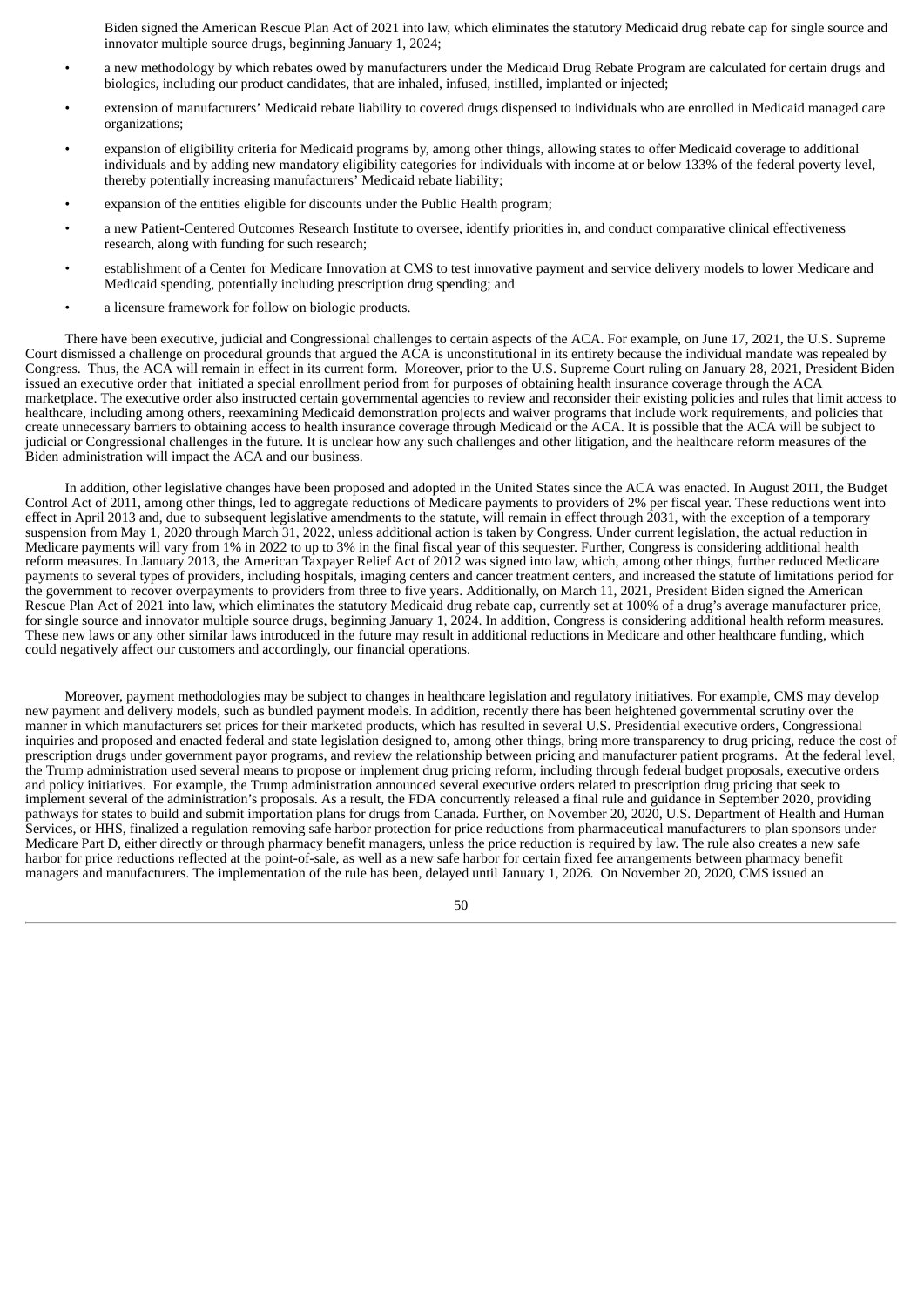interim final rule implementing the Trump administration's Most Favored Nation executive order, which would tie Medicare Part B payments for certain physician-administered drugs to the lowest price paid in other economically advanced countries, effective January 1, 2021. As a result of litigation challenging the Most Favored Nation model, on December 27, 2021, CMS published a final rule that rescinds the Most Favored Nation model interim final rule. In July 2021, the Biden administration released an executive order, "Promoting Competition in the American Economy," with multiple provisions aimed at prescription drugs. In response to Biden's executive order, on September 9, 2021, HHS released a Comprehensive Plan for Addressing High Drug Prices that outlines principles for drug pricing reform and sets out a variety of potential legislative policies that Congress could pursue as well as potential administrative actions HHS can take to advance these principles. No legislation or administrative actions have been finalized to implement these principles. We expect that additional U.S. federal healthcare reform measures will be adopted in the future, any of which could limit the amounts that the U.S. federal government will pay for healthcare products and services, which could result in reduced demand for our product candidates or additional pricing pressures. It is also possible that additional governmental action is taken in response to the COVID-19 pandemic.

Individual states in the United States have also increasingly passed legislation and implemented regulations designed to control pharmaceutical and biological product pricing, including price or patient reimbursement constraints, discounts, restrictions on certain product access and marketing cost disclosure and transparency measures, and, in some cases, designed to encourage importation from other countries and bulk purchasing. Legally mandated price controls on payment amounts by third-party payors or other restrictions could harm our business, results of operations, financial condition and prospects. In addition, regional healthcare authorities and individual hospitals are increasingly using bidding procedures to determine what pharmaceutical products and which suppliers will be included in their prescription drug and other healthcare programs. This could reduce the ultimate demand for our product candidates or put pressure on our product pricing.

# In the European Union, similar political, economic and regulatory developments may affect our ability to profitably commercialize our product candidates, if approved. In addition to continuing pressure on prices and cost containment measures, legislative developments at the European Union or member state level may result in significant additional requirements or obstacles that may increase our operating costs. The delivery of healthcare in the European Union, including the establishment and operation of health services and the pricing and reimbursement of medicines, is almost exclusively a matter for national, rather than E.U., law and policy. National governments and health service providers have different priorities and

approaches to the delivery of healthcare and the pricing and reimbursement of products in that context. In general, however, the healthcare budgetary constraints in most E.U. member states have resulted in restrictions on the pricing and reimbursement of medicines by relevant health service providers. Coupled with ever-increasing European Union and national regulatory burdens on those wishing to develop and market products, this could prevent or delay marketing approval of our product candidates, restrict or regulate post-approval activities and affect our ability to commercialize our product candidates, if approved. In markets outside of the United States and European Union, reimbursement and healthcare payment systems vary significantly by country, and many countries have instituted price ceilings on specific products and therapies.

We cannot predict the likelihood, nature or extent of government regulation that may arise from future legislation or administrative action in the United States or any other jurisdiction. If we or any third parties we may engage are slow or unable to adapt to changes in existing requirements or the adoption of new requirements or policies, or if we or such third parties are not able to maintain regulatory compliance, our product candidates may lose any regulatory approval that may have been obtained and we may not achieve or sustain profitability.

# Even if we are able to commercialize any product candidate, coverage and adequate reimbursement may not be available or such product candidate may become subject to unfavorable pricing regulations or third-party coverage and reimbursement policies, which would harm our business.

The regulations that govern regulatory approvals, pricing and reimbursement for drugs products vary widely from country to country. Some countries require approval of the sale price of a drug product before it can be marketed. In many countries, the pricing review period begins after marketing approval is granted. In some foreign markets, prescription drug product pricing remains subject to continuing governmental control even after initial approval is granted. As a result, we might obtain regulatory approval for a product in a particular country, but then be subject to price regulations that delay our commercial launch of the product, possibly for lengthy time periods and negatively impact the revenues we are able to generate from the sale of the product in that country. Adverse pricing limitations may hinder our ability to recoup our investment in one or more product candidates, even if our product candidates obtain regulatory approval.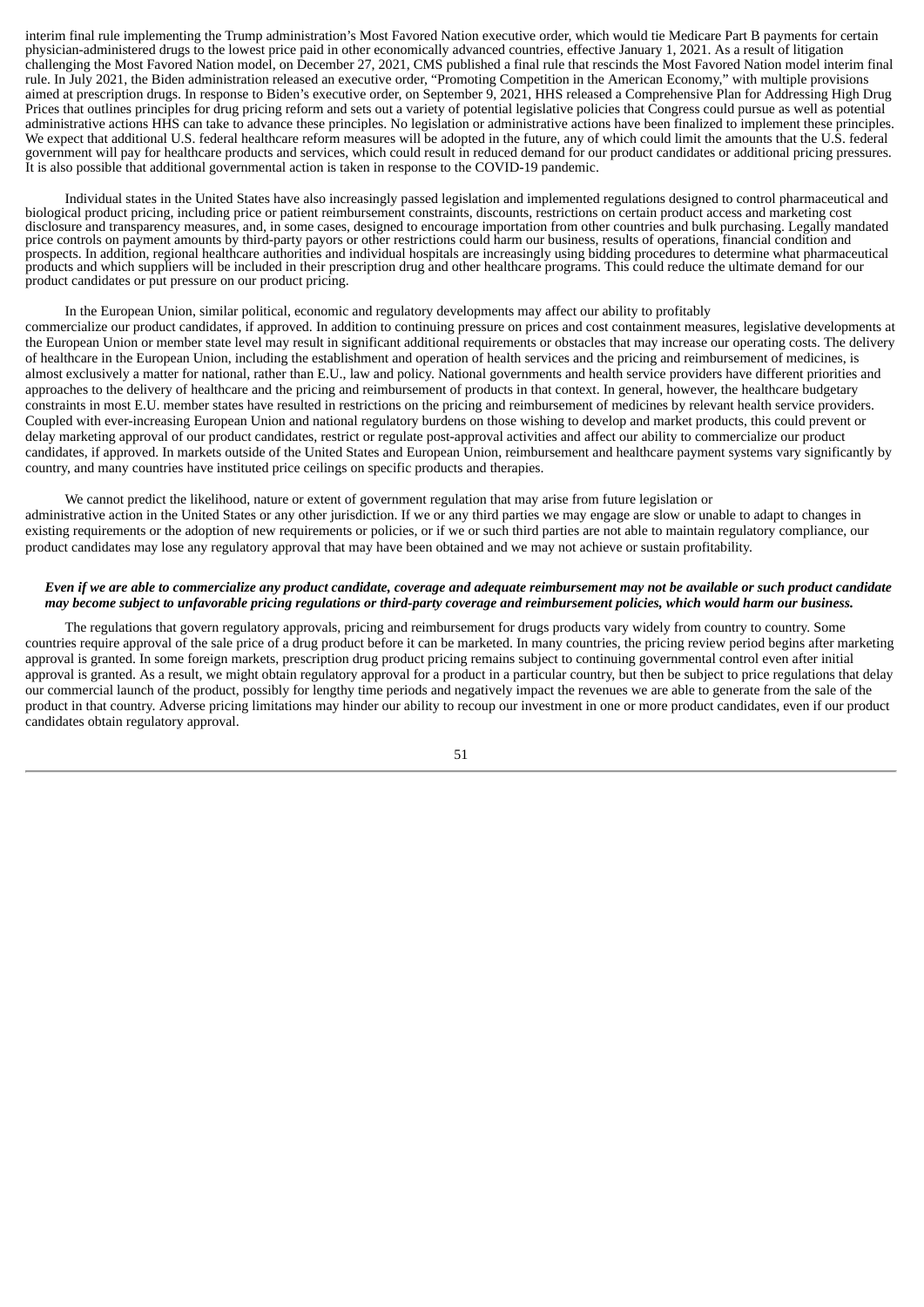Our ability to commercialize any products successfully also will depend in part on the extent to which coverage and adequate reimbursement for these products and related treatments will be available from third party payors, such as government authorities, private health insurers and other organizations. Even if we succeed in bringing one or more products to the market, these products may not be considered cost-effective, and the amount reimbursed for any products may be insufficient to allow us to sell our products on a competitive basis. Because our programs are in the early stages of development, we are unable at this time to determine their cost effectiveness or the likely level or method of coverage and reimbursement. Increasingly, the third-party payors who reimburse patients or healthcare providers are requiring that drug companies provide them with predetermined discounts from list prices and are seeking to reduce the prices charged or the amounts reimbursed for drug products. If the price we are able to charge for any products we develop, or the coverage and reimbursement provided for such products, is inadequate in light of our development and other costs, our return on investment could be affected adversely.

There may be significant delays in obtaining reimbursement for newly-approved drug products, and coverage may be more limited than the purposes for which the drug product is approved by the FDA or similar foreign regulatory authorities. Moreover, eligibility for reimbursement does not imply that any drugs product will be reimbursed in all cases or at a rate that covers our costs, including research, development, manufacture, sale and distribution.

Interim reimbursement levels for new drug products, if applicable, may also be insufficient to cover our costs and may not be made permanent. Reimbursement rates may be based on payments allowed for lower cost drug products that are already reimbursed, may be incorporated into existing payments for other services and may reflect budgetary constraints or imperfections in Medicare data. Net prices for drug products may be reduced by mandatory discounts or rebates required by third party payors and by any future relaxation of laws that presently restrict imports of drug products from countries where they may be sold at lower prices than in the United States. Obtaining coverage and adequate reimbursement for our product candidates may be particularly difficult because of the higher prices often associated with drugs administered under the supervision of a physician. Similarly, because our product candidates are physician-administered injectables, separate reimbursement for the product itself may or may not be available. Instead, the administering physician may or may not be reimbursed for providing the treatment or procedure in which our product is used.

Further, no uniform policy for coverage and reimbursement exists in the United States, and coverage and reimbursement can differ significantly from payor to payor. Third-party payors often rely upon Medicare coverage policy and payment limitations in setting their own reimbursement rates, but also have their own methods and approval process apart from Medicare determinations. As a result, the coverage determination process is often a timeconsuming and costly process that will require us to provide scientific and clinical support for the use of our product candidates to each payor separately, with no assurance that coverage and adequate reimbursement will be applied consistently or obtained in the first instance. Decisions regarding the extent of coverage and amount of reimbursement to be provided for any product candidates that we develop will be made on a payor-by-payor basis. One payor's determination to provide coverage for a drug does not assure that other payors will also provide coverage and adequate reimbursement for the drug. Additionally, a third-party payor's decision to provide coverage for a therapy does not imply that an adequate reimbursement rate will be approved.

Additionally, we may develop companion diagnostic tests for use with our product candidates. We, or our collaborators, will be required to obtain coverage and reimbursement for these tests separate and apart from the coverage and reimbursement we seek for our product candidates, once approved. While we have not yet developed any companion diagnostic test for our product candidates, if we do, there is significant uncertainty regarding our ability to obtain coverage and adequate reimbursement for the same reasons applicable to our product candidates.

Our inability to promptly obtain coverage and adequate reimbursement from both third-party payors for the product candidates and companion diagnostic tests that we develop and for which we obtain regulatory approval could have a material and adverse effect on our business, financial condition, results of operations and prospects.

## Disruptions at the FDA and other government agencies caused by funding shortages or global health concerns could hinder their ability to hire, retain or deploy key leadership and other personnel, or otherwise prevent new or modified products from being developed, or approved or *commercialized in a timely manner or at all, which could negatively impact our business.*

The ability of the FDA to review and approve new products can be affected by a variety of factors, including government budget and funding levels, statutory, regulatory, and policy changes, the FDA's ability to hire and retain key personnel and accept the payment of user fees, and other events that may otherwise affect the FDA's ability to perform routine functions. Average review times at the agency have fluctuated in recent years as a result. In addition, government funding of other government agencies that fund research and development activities is subject to the political process, which is inherently fluid and unpredictable. Disruptions at the FDA and other agencies may also slow the time necessary for new biologics to be reviewed and/or approved by necessary government agencies, which would adversely affect our business. For example, over the last several years, including for 35 days beginning on December 22, 2018, the U.S. government has shut down several times and certain regulatory agencies, such as the FDA, have had to furlough critical FDA employees and stop critical activities

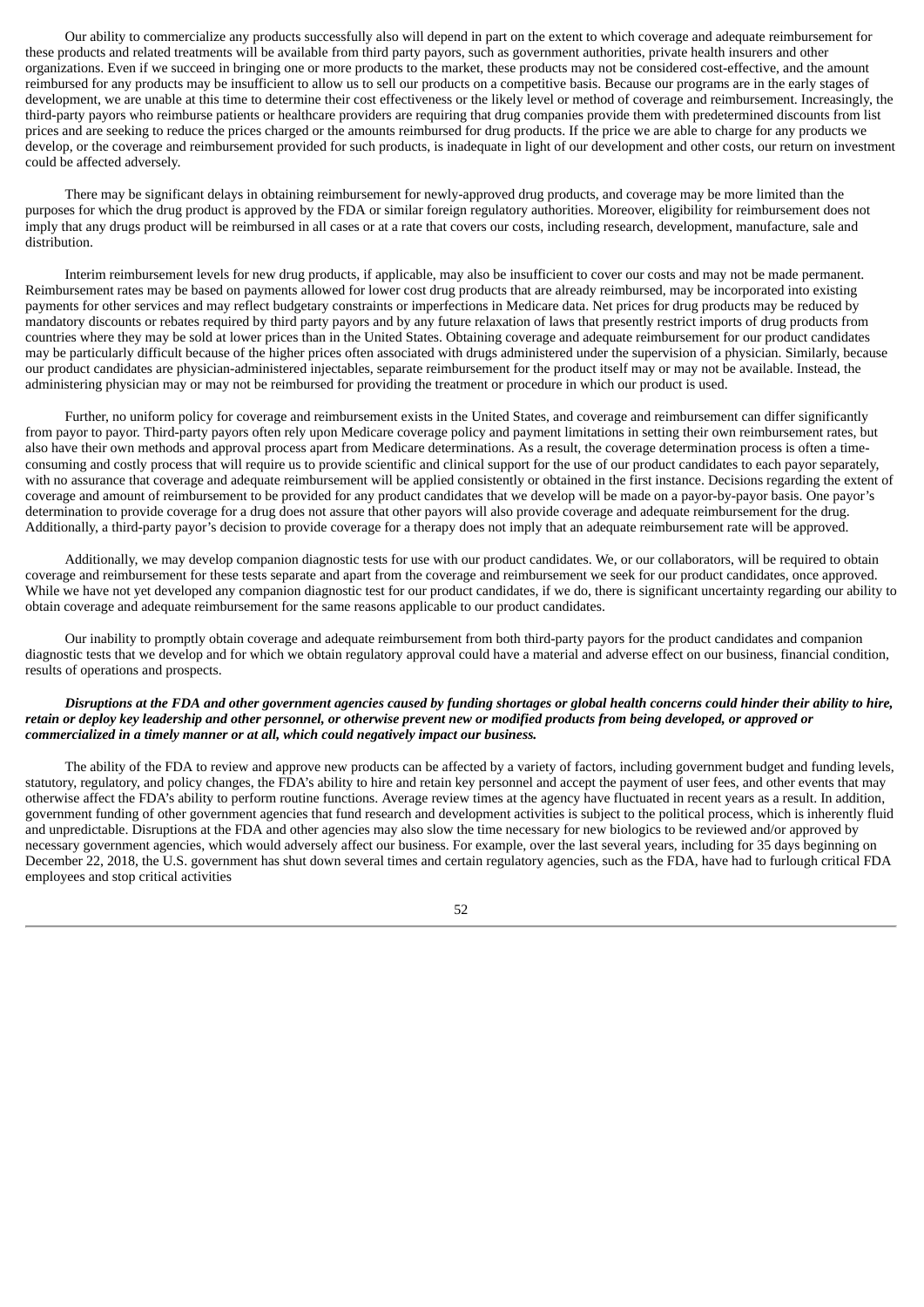We are subject to stringent and changing obligations related to data privacy and security. Our actual or perceived failure to comply with such obligations could lead to requlatory investigations or actions; litigation; fines and penalties; disruptions of our business operations; reputational harm; loss of revenues or profits; increases in the costs of our products; reductions in the use or adoption of our products; and other adverse business *consequences.*

In the ordinary course of business, we process personal information and other sensitive information, including proprietary and confidential business information, trade secrets, intellectual property, and data we collect about clinical trial participants in connection with clinical trials. As a result, we, our service providers and any collaborators are or may become subject to or affected by numerous data privacy and security obligations, such as various laws, regulations, guidance, industry standards, external and internal privacy and security policies, contracts, certifications, and other obligations that govern the processing of personal information by us or on our behalf. These obligations are rapidly evolving, subject to differing interpretations and could result in conflicting compliance obligations among various jurisdictions. Compliance with federal, state, and foreign data protection laws and regulations and other data protection obligations could require us to take on more onerous obligations in our contracts; increase our costs of legal compliance; restrict our ability to collect, use and disclose personal information; and, in some cases, impact our, our service providers' or collaborators' ability to operate in certain jurisdictions.

In the United States, numerous federal, state, and local governments have enacted numerous data privacy and security laws, including personal information privacy laws (including those related to health), data breach notification laws, and state consumer protection laws. For example, the California Consumer Privacy Act of 2018, or the CCPA, imposes obligations on businesses to which it applies, including, but not limited to, requirements to provide specific disclosures in privacy notices and affording California residents certain rights related to their personal information. Although the CCPA exempts some data processed in the context of clinical trials, the CCPA, to the extent applicable to our business and operations, may increase our compliance costs and potential liability with respect to other personal information we maintain about California residents. The CCPA allows for statutory fines for noncompliance (up to \$7,500 per violation). In addition, it is expected that the CCPA will be expanded on January 1, 2023, when the California Privacy Rights Act of 2020, or CPRA, becomes operative. The CPRA establishes a new California Privacy Protection Agency to implement and enforce the CPRA which could increase the risk of an enforcement action. Other states (such as Colorado and Virginia) have passed data privacy laws.

Additionally, most healthcare providers in the United States, including research institutions from which we or our collaborators obtain clinical trial participant health information, are subject to privacy and security regulations promulgated under HIPAA, as amended by HITECH.

Outside the United States, there are an increasing number of laws, regulations, and industry standards related to data privacy and security with which we, our collaborators, service providers (including our CROs, and contractors) may need to comply, including in connection with our clinical trial activities. For example, the EU's General Data Protection Regulation, or GDPR, and the United Kingdom's GDPR, or UK GDPR, include strict requirements for processing the personal information of individuals (including clinical trial data), respectively, located within the European Economic Area, or EEA, and the United Kingdom, or UK. The processing of sensitive personal information, such as health information, may impose heightened compliance burdens under the GDPR and the UK GDPR and is a topic of active interest among foreign regulators. For example, under the GDPR, government regulators may impose temporary and definitive bans on personal information processing as well as fines of up to 20 million Euros or 4% of annual global revenue, whichever is greater.

Certain jurisdictions have enacted data localization laws and cross-border personal information transfer laws, which could make it more difficult for us to transfer personal information across jurisdictions (such as transferring or receiving personal information that originates in the EU or UK). Existing mechanisms that facilitate cross-border personal information transfers may change or be invalidated. Inability to import personal information from Europe or elsewhere to the United States may limit our ability to conduct clinical trials activities in Europe or elsewhere, limit our ability to collaborate with CROs, service providers, contractors and others, and require us to increase our data processing capabilities in Europe or elsewhere at significant expense.

Our obligations related to data privacy and security are quickly changing in an increasingly stringent fashion, creating some uncertainty as to the effective future legal frameworks. Additionally, these obligations may be subject to differing applications and interpretations, which may be inconsistent or in conflict among jurisdictions. Preparation for and compliance with these obligations requires us to devote significant resources (including, without limitation, financial and time-related resources). These obligations may necessitate changes to our information technologies, systems, and practices, and to any third parties that process personal information on our behalf. Although we endeavor to comply with all applicable data privacy and security obligations, we may at times fail (or be perceived to have failed) to do so. Moreover, despite our efforts, our personnel or third parties upon whom we rely may fail to comply with such obligations. If we fail, or are perceived to have failed, to address or comply with data privacy and security obligations, we could face significant consequences. These consequences may include, but are not limited to, government enforcement actions (e.g., investigations, fines, penalties, audits, inspections, and similar); litigation (including class-related claims); additional reporting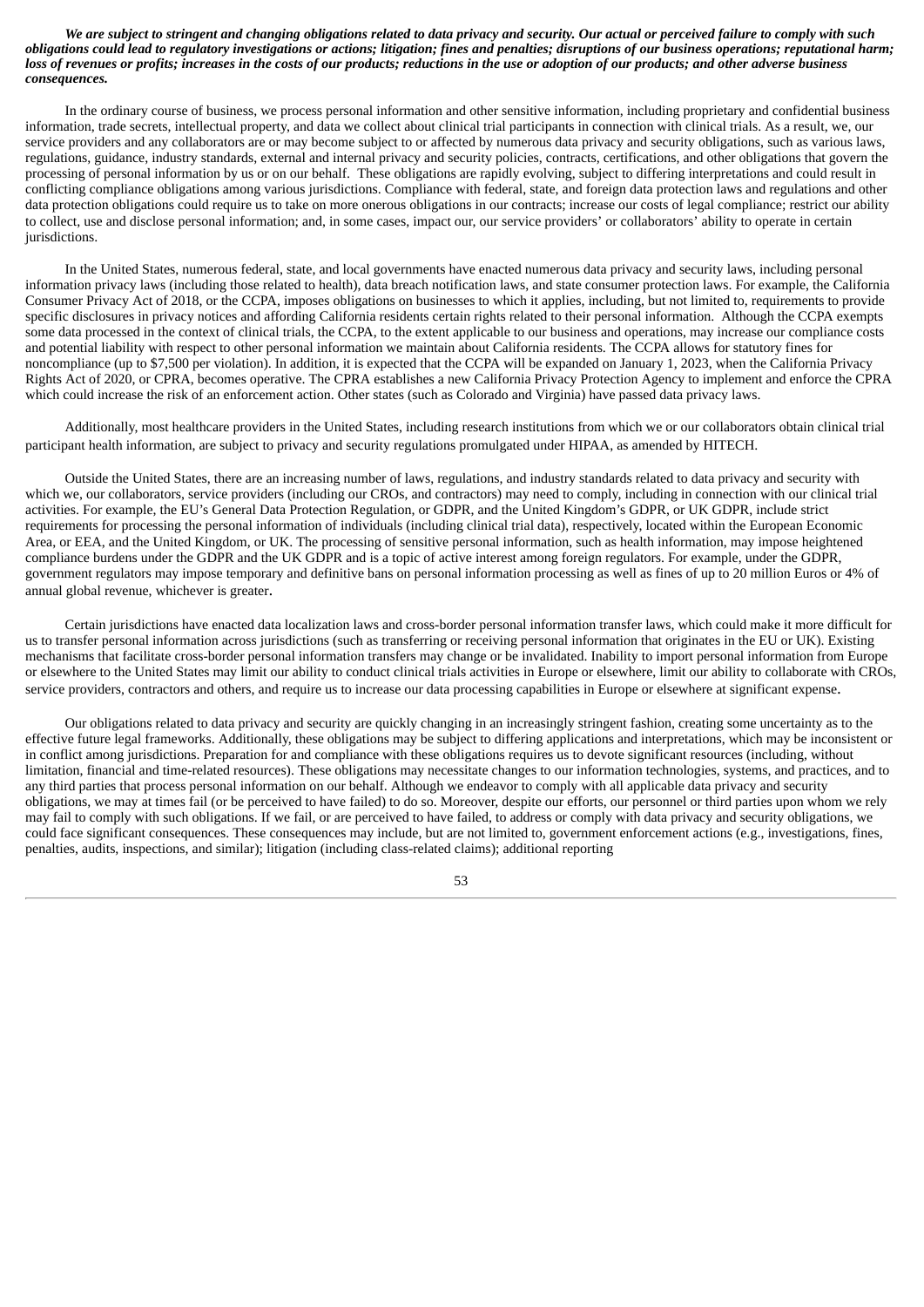requirements and/or oversight; reputational harm; bans on processing personal information; orders to destroy or not use personal information; and imprisonment of company officials. Any of these events could have a material adverse effect on our reputation, business and financial condition, including, but not limited to: interruptions or stoppages in business operations (including, clinical trials); inability to process personal information; limited ability to develop or commercialize or products; expenditure of time and resources to defend any claim, inquiry or similar request; adverse publicity; and revision or restructuring of our operations.

### **Risks Related to Our Business Operations**

# Manufacturing our TriTAC. ProTriTAC and TriTAC-XR product candidates is complex. We and our third-party manufacturers may encounter difficulties in production. If we encounter any such difficulties, our ability to supply our product candidates for clinical trials or, if approved, for *commercial sale could be delayed or halted entirely.*

The manufacture of biopharmaceutical products is complex and requires significant expertise and capital investment, including the development of advanced manufacturing techniques and process controls. The process of manufacturing our product candidates is extremely susceptible to product loss due to contamination, equipment failure or improper installation or operation of equipment, vendor or operator error, inconsistency in yields, variability in product characteristics and difficulties in scaling the production process. Even minor deviations from normal manufacturing processes could result in reduced production yields, product defects and other supply disruptions. If microbial, viral or other contaminations are discovered in our product candidates or in the manufacturing facilities in which our product candidates are made, such manufacturing facilities may need to be closed for an extended period of time to investigate and remedy the contamination. All of our TriTACs, ProTriTACs and TriTAC-XRs are manufactured from a vial of a master cell bank of that antibody's production cell line. We have or intend to have one master cell bank for each TriTAC, ProTriTAC and TriTAC-XR, that was or will be produced and tested in accordance with current good manufacturing practice, or cGMP, and applicable regulations. Each master cell bank is or will be stored in two independent locations, and we intend to produce working cell banks for each product candidate later in product development. It is possible that we could lose multiple cell banks from multiple locations and have our manufacturing severely impacted by the need to replace the cell banks. Any adverse developments affecting manufacturing operations for our product candidates, if any are approved, may result in shipment delays, inventory shortages, lot failures, product withdrawals or recalls, or other interruptions in the supply of our products. We may also have to take inventory write-offs and incur other charges and expenses for products that fail to meet specifications as a result of defects or storage over an extended period of time, undertake costly remediation efforts or seek more costly manufacturing alternatives.

# Our business could be adversely affected by the effects of health epidemics, including the COVID-19 pandemic. The COVID-19 pandemic is ongoing in many parts of the world and may result in significant disruptions which could materially affect our operations, including at our *headquarters in the San Francisco Bay Area and at our clinical trial sites.*

The ongoing COVID-19 pandemic has presented a substantial public health and economic challenge around the world and is affecting our employees, patients, communities and business operations, as well as the U.S. economy and financial markets. As the COVID-19 pandemic, including variants continues to spread around the globe, we may experience disruptions that could adversely impact our business and clinical trials, including:

- a new methodology by which rebates owed by manufacturers under the Medicaid
- delays or difficulties in enrolling patients in our clinical trials;
- delays or difficulties in clinical site initiation, including difficulties in recruiting clinical site investigators and clinical site staff;
- diversion of healthcare resources away from the conduct of clinical trials, including the diversion of hospitals serving as our clinical trial sites and hospital staff supporting the conduct of clinical trials;
- interruption of key clinical trial activities, such as clinical trial site monitoring, due to limitations on travel imposed or recommended by federal or state governments, employers and others;
- limitations in resources that would otherwise be focused on the conduct of our business or our clinical trials, including because of sickness or the desire to avoid contact with large groups of people or as a result of government-imposed "shelter in place" or similar working restrictions;
- delays in receiving approval from regulatory authorities to initiate our planned clinical trials;
- delays in clinical sites receiving the supplies and materials needed to conduct our clinical trials;
- interruption in shipping that may affect the transport of clinical trial materials, such as investigational drug product used in our clinical trials;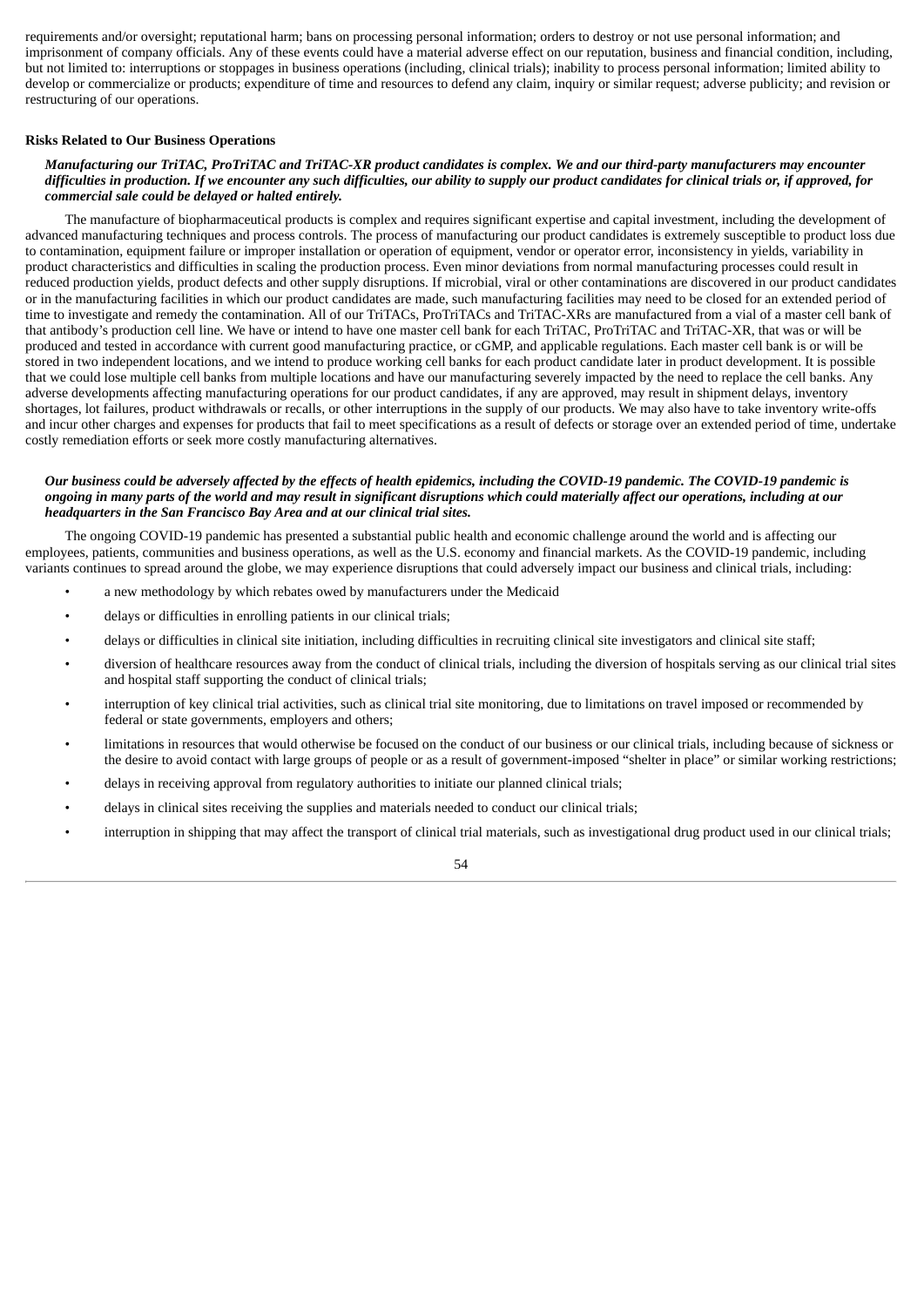- changes in regulations as part of a response to the COVID-19 pandemic which may require us to change the ways in which our clinical trials are conducted, or to discontinue the clinical trials altogether, or which may result in unexpected costs;
- delays in necessary interactions with regulators, ethics committees and other important agencies and contractors due to limitations in employee resources or forced furlough of government or contractor personnel; and
- refusal of the FDA to accept data from clinical trials in affected geographies outside the United States.

We will continue to assess the impact that COVID-19 may have on our ability to effectively conduct our business operations as planned and there can be no assurance that we will be able to avoid a material adverse impact on our business from the spread of COVID-19 or its consequences, including disruption to our business and downturns in business sentiment generally or in our industry. For example, our primary operations are located in South San Francisco, in San Mateo County. On March 16, 2020, San Mateo County issued a "shelter-in-place" order, effective March 17, 2020, and on March 19, 2020, the Executive Department of the State of California issued Executive Order N-33-20, ordering all individuals in the State of California to stay home or at their place of residence except as needed to maintain continuity of operations of the federal critical infrastructure sectors. These orders have since been lifted, but should COVID-19 cases in California increase, the country or state may re-institute a "shelter in place" order at any time. As of March 31, 2022, we have not experienced any material delays or significant financial impacts directly related to the pandemic but have experienced some minor disruptions to clinical operations, including patient enrollment in some of our clinical trials and delays in collecting, receiving and analyzing data from patients enrolled in our clinical trials for due to limited staff at our clinical trial sites.

Additionally, certain third parties with whom we engage, including our collaborators, contract organizations, third party manufacturers, suppliers, clinical trial sites, regulators and other third parties with whom we conduct business are similarly adjusting their operations and assessing their capacity in light of the COVID-19 pandemic. If these third parties experience shutdowns, supply chain disruptions or restrictions, or continued business disruptions, our ability to conduct our business in the manner and on the timelines presently planned could be materially and negatively impacted. For example, as a result of the COVID-19 pandemic, we have experienced and could continue to experience delays in the manufacturing supply chain and procurement of materials for our product candidates, which could delay or otherwise impact our preclinical and clinical programs and anticipated development timelines. Additionally, certain preclinical studies for our discovery research programs and clinical trials are conducted by CROs, which could be discontinued or delayed as a result of the pandemic. It is also likely that the disproportionate impact of COVID-19 on hospitals and clinical sites will have an impact on recruitment and retention for our clinical trials. In addition, certain of our clinical trial sites have experienced, and others may experience in the future, delays in collecting, receiving and analyzing data from patients enrolled in our clinical trials due to limited staff at such sites, limitation or suspension of on-site visits by patients, or patients' reluctance to visit the clinical trial sites during the pandemic. We and our CROs may also need to make certain adjustments to the operation of such trials in an effort to ensure the safety and monitoring of patients and minimize risks to trial integrity during the pandemic in accordance with the guidance issued by the FDA and EMA. Any such adjustments may not be effective, and may have unforeseen effects on the enrollment, progress and completion of these trials and the findings from these trials. While we are currently continuing our clinical trials and seeking to add new clinical trial sites, we may not be successful in adding trial sites, may experience delays in patient enrollment or in the progression of our clinical trials, may need to suspend our clinical trials, and may encounter other negative impacts to our trials, due to the effects of the COVID-19 pandemic.

The global outbreak of COVID-19 continues to rapidly evolve. While the extent of the impact of the current COVID-19 pandemic on our business and financial results is uncertain, a continued and prolonged public health crisis such as the COVID-19 pandemic could have a material negative impact on our business, financial condition and operating results.

#### Our business may become subject to economic, political, regulatory and other risks associated with international operations.

Our business is subject to risks associated with conducting business internationally. Accordingly, our future results could be harmed by a variety of factors, including:

- economic weakness, including inflation, or political instability, particularly in foreign economies and markets;
- differing regulatory requirements for drug approvals in foreign countries;
- differing jurisdictions could present different issues for securing, maintaining and/or obtaining freedom to operate in such jurisdictions;
- potentially reduced protection for intellectual property rights;
- difficulties in compliance with foreign laws and regulations;

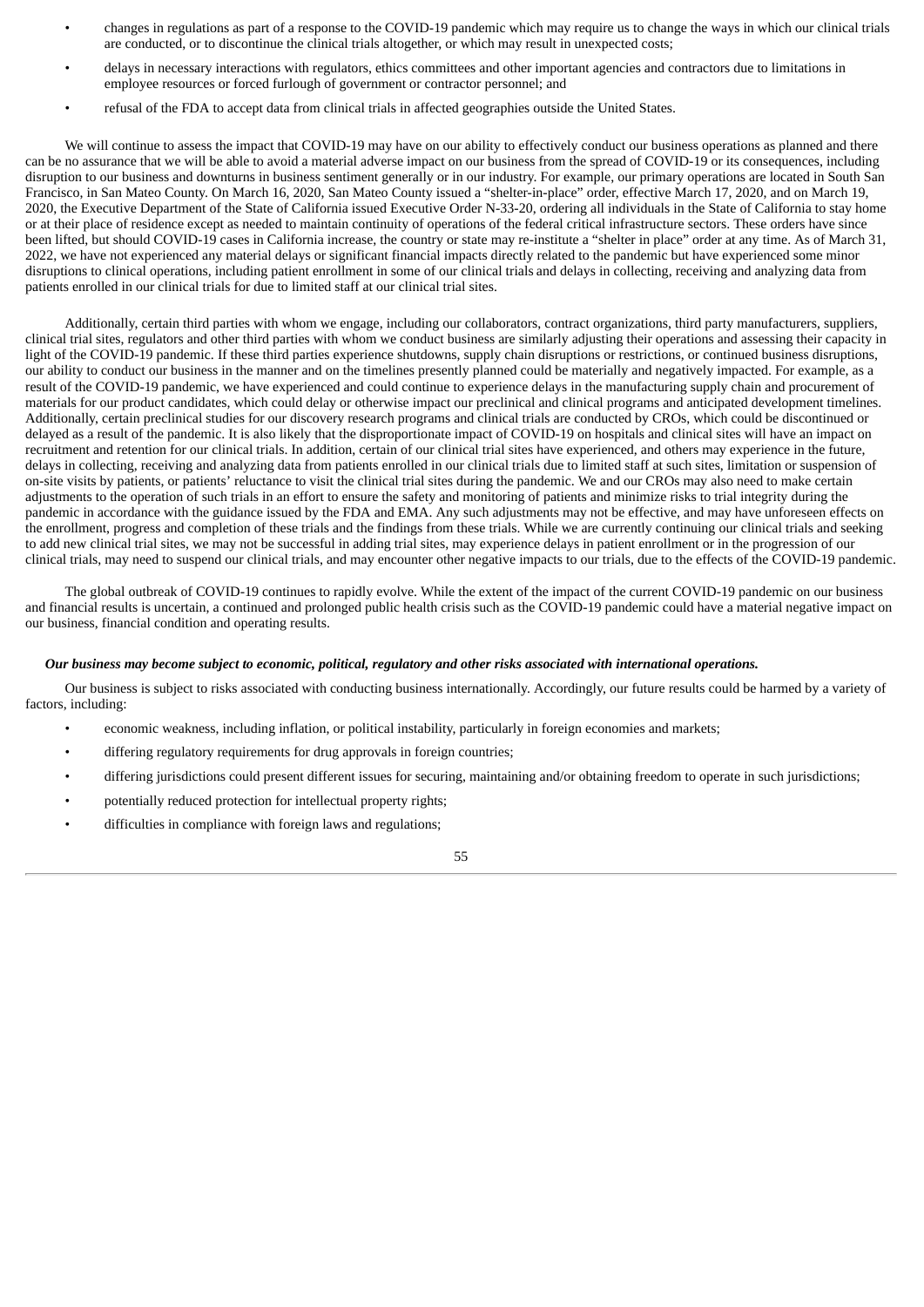- changes in foreign regulations and customs, tariffs and trade barriers;
- changes in foreign currency exchange rates and currency controls;
- changes in a specific country's or region's political or economic environment;
- trade protection measures, import or export licensing requirements or other actions by the U.S. or foreign governments;
- differing reimbursement regimes and price controls in certain foreign markets;
- negative consequences from changes in tax laws;
- compliance with tax, employment, immigration and labor laws for employees living or traveling abroad;
- workforce uncertainty in countries where labor unrest is more common than in the United States;
- difficulties associated with staffing and managing international operations, including differing labor relations;
- production shortages resulting from any events affecting raw material supply or manufacturing capabilities abroad;
- the impact of public health epidemics, such as the coronavirus disease (COVID-19) currently impacting multiple jurisdictions worldwide, including the United States; and
- business interruptions resulting from geo-political actions, including war and terrorism, or natural disasters, including earthquakes, typhoons, floods and fires.

# We may become exposed to costly and damaging liability claims, either when testing our product candidates in the clinic or at the commercial stage, *and our product liability insurance may not cover all damages from such claims.*

We are exposed to potential product liability and professional indemnity risks that are inherent in the research, development, manufacturing, marketing and use of pharmaceutical products. While we currently have no products that have been approved for commercial sale, the current and future use of product candidates by us and our partners in clinical trials, and the sale of any approved products in the future, may expose us to liability claims. These claims might be made by patients that use the product, healthcare providers, pharmaceutical companies, our partners or others selling such products. Any claims against us, regardless of their merit, could be difficult and costly to defend and could materially adversely affect the market for our product candidates or any prospects for commercialization of our product candidates.

Although the clinical trial process is designed to identify and assess potential side effects, it is always possible that a drug, even after regulatory approval, may exhibit unforeseen side effects. If any of our product candidates were to cause adverse side effects during clinical trials or after approval of the product candidate, we may be exposed to substantial liabilities. Physicians and patients may not comply with any warnings that identify known potential adverse effects and patients who should not use our product candidates.

Even successful defense against product liability claims would require significant financial and management resources. Regardless of the merits or eventual outcome, liability claims may result in: decreased demand for our product candidates; injury to our reputation; withdrawal of clinical trial participants; initiation of investigations by regulators; costs to defend the related litigation; a diversion of management's time and our resources; substantial monetary awards to trial participants or patients; product recalls, withdrawals or labeling, marketing or promotional restrictions; loss of revenue; exhaustion of any available insurance and our capital resources; the inability to commercialize any product candidate; and a decline in our share price.

Although we maintain adequate product liability insurance for our product candidates, it is possible that our liabilities could exceed our insurance coverage. We intend to expand our insurance coverage to include the sale of commercial products if we obtain marketing approval for any of our product candidates. However, we may not be able to maintain insurance coverage at a reasonable cost or obtain insurance coverage that will be adequate to satisfy any liability that may arise. If a successful product liability claim or series of claims is brought against us for uninsured liabilities or in excess of insured liabilities, our assets may not be sufficient to cover such claims and our business operations could be impaired.

# Our future growth and ability to compete depends on retaining our key personnel and recruiting additional qualified personnel.

Our success depends upon the continued contributions of our key management, scientific and technical personnel, many of whom have been instrumental for us and have substantial experience with our therapies and related technologies. In April 2022, our Chief Medical Officer announced her intention to resign, effective June 1, 2022. The loss of key managers and senior scientists could delay our research and development activities. In addition, the competition for qualified personnel in the biopharmaceutical and pharmaceutical field is intense, and our future success depends upon our ability to attract, retain and motivate highly-skilled scientific,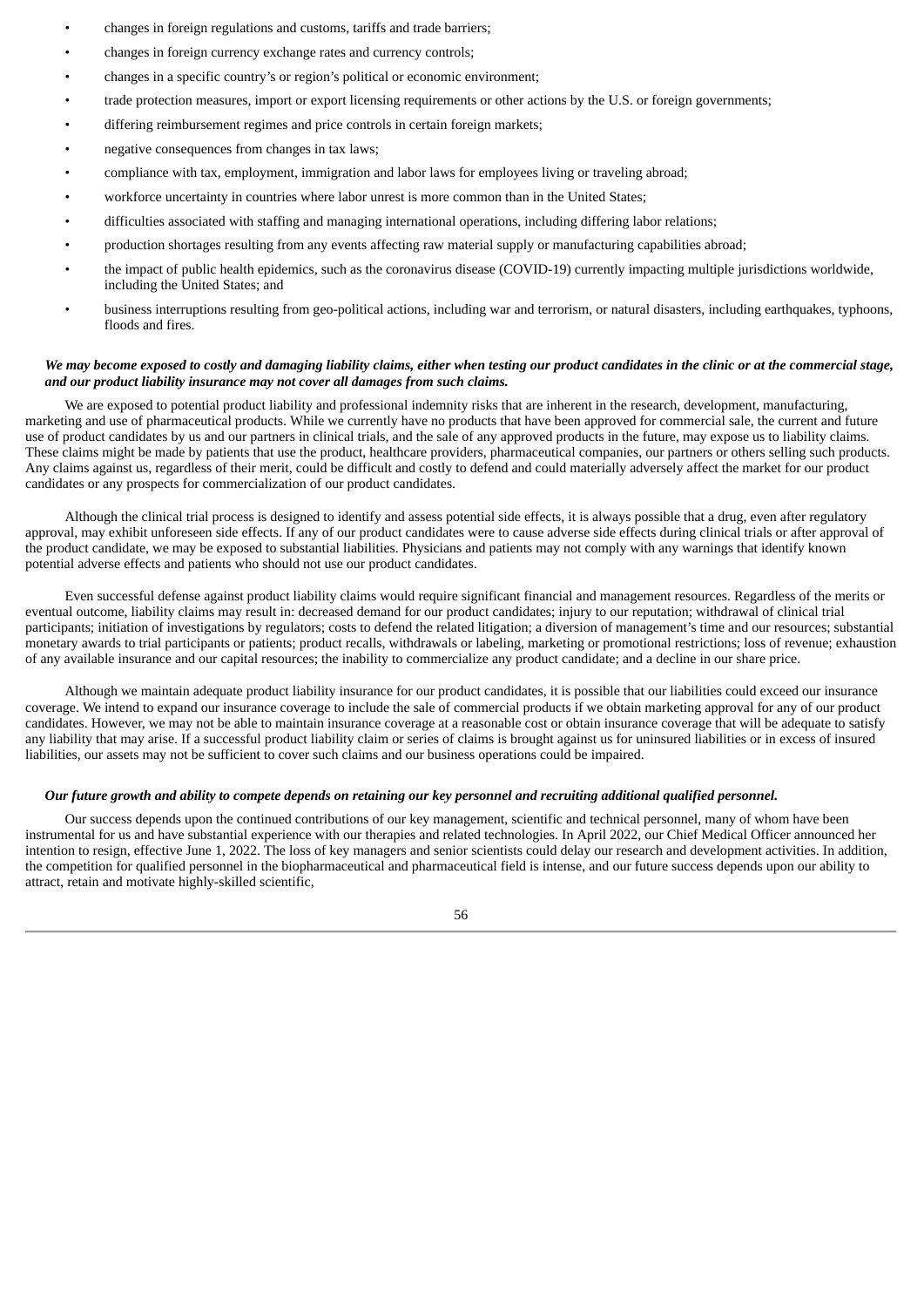technical and managerial employees. We face competition for personnel from other companies, universities, public and private research institutions and other organizations. If our recruitment and retention efforts are unsuccessful in the future, it may be difficult for us to implement business strategy, which could have a material adverse effect on our business.

In November 2021, we appointed a new President and Chief Executive Officer. Resignations of executive officers may cause disruption in our business, strategic and employee relationships, which may delay or prevent the achievement of our business objectives. Transitions may cause uncertainty among investors, employees and others concerning our future direction and performance.

We conduct substantially all of our operations at our facilities in South San Francisco, California. This region is headquarters to many other biopharmaceutical companies and many academic and research institutions. Competition for skilled personnel in this region is intense and may limit our ability to hire and retain highly qualified personnel on acceptable terms or at all.

# We expect to expand our development, regulatory and sales and marketing capabilities, and as a result, we may encounter difficulties in managing *our growth, which could disrupt our operations.*

As of April 29, 2022, we had 104 full-time employees. We expect to experience significant growth in the number of our employees and the scope of our operations, particularly in the areas of drug development, regulatory affairs and sales and marketing. To manage our anticipated future growth, we must continue to implement and improve our managerial, operational and financial systems, expand our facilities and continue to recruit and train additional qualified personnel. Due to our limited financial resources and the limited experience of our management team in managing a company with such anticipated growth, we may not be able to effectively manage the expansion of our operations or recruit and train additional qualified personnel. The expansion of our operations may lead to significant costs and may divert our management and business development resources. Any inability to manage growth could delay the execution of our business plans or disrupt our operations.

In addition, future growth imposes significant added responsibilities on members of management, including: identifying, recruiting, integrating, maintaining and motivating additional employees; managing our internal development efforts effectively, including the clinical and FDA review process for our product candidates, while complying with our contractual obligations to contractors and other third parties; and improving our operational, financial and management controls, reporting systems and procedures. Our future financial performance and our ability to commercialize our product candidates will depend, in part, on our ability to effectively manage our growth, and our management may also have to divert a disproportionate amount of its attention away from day-to-day activities in order to devote a substantial amount of time to managing these growth activities.

We rely or expect to rely in substantial part on certain independent organizations, advisors and consultants to provide certain services, including strategic, financial, business development services, as well as substantial aspects of regulatory approval, clinical management, manufacturing and preparation for potential commercial launch. There can be no assurance that the services of independent organizations, advisors and consultants will continue to be available to us on a timely basis when needed, or that we can find qualified replacements. In addition, if we are unable to effectively manage our outsourced activities or if the quality or accuracy of the services provided by consultants or contract manufacturing organizations is compromised for any reason, our clinical trials may be extended, delayed or terminated, and we may not be able to obtain regulatory approval of our product candidates or otherwise advance our business. There can be no assurance that we will be able to manage our existing consultants or find other competent outside contractors and consultants on economically reasonable terms, or at all.

If we are not able to effectively expand our organization by hiring new employees and expanding our groups of consultants and contractors, we may not be able to successfully implement the tasks necessary to further develop and commercialize our product candidates and, accordingly, may not achieve our research, development and commercialization goals.

#### Acquisitions or joint ventures could disrupt our business, cause dilution to our stockholders and otherwise harm our business.

We actively evaluate various strategic transactions on an ongoing basis. We may acquire other businesses, products or technologies as well as pursue strategic alliances, joint ventures or investments in complementary businesses. Any of these transactions could be material to our financial condition and operating results and expose us to many risks, including:

- disruption in our relationships with existing strategic partners or suppliers as a result of such a transaction;
- unanticipated liabilities related to acquired companies or joint ventures;
- difficulties integrating acquired personnel, technologies and operations into our existing business;
- retention of key employees;

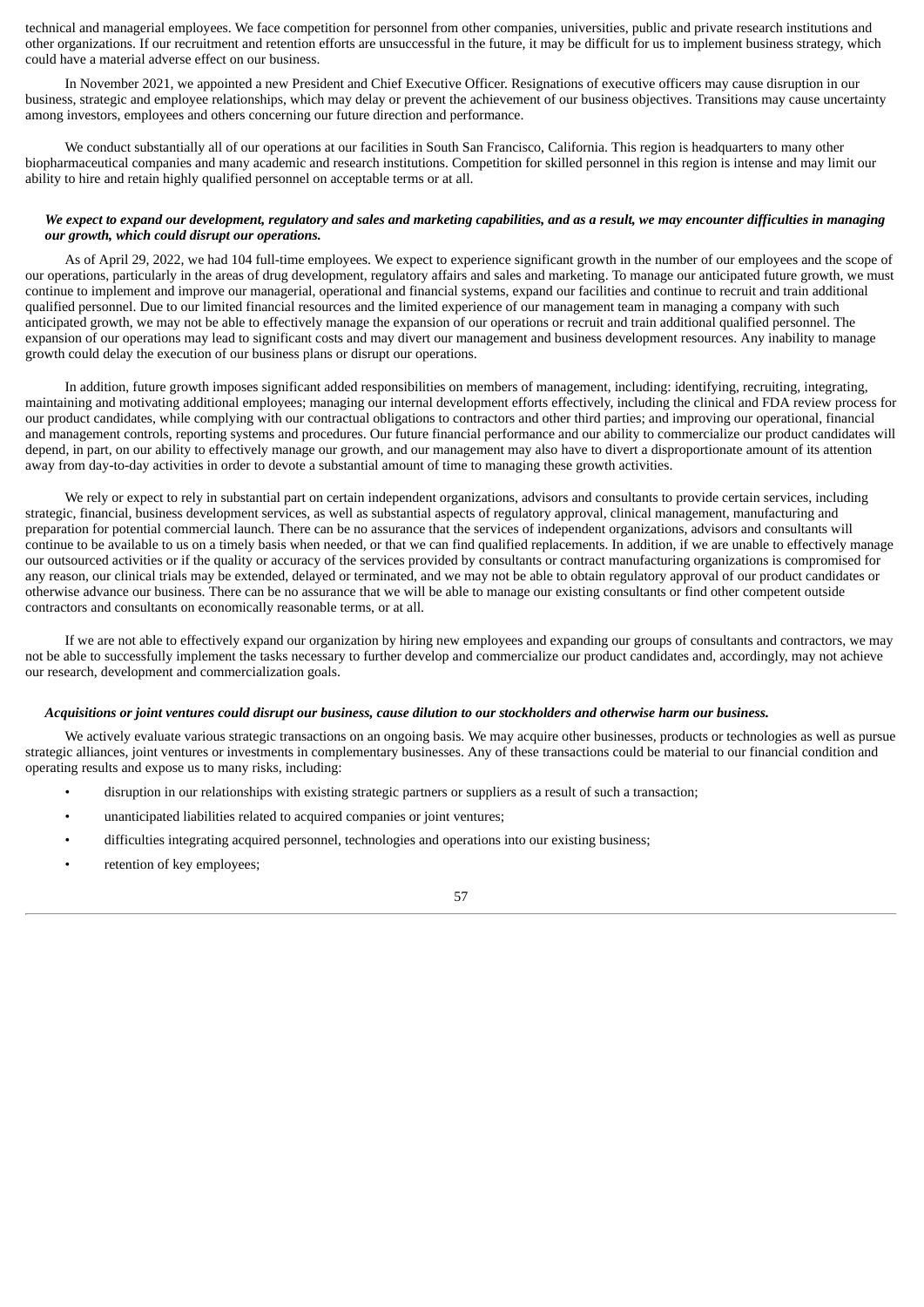- diversion of management time and focus from operating our business to management of strategic alliances or joint ventures or acquisition integration challenges;
- increases in our expenses and reductions in our cash available for operations and other uses; and
- possible write-offs or impairment charges relating to acquired businesses.

In addition, we face significant competition in seeking appropriate strategic partners and the negotiation process is time-consuming and complex. Moreover, we may not be successful in our efforts to establish a strategic alliance or other alternative arrangements for our product candidates because they may be deemed to be at too early of a stage of development for collaborative effort and third parties may not view our product candidates as having the requisite potential to demonstrate safety and efficacy. Any delays in entering into new strategic transactions related to our product candidates could delay the development and commercialization of our product candidates in certain geographies for certain indications, which would harm our business prospects, financial condition and results of operations.

Foreign acquisitions involve unique risks in addition to those mentioned above, including those related to integration of operations across different cultures and languages, currency risks, potentially adverse tax consequences of overseas operations and the particular economic, political and regulatory risks associated with specific countries.

The anticipated benefit of any strategic alliance, joint venture or acquisition may not materialize or such strategic alliance, joint venture or acquisition may be prohibited. Additionally, future acquisitions or dispositions could result in potentially dilutive issuances of our equity securities, the incurrence of debt, contingent liabilities or amortization expenses or write-offs of goodwill, any of which could harm our financial condition. We cannot predict the number, timing or size of future joint ventures or acquisitions, or the effect that any such transactions might have on our operating results.

## Our research and development activities could be affected or delayed as a result of possible restrictions on animal testing.

Certain laws and regulations require us to test our product candidates on animals before initiating clinical trials involving humans. Animal testing activities have been the subject of controversy and adverse publicity. Animal rights groups and other organizations and individuals have attempted to stop animal testing activities by pressing for legislation and regulation in these areas and by disrupting these activities through protests and other means. To the extent the activities of these groups are successful, our research and development activities may be interrupted, delayed or become more expensive.

#### **Risks Related to Commercialization of Our Product Candidates**

# We operate in highly competitive and rapidly changing industries, which may result in others discovering, developing or commercializing competing *products before or more successfully than we do.*

The biopharmaceutical and pharmaceutical industries are highly competitive and subject to significant and rapid technological change. Our success is highly dependent on our ability to discover, develop and obtain marketing approval for new and innovative products on a cost-effective basis and to market them successfully. In doing so, we face and will continue to face intense competition from a variety of businesses, including large pharmaceutical and biotechnology companies, academic institutions, government agencies and other public and private research organizations. These organizations may have significantly greater resources than we do and conduct similar research, seek patent protection and establish collaborative arrangements for research, development, manufacturing and marketing of products that compete with our product candidates. Mergers and acquisitions in the biotechnology and pharmaceutical industries may result in even more resources being concentrated in our competitors. Competition may increase further as a result of advances in the commercial applicability of technologies and greater availability of capital for investment in these industries.

With the proliferation of new oncology drugs and therapies, we expect to face increasingly intense competition as new technologies become available. If we fail to stay at the forefront of technological change, we may be unable to compete effectively. Any product candidates that we successfully develop and commercialize will compete with existing therapies and new therapies that may become available in the future. The highly competitive nature of and rapid technological changes in the biotechnology and pharmaceutical industries could render our product candidates or our technology obsolete, less competitive or uneconomical. Our competitors may, among other things:

- have significantly greater financial, manufacturing, marketing, drug development, technical and human resources than we do;
- develop and commercialize products that are safer, more effective, less expensive, more convenient or easier to administer, or have fewer or less severe side effects;

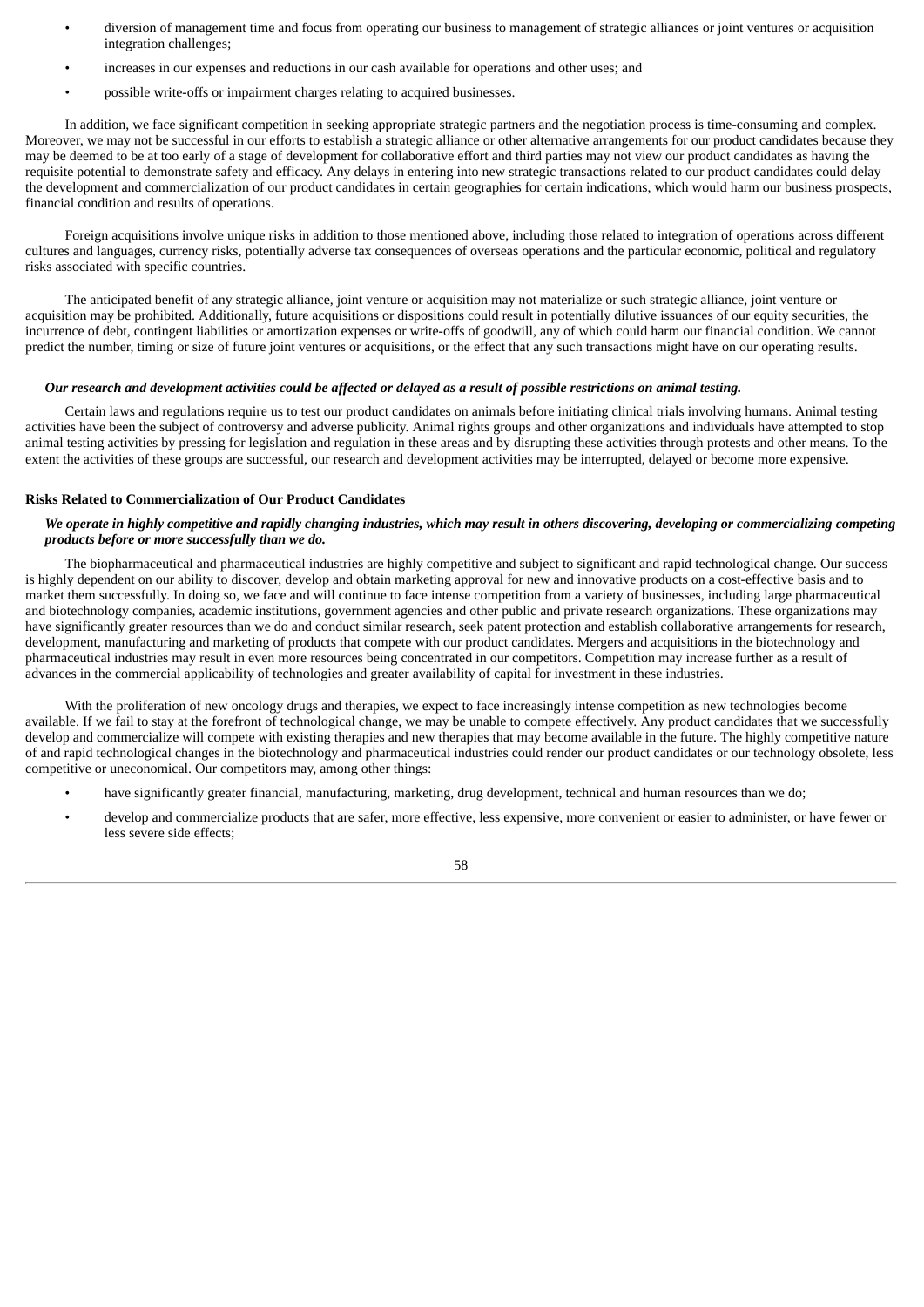- obtain quicker regulatory approval;
- establish superior proprietary positions covering our products and technologies;
- implement more effective approaches to sales and marketing; or
- form more advantageous strategic alliances.

Should any of these factors occur, our business, financial condition and results of operations could be materially adversely affected.

In addition, any collaborators may decide to market and sell products that compete with the product candidates that we have agreed to license to them, and any competition by our collaborators could also have a material adverse effect on our future business, financial condition and results of operations.

Smaller and other early stage companies may also prove to be significant competitors, particularly through collaborative arrangements with large and established companies. These third parties compete with us in recruiting and retaining qualified scientific and management personnel, establishing clinical trial sites and patient registration for clinical trials, as well as in acquiring technologies complementary to, or necessary for, our programs.

## If the market opportunity for any product candidate that we or our strategic partners develop is smaller than we believe, our revenue may be *adversely affected and our business may suffer.*

We intend to initially focus our product candidate development on treatments for various oncology indications. Our projections of addressable patient populations that may benefit from treatment with our product candidates are based on our estimates. These estimates, which have been derived from a variety of sources, including scientific literature, surveys of clinics, patient foundations and market research, may prove to be incorrect. Further, new studies may change the estimated incidence or prevalence of these cancers. Additionally, the potentially addressable patient population for our product candidates may not ultimately be amenable to treatment with our product candidates. Our market opportunity may also be limited by future competitor treatments that enter the market. If any of our estimates prove to be inaccurate, the market opportunity for any product candidate that we or our strategic partners develop could be significantly diminished and have an adverse material impact on our business.

### The market opportunities for our product candidates may be limited to those patients who are ineligible for or have failed prior treatments and may *be small.*

Cancer therapies are sometimes characterized by line of therapy (first, second, third, fourth, etc.), and the FDA often initially approves new therapies only for use in a particular line or lines of therapy. When cancer is detected early enough, first line therapy is sometimes adequate to provide a cure or prolong life without a cure. Whenever first line therapy (typically chemotherapy, hormone therapy, surgery or a combination of these) proves unsuccessful, second line therapy (typically more chemotherapy, radiation, antibody drugs, tumor targeted small molecules or a combination of these) may be administered. Third or fourth line therapies can include antibody and small molecule targeted therapies, more invasive forms of surgery and new technologies. We may initially seek approval of our product candidates as a third line therapy for patients who have failed other approved treatments. Subsequently, for product candidates that prove to be sufficiently beneficial, if any, we would expect to seek approval as a second and first line therapy. However, there is no guarantee that our product candidates, even if initially approved, would be subsequently approved as a second or first line therapy. In addition, we may have to conduct additional clinical trials prior to gaining approval as a second or first line therapy. Because the potentially addressable patient target population for our product candidates may be limited to patients who are ineligible for or have failed prior treatments, even if we obtain significant market share for our product candidates, we may never achieve profitability.

## We may expend our limited resources to pursue a particular product candidate or indication and fail to capitalize on product candidates or *indications that may be more profitable or for which there is a greater likelihood of success.*

Because we have limited financial and managerial resources, we focus on research programs, therapeutic platforms and product candidates that we identify for specific indications. As a result, we may forego or delay pursuit of opportunities with other therapeutic platforms or product candidates or for other indications that later prove to have greater commercial potential. Our resource allocation decisions may cause us to fail to capitalize on viable commercial products or profitable market opportunities. Our spending on current and future research and development programs, therapeutic platforms and product candidates for specific indications may not yield any commercially viable products. If we do not accurately evaluate the commercial potential or target market for a particular product candidate, we may relinquish valuable rights to that product candidate through collaboration, licensing or other royalty arrangements in cases in which it would have been more advantageous for us to retain sole development and commercialization rights.

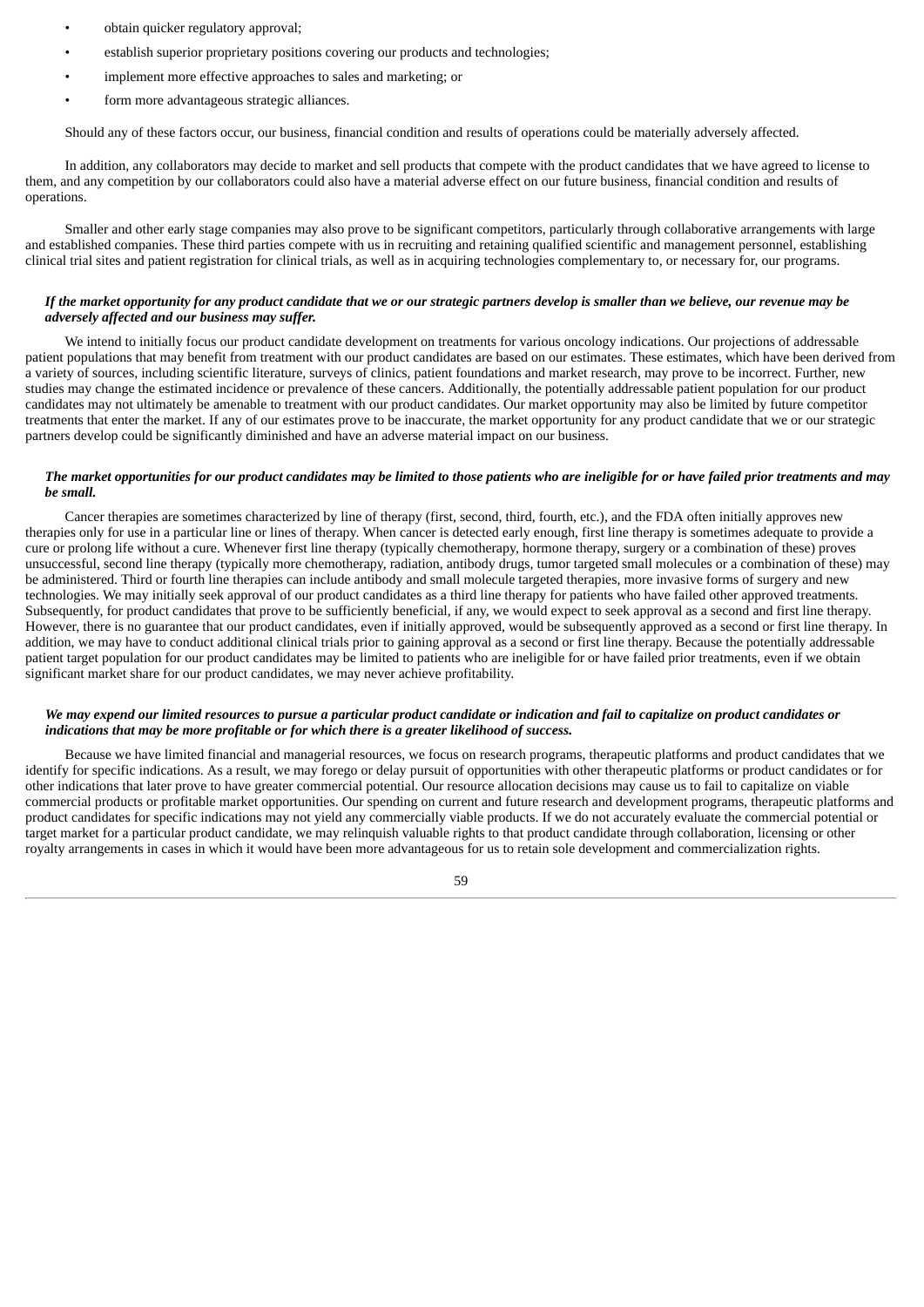## Even if approved, our products may not gain market acceptance, in which case we may not be able to generate product revenues, which will *materially adversely affect our business, financial condition and results of operations.*

Even if the FDA or any other regulatory authority approves the marketing of any product candidates that we develop on our own or with a collaborator, physicians, healthcare providers, patients or the medical community may not accept or use them. If these products do not achieve an adequate level of acceptance, we may not generate significant product revenues or any profits from operations. The degree of market acceptance of any of our product candidates will depend on a variety of factors, including:

- the timing of market introduction;
- the number and clinical profile of competing products;
- our ability to provide acceptable evidence of safety and efficacy;
- the prevalence and severity of any side effects;
- relative convenience and ease of administration;
- cost-effectiveness;
- patient diagnostics and screening infrastructure in each market;
- marketing and distribution support;
- availability of coverage, adequate reimbursement and sufficient payment from health maintenance organizations and other insurers, both public and private, for our product candidates, or the procedures utilizing our product candidates, if approved; and
- other potential advantages over alternative treatment methods.

If our product candidates fail to gain market acceptance, this will have a material adverse impact on our ability to generate revenues to provide a satisfactory, or any, return on our investments. Even if some products achieve market acceptance, the market may prove not to be large enough to allow us to generate significant revenues.

### We currently have no marketing, sales or distribution infrastructure. If we are unable to develop sales, marketing and distribution capabilities on our own or through collaborations, or if we fail to achieve adequate pricing and/or reimbursement we will not be successful in commercializing our *product candidates.*

We currently have no marketing, sales and distribution capabilities because all of our product candidates are still in clinical or preclinical development. If any of our product candidates are approved, we intend either to establish a sales and marketing organization with technical expertise and supporting distribution capabilities to commercialize our product candidates, or to outsource this function to a third party. Either of these options would be expensive and time consuming. These costs may be incurred in advance of any approval of our product candidates. In addition, we may not be able to hire a sales force that is sufficient in size or has adequate expertise in the medical markets that we intend to target. Any failure or delay in the development of our internal sales, marketing and distribution capabilities would adversely impact the commercialization of our products, if approved.

To the extent that we enter into collaboration agreements with respect to marketing, sales or distribution, our product revenue may be lower than if we directly marketed or sold any approved products. In addition, any revenue we receive will depend in whole or in part upon the efforts of these thirdparty collaborators, which may not be successful and are generally not within our control. If we are unable to enter into these arrangements on acceptable terms or at all, we may not be able to successfully commercialize any approved products. If we are not successful in commercializing any approved products, either on our own or through collaborations with one or more third parties, our future product revenue will suffer and we may incur significant additional losses.

#### We have never commercialized a product candidate before and may lack the necessary expertise, personnel and resources to successfully *commercialize any products on our own or together with suitable collaborators.*

We have never commercialized a product candidate, and we currently have no sales force, marketing or distribution capabilities. To achieve commercial success for the product candidates, which we may license to others, we will rely on the assistance and guidance of those collaborators. For product candidates for which we retain commercialization rights, we will have to develop our own sales, marketing and supply organization or outsource these activities to a third party.

Factors that may affect our ability to commercialize our product candidates on our own include recruiting and retaining adequate numbers of effective sales and marketing personnel, obtaining access to or persuading adequate numbers of physicians to prescribe our product candidates and other unforeseen costs associated with creating an independent sales and marketing organization. Developing a sales and marketing organization will be expensive and time-consuming and could delay the launch of our product candidates. We may not be able to build an effective sales and marketing organization. If we are unable to build our own distribution and marketing capabilities or to find suitable partners for the commercialization of our product candidates, we may not generate revenues from them or be able to reach or sustain profitability.

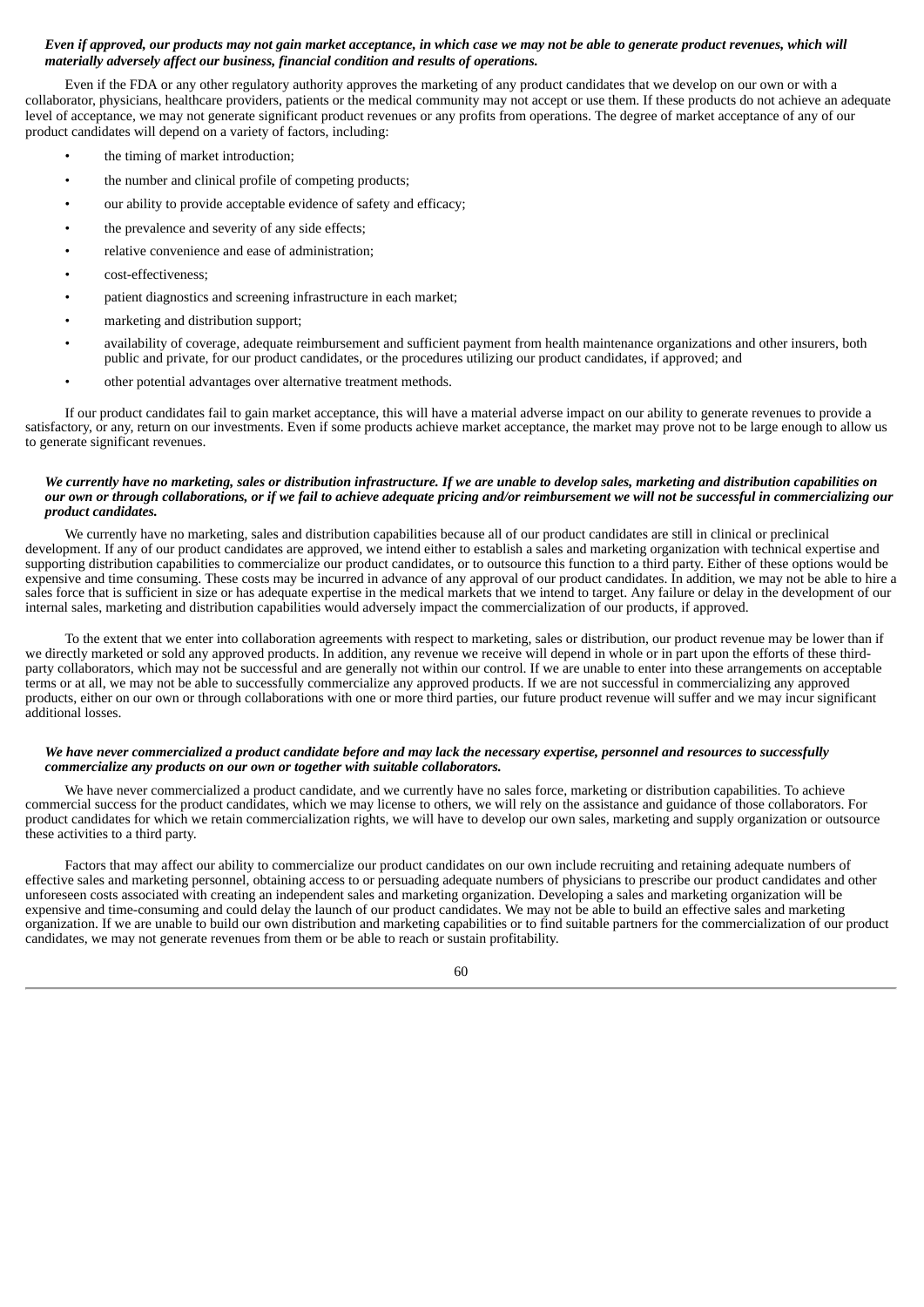### Our product candidates for which we intend to seek approval as biologic products may face competition sooner than anticipated.

The ACA includes a subtitle called the Biologics Price Competition and Innovation Act of 2009, or BPCIA, which created an abbreviated approval pathway for biological products that are biosimilar to or interchangeable with an FDA-licensed reference biological product. Under the BPCIA, an application for a biosimilar product may not be submitted to the FDA until four years following the date that the reference product was first approved by the FDA. In addition, the approval of a biosimilar product may not be made effective by the FDA until 12 years from the date on which the reference product was first approved. During this 12-year period of exclusivity, another company may still market a competing version of the reference product if the FDA approves a full BLA for the competing product containing the sponsor's own preclinical data and data from adequate and well-controlled clinical trials to demonstrate the safety, purity and potency of their product. The law is complex and is still being interpreted and implemented by the FDA. As a result, its ultimate impact, implementation, and meaning are subject to uncertainty.

We believe that any of our product candidates approved as a biological product under a BLA should qualify for the 12-year period of exclusivity. However, there is a risk that this exclusivity could be shortened due to congressional action or otherwise, or that the FDA will not consider our product candidates to be reference products for competing products, potentially creating the opportunity for competition sooner than anticipated. Other aspects of the BPCIA, some of which may impact the BPCIA exclusivity provisions, have also been the subject of recent litigation. Moreover, the extent to which a biosimilar, once approved, will be substituted for any one of our reference products in a way that is similar to traditional generic substitution for nonbiological products is not yet clear, and will depend on a number of marketplace and regulatory factors that are still developing.

Jurisdictions in addition to the United States have established abbreviated pathways for regulatory approval of biological products that are biosimilar to earlier approved reference products. For example, the European Union has had an established regulatory pathway for biosimilars since 2005.

The increased likelihood of biosimilar competition has increased the risk of loss of innovators' market exclusivity. Due to this risk, and uncertainties regarding patent protection, if our clinical candidates are approved for marketing, it is not possible to predict the length of market exclusivity for any particular product with certainty based solely on the expiration of the relevant patent(s) or the current forms of regulatory exclusivity. It is also not possible to predict changes in United States regulatory law that might reduce biological product regulatory exclusivity. The loss of market exclusivity for a product would likely materially and negatively affect revenues and we may not generate adequate or sufficient revenues from them or be able to reach or sustain profitability.

#### **Risks Related to Our Dependence on Third Parties**

We rely, and expect to continue to rely, on third parties, including independent clinical investigators and CROs, to conduct our preclinical studies and clinical trials. If these third parties do not successfully carry out their contractual duties, comply with applicable regulatory requirements or meet expected deadlines, we may not be able to obtain regulatory approval for or commercialize our product candidates and our business could be *substantially harmed.*

We have relied upon and plan to continue to rely upon third parties, including independent clinical investigators and third-party CROs, to conduct our preclinical studies and clinical trials and to monitor and manage data for our ongoing preclinical and clinical programs. We rely on these parties for execution of our preclinical studies and clinical trials, and control only certain aspects of their activities. Nevertheless, we are responsible for ensuring that each of our studies and trials is conducted in accordance with the applicable protocol, legal, regulatory and scientific standards, and our reliance on these third parties does not relieve us of our regulatory responsibilities. We and our third-party contractors and CROs are required to comply with GCP requirements, which are regulations and guidelines enforced by the FDA and comparable foreign regulatory authorities for all of our products candidates in clinical development. Regulatory authorities enforce these GCPs through periodic inspections of trial sponsors, principal investigators and trial sites. If we or any of our CROs fail to comply with applicable GCPs, the clinical data generated in our clinical trials may be deemed unreliable and the FDA or comparable foreign regulatory authorities may require us to perform additional clinical trials before approving our marketing applications. We cannot assure you that upon inspection by a given regulatory authority, such regulatory authority will determine that any of our clinical trials comply with GCP regulations. In addition, our clinical trials must be conducted with product produced under cGMP regulations. Our failure to comply with these regulations may require us to repeat clinical trials, which would delay the regulatory approval process.

Further, these investigators and CROs are not our employees and we will not be able to control, other than by contract, the amount of resources, including time, which they devote to our product candidates and clinical trials. If independent investigators or CROs fail to devote sufficient resources to the development of our product candidates, or if their performance is substandard, it may delay or compromise the prospects for approval and commercialization of any product candidates that we develop. In addition, the use of third-party service providers may require us to disclose our proprietary information to these parties, which could increase the risk that this information will be misappropriated.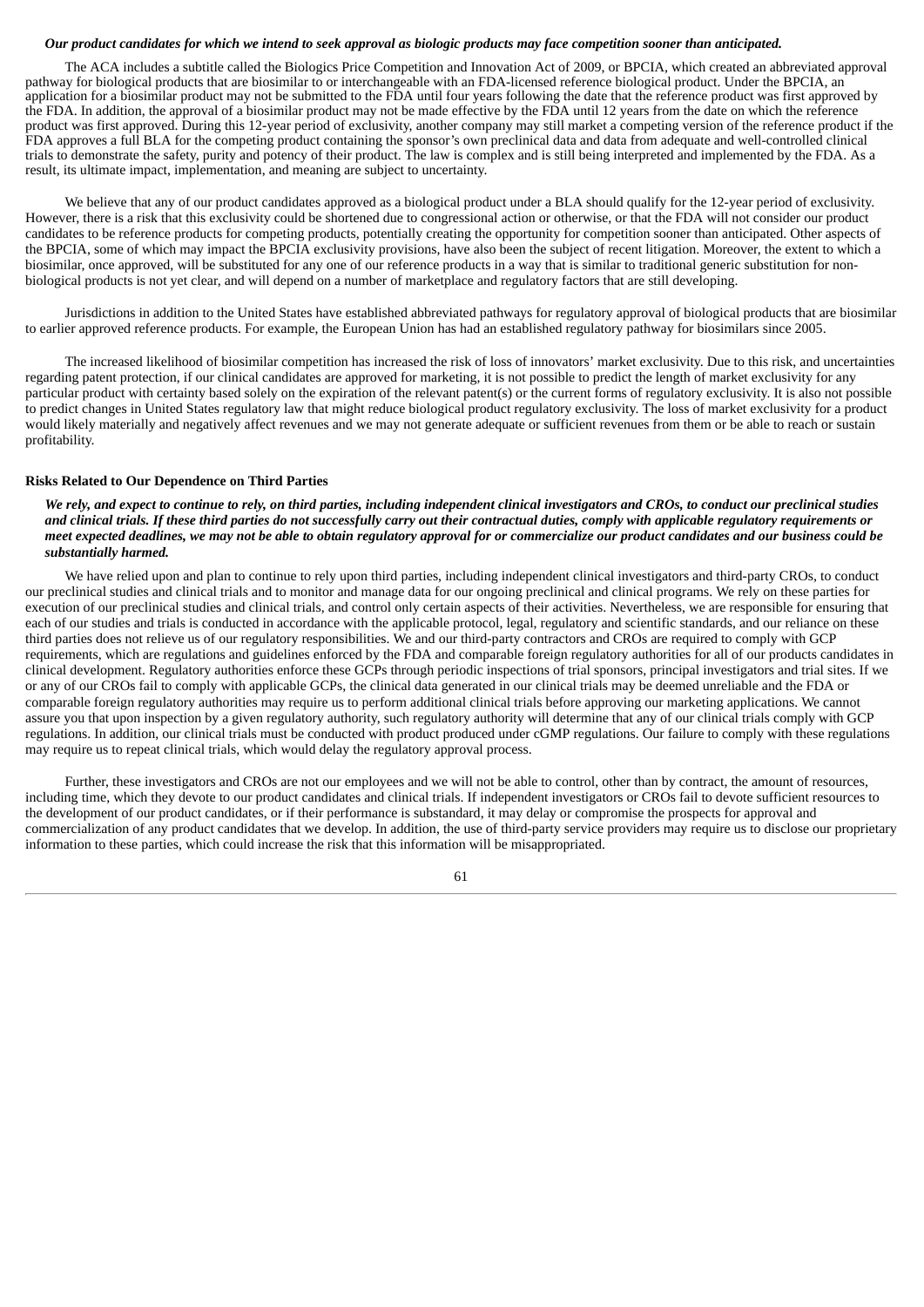Our CROs have the right to terminate their agreements with us in the event of an uncured material breach. In addition, some of our CROs have an ability to terminate their respective agreements with us if it can be reasonably demonstrated that the safety of the subjects participating in our clinical trials warrants such termination, if we make a general assignment for the benefit of our creditors or if we are liquidated.

If any of our relationships with these third-party CROs terminate, we may not be able to enter into arrangements with alternative CROs or to do so on commercially reasonable terms. If CROs do not successfully carry out their contractual duties or obligations or meet expected deadlines, if they need to be replaced or if the quality or accuracy of the clinical data they obtain is compromised due to the failure to adhere to our clinical protocols, regulatory requirements or for other reasons, our clinical trials may be extended, delayed or terminated and we may not be able to obtain regulatory approval for or successfully commercialize our product candidates. As a result, our results of operations and the commercial prospects for our product candidates would be harmed, our costs could increase and our ability to generate revenues could be delayed.

Switching or adding additional CROs involves additional cost and requires management time and focus. In addition, there is a natural transition period when a new CRO commences work. As a result, delays occur, which can materially impact our ability to meet our desired clinical development timelines. Additionally, CROs may lack the capacity to absorb higher workloads or take on additional capacity to support our needs. Though we carefully manage our relationships with our CROs, there can be no assurance that we will not encounter similar challenges or delays in the future or that these delays or challenges will not have a material adverse impact on our business, financial condition and prospects.

## We may not realize the benefits of any collaborative or licensing arrangement we enter into, and if we fail to enter into new strategic relationships our business, financial condition, commercialization prospects and results of operations may be materially adversely affected.

Our product development programs and the potential commercialization of our product candidates will require substantial additional cash to fund expenses. Therefore, for some of our product candidates, we may decide to enter into new collaborations with pharmaceutical or biopharmaceutical companies for the development and potential commercialization of those product candidates. For instance, we have a discovery collaboration and license agreement with AbbVie, pursuant to which we have licensed the development and commercialization of certain of our product candidates, as well as a Development and Option Agreement with AbbVie, pursuant to which we granted to AbbVie an option to a worldwide, exclusive license with respect to HPN217.

We face significant competition in seeking appropriate collaborators. Collaborations are complex and time-consuming to negotiate and document. We may also be restricted under existing and future collaboration agreements from entering into agreements on certain terms with other potential collaborators. We may not be able to negotiate collaborations on acceptable terms, or at all. If our strategic collaborations do not result in the successful development and commercialization of product candidates, or if one of our collaborators terminates its agreement with us, we may not receive any future research funding or milestone or royalty payments under the collaboration. Moreover, our estimates of the potential revenue we are eligible to receive under our strategic collaborations may include potential payments related to therapeutic programs for which our collaborators have discontinued development or may discontinue development in the future. If that were to occur, we may have to curtail the development of a particular product candidate, reduce or delay its development program or one or more of our other development programs, delay its potential commercialization or reduce the scope of our sales or marketing activities, or increase our expenditures and undertake development or commercialization activities at our own expense. If we elect to increase our expenditures to fund development or commercialization activities on our own, we may need to obtain additional capital, which may not be available to us on acceptable terms or at all. If we do not have sufficient funds, we will not be able to bring our product candidates to market and generate product revenue. If we do enter into a new collaboration agreement, we could be subject to the following risks, each of which may materially harm our business, commercialization prospects and financial condition:

- we may not be able to control the amount and timing of resources that the collaboration partner devotes to the product development program;
- the collaboration partner may experience financial difficulties;
- we may be required to relinquish important rights such as marketing, distribution and intellectual property rights;
- a collaborator could move forward with a competing product developed either independently or in collaboration with third parties, including our competitors; or
- business combinations or significant changes in a collaborator's business strategy may adversely affect our willingness to complete our obligations under any arrangement.

If we license products or businesses, we may not be able to realize the benefit of such transactions if we are unable to successfully integrate them with our existing operations and company culture. We cannot be certain that, following a strategic transaction or license, we will achieve the results, revenue or specific net income that justifies such transaction.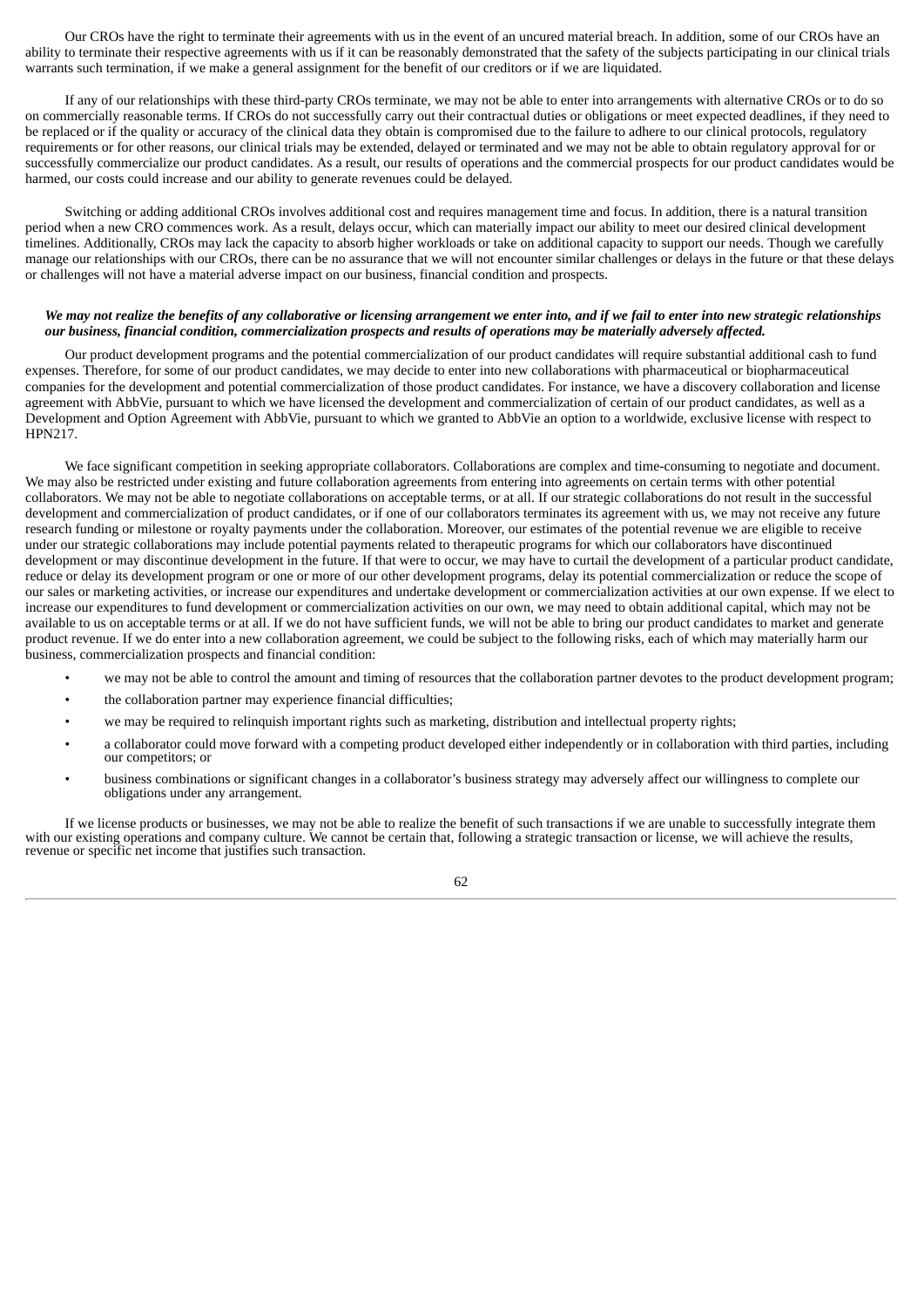#### We rely on third-party manufacturers to produce our product candidates. Any failure by a third-party manufacturer to produce acceptable product candidates for us may delay or impair our ability to initiate or complete our clinical trials or commercialize approved products.

We do not currently own or operate any manufacturing facilities nor do we have any in-house manufacturing experience or personnel. We work with third-party contract manufacturers to produce sufficient quantities of our product candidates for preclinical testing and clinical trials, in compliance with applicable regulatory and quality standards, and intend to do so for the commercial manufacture of our products, if approved. If we are unable to arrange for such third-party manufacturing sources, or fail to do so on commercially reasonable terms, we may not be able to successfully produce sufficient supply of product candidate or we may be delayed in doing so. For example, public health epidemics, such as the COVID-19 pandemic are currently impacting multiple jurisdictions worldwide, including the United States. Such disruptions have included supply chain restrictions at contract manufacturing organizations, or CMOs, delays in obtaining manufacturing, and limits on the availability of raw materials. These disruptions may impact the ability of our existing or future manufacturers to perform their obligations under our manufacturing agreements with such parties or for us to manufacture sufficient drug substance to resupply our ongoing clinical trials. Such failure or substantial delay could materially harm our business.

Our TriTAC, ProTriTAC and TriTAC-XR platforms rely on third parties for the biological materials used in testing and qualifying our products. Some biological materials have not always met our expectations or requirements, and any disruption in the supply of these biological materials could materially adversely affect our business. Although we have control processes and screening procedures, biological materials are susceptible to damage and contamination and may contain active pathogens. Improper storage of these materials, by us or any third-party suppliers, may require us to destroy some of our biological raw materials or product candidates.

Reliance on third-party manufacturers entails risks to which we would not be subject if we manufactured product candidates ourselves, including reliance on the third party for regulatory compliance and quality control and quality assurance, volume and timing of production, the possibility of breach of the manufacturing agreement by the third party because of factors beyond our control (including a failure to synthesize and manufacture our product candidates in accordance with our product specifications) and the possibility of termination or nonrenewal of the agreement by the third party at a time that is costly or damaging to us. In addition, the FDA and other regulatory authorities require that our product candidates be manufactured according to cGMPs. Pharmaceutical manufacturers and their subcontractors are required to register their facilities or products manufactured at the time of submission of the marketing application and then annually thereafter with the FDA and certain state and foreign agencies. They are also subject to periodic unannounced inspections by the FDA, state and other foreign authorities. Any subsequent discovery of problems with a product, or a manufacturing or laboratory facility used by us or our third-party suppliers, may result in restrictions on the product or on the manufacturing or laboratory facility, including marketed product recall, suspension of manufacturing, product seizure, or a voluntary withdrawal of the drug from the market. We may have little to no control regarding the occurrence of third-party manufacturer incidents. Any failure by our third-party manufacturers to comply with cGMP or failure to scale up manufacturing processes, including any failure to deliver sufficient quantities of product candidates in a timely manner, could lead to an irreparable delay in our development or commercialization timeline.

### To date, we have relied on one single-source supplier per product for bulk drug substance. The loss of any of our suppliers or their failure to supply us with BDS on a timely basis could cause a delay in our ability to develop the impacted product candidates and adversely affect our business.

We depend on one single-source supplier per product for bulk drug substance, or BDS. There can be no assurance that our supply of BDS will not be limited, interrupted, or of satisfactory quality or continue to be available at acceptable prices. Additionally, we do not have any control over the process or timing of the acquisition or manufacture of materials by our suppliers, and cannot ensure that our suppliers will deliver to us the BDS we order on time, or at all. The loss of BDS provided by our suppliers could require us to change the design of the product candidate development process for the impacted product(s) based on the functions, limitations, features and specifications of the replacement.

In addition, the lead time needed to establish a relationship with a new supplier can be lengthy, and we may experience delays in meeting demand in the event we must switch to a new supplier for any product. The time and effort to qualify a new supplier could result in additional costs, diversion of resources or reduced manufacturing yields, any of which would negatively impact our operating results. Our reliance on a single-source supplier per product exposes us to certain risks, including the following:

- our suppliers may cease or reduce production or deliveries, raise prices or renegotiate terms which would impact those products produced;
- we may be unable to locate a suitable replacement on acceptable terms or on a timely basis, if at all;
- if there is a disruption to any single-source supplier's operations, and if we are unable to enter into arrangements with alternative suppliers, we may need to halt our clinical trial programs;
- delays caused by supply issues may harm our reputation, frustrate our clinical trial sites and cause them to turn to our competitors for future projects; and
- our ability to develop our product candidates could be materially and adversely impacted if the single-source suppliers upon which we rely, per product, were to experience a significant business challenge, disruption or failure due to issues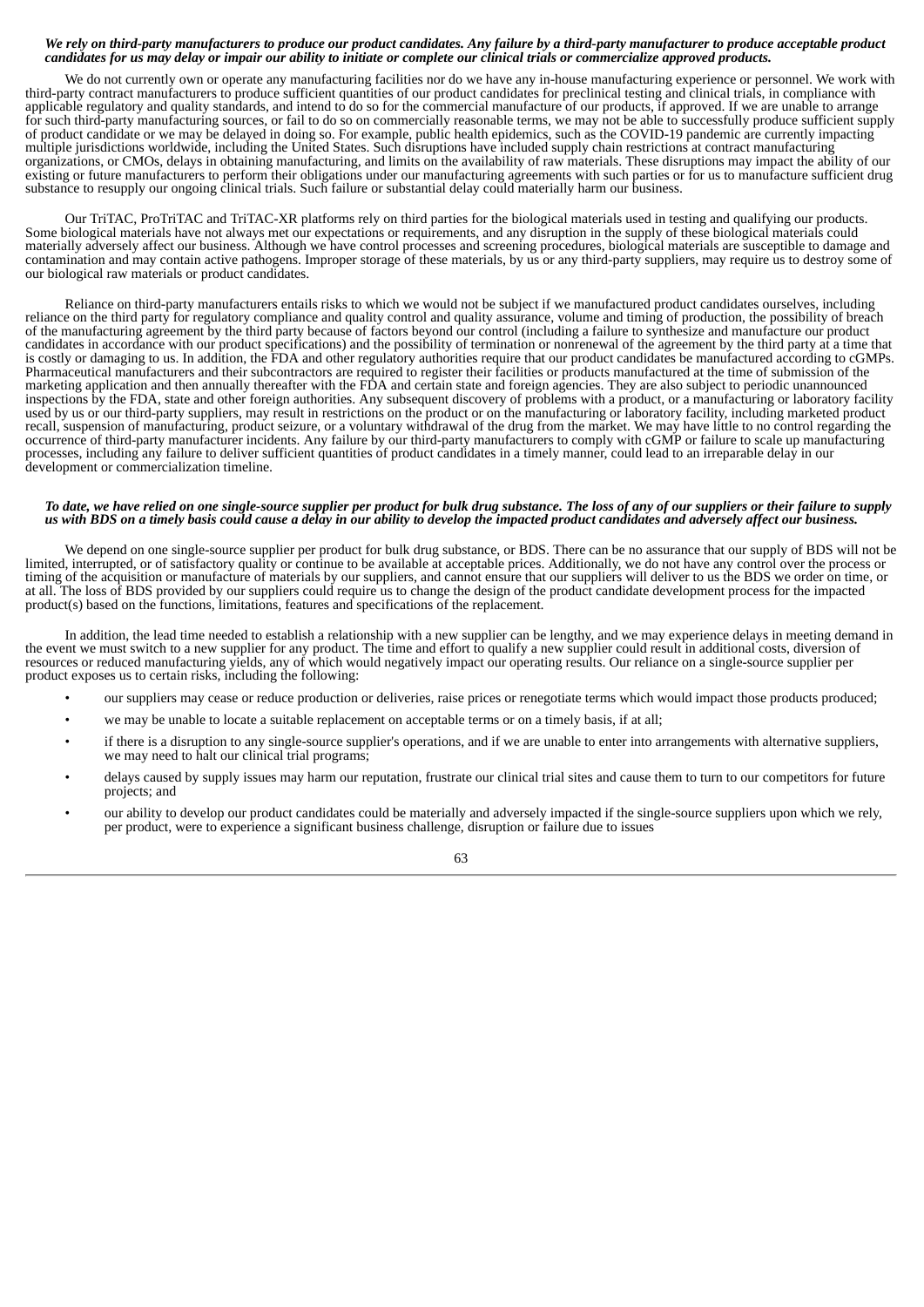such as financial difficulties or bankruptcy, issues relating to other customers such as regulatory or quality compliance issues, or other financial, legal, regulatory or reputational issues.

Moreover, to meet anticipated demand, our suppliers may need to increase manufacturing capacity, which could involve significant challenges. This may require us and our suppliers to invest substantial additional funds and hire and retain the technical personnel who have the necessary experience. Neither we nor our suppliers may successfully complete any required increase to existing manufacturing capacity in a timely manner, or at all.

#### We currently rely on third-party suppliers and other third parties for production of our product candidates, and our dependence on these third parties may impair the advancement of our research and development programs and the development of our product candidates. Moreover, we intend to rely on third parties to produce commercial supplies of any approved product candidate and our commercialization of any of our product candidates could be stopped, delayed or made less profitable if those third parties fail to obtain approval of the FDA or comparable regulatory authorities, fail to provide us with sufficient quantities of product or fail to do so at acceptable quality levels or prices or fail to otherwise complete *their duties in compliance with their obligations to us or other parties.*

We do not currently own or operate any manufacturing facilities, nor do we have any in-house manufacturing experience or personnel. We rely on and expect to continue to rely on third-party CMOs for the supply of cGMP-grade, clinical trial materials and commercial quantities of our product candidates and products, if approved. Reliance on third-party providers may expose us to more risk than if we were to manufacture product candidates ourselves. The facilities used by our contract manufacturers to manufacture our commercial products must be approved by the FDA or other global regulatory authorities pursuant to inspections that will be conducted after we submit our marketing authorization application or BLA to the relevant agency. We have limited control over the manufacturing process of, and beyond contractual terms, we are completely dependent on our contract manufacturing partners for compliance with cGMP for the manufacture of our product candidates. If our contract manufacturers cannot successfully manufacture material that conforms to our specifications and the strict regulatory requirements of global regulatory authorities, they will not be able to secure and/or maintain regulatory approval for their manufacturing facilities. In addition, we have limited control over the ability of our contract manufacturers to maintain adequate quality control, quality assurance and qualified personnel. If the FDA or a comparable foreign regulatory authority does not approve these facilities for the manufacture of our product candidates or if it withdraws any such approval in the future, we may need to find alternative manufacturing facilities, which would significantly impact our ability to develop, obtain regulatory approval for or market our product candidates, if approved. In addition, any failure to achieve and maintain compliance with these laws, regulations and standards could subject us to the risk that we may have to delay the manufacturing of our product candidates or approved products, which would adversely affect our business and reputation. Furthermore, third-party providers may breach existing agreements they have with us because of factors beyond our control. They may also terminate or refuse to renew their agreement because of their own financial difficulties or business priorities, at a time that is costly or otherwise inconvenient for us. If we were unable to find an adequate replacement or another acceptable service provider in time, our clinical trials could be delayed or our commercial activities could be harmed. In addition, the fact that we are dependent on our collaborators, our suppliers and other third parties for the manufacture, filling, storage and distribution of our product candidates means that we are subject to the risk that the products may have manufacturing defects that would prevent the sale of these products to global markets. The inability to sell our products containing such defects could adversely affect our business, financial condition and results of operations.

Growth in the costs and expenses of components or raw materials may also adversely influence our business, financial condition and results of operations. Supply sources could be interrupted from time to time and, if interrupted, there is no guarantee that supplies could be resumed (whether in part or in whole) within a reasonable timeframe and at an acceptable cost or at all.

We rely on our manufacturers and other subcontractors to comply with and respect the proprietary rights of others in conducting their contractual obligations for us. If our manufacturers or other subcontractors fail to acquire the proper licenses or otherwise infringe third-party proprietary rights in the course of completing their contractual obligations to us, we may have to find alternative manufacturers or defend against claims of infringement, either of which would significantly impact our ability to develop, obtain regulatory approval for or market our product candidates, if approved. In addition, although we require manufacturers and service providers to assign or license to us their interest in and to intellectual property rights to improvements made by them in the development and manufacturing process for our products, in future contracts that we may enter into with these third parties, we may not own, or may have to share, these intellectual property rights to improvements.

## We depend on third-party suppliers for key raw materials used in our manufacturing processes, and the loss of these third-party suppliers or their *inability to supply us with adequate raw materials could harm our business.*

We rely on our manufacturers to purchase the raw materials necessary to produce our product candidates for our clinical trials. There are a limited number of suppliers for raw materials that we use to manufacture our drugs and our manufacturers may qualify second-source suppliers of critical raw materials to prevent a possible disruption of the supply of the materials necessary to produce our product candidates for our clinical trials, and if approved, ultimately for commercial sale. We do not have any control over the

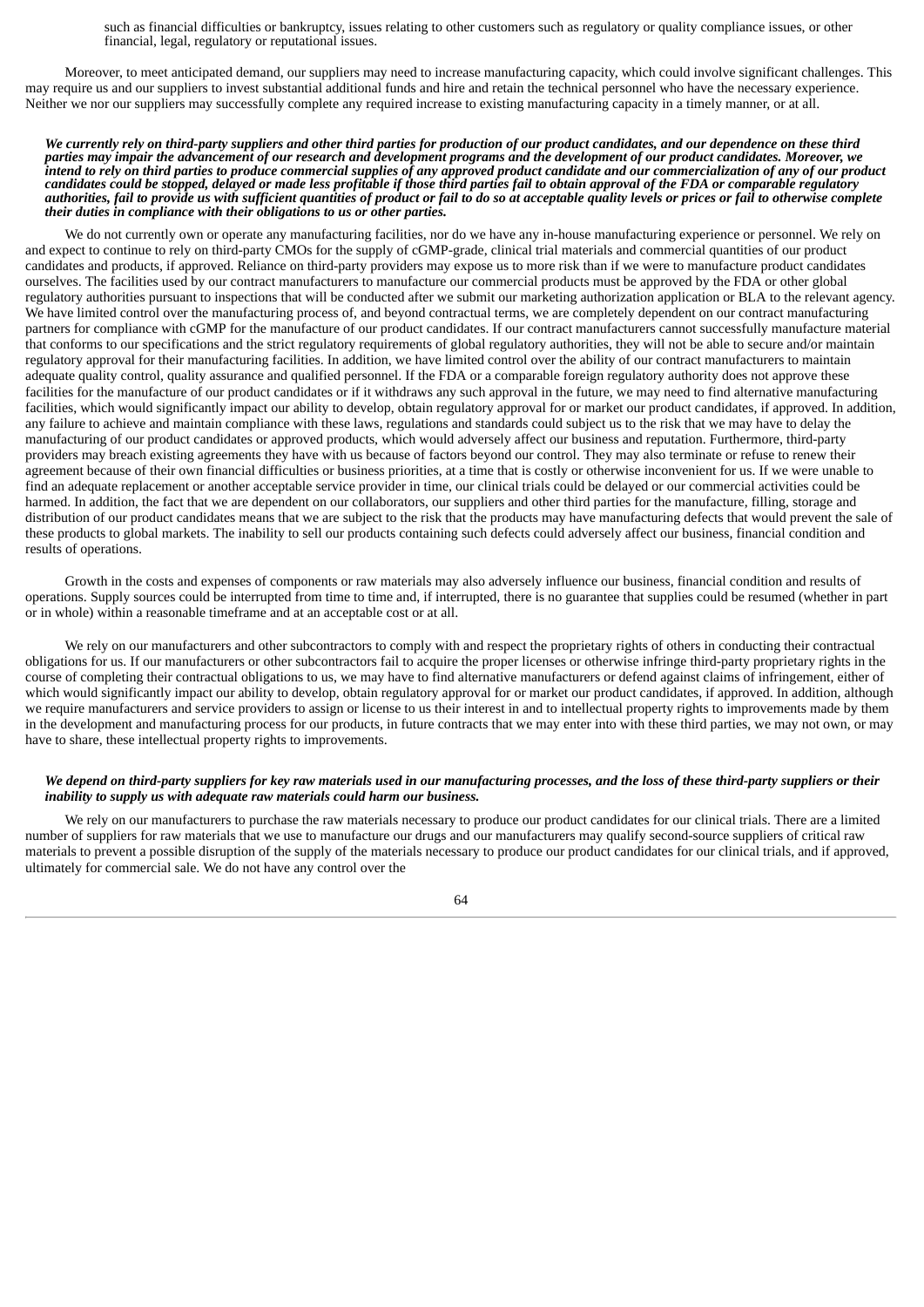process or timing of the acquisition of these raw materials by our manufacturers. We cannot be sure that the third-party raw material suppliers will remain in business, or that they will not be purchased by a company that is not interested in continuing to produce these materials. In addition, the lead time needed to qualify a new raw material supplier can be lengthy, and we may experience delays in meeting demand for our product in the event a new supplier must be used. The time and effort to qualify a new raw material supplier could result in additional costs, diversion of resources or inability to produce a comparable product candidate, any of which would negatively impact our operating results. Any significant delay in the supply of a product candidate for an ongoing clinical trial due to the need to replace a third-party raw material manufacturer could considerably delay completion of our clinical trials, product testing and potential regulatory approval of our product candidates. If our manufacturers or we are unable to purchase these raw materials after regulatory approval has been obtained for our product candidates, the commercial launch of our product candidates would be delayed or there would be a shortage in supply, which would impair our ability to generate revenues from the sale of our product candidates.

#### **Risks Related to Intellectual Property and Information Technology**

### We rely on patents and other intellectual property rights to protect our technology, including product candidates and our TriTAC, ProTriTAC and TriTAC-XR platforms, the enforcement, defense and maintenance of which may be challenging and costly. Failure to enforce or protect these rights *adequately could harm our ability to compete and impair our business.*

Our commercial success depends in part on obtaining and maintaining patents and other forms of intellectual property rights for technology related to our TriTAC, ProTriTAC and TriTAC-XR platforms, including, but not limited to, our product candidates, methods used to manufacture those product candidates, formulations thereof and the methods for treating patients using those product candidates. Given that the development of our technology and product candidates is at an early stage, our intellectual property portfolio with respect to certain aspects of our technology and product candidates is also at an early stage. Failure to protect or to obtain, maintain or extend adequate patent and other intellectual property rights could materially adversely affect our ability to develop and market our product candidates.

We seek to protect our proprietary position by filing patent applications in the United States and abroad related to our novel platform technologies and product candidates that are important to our business. The patent prosecution process is expensive and time-consuming, and we may not be able to prepare, file and prosecute all necessary or desirable patent applications at a reasonable cost or in a timely manner. It is also possible that we will fail to identify patentable aspects of inventions made in the course of development and commercialization activities before it is too late to obtain patent protection on them. Further, the issuance, scope, validity, enforceability and commercial value of our current or future patent rights are highly uncertain. Our pending and future patent applications may not result in patents being issued which protect our technology or product candidates, in whole or in part, or which effectively prevent others from commercializing competitive technologies and product candidates. The patent examination process may require us to narrow the scope of the claims of our pending and future patent applications, which may limit the scope of patent protection that may be obtained. We cannot assure you that all of the potentially relevant prior art relating to our patents and patent applications has been found. If such prior art exists, it can invalidate a patent or prevent a patent from issuing from a pending patent application. Even if patents do successfully issue and even if such patents cover our product candidates, third parties may initiate opposition, interference, re-examination, post-grant review, inter partes review, nullification or derivation action in court or before patent offices, or similar proceedings challenging the validity, enforceability or scope of such patents, which may result in the patent claims being narrowed or invalidated. Our patent applications cannot be enforced against third parties practicing the technology claimed in such applications unless and until a patent issues from such applications, and then only to the extent the issued claims cover the technology.

Because patent applications in the United States and other jurisdictions are confidential for a period of time after filing, and some remain so until issued, we cannot be certain that we were the first to file any patent application related to our technology, including a particular product candidate. As a result, the issuance, scope, validity, enforceability and commercial value of our patent rights are highly uncertain.

Furthermore, if third parties have filed such patent applications on or before March 15, 2013, an interference proceeding can be initiated by such third parties to determine who was the first to invent any of the subject matter covered by the patent claims of our applications. If third parties have filed such applications after March 15, 2013, a derivation proceeding can be initiated by such third parties to determine whether our invention was derived from theirs. Even where we have a valid and enforceable patent, we may not be able to exclude others from practicing our invention where the other party can show that they used the invention in commerce before our filing date or the other party benefits from a compulsory license.

## We may become involved in lawsuits to protect or enforce our issued patents relating to one or more of our product candidates or our TriTAC, ProTriTAC and TriTAC-XR platforms, which could ultimately render our patents invalid or unenforceable and adversely affect our competitive *position.*

Competitors may infringe our patents or other intellectual property that relate to our TriTAC, ProTriTAC and TriTAC-XR platforms and product candidates, their respective methods of use, manufacture and formulations thereof. To protect our competitive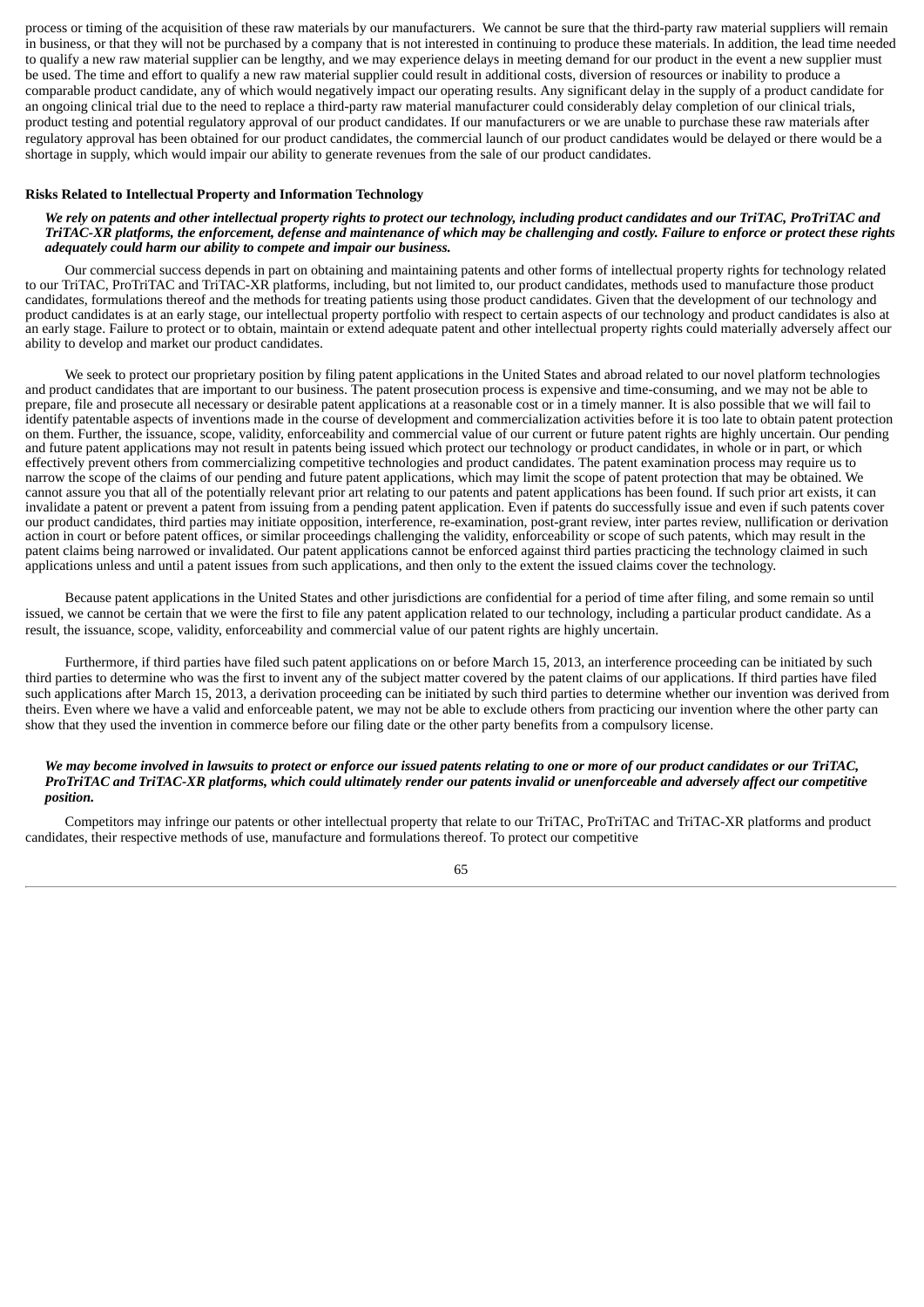position and counter infringement or unauthorized use, we may from time to time need to resort to litigation to enforce or defend any patents or other intellectual property rights owned by us by filing infringement claims. As enforcement of intellectual property rights is difficult, unpredictable and expensive, we may fail in enforcing our rights—in which case our competitors may be permitted to use our technology without being required to pay us any license fees. In addition, litigation involving our patents carries the risk that one or more of our patents will be held invalid (in whole or in part, on a claim-by-claim basis) or held unenforceable. Such an adverse court ruling could allow third parties to commercialize our product candidates or methods, or our TriTAC, ProTriTAC and TriTAC-XR platforms, and then compete directly with us, without payment to us.

If we were to initiate legal proceedings against a third party to enforce a patent covering one of our product candidates or methods, the defendant could counterclaim that our patent is invalid and/or unenforceable. In patent litigation in the United States or in certain jurisdictions in Europe, defendant counterclaims alleging invalidity and/or unenforceability are commonplace. Grounds for a validity challenge could be an alleged failure to meet any of several statutory requirements, for example, lack of novelty, obviousness or non-enablement. Grounds for an unenforceability assertion could be an allegation that someone connected with prosecution of the patent withheld relevant information from the U.S. Patent and Trademark Office, or made a misleading statement, during prosecution. Third parties may also raise similar invalidity and/or unenforceability claims before administrative bodies in the United States or abroad, even outside the context of litigation. Such mechanisms include inter partes review, ex parte re-examination and post grant review in the United States, and equivalent proceedings in foreign jurisdictions (*e.g.*, opposition proceedings). The outcome following legal assertions of invalidity and unenforceability during patent litigation is unpredictable. With respect to the validity question, for example, we cannot be certain that there is no invalidating prior art, of which we and the patent examiner were unaware during prosecution. If a defendant were to prevail on a legal assertion of invalidity and/or unenforceability, we would lose at least part, and perhaps all, of the patent protection on one or more of our technologies, product candidates, methods or certain aspects of our TriTAC, ProTriTAC and TriTAC-XR platforms. Such a loss of patent protection could have a material adverse impact on our business.

There is also a risk that, even if the validity of our patents is upheld, the court will construe our patent's claims narrowly or decide that we do not have the right to stop the other party from using the invention at issue on the grounds that our patent claims do not cover the invention. Even if we establish infringement, the court may decide not to grant an injunction against further infringing activity and instead award only monetary damages, which may or may not be an adequate remedy. Furthermore, because of the substantial amount of discovery required in connection with intellectual property litigation, there is a risk that some of our confidential information could be compromised by disclosure during litigation. Patents and other intellectual property rights also will not protect our technology if competitors design around our protected technology without infringing our patents or other intellectual property rights.

Because of the expense and uncertainty of litigation, we may not be in a position to enforce our intellectual property rights against third parties. Instead, we may conclude that even if a third party is infringing our issued patents relating to our TriTAC, ProTriTAC and TriTAC-XR platforms and/or product candidates, any patents that may be issued as a result of our pending or future patent applications or other intellectual property rights, the riskadjusted cost of bringing and enforcing such a claim or action may be too high or not in the best interest of us or our stockholders. In such cases, we may decide that the more prudent course of action is to simply monitor the situation or initiate or seek some other non-litigious action or solution.

## We may fail to identify relevant third-party patents or may incorrectly interpret the relevance, scope or expiration of a third-party patent which might adversely affect our ability to develop our TriTAC, ProTriTAC and TriTAC-XR platforms and product candidates.

We cannot guarantee that our operations and activities do not, or will not in the future, infringe existing or future patents. We also cannot guarantee that any of our patent searches or analyses, including the identification of relevant patents, the scope of patent claims or the expiration of relevant patents, are complete or thorough, nor can we be certain that we have identified each and every third-party patent and pending application in the United States and abroad that is relevant to our TriTAC, ProTriTAC and TriTAC-XR platforms or necessary for the commercialization of our product candidates in any jurisdiction.

Numerous U.S. and foreign patents and pending patent applications exist in our market that are owned by third parties. Our competitors in both the United States and abroad, many of which have substantially greater resources and have made substantial investments in patent portfolios and competing technologies, may have applied for or obtained or may in the future apply for and obtain, patents that will prevent, limit or otherwise interfere with our ability to make, use and sell our product candidates. We do not always conduct independent reviews of pending patent applications of and patents issued to third parties. Patent applications in the United States and elsewhere are typically published approximately 18 months after the earliest filing for which priority is claimed, with such earliest filing date being commonly referred to as the priority date. Certain U.S. applications that will not be filed outside the United States can remain confidential until patents are issued. In addition, patent applications in the United States and elsewhere can be pending for many years before issuance, and unintentionally abandoned patents or applications can be revived. Furthermore, pending patent applications that have been published can, subject to certain limitations, be later amended in a manner that could cover our technologies, our product candidates or the use thereof. As such, there may be applications of third parties now pending or

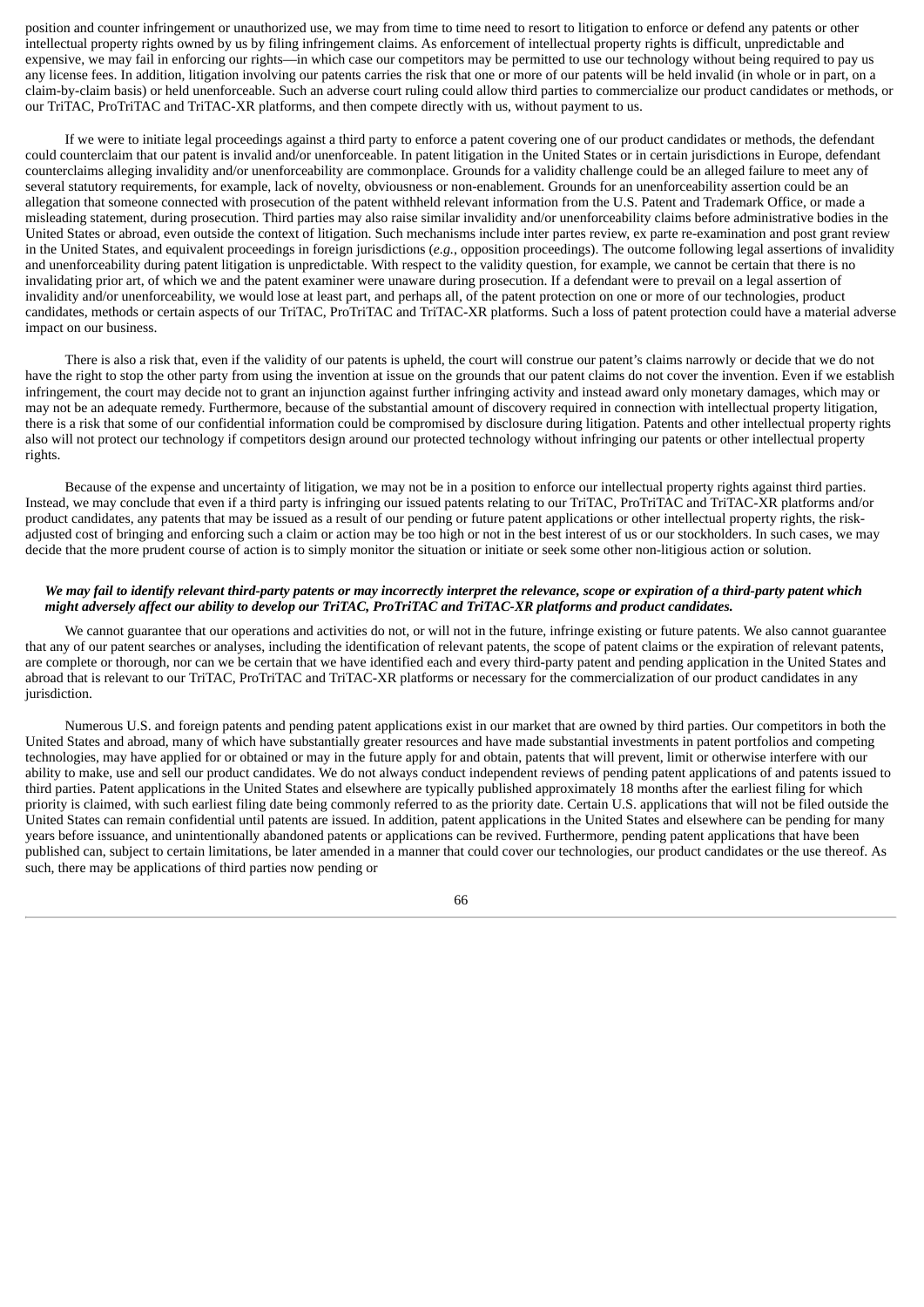recently revived patents of which we are unaware. These applications may later result in issued patents, or the revival of previously abandoned patents, that will prevent, limit or otherwise interfere with our ability to make, use or sell our product candidates.

The scope of a patent claim is determined by an interpretation of law, the written disclosure in a patent and the patent's prosecution history. Our interpretation of the relevance or the scope of a patent or a pending application may be incorrect, which may negatively impact our ability to market our product candidates. We may incorrectly determine that our product candidates are not covered by a third-party patent or may incorrectly predict whether a third party's pending application will issue with claims of relevant scope. Our determination of the expiration date of any patent in the United States or abroad that we consider relevant may be incorrect, which may negatively impact our ability to develop and market our product candidates. Our failure to identify and correctly interpret relevant patents may negatively impact our ability to develop and market our product candidates.

We cannot provide any assurances that third-party patents do not exist which might be enforced against our current technology, including our platform technologies, product candidates and their respective methods of use, manufacture and formulations thereof, and could result in either an injunction prohibiting our manufacture or future sales, or, with respect to our future sales, an obligation on our part to pay royalties and/or other forms of compensation to third parties, which could be significant.

### Intellectual property rights of third parties could adversely affect our ability to develop or commercialize our product candidates, such that we could be required to litigate or obtain licenses from third parties in order to develop or market our product candidates. Such litigation or licenses could be *costly or not available on commercially reasonable terms.*

Our commercial success depends, in part, on our ability to develop, manufacture, market and sell our product candidates without infringing the intellectual property and other proprietary rights of third parties. Our competitive position may suffer if patents issued to third parties or other third-party intellectual property rights cover our methods or product candidates or elements thereof, our manufacture or uses relevant to our development plans, our product candidates, or other attributes of our product candidates or our TriTAC, ProTriTAC and TriTAC-XR platforms. In such cases, we may not be in a position to develop or commercialize product candidates unless we successfully pursue litigation to nullify or invalidate the third-party intellectual property right concerned, which can be expensive and time consuming, or enter into a license agreement with the intellectual property right holder, if available on commercially reasonable terms.

There is a substantial amount of intellectual property litigation in the biotechnology and pharmaceutical industries, and we have and may from time to time become party to, or threatened with, litigation or other adversarial proceedings regarding intellectual property rights with respect to our product candidates. For example, on November 25, 2018, we received a letter from counsel for Maverick alleging that our ProTriTAC program is subject to the non-compete provision of our Asset Transfer Agreement with Maverick. On January 3, 2019, Maverick filed a complaint against us in the Delaware Court of Chancery and a motion for a temporary restraining order seeking to prohibit us from further developing our ProTriTAC platform. The complaint alleges claims for breach of contract and misappropriation of trade secrets, and seeks as relief, among other things, a declaration that our ProTriTAC technology impermissibly competes in the Maverick Field (as defined in the Asset Transfer Agreement), a preliminary and permanent injunction and unspecified damages. We believe that the mechanism of action employed by our ProTriTAC platform falls outside the Maverick Field. On May 8, 2019, Millennium, a wholly owned subsidiary of Takeda Pharmaceutical Company Limited, was granted permission by the court to intervene in the litigation. Millennium and Maverick are parties to a collaboration and warrant agreement, and Millennium's complaint in intervention alleged, in part, that we fraudulently induced Millennium to enter into the agreements with Maverick. Millennium asserted various tort claims against us. A trial on Maverick and Millennium's claims was held on September 9-13 and 17, 2019.

On April 3, 2020, the Delaware Chancery Court issued a memorandum opinion which related only to our ProTriTAC platform. The Court ruled in our favor on Maverick's claims for breach of contract and misappropriation of trade secrets and dismissed those claims. As part of that ruling, the Court determined that our ProTriTAC technology is not in a field that is subject to a four year non-compete. The Court found in favor of Millennium on its claim against us for fraud in inducing Millennium's January 2017 investment in Maverick. The Court found that Millennium had not proved its claims for tortious interference with contract and business relations or unfair competition, and those claims were dismissed. The Court held a one-day trial on Millennium's damages claim on September 22, 2020, closing arguments were held December 8, 2020. On April 23, 2021, the Court issued a memorandum opinion awarding Millennium \$38.2 million in damages, plus pre-judgment interest. The Court's opinion stated that pre-judgment interest would be calculated as set forth in 6 Del. Code Section 2301(a), which generally provides that the legal rate of interest shall be 5% over the Federal Reserve discount rate.

On May 5, 2021, we entered into a settlement agreement, or the Settlement Agreement, with Millennium and Maverick. Pursuant to the terms of the Settlement Agreement, Millennium filed a proposed order and final judgment with the Court on May 5, 2021; we paid on May 5, 2021 the full amount of damages awarded by the Court, equal to \$38.2 million in damages plus \$11.8 million in pre-judgment interest through May 5, 2021; and we, Millennium and Maverick each agreed to forego and waive our right to appeal the order and final judgment. Following execution of the Settlement Agreement, we are free to continue to develop our ProTriTAC platform and product candidates. The Court approved the proposed order and entered a final judgment on May 5, 2021.

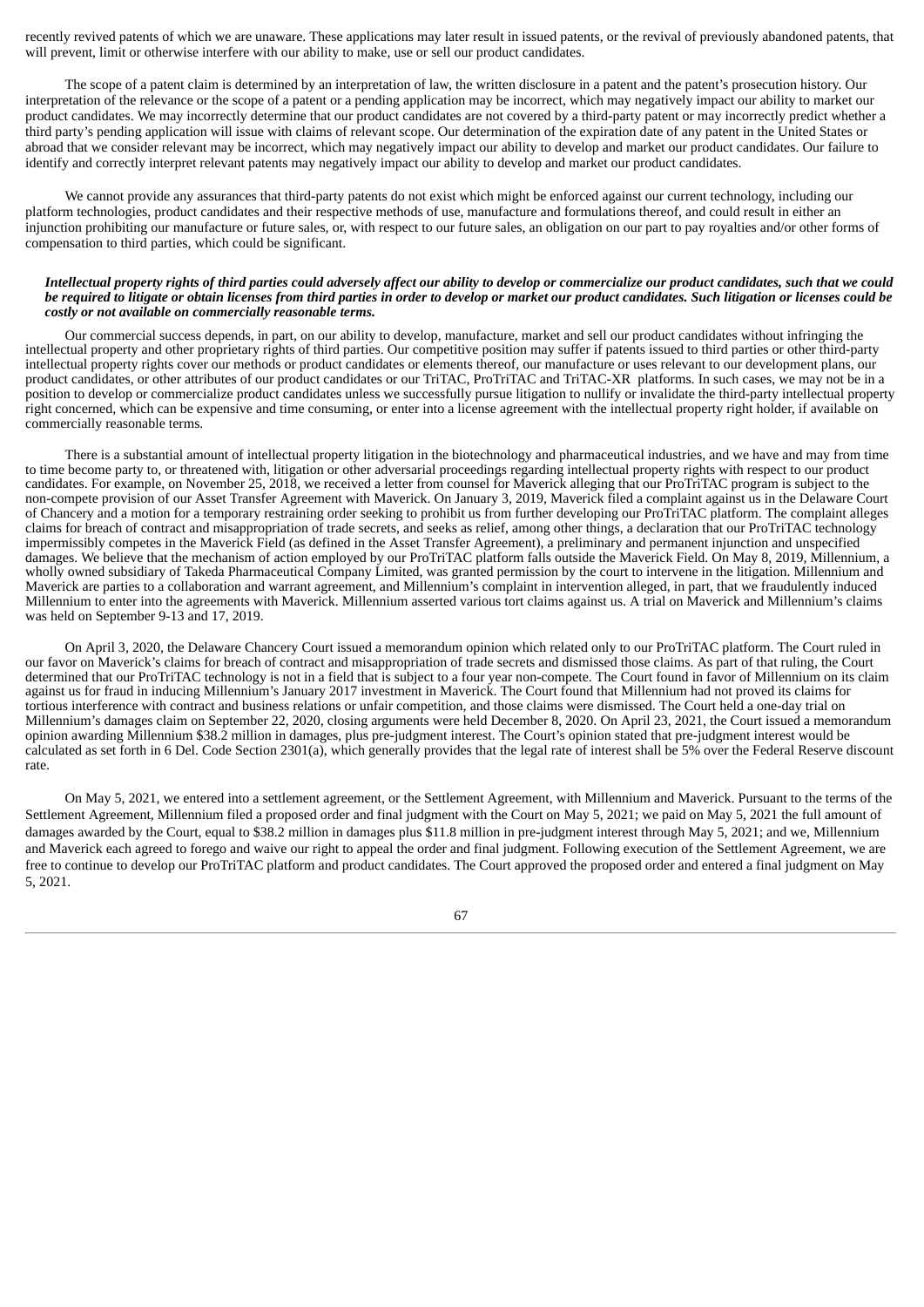The various markets in which we plan to operate are subject to frequent and extensive litigation regarding patents and other intellectual property rights. In addition, many companies in intellectual property-dependent industries, including those producing therapeutics to treat and potentially cure cancer, have employed intellectual property litigation as a means to gain an advantage over competitors. As a result, we may be required to defend against claims of intellectual property infringement that may be asserted by our competitors against us and, if the outcome of any such litigation is adverse to us, it may affect our ability to compete effectively.

Third-party intellectual property right holders, including our competitors, may assert and actively bring infringement claims against us based on existing or future intellectual property rights. The pharmaceutical and biotechnology industries have produced a significant number of patents, and it may not always be clear to industry participants, including us, which patents cover various types of product candidates or methods of use. The coverage of patents is subject to interpretation by the courts, and the interpretation is not always uniform.

If we are sued for patent infringement, we would need to demonstrate that our product candidates or platform technologies either do not infringe the patent claims of a relevant patent or that the patent claims are invalid or unenforceable, and we may not be able to do this. Proving invalidity may be difficult. For example, in the United States, proving invalidity in court requires a showing of clear and convincing evidence to overcome the presumption of validity enjoyed by issued patents. Even if we are successful in these proceedings, we may incur substantial costs and the time and attention of our management and scientific personnel could be diverted in pursuing these proceedings, which could have a material adverse effect on our business and operations. In addition, we may not have sufficient resources to bring these actions to a successful conclusion. In addition, we may not be able to successfully settle or otherwise resolve such infringement claims. If we are unable to successfully settle future claims on terms acceptable to us, we may be required to engage or continue costly, unpredictable and time-consuming litigation and may be prevented from or experience substantial delays in marketing our product candidates.

Our involvement in litigation, and in any interferences, opposition proceedings or other intellectual property proceedings inside and outside of the United States may divert management from focusing on business operations, could cause us to spend significant amounts of money and may have no guarantee of success. Any current and potential intellectual property litigation also could force us to do one or more of the following:

- stop selling, incorporating, manufacturing or using our product candidates or any products, if approved, in the United States and/or other jurisdictions that use the subject intellectual property;
- obtain from a third party asserting its intellectual property rights, a license to sell or use the relevant technology, including the obligation to pay royalties, which license may not be available on reasonable terms, or at all, or may be non-exclusive thereby giving our competitors access to the same technologies licensed to us;
- redesign those products or processes that use any allegedly infringing or misappropriated technology, which may result in significant cost or delay to us, or which redesign could be technically infeasible; or
- pay damages, including the possibility of treble damages and attorneys' fees in a patent case if a court finds us to have willfully infringed certain intellectual property rights.

# Intellectual property litigation or other legal proceedings could cause us to spend substantial resources and distract our personnel from their *normal responsibilities.*

Litigation or other legal proceedings relating to intellectual property claims, with or without merit, is unpredictable and generally expensive and time consuming. Even if resolved in our favor, such litigation and other legal proceedings may cause us to incur significant expenses and is likely to divert significant resources from our core business, including distracting our technical and management personnel from their normal responsibilities, and may impact our reputation. In addition, there could be public announcements of the results of hearings, motions or other interim proceedings or developments and if securities analysts or investors perceive these results to be negative, we could have a substantial adverse effect on the price of our common shares. Such litigation or proceedings could substantially increase our operating losses and reduce our resources available for development activities. We may not have sufficient financial or other resources to adequately conduct such litigation or proceedings. Some of our competitors may be able to sustain the costs of such litigation or proceedings more effectively than we can because of their substantially greater financial resources. Uncertainties resulting from the initiation and continuation of patent litigation or other proceedings could have a material adverse effect on our ability to compete in the marketplace.

## We may need to obtain additional licenses of third-party technology that may not be available to us or are available only on commercially unreasonable terms, and which may cause us to operate our business in a more costly or otherwise adverse manner that was not anticipated.

We currently have rights to the intellectual property, including patent applications relating to our TriTAC, ProTriTAC and TriTAC-XR platforms and our product candidates. From time to time, we may be required to license technologies relating to our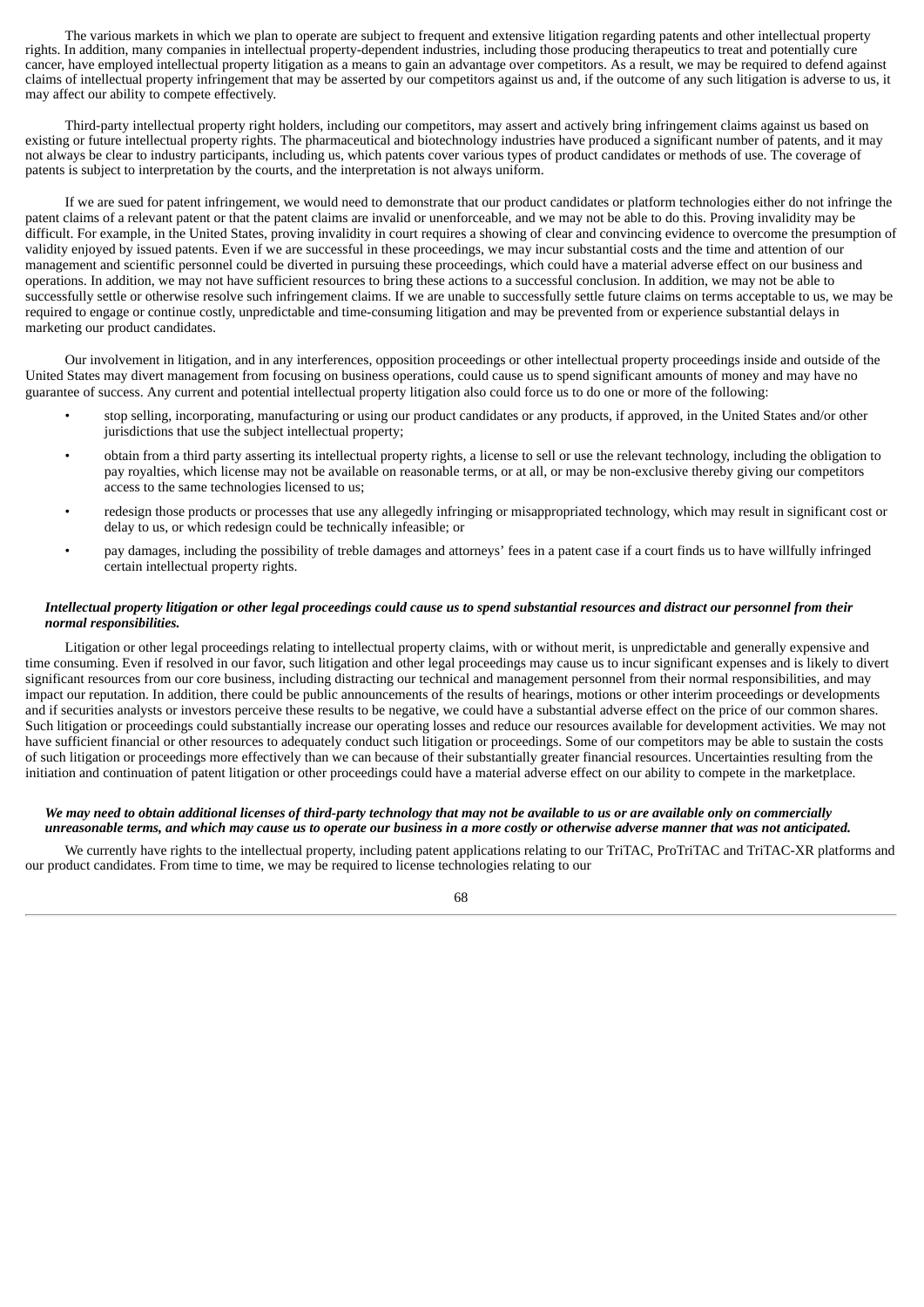therapeutic research programs from additional third parties to further develop or commercialize our platform technologies and product candidates. Similarly, the targets of our product candidates have also been the subject of research by many companies that have filed patent applications or have patents related to such targets and therapeutic methods relating to those targets. There can be no assurance any such patents will not be asserted against us or that we will not need to seek licenses from such third parties. We may not be able to secure such licenses on acceptable terms, if at all, and any such litigation would be costly and time-consuming.

Should we be required to obtain licenses to any third-party technology, including any such patents required to manufacture, use or sell our product candidates, the growth of our business will likely depend in part on our ability to acquire, in-license, maintain or use these proprietary rights. The inability to obtain any third-party license required to develop or commercialize any of our product candidates could cause us to abandon any related efforts, which could seriously harm our business and operations.

In addition, our product candidates may require specific formulations to work effectively and efficiently and the rights to these formulations may be held by others. We may be unable to acquire or in-license any compositions, methods of use, processes, or other third-party intellectual property rights from third parties that we identify as necessary for our product candidates. The licensing and acquisition of third-party intellectual property rights is a competitive area, and a number of more established companies are also pursuing strategies to license or acquire third-party intellectual property rights that we may consider attractive. These established companies may have a competitive advantage over us due to their size, cash resources, and greater clinical development and commercialization capabilities.

Our involvement in litigation, and in any interferences, opposition proceedings or other intellectual property proceedings inside and outside of the United States may divert management from focusing on business operations, could cause us to spend significant amounts of money and may have no guarantee of success. Any current and potential intellectual property litigation also could force us to do one or more of the following:

- stop selling, incorporating, manufacturing or using our product candidates or any products, if approved, in the United States and/or other jurisdictions that use the subject intellectual property;
- obtain from a third party asserting its intellectual property rights, a license to sell or use the relevant technology, including the obligation to pay royalties, which license may not be available on reasonable

In addition, companies that perceive us to be a competitor may be unwilling to assign or license rights to us. We also may be unable to license or acquire third-party intellectual property rights on terms that would allow us to make an appropriate return on our investment. Even if we are able to obtain a license, it may be non-exclusive, thereby giving our competitors access to the same technologies licensed to us. If we are unable to successfully obtain a license to third-party intellectual property rights necessary for the development of a product candidate or program, we may have to abandon development of that product candidate or program and our business and financial condition could suffer.

## If our trademarks and trade names are not adeauately protected, then we may not be able to build name recoanition in our markets of interest and *our business may be adversely affected.*

Our registered or unregistered trademarks or trade names may be challenged, infringed, circumvented or declared generic or determined to be infringing on other marks. We may not be able to protect our rights to these trademarks and trade names, which we need to build name recognition by potential collaborators, partners or customers in our markets of interest. Over the long term, if we are unable to establish name recognition based on our trademarks and trade names, then we may not be able to compete effectively and our business may be adversely affected. If other entities use trademarks similar to ours in different jurisdictions, or have senior rights to ours, it could interfere with our use of our current trademarks throughout the world.

During trademark registration proceedings, we may receive rejections. Although we would be given an opportunity to respond to those rejections, we may be unable to overcome such rejections. In addition, in both the USPTO and comparable agencies in many foreign jurisdictions, third parties are given an opportunity to oppose pending trademark applications and to seek to cancel registered trademarks. Opposition or cancellation proceedings may be filed against our trademarks, which may not survive such proceedings. If we are unable to establish name recognition based on our trademarks and trade names, we may not be able to compete effectively and our business may be adversely affected.

We may license our trademarks and trade names to third parties, such as distributors. Though these license agreements may provide guidelines for how our trademarks and trade names may be used, a breach of these agreements or misuse of our trademarks and tradenames by our licensees may jeopardize our rights in or diminish the goodwill associated with our trademarks and trade names.

## Patent terms may be inadequate to protect our competitive position on our product candidates for an adequate amount of time.

Patents have a limited lifespan. In the United States, if all maintenance fees are timely paid, the natural expiration of a patent is generally 20 years from its earliest U.S. non-provisional filing date. Various extensions may be available, but the life of a patent, and the protection it affords, is limited. Even if patents covering our product candidates are obtained, once the patent life has expired for a

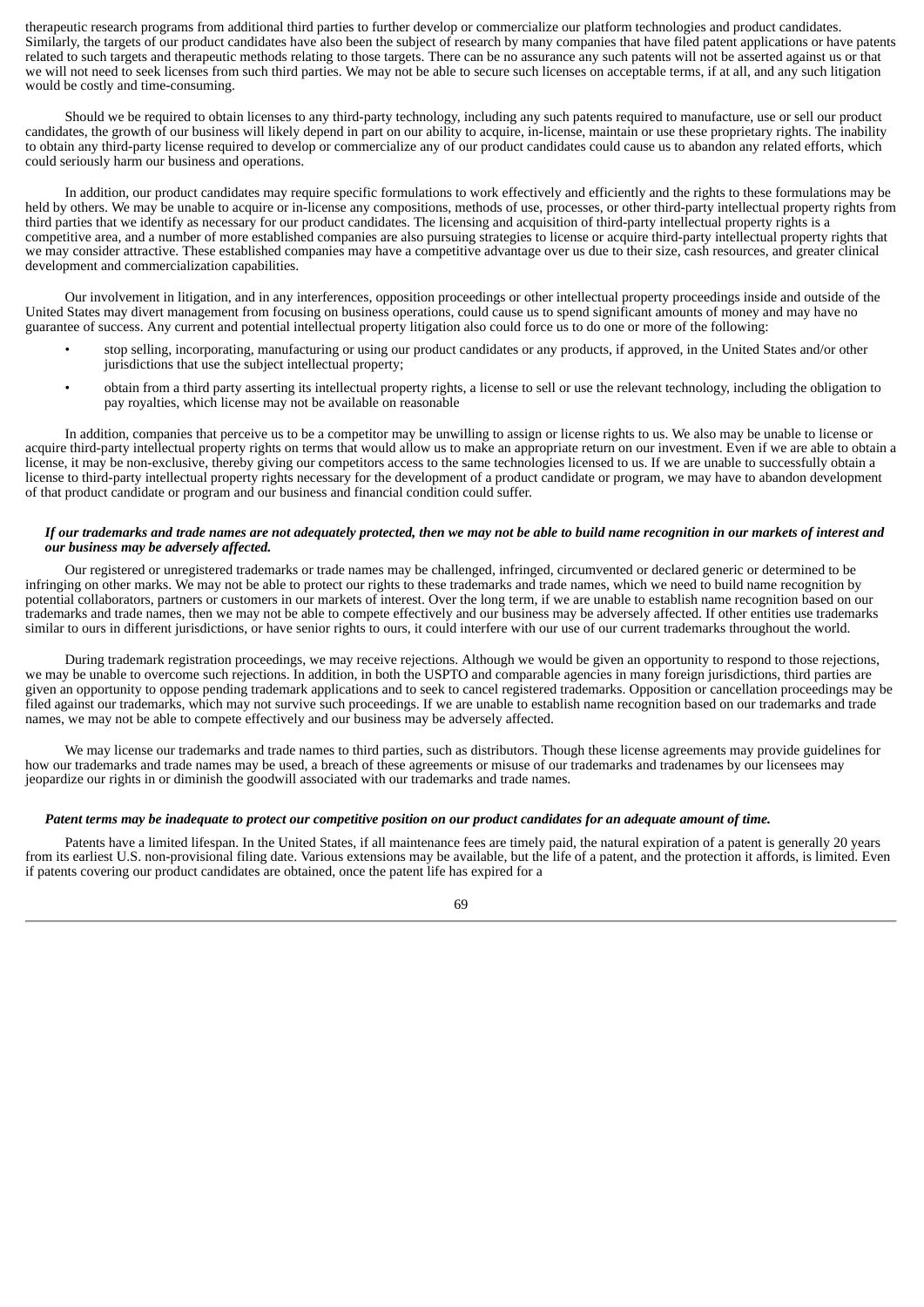product, we may be open to competition from competitive medications, including biosimilar or generic medications. In addition, although upon issuance in the United States a patent's life can be increased based on certain delays caused by the United States Patent and Trademark Office, or the USPTO, this increase can be reduced or eliminated based on certain delays caused by the patent applicant during patent prosecution. If we do not have sufficient patent life to protect our product candidates and any products, if approved, our business and results of operations will be adversely affected. Given the amount of time required for the development, testing and regulatory review of new product candidates, patents protecting such candidates might expire before or shortly after such candidates are commercialized. As a result, our patent portfolio may not provide us with sufficient rights to exclude others from commercializing products similar or identical to ours.

### If we do not obtain protection under the Hatch-Waxman Amendments and similar non-U.S. legislation for extending the term of patents covering *each of our product candidates, our business may be materially harmed*

Depending upon the timing, duration and conditions of FDA marketing approval of our product candidates, one or more of our U.S. patents may be eligible for limited patent term extension under the Drug Price Competition and Patent Term Restoration Act of 1984, referred to as the Hatch-Waxman Amendments, and similar legislation in the European Union. The Hatch-Waxman Amendments permit a patent term extension of up to five years for a patent covering an approved product as compensation for effective patent term lost during product development and the FDA regulatory review process. However, we may not receive an extension if we fail to apply within applicable deadlines, fail to apply prior to expiration of relevant patents or otherwise fail to satisfy applicable requirements. Moreover, the length of the extension could be less than we request. If we are unable to obtain patent term extension or the term of any such extension is less than we request, the period during which we can enforce our patent rights for that product will be shortened and our competitors may obtain approval to market competing products sooner. As a result, our revenue from applicable products could be reduced, possibly materially.

### We enjoy only limited geographical protection with respect to certain patents and may not be able to protect our intellectual property rights *throughout the world.*

Patents are of national or regional effect. While we will endeavor to try to protect our technologies, products and product candidates with intellectual property rights such as patents, as appropriate, the process of obtaining patents is time-consuming, expensive and sometimes unpredictable in other countries. As such, we may not be able to prevent third parties from practicing our inventions in all countries outside the United States, or from selling or importing products made using our inventions in and into the United States or other jurisdictions.

International applications under the Patent Cooperation Treaty, or PCT, are usually filed within 12 months after the priority filing. Based on the PCT filing, national and regional patent applications may be filed in additional jurisdictions where we believe our product candidates may be marketed. We have so far not filed for patent protection in all national and regional jurisdictions where such protection may be available. Filing, prosecuting and defending patents on all of our research programs and product candidates in all countries throughout the world would be prohibitively expensive, and our intellectual property rights in some countries outside the United States can be less extensive than those in the United States. In addition, we may decide to abandon national and regional patent applications before grant. Finally, the grant proceeding of each national/regional patent is an independent proceeding which may lead to situations in which applications might in some jurisdictions be refused by the relevant patent offices, while granted by others. Further, the standards applied by the USPTO and foreign patent offices in granting patents are not always applied uniformly or predictably. It is common that depending on the country, the scope of patent protection may vary for the same product candidate and/or technology. As such, we do not know the degree of future protection that we will have on our technologies and product candidates.

Competitors may use our or our collaboration partners' technologies in jurisdictions where we have not obtained patent protection to develop their own products and, further, may export otherwise infringing products to territories where we or our collaboration partners have patent protection, but enforcement is not as strong as that in the United States. These products may compete with our product candidates, and our or our collaboration partners' patents or other intellectual property rights may not be effective or sufficient to prevent them from competing.

The laws of some jurisdictions, particularly certain developing countries, do not protect intellectual property rights, particularly those relating to pharmaceuticals or biologics, to the same extent as laws in the United States, and many companies have encountered significant difficulties in protecting and defending such rights in such jurisdictions. Consequently, we may not be able to prevent third parties from practicing our inventions in all countries outside the United States, or from selling or importing products made using our inventions in and into the United States or other jurisdictions. If we encounter difficulties in protecting, or are otherwise precluded from effectively protecting, the intellectual property rights important for our business in such jurisdictions, the value of these rights may be diminished and we may face additional competition from others in those jurisdictions.

Proceedings to enforce our patent rights in foreign jurisdictions could result in substantial costs and divert our efforts and attention from other aspects of our business, could put our patents at risk of being invalidated or interpreted narrowly and our patent applications at risk of not issuing, and could provoke third parties to assert claims against us. We may not prevail in any lawsuits that we initiate and the damages or other remedies awarded, if any, may not be commercially meaningful. Accordingly, our efforts to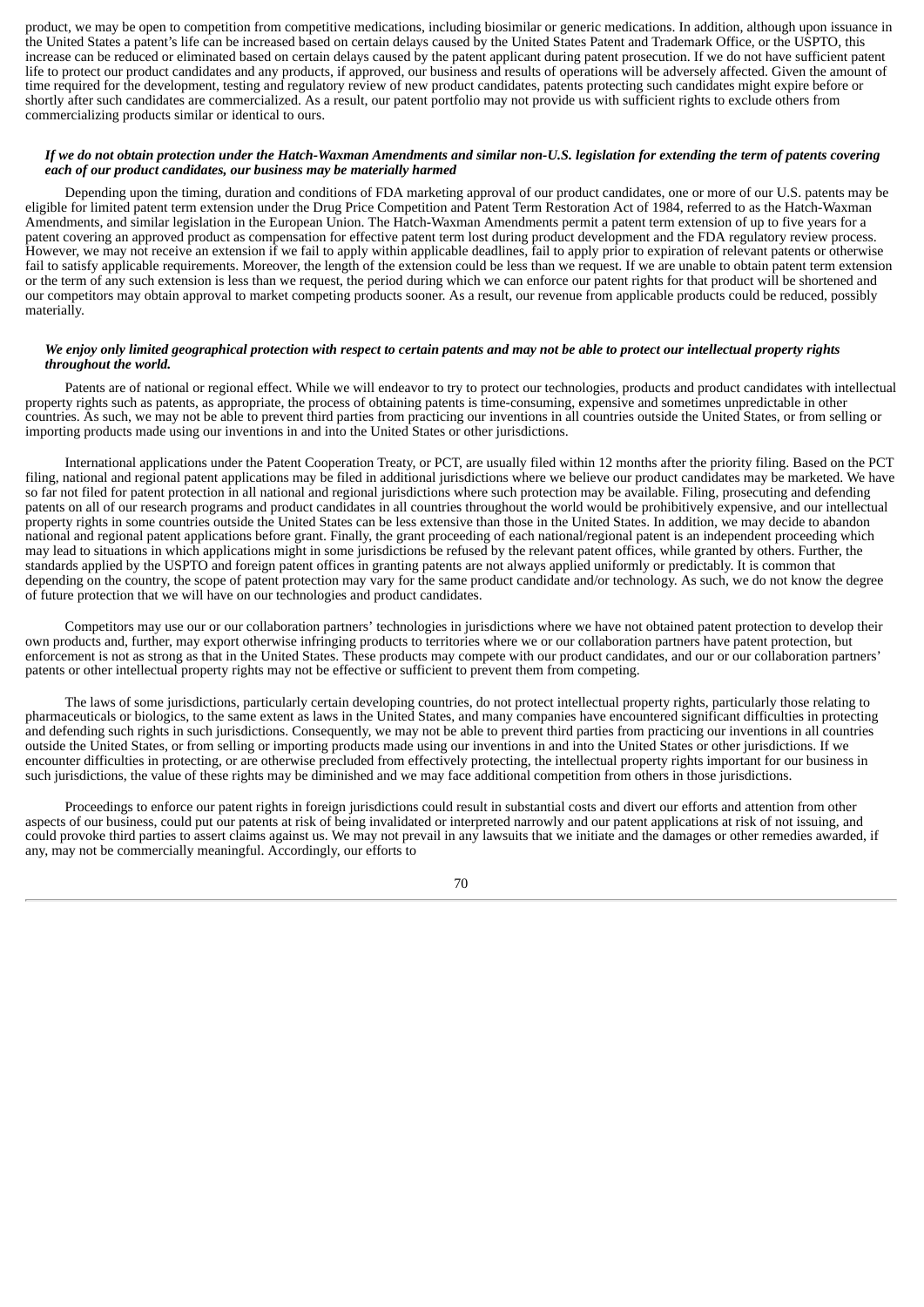enforce our intellectual property rights around the world may be inadequate to obtain significant commercial advantage from the intellectual property that we develop or license.

Some countries, including China and India, have compulsory licensing laws under which a patent owner may be compelled to grant licenses to third parties. In addition, some countries limit the enforceability of patents against government agencies or government contractors. In these countries, the patent owner may have limited remedies, which could materially diminish the value of such patent. If we are forced to grant a license to third parties with respect to any patents relevant to our business, our competitive position may be impaired and our business and results of operations may be adversely affected.

## We may become subject to claims challenging the inventorship or ownership of our patents and other intellectual property.

We may be subject to claims that former employees, consultants, independent contractors, collaborators or other third parties have an interest in our patents or other intellectual property as an owner, co-owner, inventor or co-inventor. The failure to name the proper inventors on a patent application can result in the patents issuing thereon being unenforceable. Inventorship disputes may arise from conflicting views regarding the contributions of different individuals named as inventors, the effects of foreign laws where foreign nationals are involved in the development of the subject matter of the patent, conflicting obligations of third parties involved in developing our product candidates or as a result of questions regarding co-ownership of potential joint inventions. Litigation may be necessary to resolve these and other claims challenging inventorship and/or ownership. Alternatively, or additionally, we may enter into agreements to clarify the scope of our rights in such intellectual property. If we fail in defending any such claims, in addition to paying monetary damages, we may lose valuable intellectual property rights, such as exclusive ownership of, or right to use, valuable intellectual property. Such an outcome could have a material adverse effect on our business. Even if we are successful in defending against such claims, litigation could result in substantial costs and be a distraction to management and other employees.

#### *Intellectual property rights do not necessarily address all potential threats to our competitive advantage.*

The degree of future protection afforded by our intellectual property rights is uncertain because intellectual property rights have limitations, and may not adequately protect our business, or permit us to maintain our competitive advantage. The following examples are illustrative:

- others may be able to make product candidates similar to our product candidates but that are not covered by the claims of the patents that we own or have exclusively licensed;
- the patents of third parties may have an adverse effect on our business;
- we or any future strategic partners might not have been the first to conceive or reduce to practice the inventions covered by the issued patent or pending patent application that we own or have exclusively licensed;
- we or any future strategic partners might not have been the first to file patent applications covering certain of our inventions;
- others may independently develop similar or alternative technologies or duplicate any of our technologies without infringing our intellectual property rights;
- it is possible that our pending patent applications will not lead to issued patents;
- issued patents that we own or have exclusively licensed may not provide us with any competitive advantage, or may be held invalid or unenforceable, as a result of legal challenges by our competitors;
- we cannot predict the degree and range of protection any issued patents will afford us against competitors, whether or not others will obtain patents claiming aspects similar to those covered by our patents and patent applications, or whether we will need to initiate litigation or administrative proceedings which may be costly whether we win or lose;
- our competitors might conduct research and development activities in countries where we do not have patent rights and then use the information learned from such activities to develop competitive products for sale in our major commercial markets;
- third parties performing manufacturing or testing for us using our product candidates or technologies could use the intellectual property of others without obtaining a proper license; and
- we may not develop additional technologies that are patentable.

Should any of these events occur, they could significantly harm our business, results of operations and prospects.

Composition of matter patents for biological and pharmaceutical products such as our product candidates are generally considered to be the strongest form of intellectual property protection for those types of products, as such patents provide protection

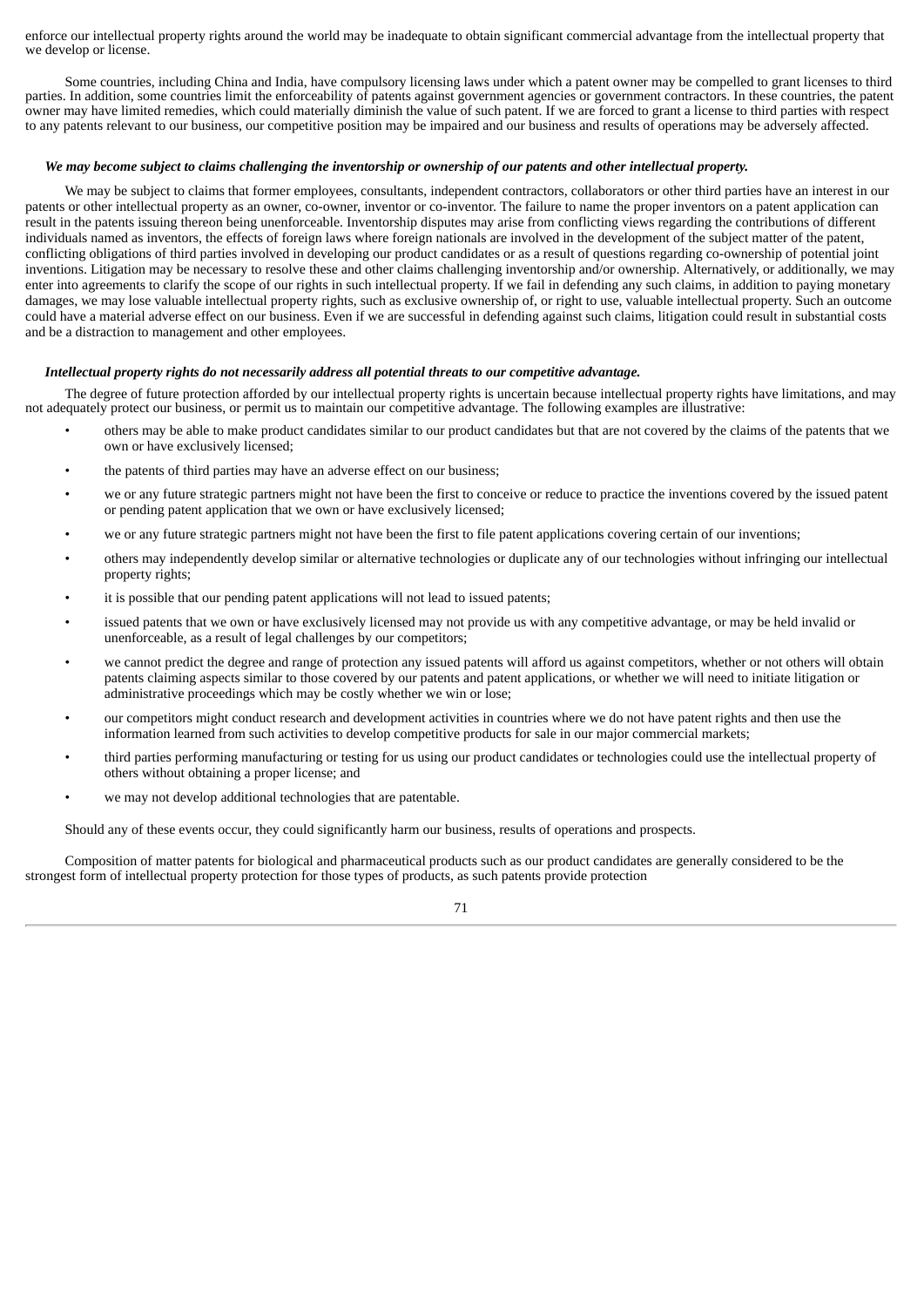without regard to any method of use. We cannot be certain that the claims in our pending patent applications covering composition of matter of our product candidates will be considered patentable by the USPTO or by patent offices in foreign countries, or that the claims in any of our issued patents will be considered valid and enforceable by courts in the United States or foreign countries. Method of use patents protect the use of a product for the specified method. This type of patent does not prevent a competitor from making and marketing a product that is identical to our product for an indication that is outside the scope of the patented method. Moreover, even if competitors do not actively promote their product for our targeted indications, physicians may prescribe these products "off-label." Although off-label prescriptions may infringe or contribute to the infringement of method of use patents, the practice is common and such infringement is difficult to prevent or prosecute.

## Changes in patent laws or patent jurisprudence could diminish the value of patents in general, thereby impairing our ability to protect our product *candidates.*

As is the case with other biopharmaceutical companies, our success is heavily dependent on intellectual property, particularly patents. Obtaining and enforcing patents in the biopharmaceutical industry involve both technological complexity and legal complexity. Recent U.S. Supreme Court rulings have narrowed the scope of patent protection available in certain circumstances and weakened the rights of patent owners in certain situations. Therefore, obtaining and enforcing biopharmaceutical patents is costly, time-consuming and inherently uncertain.

In September 2011, the America Invents Act, or the AIA, was enacted in the United States, resulting in significant changes to the U.S. patent system. An important change introduced by the AIA was a transition to a "first-to-file" system for deciding which party should be granted a patent when two or more patent applications are filed by different parties claiming the same invention, which went into effect on March 16, 2013. Therefore, a third party that now files a patent application in the USPTO before we do could be awarded a patent covering an invention of ours even if we created the invention before it was created by the third party. While we are cognizant of the time from invention to filing of a patent application, circumstances could prevent us from promptly filing patent applications for our inventions.

Among some of the other changes introduced by the AIA were changes that limit where a patentee may file a patent infringement suit and providing opportunities for third parties to challenge any issued patent in the USPTO. This applies to all of our U.S. patents, even those issued before March 16, 2013. Because of a lower evidentiary standard in USPTO proceedings compared to the evidentiary standard in U.S. federal courts necessary to invalidate a patent claim, a third party could potentially provide evidence in a USPTO proceeding sufficient for the USPTO to hold a claim invalid even though the same evidence would be insufficient to invalidate the claim if first presented in a district court action. Accordingly, a third party may attempt to use the USPTO procedures to invalidate our patent claims that would not have been invalidated if first challenged by the third party as a defendant in a district court action. The AIA and its continued implementation could increase the uncertainties and costs surrounding the prosecution of our patent applications, and the patent applications of our collaborators, and the enforcement or defense of our issued patents.

Depending on decisions by the U.S. Congress, the federal courts, and the USPTO, the laws and regulations governing patents could change in unpredictable ways that could weaken our ability to obtain new patents or to enforce our existing patents and patents that we might obtain in the future. For example, in the recent case, *Assoc. for Molecular Pathology v. Myriad Genetics, Inc.*, the U.S. Supreme Court held that certain claims to DNA molecules are not patentable. While we do not believe that any of the patents owned or licensed by us will be found invalid based on this decision, we cannot predict how future decisions by the courts, the U.S. Congress or the USPTO may impact the value of our patents. Similarly, there is complexity and uncertainty related to European patent laws. For example, the European Patent Convention was amended in April 2010 to limit the time permitted for filing divisional applications. In addition, the European Patent Convention patent system is relatively stringent in the type of amendments that are allowed during prosecution. These limitations and requirements could adversely affect our ability to obtain new patents in the future that may be important for our business.

# We may rely on trade secret and proprietary know-how, which can be difficult to trace and enforce and, if we are unable to protect the *confidentiality of our trade secrets, our business and competitive position would be harmed.*

In addition to seeking patents for some of our technology and product candidates, we may rely on trade secrets and/or confidential know-how to protect our technology, especially where patent protection is believed to be of limited value, to maintain our competitive position with respect to our research programs and product candidates. Elements of our product candidates, including processes for their preparation and manufacture, may involve proprietary know-how, information, or technology that is not covered by patents, and thus for these aspects we may consider trade secrets and know-how to be our primary intellectual property. Any disclosure, either intentional or unintentional, by our employees or by other third parties of our trade secrets or proprietary information could enable competitors to duplicate or surpass our technological achievements, thus adversely eroding our competitive position in our market.

Trade secrets and/or confidential know-how can be difficult to protect or maintain as confidential. To protect this type of information against disclosure or appropriation by competitors, our policy is to require our employees, consultants, contractors, collaborators, advisors and other third parties to enter into confidentiality agreements with us. Despite these efforts, any of these parties may unintentionally or willfully breach the agreements and disclose our confidential information, and confidentiality agreements may not provide an adequate remedy in the event of unauthorized disclosure of confidential information. Monitoring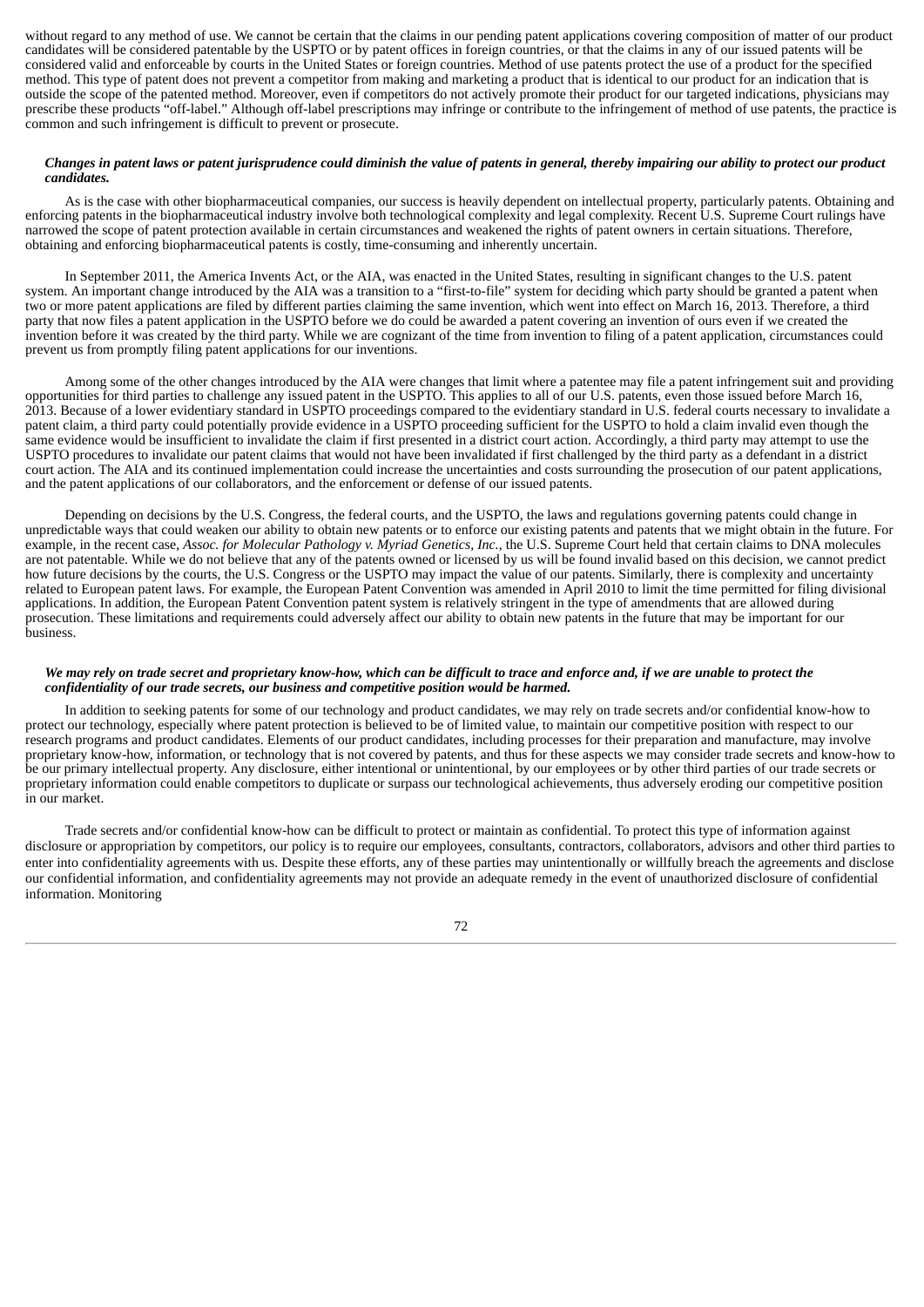unauthorized uses and disclosures is difficult, and we do not know whether the steps we have taken to protect our proprietary technologies will be effective. Enforcing a claim that a third party obtained illegally and is using trade secrets and/or confidential know-how is also expensive, time consuming and unpredictable. The enforceability of confidentiality agreements may vary from jurisdiction to jurisdiction. The laws of some foreign countries do not protect proprietary rights to the same extent or in the same manner as the laws of the United States. As a result, we may encounter significant problems in protecting and defending our intellectual property both in the United States and abroad. Furthermore, if a competitor lawfully obtained or independently developed any of our trade secrets, we would have no right to prevent such competitor from using that technology or information to compete with us, which could harm our competitive position. Additionally, if the steps taken to maintain our trade secrets are deemed inadequate, we may have insufficient recourse against third parties for misappropriating the trade secret. In addition, some courts inside and outside the United States are less willing or unwilling to protect trade secrets or other proprietary information.

Trade secrets can over time be disseminated within the industry through independent development, the publication of journal articles and the movement of personnel skilled in the art from company to company or academic to industry scientific positions. Though our agreements with third parties typically restrict the ability of our employees, consultants, contractors, collaborators, advisors and other third parties to publish data potentially relating to our trade secrets, our agreements may contain certain limited publication rights. Because from time to time we expect to rely on third parties in the development, manufacture and distribution of our product candidates and provision of our services, we must, at times, share trade secrets with them. Despite employing the contractual and other security precautions described above, the need to share trade secrets increases the risk that such trade secrets become known by our competitors, are inadvertently incorporated into the technology of others, or are disclosed or used in violation of these agreements. If any of our trade secrets were to be lawfully obtained or independently developed by a competitor or other third party, we would have no right to prevent them from using that technology or information to compete with us. If any of our trade secrets were to be disclosed to or independently developed by a competitor or other third party, our competitive position would be harmed.

In addition, our competitors may independently develop substantially equivalent trade secrets, proprietary information or know-how and may even apply for patent protection in respect of the same. If successful in obtaining such patent protection, our competitors could limit our use of our trade secrets and/or confidential know-how. Under certain circumstances and to guarantee our freedom to operate, we may also decide to publish some know-how to prevent others from obtaining patent rights covering such know-how.

#### We may be subject to third-party claims asserting that our employees, consultants, contractors, collaborators or advisors have misappropriated or wrongfully used or disseminated their intellectual property or claiming ownership of what we regard as our own intellectual property.

Many of our employees, including our senior management, were previously employed at universities or at other biopharmaceutical companies, including our competitors or potential competitors. Some of these employees executed proprietary rights, non-disclosure and non-competition agreements in connection with such previous employment. Similarly, we work with consultants, contractors, collaborators, advisors or other third parties who have worked with, and do currently work with, other companies, including our competitors or potential competitors, and have executed proprietary rights, nondisclosure and non-competition agreements in connection with such other companies. Although we try to ensure that our employees, consultants, contractors, collaborators, advisors or other third parties do not use or disclose the proprietary information or know-how of others in their work for us, we may be subject to claims that we or these employees or individuals that we work with have used or disclosed confidential information or intellectual property of others, including trade secrets or other proprietary information, or that we caused an individual to breach the terms of his or her noncompetition or non-solicitation agreement with a current or former employer or competitor.

Litigation may be necessary to defend against these claims and, even if we are successful, could result in substantial costs and could be a distraction to management, our employees and our routine business. If we fail in prosecuting or defending any such claims, in addition to paying monetary damages, we may lose valuable intellectual property rights or personnel or sustain damages. Such intellectual property rights could be awarded to a third party, and we could be required to obtain a license from such third party to develop or commercialize our technology or product candidates. Such a license may not be available on commercially reasonable terms or at all. Moreover, any such litigation or the threat thereof may adversely affect our reputation and our ability to form strategic alliances or sublicense our rights to collaborators, engage with scientific advisors or hire employees or consultants, each of which would have an adverse effect on our business, results of operations and financial condition.

#### Obtaining and maintaining our patent protection depends on compliance with various procedural, document submission, fee payment and other requirements imposed by governmental patent agencies, and our patent protection could be reduced or eliminated for non-compliance with these *requirements.*

Periodic maintenance and annuity fees on any issued patent are due to be paid to the USPTO and foreign patent agencies in several stages over the lifetime of the patent. The USPTO and various foreign governmental patent agencies require compliance with a

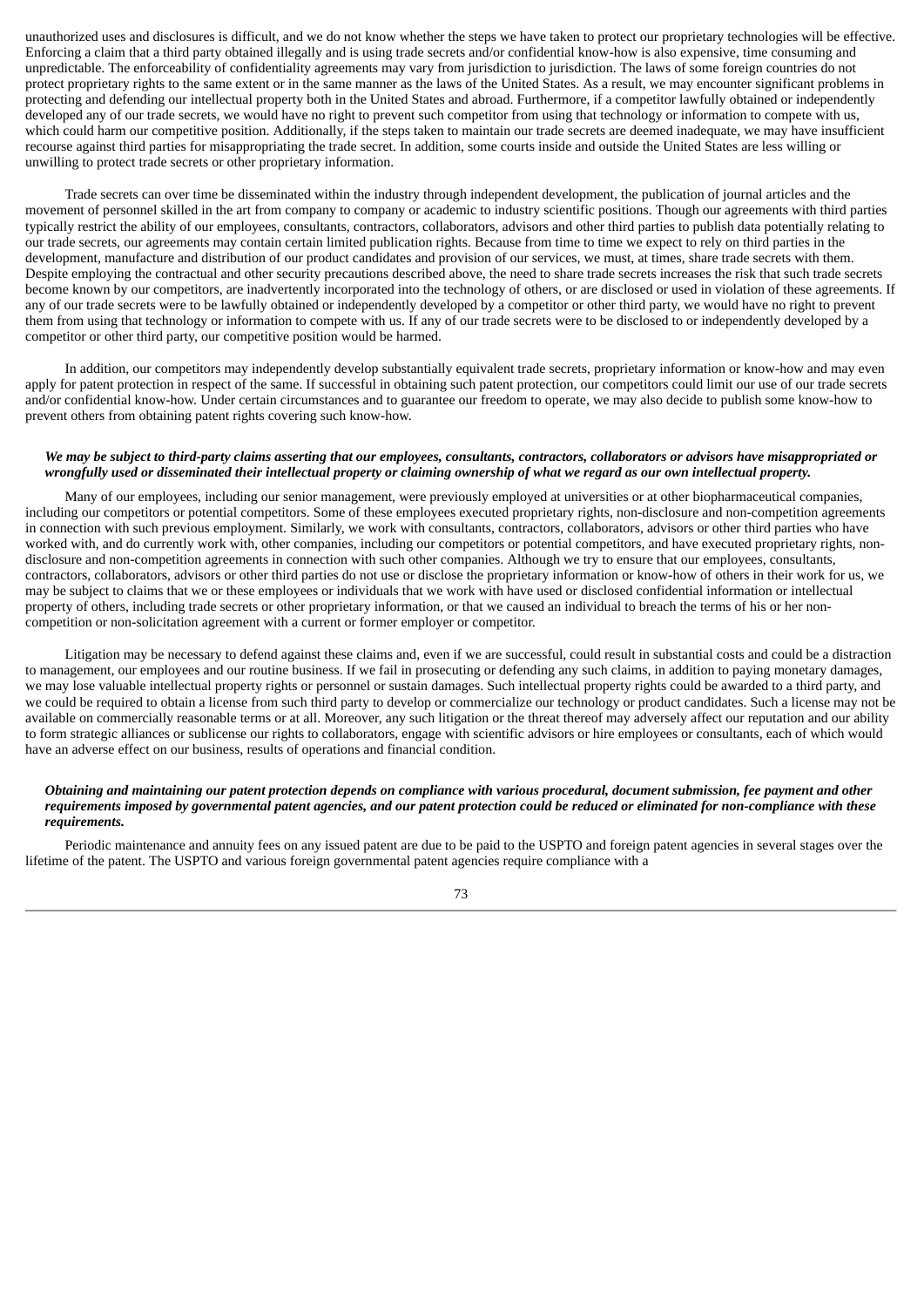number of procedural, documentary, fee payment and other similar provisions during the patent application process. While an inadvertent lapse can in many cases be cured by payment of a late fee or by other means in accordance with the applicable rules, there are situations in which noncompliance can result in abandonment or lapse of the patent or patent application, resulting in partial or complete loss of patent rights in the relevant jurisdiction. Noncompliance events that could result in abandonment or lapse of a patent or patent application include failure to respond to official actions within prescribed time limits, non-payment of fees and failure to properly legalize and submit formal documents. If we fail to maintain the patents and patent applications covering our product candidates, our competitors might be able to enter the market, which would have an adverse effect on our business.

### **Risks Related to Ownership of Our Common Stock**

#### Our stock price may be volatile or may decline regardless of our operating performance, resulting in substantial losses for investors.

The market price of our common stock may be highly volatile and may fluctuate substantially as a result of a variety of factors, some of which are related in complex ways. Since shares of our common stock were sold in our initial public offering in February 2019 at a price of \$14.00 per share, the reported low and high sales prices of our common stock through April 29, 2022 has ranged from \$2.25 to \$25.24, respectively.

The market price of our common stock may fluctuate significantly in response to numerous factors, many of which are beyond our control, including the factors listed below and other factors describe in this "Risk Factors" section:

- the anticipated results of our Phase 1/2 trial of HPN328, Phase 1/2 trial of HPN217, Phase 1/2a trial of HPN536, and any other future preclinical studies and clinical trials and trials we may conduct, or changes in the development status of our product candidates;
- any delay in our regulatory filings for our product candidates and any adverse development or perceived adverse development with respect to the applicable regulatory authority's review of such filings, including without limitation the issuance by the FDA of a "refusal to file" letter or a request for additional information;
- adverse results or delays in clinical trials;
- our decision to initiate a preclinical study or clinical trial, not to initiate a preclinical study or clinical trial or to terminate an existing clinical study or trial;
- adverse actions taken by regulatory agencies with respect to our preclinical studies or clinical trials, manufacturing supply chain or sales and marketing activities, including failure to receive regulatory approval of our product candidates;
- changes in laws or regulations, including but not limited to preclinical study or clinical trial requirements for approvals;
- any adverse changes to our relationship with manufacturers or suppliers;
- manufacturing, supply or distribution shortages;
- litigation involving us, our industry or both, or investigations by regulators into our operations or those of our competitors;
- our failure to commercialize our product candidates;
- additions or departures of key scientific or management personnel;
- unanticipated serious safety concerns related to the use of our product candidates;
- disputes or other developments relating to proprietary rights, including patents, litigation matters and our ability to obtain patent protection for our technologies;
- variations in our results of operations;
- our cash position;
- our failure to meet the estimates and projections of the investment community or that we may otherwise provide to the public;
- publication of research reports about us or our industry, or immuno-oncology in particular, or positive or negative recommendations or withdrawal of research coverage by securities analysts;
- announcements made by us or our competitors of new product and service offerings, acquisitions, strategic relationships, joint ventures or capital commitments;

74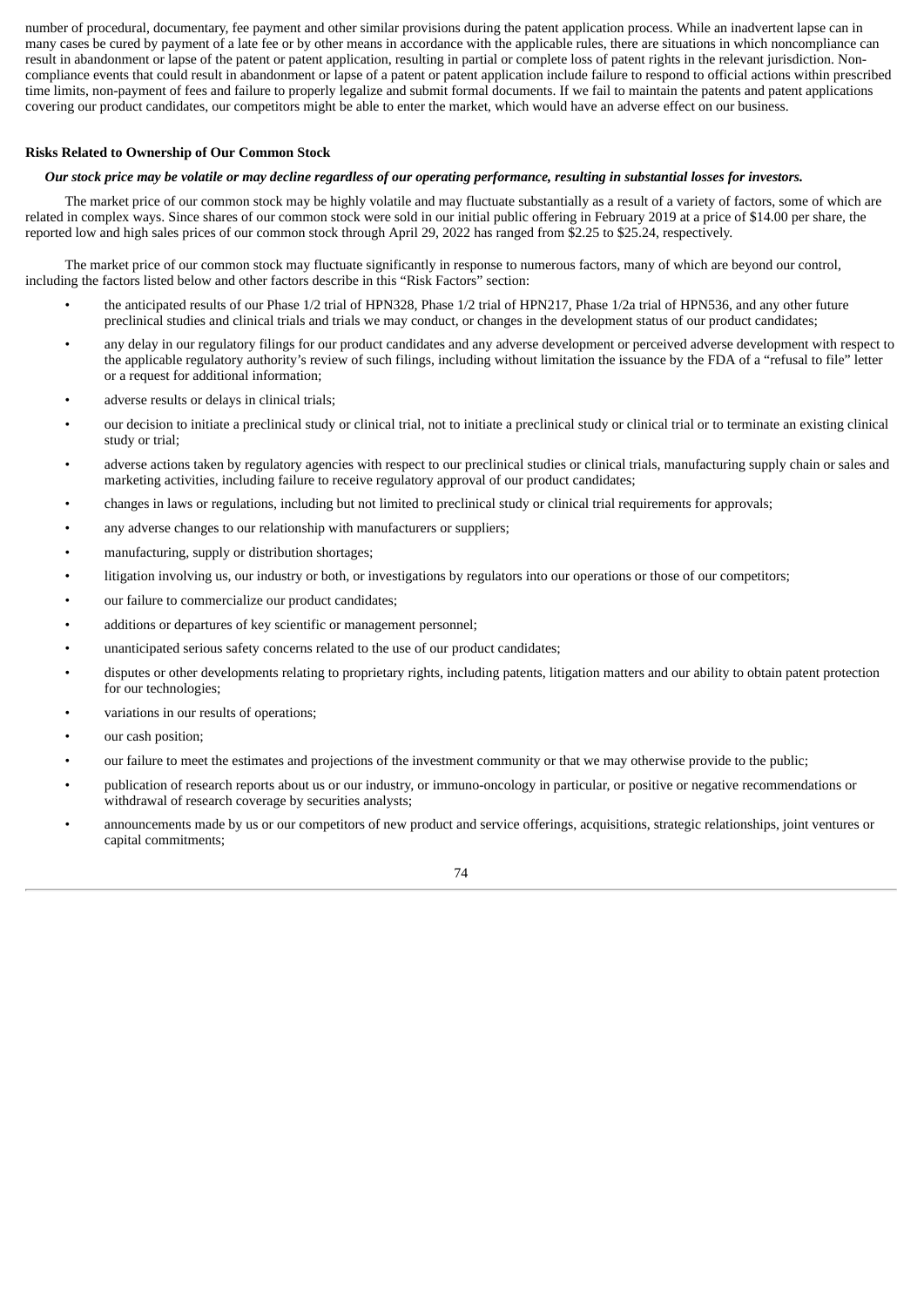- our inability to establish collaborations, if needed;
- our ability to effectively manage our growth;
- the size of our initial cancer target markets;
- our ability to successfully treat additional types of cancers or at different stages;
- changes in the market valuations of similar companies;
- press reports, whether or not true, about our business;
- sales or perceived potential sales of our common stock by us or our stockholders in the future;
- overall fluctuations in the equity markets;
- ineffectiveness of our internal controls;
- changes in accounting practices or principles;
- changes or developments in the global regulatory environment;
- general political and economic conditions, such as the recent outbreak of hostilities between Russia and Ukraine;
- ongoing effects of the COVID-19 pandemic; and
- other events or factors, many of which are beyond our control.

In addition, the stock markets have experienced extreme price and volume fluctuations that have affected and continue to affect the market prices of equity securities of many biopharmaceutical companies. Stock prices of many biopharmaceutical companies have fluctuated in a manner unrelated or disproportionate to the operating performance of those companies. If we were to become involved in securities litigation, it could subject us to substantial costs, divert resources and the attention of management from our business and adversely affect, our business, operating results, financial condition and cash flows.

#### Our principal stockholders and management own a significant percentage of our stock and will be able to exert significant control over matters *subject to stockholder approval.*

As of April 29, 2022, our executive officers, directors, holders of 5% or more of our capital stock and their respective affiliates owned approximately 53.8% of our outstanding voting stock. While these stockholders collectively own less than a majority of our voting stock, these stockholders will nevertheless continue to have significant influence over matters requiring stockholder approval. Therefore, these stockholders will have the ability to influence us through this ownership position. For example, these stockholders may be able to significantly influence elections of directors, amendments of our organizational documents, or approval of any merger, sale of assets, or other major corporate transaction. This may prevent or discourage unsolicited acquisition proposals or offers for our common stock that you may feel are in your best interest as one of our stockholders.

### Sales of substantial amounts of our outstanding common stock in the public market could cause our common stock price to fall.

Our common stock price could decline as a result of sales of a large number of shares of common stock or the perception that these sales could occur. These sales, or the possibility that these sales may occur, might also make it more difficult for us to sell equity securities in the future at a time and price that we deem appropriate.

In addition, in the future, we may issue shares of common stock, or other equity or debt securities convertible into common stock, in connection with a financing, acquisition, employee arrangement or otherwise. Any such issuance, including pursuant to the Sales Agreement with Cantor Fitzgerald, could result in substantial dilution to our existing stockholders and could cause the price of our common stock to decline.

#### If we are unable to maintain effective internal control over financial reporting, it could result in material misstatements in our financial statements and cause investors to lose confidence in the accuracy and completeness of our financial reports, either of which could adversely affect the market *price of our common stock.*

Ensuring that we have adequate internal financial and accounting controls and procedures in place so that we can produce accurate financial statements on a timely basis is a costly and time-consuming effort that needs to be re-evaluated frequently. Our internal control over financial reporting is a process designed to provide reasonable assurance regarding the reliability of financial reporting and the preparation of financial statements in accordance with GAAP. We are required to document, review and improve our internal controls and procedures for compliance with Section 404 of the Sarbanes-Oxley Act of 2002, or the Sarbanes-Oxley Act, which requires annual management assessment of the effectiveness of our internal control over financial reporting. If we are unable to

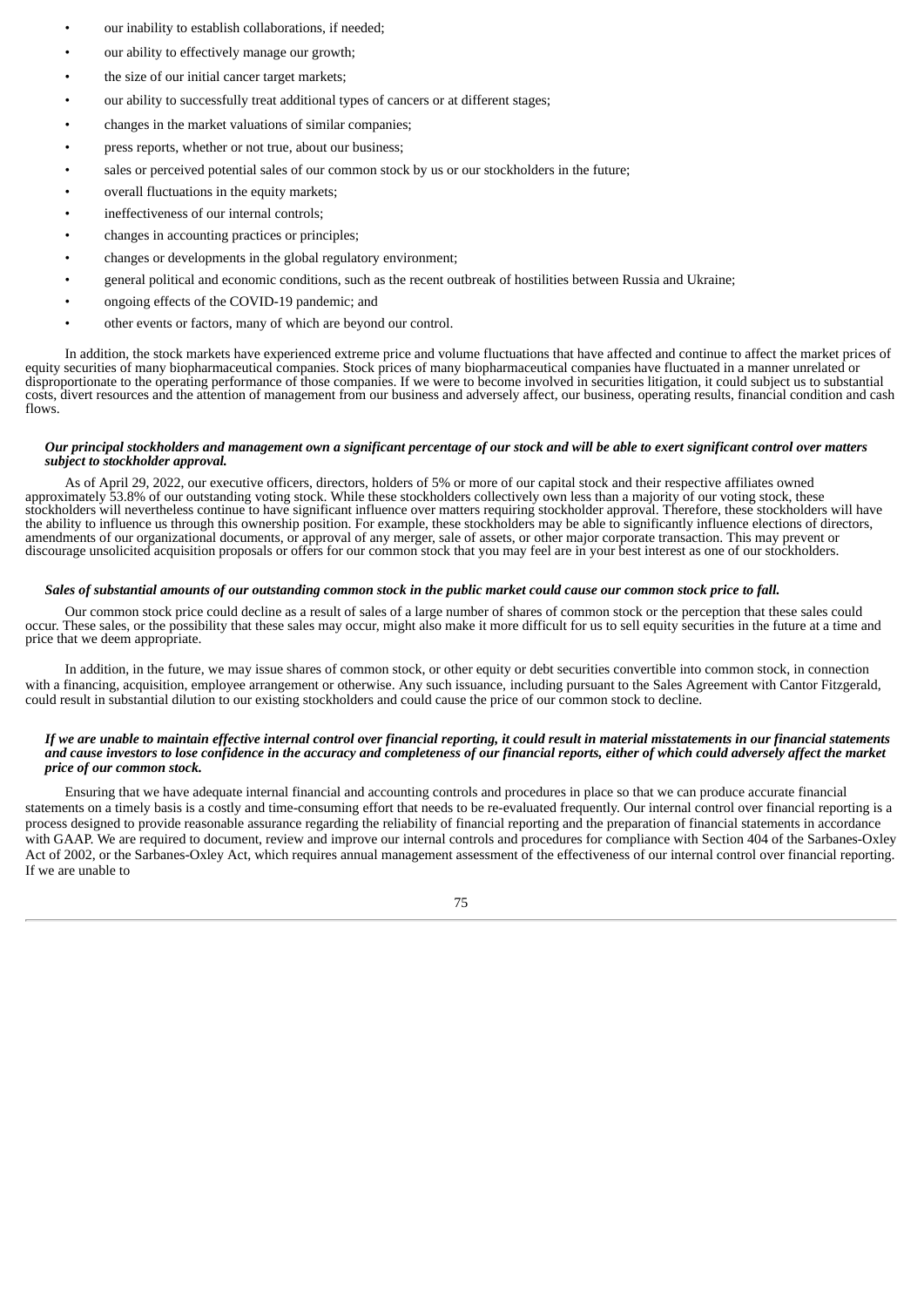maintain effective internal control over financial reporting, the accuracy and timing of our financial reporting, and our stock price, may be adversely affected and we may be unable to maintain compliance with the applicable stock exchange listing requirements.

Implementing any appropriate changes to our internal controls may distract our officers and employees, entail substantial costs to modify our existing processes and take significant time to complete. These changes may not, however, be effective in maintaining the adequacy of our internal controls, and any failure to maintain that adequacy, or consequent inability to produce accurate financial statements on a timely basis, could increase our operating costs and harm our business. In addition, investors' perceptions that our internal controls are inadequate or that we are unable to produce accurate financial statements on a timely basis may harm our stock price.

#### We are an emerging growth company and a smaller reporting company, and any decision on our part to comply only with applicable reduced *reporting and disclosure requirements could make our common stock less attractive to investors.*

We are an "emerging growth company" as defined in the JOBS Act and, for as long as we continue to be an emerging growth company, we may choose to take advantage of exemptions from various reporting requirements applicable to other public companies but not to emerging growth companies, including:

- not being required to have our independent registered public accounting firm audit our internal control over financial reporting under Section 404 of the Sarbanes-Oxley Act;
- reduced disclosure obligations regarding executive compensation in our periodic reports and annual report on Form 10-K; and
- exemptions from the requirements of holding non-binding advisory votes on executive compensation and stockholder approval of any golden parachute payments not previously approved.

We could be an emerging growth company for up to five years following the completion of our initial public offering. Our status as an emerging growth company will end as soon as any of the following takes place:

- the last day of the fiscal year in which we have more than \$1.07 billion in gross annual revenue;
- the date we qualify as a "large accelerated filer," with at least \$700 million of equity securities held by non-affiliates;
- the date on which we have issued, in any three-year period, more than \$1.0 billion in non-convertible debt securities; or
- the last day of the fiscal year ending after the fifth anniversary of the completion of our initial public offering.

We cannot predict if investors will find our common stock less attractive if we choose to rely on any of the exemptions afforded to emerging growth companies. If some investors find our common stock less attractive because we rely on any of these exemptions, there may be a less active trading market for our common stock and the market price of our common stock may be more volatile.

Under the JOBS Act, emerging growth companies can also delay adopting new or revised accounting standards until such time as those standards apply to private companies. We elected to use this extended transition period for complying with new or revised accounting standards that have different effective dates for public and private companies until the earlier of the date that we (i) are no longer an emerging growth company or (ii) affirmatively and irrevocably opt out of the extended transition period provided in the JOBS Act. As a result, these financial statements may not be comparable to companies that comply with the new or revised accounting pronouncements as of public company effective dates.

We are also a "smaller reporting company" as defined in the Securities Exchange Act of 1934, as amended, or the Exchange Act. We may continue to be a smaller reporting company even after we are no longer an emerging growth company. We may take advantage of certain of the scaled disclosures available to smaller reporting companies and will be able to take advantage of these scaled disclosures for so long as our voting and non-voting common stock held by non-affiliates is less than \$250.0 million measured on the last business day of our second fiscal quarter, or our annual revenue is less than \$100.0 million during the most recently completed fiscal year and our voting and non-voting common stock held by non-affiliates is less than \$700.0 million measured on the last business day of our second fiscal quarter.

#### We do not currently intend to pay dividends on our common stock and, consequently, our stockholders' ability to achieve a return on their *investment will depend on appreciation of the value of our common stock.*

We have never declared or paid cash dividends on our common stock. We currently intend to retain all available funds and any future earnings to support operations and to finance the growth and development of our business. We do not intend to declare or pay any cash dividends on our capital stock in the foreseeable future. As a result, any investment return on our common stock will depend upon increases in the value for our common stock, which is not certain.

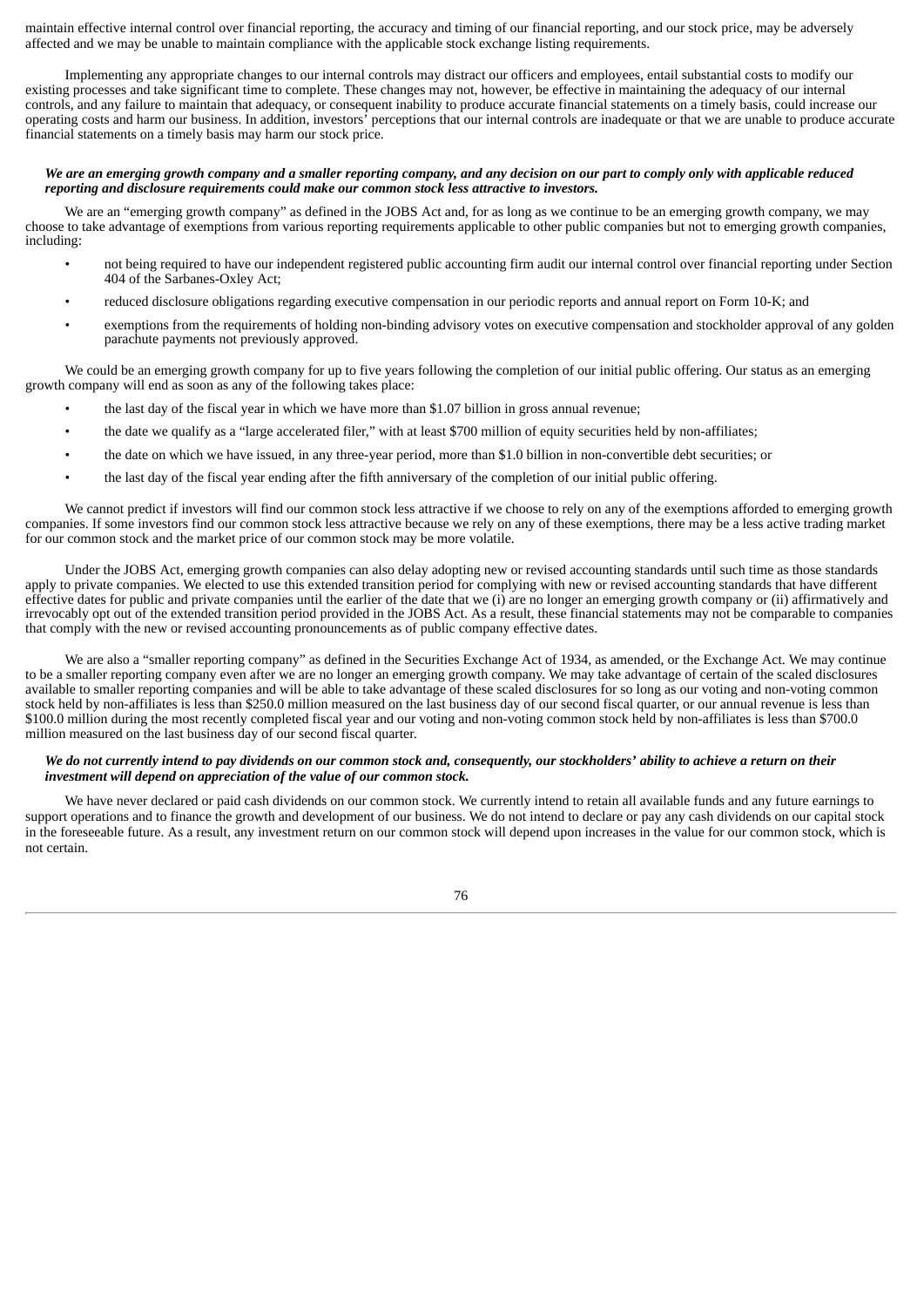### Delaware law and provisions in our amended and restated certificate of incorporation and amended and restated bylaws, could make a merger, *tender offer or proxy contest difficult, thereby depressing the trading price of our common stock*.

Our amended and restated certificate of incorporation and amended and restated bylaws contain provisions that could depress the trading price of our common stock by acting to discourage, delay or prevent a change of control of our company or changes in our management that our stockholders may deem advantageous. These provisions include the following:

- establish a classified board of directors so that not all members of our board of directors are elected at one time;
- permit our board of directors to establish the number of directors and fill any vacancies and newly created directorships;
- provide that members of our board of directors may only be removed for cause;
- require super-majority voting to amend certain provisions of our amended and restated certificate of incorporation and amended and restated bylaws;
- authorize the issuance of "blank check" preferred stock that our board of directors could use to implement a stockholder rights plan;
- eliminate the ability of our stockholders to call special stockholder meetings;
- prohibit stockholder action by written consent, which requires all stockholder actions to be taken at stockholder meetings;
- provide that our board of directors is expressly authorized to make, alter or repeal our amended and restated bylaws;
- restrict the forum for certain litigation against us to Delaware; and
- establish advance notice requirements for nominations for election to our board of directors or for proposing matters that can be acted upon by stockholders at annual stockholder meetings.

Any provision of our amended and restated certificate of incorporation, our amended and restated bylaws or Delaware law that has the effect of delaying or deterring a change in our control could limit the opportunity for our stockholders to receive a premium for their shares of our common stock and could also affect the price that some investors are willing to pay for our common stock.

### Our amended and restated certificate of incorporation provides that the Court of Chancery of the State of Delaware will be the exclusive forum for certain disputes between us and our stockholders, which could limit our stockholders' ability to obtain a favorable judicial forum for disputes with *us or our directors, officers or employees.*

Our amended and restated certificate of incorporation provides that the Court of Chancery of the State of Delaware (or, if and only if the Court of Chancery of the State of Delaware lacks subject matter jurisdiction, any state court located within the State of Delaware or, if and only if all such state courts lack subject matter jurisdiction, the federal district court for the District of Delaware), to the fullest extent permitted by applicable law, is the exclusive forum for:

- any derivative action or proceeding brought on our behalf;
- any action asserting a breach of fiduciary duty;
- any action asserting a claim against us arising under the Delaware General Corporation Law, or the DGCL, our amended and restated certificate of incorporation or our amended and restated bylaws; and
- any action asserting a claim against us that is governed by the internal-affairs doctrine.

However, this exclusive forum provision would not apply to suits brought to enforce a duty or liability created by the Exchange Act. Furthermore, this provision applies to Securities Act claims and Section 22 of the Securities Act creates concurrent jurisdiction for federal and state courts over all suits brought to enforce any duty or liability created by the Securities Act or the rules and regulations thereunder. Accordingly, there is uncertainty as to whether a court would enforce such provision, and our stockholders will not be deemed to have waived our compliance with the federal securities laws and the rules and regulations thereunder. While the Delaware courts have determined that such choice of forum provisions are facially valid, a stockholder may nevertheless seek to bring a claim in a venue other than those designated in the exclusive forum provision. In such instance, we would expect to vigorously assert the validity and enforceability of the exclusive forum provisions of our amended and restated certificate of incorporation. This may require significant additional costs associated with resolving such action in other jurisdictions and there can be no assurance that the provision will be enforced by a court in those other jurisdictions.

This exclusive-forum provision may limit a stockholder's ability to bring a claim in a judicial forum that it finds favorable for disputes with us or our directors, officers or other employees, which may discourage lawsuits against us and our directors, officers and other employees. If a court were to find the exclusive forum provision in our amended and restated certificate of incorporation to be

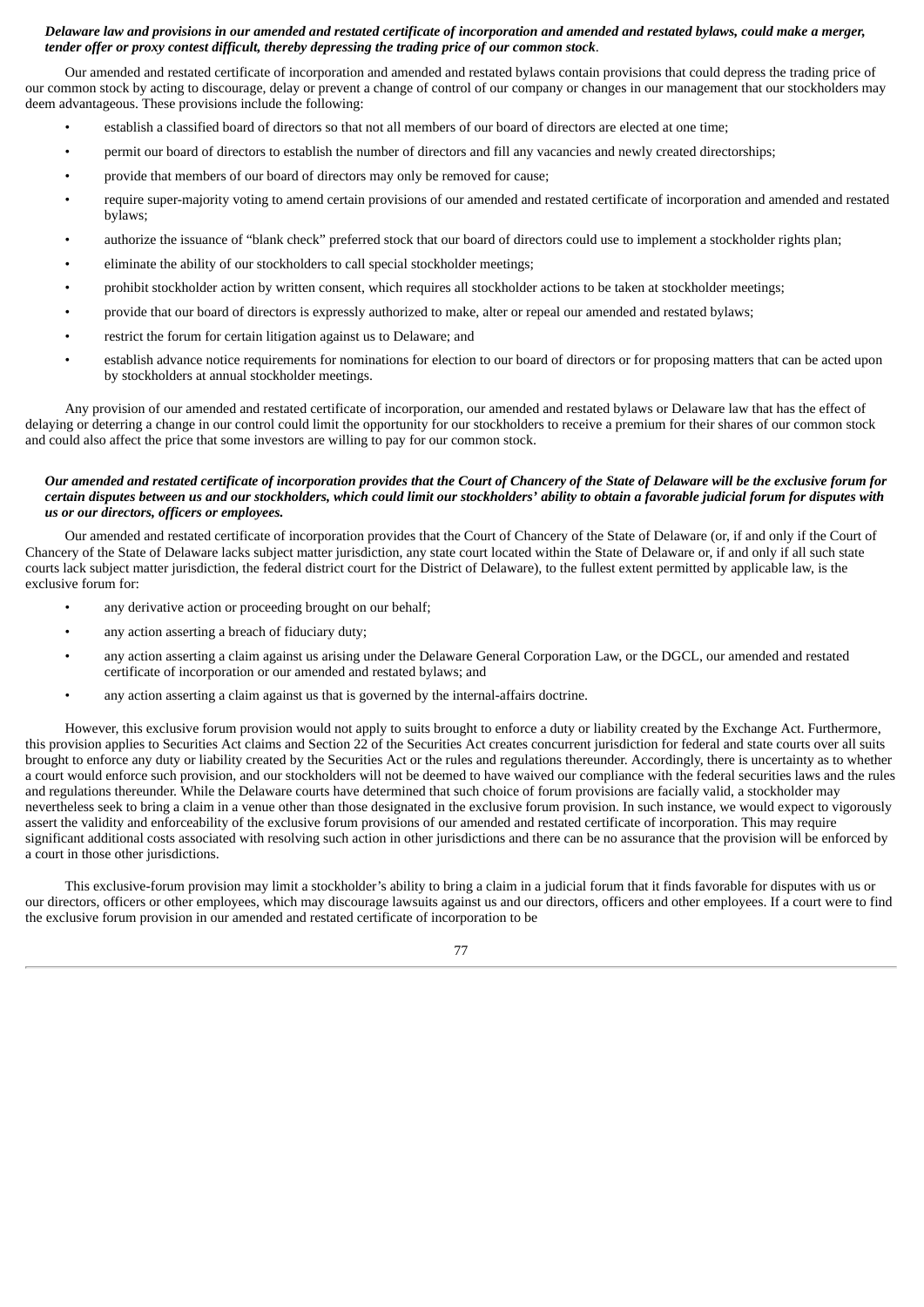inapplicable or unenforceable in an action, we may incur further significant additional costs associated with resolving the dispute in other jurisdictions, all of which could seriously harm our business.

#### *Our ability to use our net operating loss carryforwards and other tax attributes may be limited.*

Our U.S. net operating loss, or NOL, carryforwards and tax credit carryforwards are potentially subject to annual utilization limits under Sections 382 and 383 of the Internal Revenue Code of 1986, as amended, or the Code. Our U.S. NOL carryforwards arising in taxable years beginning prior to 2018 and tax credit carryforwards could expire unused and be unavailable to offset future taxable income or income tax liabilities because of their limited duration or because of restrictions under U.S. tax law. Our U.S. NOL carryforwards arising in taxable years beginning after 2017 carry forward indefinitely but are subject to limitations in taxable years beginning after 2020. Under Sections 382 and 383 of the Code, if a corporation undergoes an "ownership change," generally defined as a greater than 50 percentage point change (by value) in its equity ownership by certain stockholders during a rolling threeyear period, the corporation's ability to use its pre-change tax attributes, such as NOLs and R&D tax credits, to offset its post-change income or taxes may be limited. We have not performed an analysis under Section 382 of the Code and cannot predict or otherwise determine whether our federal tax attribute carryforwards may be limited in the future. As a result, if we earn taxable income in the future, our ability to use existing U.S. NOL and R&D tax credit carryforwards to reduce U.S. taxable income or tax liability may be subject to limitations. This could adversely impact our future operating results by increasing our future tax liabilities. Similar rules may also limit our ability to use accumulated state tax attributes to reduce our state tax liabilities. Also, there may be periods when the use of NOLs is suspended or otherwise limited at the state level, such as a recent California tax law change temporarily suspending the ability to use California NOLs to offset California income and limiting the use of California tax credits to offset California state tax, which could accelerate or permanently increase state taxes owed.

We may have ownership changes in the future, due to further changes in our stock ownership. Some of these ownership changes could be outside of our control. If an ownership change occurs and our ability to use our historical NOL and tax credit carryforwards is limited, it could adversely impact our future operating results by increasing our tax obligations.

### **General Risk Factors**

#### Risks from improper conduct by our employees, agents, contractors or collaborators could adversely affect our reputation, business, prospects, *operating results and financial condition*.

We cannot ensure that our compliance controls, policies and procedures will in every instance protect us from acts committed by our employees, agents, contractors or collaborators that would violate the laws or regulations of the jurisdictions in which we operate, including, without limitation, employment, foreign corrupt practices, trade restrictions and sanctions, environmental, competition and patient privacy and other privacy laws and regulations. Such improper actions could subject us to civil or criminal investigations and monetary and injunctive penalties, and could adversely impact our ability to conduct business, operating results and reputation.

We are subject to a number of anti-corruption laws, including the U.S. Foreign Corrupt Practices Act, or FCPA, and the U.K. Bribery Act. Our failure to comply with anti-corruption laws applicable to us could result in penalties, which could harm our reputation and harm our business, financial condition, results of operations, cash flows or prospects. The FCPA generally prohibits companies and their intermediaries from making improper payments to foreign officials for the purpose of obtaining or keeping business and/or other benefits. The FCPA also requires public companies to maintain accurate books and records and devise a system of sufficient internal accounting controls. We regularly review and update our policies and procedures and internal controls designed to provide reasonable assurance that we, our employees, distributors and other intermediaries comply with the anti-corruption laws to which we are subject. However, there are inherent limitations to the effectiveness of any policies, procedures and internal controls, including the possibility of human error and the circumvention or overriding of the policies, procedures and internal controls. There can be no assurance that such policies or procedures or internal controls will work effectively at all times or protect us against liability under these or other laws for actions taken by our employees, distributors and other intermediaries with respect to our business.

The SEC, and the Department of Justice continue to view FCPA enforcement activities as a high priority. There is no certainty that all of our employees, agents, contractors or collaborators, or those of our affiliates, will comply with all applicable laws and regulations, particularly given the high level of complexity of these laws. Violations of these laws and regulations could result in fines, criminal sanctions against us, our officers or our employees, requirements to obtain export licenses, cessation of business activities in sanctioned countries, implementation of compliance programs and prohibitions on the conduct of our business. Any such violations could materially damage our reputation, our brand, our international operations, our ability to attract and retain employees, and our business, prospects, operating results, and financial condition.

#### *Use of social media could give rise to liability, breaches of data security, or reputational harm.*

We and our employees use social media to communicate externally. There is risk that the use of social media by us or our employees to communicate about our product candidates or business may give rise to liability, lead to the loss of trade secrets or other

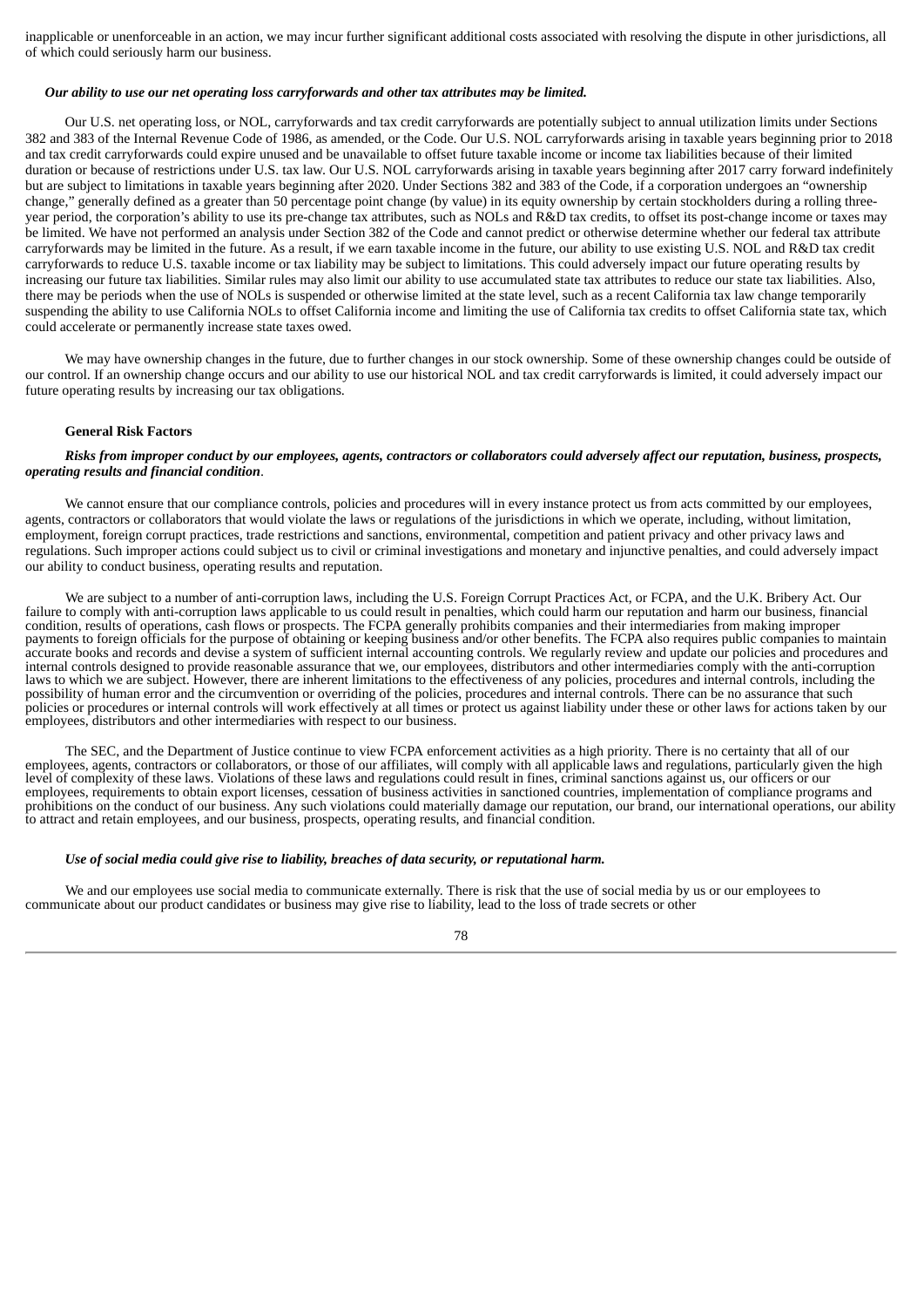intellectual property, or result in public exposure of personal information of our employees, clinical trial patients, customers, and others. Furthermore, negative posts or comments about us or our product candidates in social media could seriously damage our reputation, brand image, and goodwill. Any of these events could have a material adverse effect on our business, prospects, operating results, and financial condition and could adversely affect the price of our common stock.

#### If our information technology systems or data, or those of third parties upon whom we rely, are or were compromised, we could experience adverse consequences resulting from such compromise, including but not limited to regulatory investigations or actions; litigation; fines and penalties; disruptions of our business operations; reputational harm; loss of revenue or profits; and other adverse consequences.

In the ordinary course of our business, we may collect, store, use, transmit, disclose, or otherwise process proprietary, confidential and sensitive data, including personal information (such as health-related data), intellectual property, and trade secrets. We are increasingly dependent upon information technology systems, infrastructure, and data to operate our business, particularly as a result of the COVID-19 pandemic. We also rely on third-party service providers and technologies to operate our business. parties and their information technology systems. Our ability to monitor these third parties' cybersecurity practices is limited, and these third parties may not have adequate information security measures in place.

Threats to information systems and data come from a variety of sources. In addition to traditional computer "hackers," threat actors, personnel (such as through theft or misuse), sophisticated nation-states and nation-state-supported actors also engage in attacks. We and the third parties upon which we rely are subject to a variety of evolving threats including but not limited to software to hardware failure, interruption, compromise or damage from data corruption, breakdown, computer hacking; malicious code (such as computer viruses or worms); fraudulent activity; employee misconduct, theft, or error; denial-of-service attacks (such as credential stuffing); telecommunication and electrical failures; natural disasters; public health epidemics, such as the COVID-19 pandemic; cyber-attacks; supply-chain attacks; software bugs; social-engineering attacks (including through phishing attacks); or other system attacks, disruption, or accidents. Similarly, ransomware attacks, including those perpetrated by organized criminal actors, nation-states, and nation-statesupported actors, are becoming increasingly prevalent and severe, and can lead to significant interruptions in our operations, loss of data and income, reputational harm, and diversion of funds. Extortion payments may alleviate the negative impacts of a ransomware attack, but we may be unwilling or unable to make such payments due to, for example, applicable laws or regulations prohibiting such payments. Due to the COVID-19 pandemic and our remote workforce, there exists an increased risk to our information technology assets and data. Future acquisitions could expose us to additional cybersecurity risks and vulnerabilities from any newly acquired information technology infrastructure.

Any of the previously identified or similar threats could cause a security incident or other interruption, which could result in the unauthorized, unlawful or accidental acquisition, modification, destruction, loss, alteration, encryption, disclosure of, or access to data, including clinical trial data. Due to the nature of some of these attacks, we may be unable to anticipate or there is a risk that an attack may remain undetected for a period of time. As the cyber-threat landscape evolves, these threats are constantly increasing in frequency, sophistication and intensity and are likely to become increasingly difficult to detect. We may expend significant resources or modify our business activities (including our clinical trial activities) in an effort to protect against security incidents and other interruptions. However, there can be no assurance that these measures will be effective. As a company with an increasingly global presence, our information security systems are subject to frequent attacks.

Applicable data privacy and security obligations may require us to notify relevant stakeholders of security incidents. Such disclosures are costly, and the disclosures or the failure to comply with such requirements could lead to adverse consequences. Furthermore, if we (or a third party upon whom we rely) experience a security incident, we may experience adverse consequences, such as government enforcement actions (for example, investigations, fines, penalties, audits, and inspections); additional reporting requirements and/or oversight; restrictions on processing data (including personal information); litigation (including class claims); indemnification obligations; negative publicity; reputational harm; monetary fund diversions; interruptions in our operations (for example, due to data integrity, availability or confidentiality issues); financial loss; diverted management attention; and other similar harms.

A security incident may cause us to breach our contracts. Furthermore, there can be no assurance that the limitations of liability in our contracts would be enforceable or adequate or would otherwise protect us from liabilities or damages.

We cannot be sure that our insurance coverage will be adequate to protect us from or to mitigate liabilities arising out of our privacy and cybersecurity practices, that such coverage will continue to be available on commercially reasonable terms or at all, or that such coverage will pay future claims.

79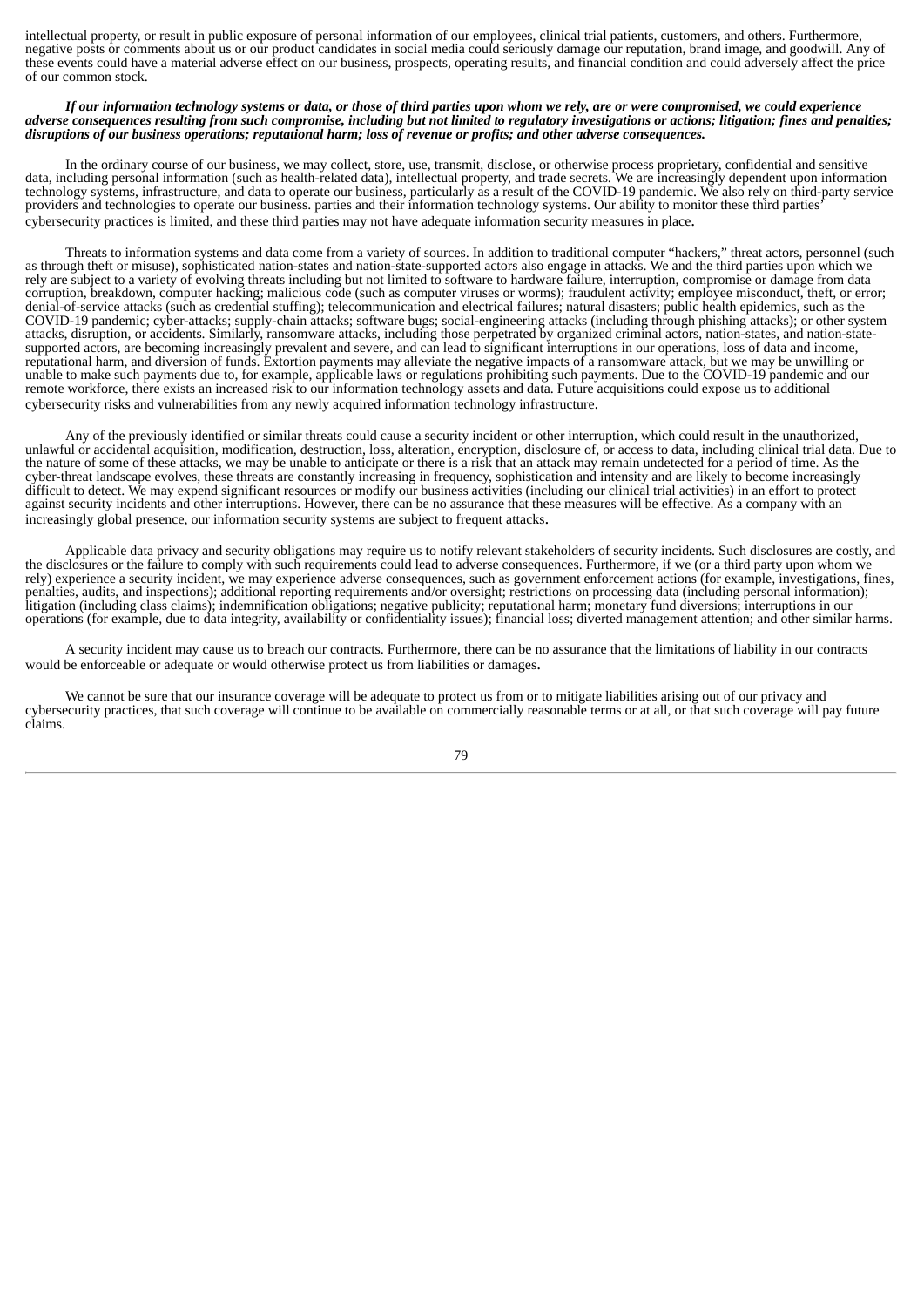If securities or industry analysts either do not publish research about us or publish inaccurate or unfavorable research about us, our business or our market, or if they change their recommendations regarding our common stock adversely, the trading price or trading volume of our common stock *could decline.*

The trading market for our common stock is influenced in part by the research and reports that securities or industry analysts may publish about us, our business, our market or our competitors. If one or more of these analysts initiate research with an unfavorable rating or downgrade our common stock, provide a more favorable recommendation about our competitors or publish inaccurate or unfavorable research about our business, our common stock price would likely decline. If any analyst who may cover us were to cease coverage of us or fail to regularly publish reports on us, we could lose visibility in the financial markets, which in turn could cause the trading price or trading volume of our common stock to decline.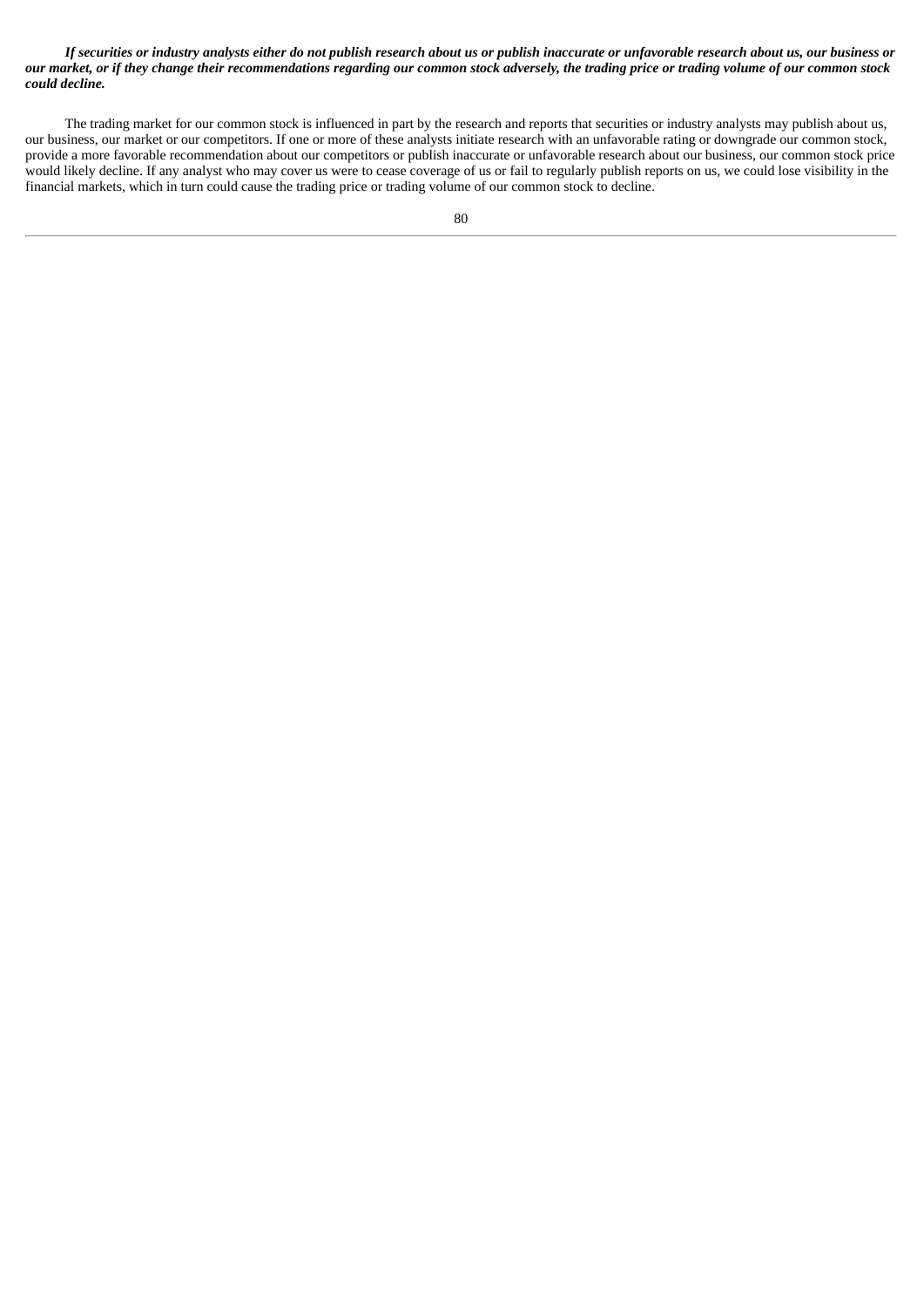# **Item 2. Unregistered Sales of Equity Securities and Use of Proceeds**

None.

# **Item 3. Defaults Upon Senior Securities**

None.

# **Item 4. Mine Safety Disclosures**

None.

### **Item 5. Other Information**

None.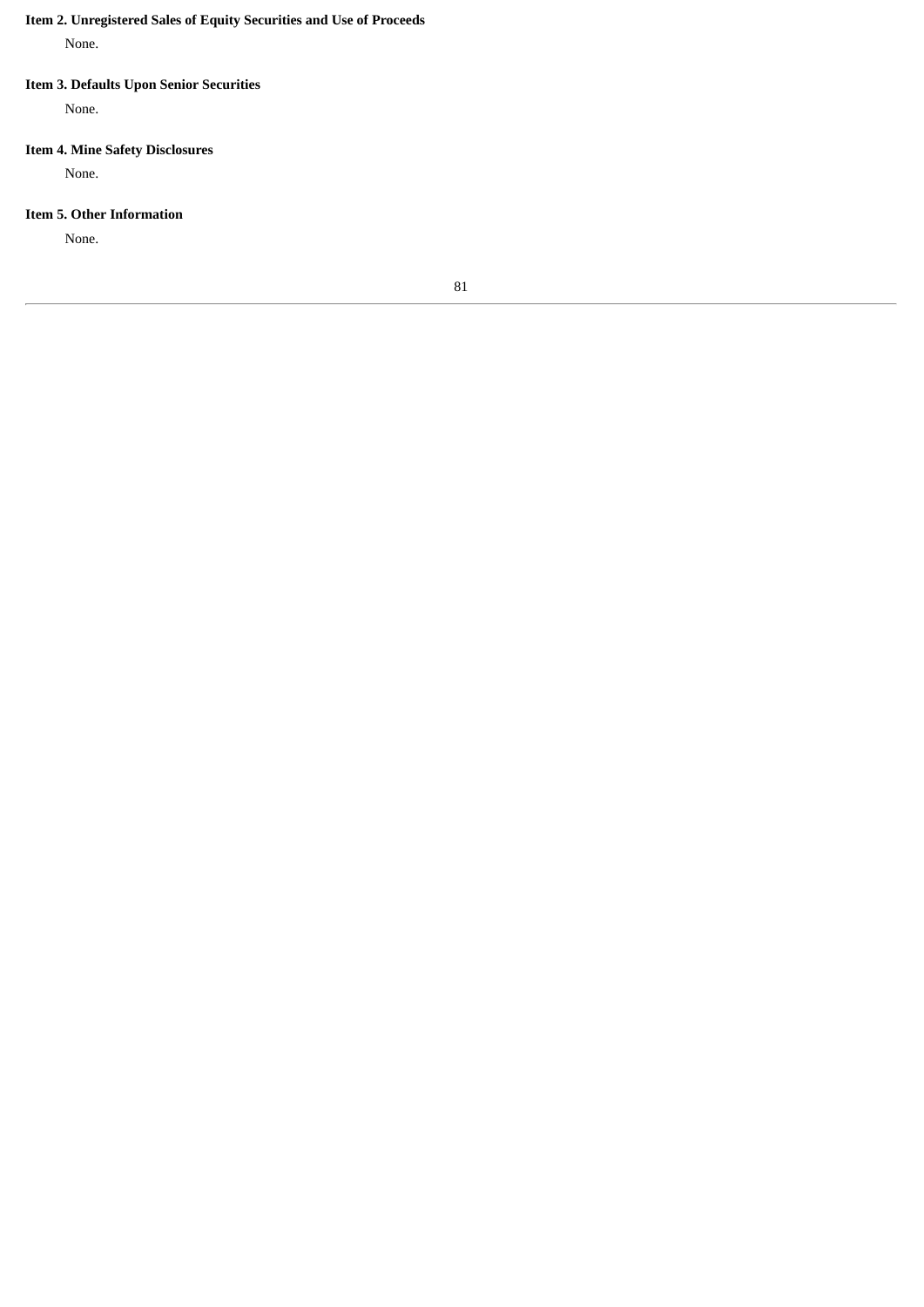### **EXHIBIT INDEX**

| <b>Number</b> | <b>Exhibit Description</b>                                                                                                                                                           | Form   | File No. | Exhibit | <b>Filing Date</b> | Filed<br>Herewith |
|---------------|--------------------------------------------------------------------------------------------------------------------------------------------------------------------------------------|--------|----------|---------|--------------------|-------------------|
| 3.1           | Amended and Restated Certificate of Incorporation of the Registrant                                                                                                                  | $10-O$ | 001-3880 | 3.1     | 8/5/2019           |                   |
| 3.2           | Amended and Restated Bylaws of the Registrant                                                                                                                                        | $8-K$  | 001-3880 | 3.2     | 2/13/2019          |                   |
| 10.1#         | Employment Offer Letter by and between Julie Eastland and the<br>Registrant dated as of October 25, 2021                                                                             |        |          |         |                    | X                 |
| 10.2#         | Amended and Restated Non-Employee Director Compensation Policy                                                                                                                       |        |          |         |                    | X                 |
| 31.1          | Certification of Chief Executive Officer pursuant to Exchange Act<br>Rules 13a-14(a) and 15d-14(a), as adopted pursuant to Section 302 of<br>the Sarbanes-Oxley Act of 2002          |        |          |         |                    | X                 |
| 31.2          | Certification of Chief Financial Officer pursuant to Exchange Act<br><u>Rules 13a-14(a) and 15d-14(a), as adopted pursuant to Section 302 of</u><br>the Sarbanes-Oxley Act of 2002   |        |          |         |                    | X                 |
| 32.1†         | Certifications of Chief Executive Officer and Chief Financial Officer<br>pursuant to 18 U.S.C. Section 1350, as adopted pursuant to Section<br>906 of the Sarbanes-Oxley Act of 2002 |        |          |         |                    | X                 |
| 101.INS       | Inline XBRL Instance Document - the instance document does not appear in the Interactive Data File because its XBRL tags are embedded<br>within the Inline XBRL document.            |        |          |         |                    |                   |

- 101.SCH Inline XBRL Taxonomy Extension Schema Linkbase Document
- 101.CAL Inline XBRL Taxonomy Definition Linkbase Document
- 101.DEF Inline XBRL Taxonomy Calculation Linkbase Document
- 101.LAB Inline XBRL Taxonomy Labels Linkbase Document
- 101.PRE Inline XBRL Taxonomy Presentation Linkbase Document

104 The cover page for the Company's Quarterly Report on Form 10-Q has been formatted in Inline XBRL and contained in Exhibit 101

- † The certifications attached as Exhibit 32.1 that accompany this Quarterly Report on Form 10-Q are not deemed filed with the Securities and Exchange Commission and are not to be incorporated by reference into any filing of the Registrant under the Securities Act of 1933, as amended, or the Securities Exchange Act of 1934, as amended, whether made before or after the date of this Quarterly Report on Form 10-Q, irrespective of any general incorporation language contained in such filing.
- ¥ Confidential treatment has been granted as to certain portions of this exhibit, which portions have been omitted and submitted separately to the Securities and Exchange Commission.
- \* Certain schedules and/or exhibits to this agreement have been omitted in accordance with Item 601(b)(2) of Regulation S-K. A copy of any omitted schedule and/or exhibit will be furnished to the Securities and Exchange Commission upon request.

# Indicates management contract or compensatory plan.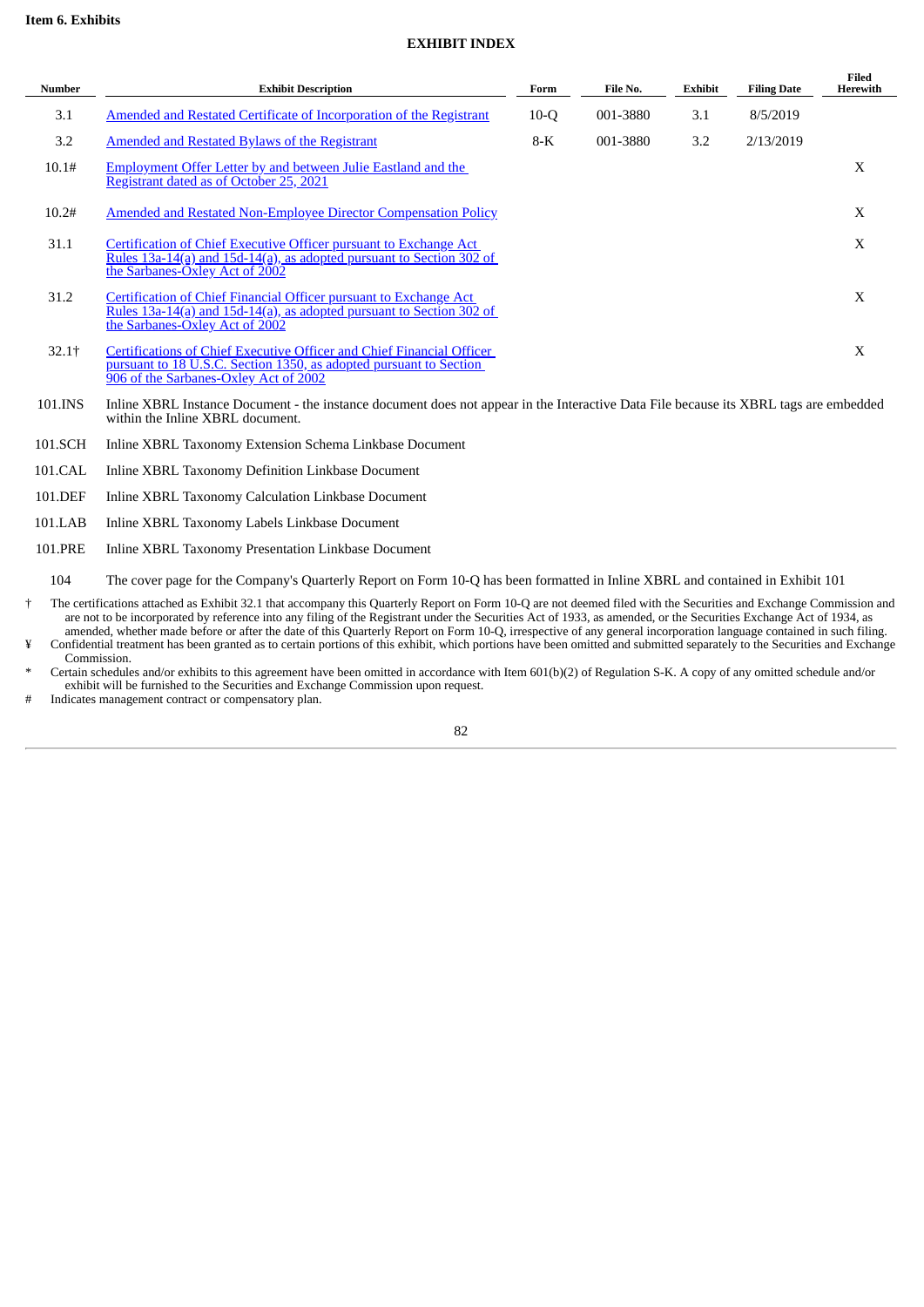### **SIGNATURES**

Pursuant to the requirements of the Securities Exchange Act of 1934, the registrant has duly caused this report to be signed on its behalf by the undersigned thereunto duly authorized.

Date: May 12, 2022

# **HARPOON THERAPEUTICS, INC.**

B

y /s/ Julie Eastland

Julie Eastland *President and Chief Executive Officer (Principal Executive Officer)*

B

:

:

y /s/ Georgia Erbez

Georgia Erbez *Chief Financial Officer*

*(Principal Financial and Accounting Officer)*

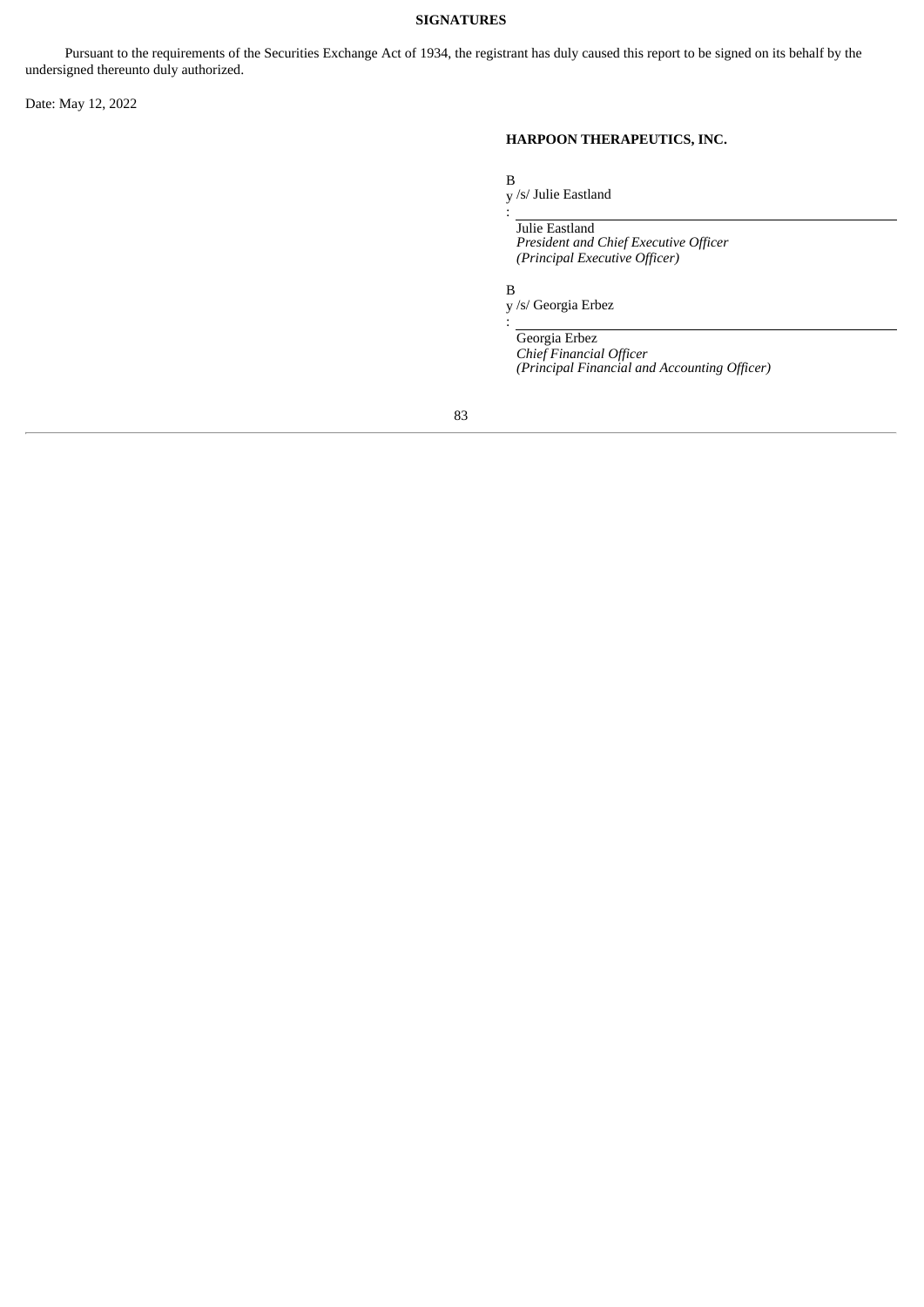<span id="page-83-0"></span>October 25, 2021

Julie Eastland Via Email/DocuSign

Dear Julie,

On behalf of Harpoon Therapeutics, Inc. ("Harpoon" or the "Company"), I am pleased to set forth the terms of your employment with the Company, should you accept our offer:

- 1) **Title/Duties.** You will be employed to serve on a full-time basis as President and Chief Executive Officer, reporting to the Board of Directors (the "Board"). You agree to devote your full business time, best efforts, skill, knowledge, attention and energies to the advancement of the Company's business and interests and to the performance of your duties and responsibilities as an employee of the Company. You agree to abide by the rules, regulations, instructions, personnel practices and policies of the Company and any changes therein that may be adopted from time to time by the Company. It is contemplated that you will commence full time employment on or about November 8, 2021 (the "Start Date"). You will work out of your home office in Seattle, and will travel to the Company's South San Francisco office as needed. You will also remain on the Board, so long as you are serving as CEO. Upon the termination of your employment for any reason, unless otherwise requested by the Board, you will be deemed to have resigned from the Board (and all other positions held at the Company and its affiliates) voluntarily, without any further action by you, and at the Board's request, you agree to execute any documents necessary to reflect this resignation.
- 2) **Base Salary.** Your base salary, which will be subject to all applicable taxes and withholding, will be at the annual rate of \$565,000, to be paid in substantially equal installments in accordance with the Company's regular payroll practices. Such base salary may be adjusted from time to time in accordance with normal business practice and in the sole discretion of the Compensation Committee of the Board (the "Compensation Committee") and/or the Board.
- 3) **Bonus.** Following the end of each fiscal year and subject to the approval of the Compensation Committee and/or the Board, you will be eligible for a discretionary bonus (the "Annual Bonus") of no less than 55% of your annualized base salary ("Target Bonus"), which will be subject to all applicable taxes and withholding, assuming achievement of a "target" level of individual and Company performance during the applicable fiscal year as determined by the Compensation Committee. The amount of the Annual Bonus will be determined in the sole discretion of the Compensation Committee. The Company will pay you the Annual Bonus if any, at the time when bonuses are paid to other executives of the Company, but no later than March 15 of the year following the year with respect to the bonus relates. You must be an active employee of the Company on the date the Annual Bonus is paid in order to earn a bonus award, as it also serves as an incentive to remain employed by the Company. For the 2021 fiscal year, the amount of your Annual Bonus, if any, will be prorated based on your Start Date, and will be paid to you at such time as bonuses are paid out to other eligible Company employees.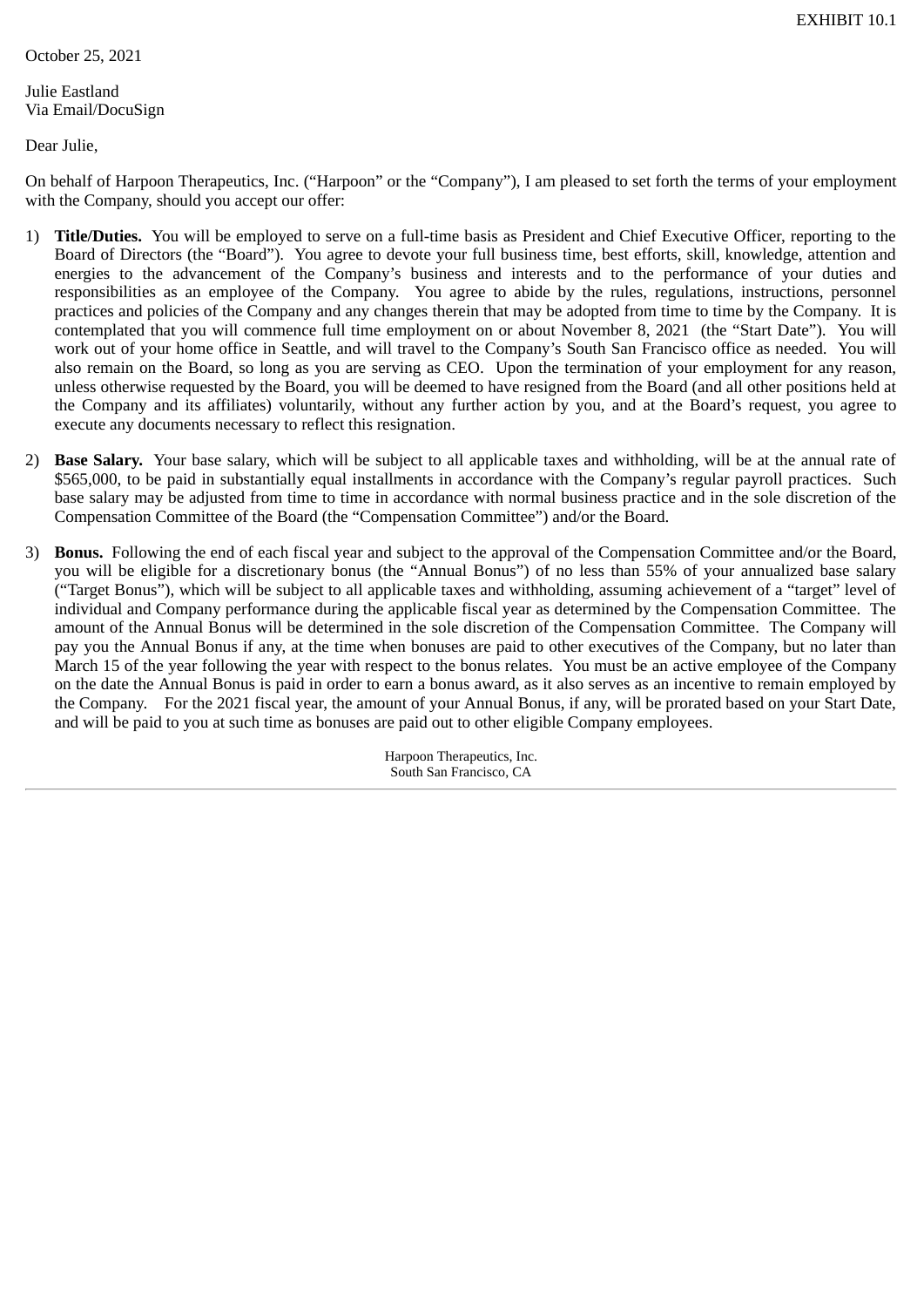- 4) **Sign-On Bonus**. You will be eligible for a one-time, sign on bonus payment of \$205,000, subject to applicable withholdings (the "Sign-On Payment"). This will be paid to you within thirty (30) days after the Start Date.
- 5) **Equity Awards.** Subject to the approval of the Compensation Committee and/or the Board, the Company will grant to you the following equity awards pursuant to and subject to the terms of the Company's 2019 Equity Incentive Plan (the "Stock Plan") and the relevant form of award agreement:
	- a) A stock option (the "Time-Based Option") for the purchase of 350,000 shares of common stock. 25% of the shares subject to the Time-Based Option will vest on the first anniversary of the grant date with the remaining 75% to vest in equal parts on a monthly basis thereafter, such that 100% of the Time-Based Option shall be vested on the fourth anniversary of the grant date, in each case subject to your continued service through each such date. The exercise price of the Time-Based Option will be equal to the fair market value of a share of common stock on the date of grant, determined in accordance with the terms of the Stock Plan.
	- b) A performance stock unit award with respect to 250,000 shares of common stock (the "PSU Award"). The PSU Award will vest (and be subject to increase in the number of shares payable in connection with the award) based on the achievement of performance criteria over a three-year performance measurement period and threshold, target and stretch performance multipliers of 1x, 1.25x and 1.5x, respectively. Such performance criteria and vesting conditions will be mutually agreed upon by you and the Compensation Committee by December 31, 2021.

You will be eligible for annual equity awards starting in 2023, subject to the sole discretion of the Compensation Committee and/or the Board.

- 6) **Benefits.** Subject to the terms and conditions thereof and all eligibility requirements, you may participate in any and all benefit programs that the Company establishes and makes available to its similarly situated executive employees from time to time. The benefit programs made available by the Company, and the rules, terms and conditions for participation in such benefit programs, may be changed by the Company at any time without advance notice.
- 7) **Relocation**. The Company will pay for your temporary housing in the San Francisco, California Area for twelve (12) months following the Start Date. These payments will be subject to a tax gross up, to the extent such payments are taxable to you. The Company will also reimburse you for the travel expenses you incur for your travel to and from the San Francisco area during such period. These payments will also be subject to a tax gross up, to the extent such payments are taxable to you. If the Company requires you to relocate to the San Francisco area and you agree, then the Company will pay for (i) the cost of your temporary housing, (ii) the difference, if any, between the amount you originally paid for your current home and the amount paid to purchase your current home (to the extent that the latter is less than the former), (iii) the expense for any trips to search for a house, and (iv) reasonable moving expenses.

# 8) **Severance.**

a) If, outside of a Change in Control Period (as defined on Appendix A hereto), your employment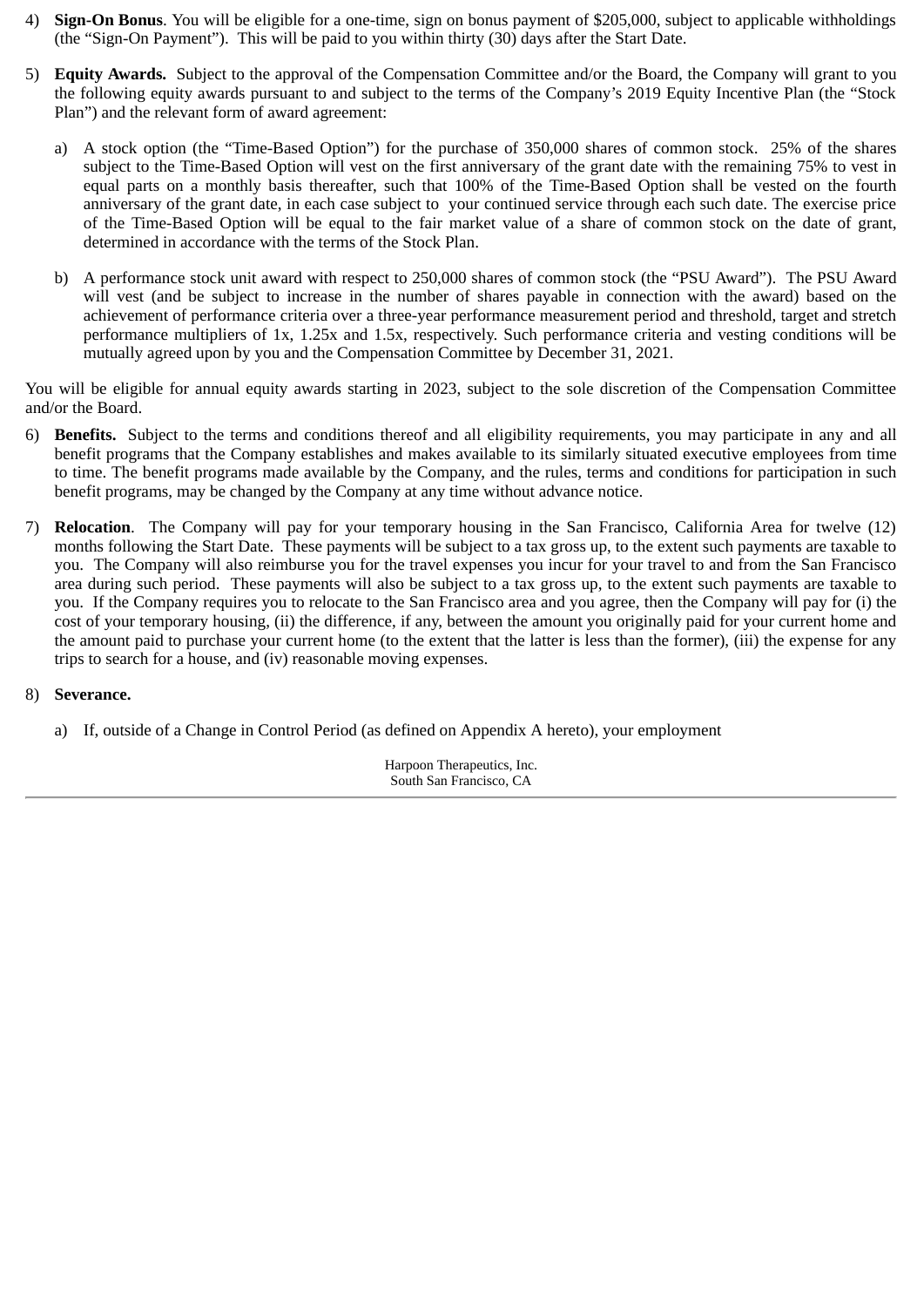is terminated by the Company without Cause (as defined on Appendix A hereto), and other than as a result of your death or disability, or you terminate your employment for Good Reason (as defined on Appendix A hereto), provided that such termination constitutes a "separation from service" (as defined under Treasury Regulation Section 1.409A-1(h), without regard to any alternative definition thereunder, a "Separation from Service"), and provided that you satisfy the Severance Conditions (as defined below), the Company will provide you with the following benefits:

- i) The Company will pay you, as severance, an aggregate amount equivalent to twelve (12) month of your then-current base salary. This severance will be paid in equal installments on the Company's regular payroll schedule and will be subject to applicable tax withholdings over the 12-month period following your Separation from Service; provided, however, that no payments will be made prior to the 60th day following your Separation from Service. On the 60th day following your Separation from Service, the Company will pay you in a lump sum the severance that you would have received on or prior to such date under the original schedule but for the delay while waiting for the 60th day in compliance with Code Section 409A and the effectiveness of the release, with the balance of the severance being paid as originally scheduled.
- ii) The Company shall pay you, as severance, an amount equal to your target bonus for the year in which your Separation from Service occurs, less all applicable taxes and withholdings, which shall be paid in a lump-sum on the 60th day following your Separation from Service.
- iii) Should you timely elect and be eligible to continue receiving group medical coverage pursuant to COBRA, the Company will reimburse you for payments you make for COBRA coverage, until the earliest of (i) the close of the twelve-month period following the termination of your employment, (ii) the expiration of your eligibility for the continuation coverage under COBRA, or (iii) the date when you enroll in health insurance coverage in connection with new employment or self-employment. In no event will these reimbursement payments exceed the amount the Company then pays for health insurance coverage for active employees (in which case, the remaining balance of any premium costs shall timely be paid by you on a monthly basis for as long as, and to the extent that, you remain eligible for COBRA continuation). If you enroll in coverage under another employer's group health plan or otherwise cease to be eligible for COBRA during the period provided in this clause, you must notify the Company within seven (7) days of such event, and all payments and obligations under this clause shall cease. If the Company cannot provide these payments without violating the nondiscrimination requirements of applicable law, then such payments shall be made to you without the requirement that you use the payments for purposes of health insurance coverage.
- b) If, within a Change in Control Period, your employment is terminated by the Company without Cause, and other than as a result of your death or disability, or you terminate your employment for Good Reason, and provided that such termination constitutes a Separation from Service and you satisfy the Severance Conditions, the Company will provide you with the following benefits: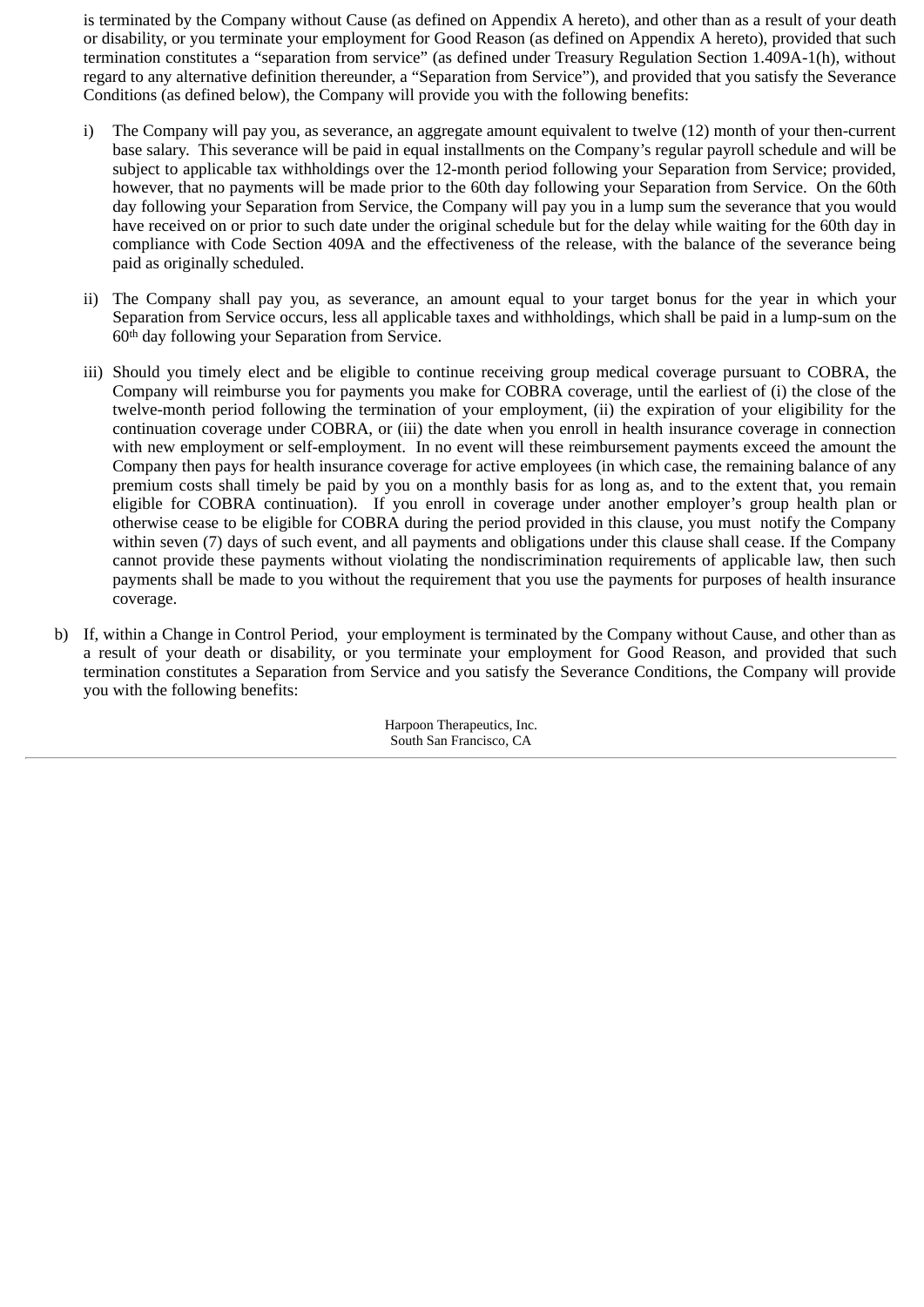- i) The Company will pay you, as severance, an aggregate amount equal to the sum of (A) eighteen (18) months of your then-current base salary plus (B) an amount equal to your target bonus for the year in which your Separation from Service occurs. This payment, less all applicable taxes and withholdings, will be paid in a lump-sum on the  $60<sup>th</sup>$  day following your Separation from Service.
- ii) Should you timely elect and be eligible to continue receiving group medical coverage pursuant to COBRA, the Company will reimburse you for payments you make for COBRA coverage, until the earliest of (i) the close of the eighteen-month period following the termination of your employment, (ii) the expiration of your eligibility for the continuation coverage under COBRA, or (iii) the date when you enroll for health insurance coverage in connection with new employment or self-employment. In no event will these reimbursement payments exceed the amount the Company then pays for health insurance coverage for active employees (in which case, the remaining balance of any premium costs shall timely be paid by you on a monthly basis for as long as, and to the extent that, you remain eligible for COBRA continuation). If you enroll in coverage under another employer's group health plan or otherwise cease to be eligible for COBRA during the period provided in this clause, you must notify the Company within seven (7) days of such event, and all payments and obligations under this clause shall cease. If the Company cannot provide these payments without violating the nondiscrimination requirements of applicable law, then such payments shall be made to you without the requirement that you use the payments for purposes of health insurance coverage.
- iii) The Company will accelerate the vesting of all of your outstanding options, restricted stock units, performance stock unit awards and/or other equity compensation such that 100% of such awards shall be deemed immediately vested and exercisable as of your termination date (with performance stock unit awards to be vested at target (1.25x) performance levels).
- 8. **Severance Conditions.** The severance benefits described in Section 7 are conditional upon the following (the "Severance Conditions"): (a) your continuing to comply with all of your legal and contractual obligations to the Company; (b) your delivering to the Company an effective, general release of claims in favor of the Company in a form acceptable to the Company within 60 days following your termination date; and (c) if you are a member of the Board, your resignation from the Board, to be effective no later than the date of your termination date (or such other date as requested by the Board).
- 9. **Section 409A.** It is intended that all of the Severance Benefits and other payments payable under this letter satisfy, to the greatest extent possible, the exemptions from the application of Code Section 409A provided under Treasury Regulations 1.409A 1(b)(4), 1.409A 1(b)(5) and 1.409A 1(b)(9), and this letter will be construed to the greatest extent possible as consistent with those provisions. For purposes of Code Section 409A (including, without limitation, for purposes of Treasury Regulation Section 1.409A 2(b)(2)(iii)), your right to receive any installment payments under this letter (whether severance payments, reimbursements or otherwise) shall be treated as a right to receive a series of separate payments and, accordingly, each installment payment hereunder shall at all times be considered a separate and distinct payment. Notwithstanding any provision to the contrary in this letter, if you are deemed by the Company at the time of your Separation from Service to be a "specified employee" for purposes of Code Section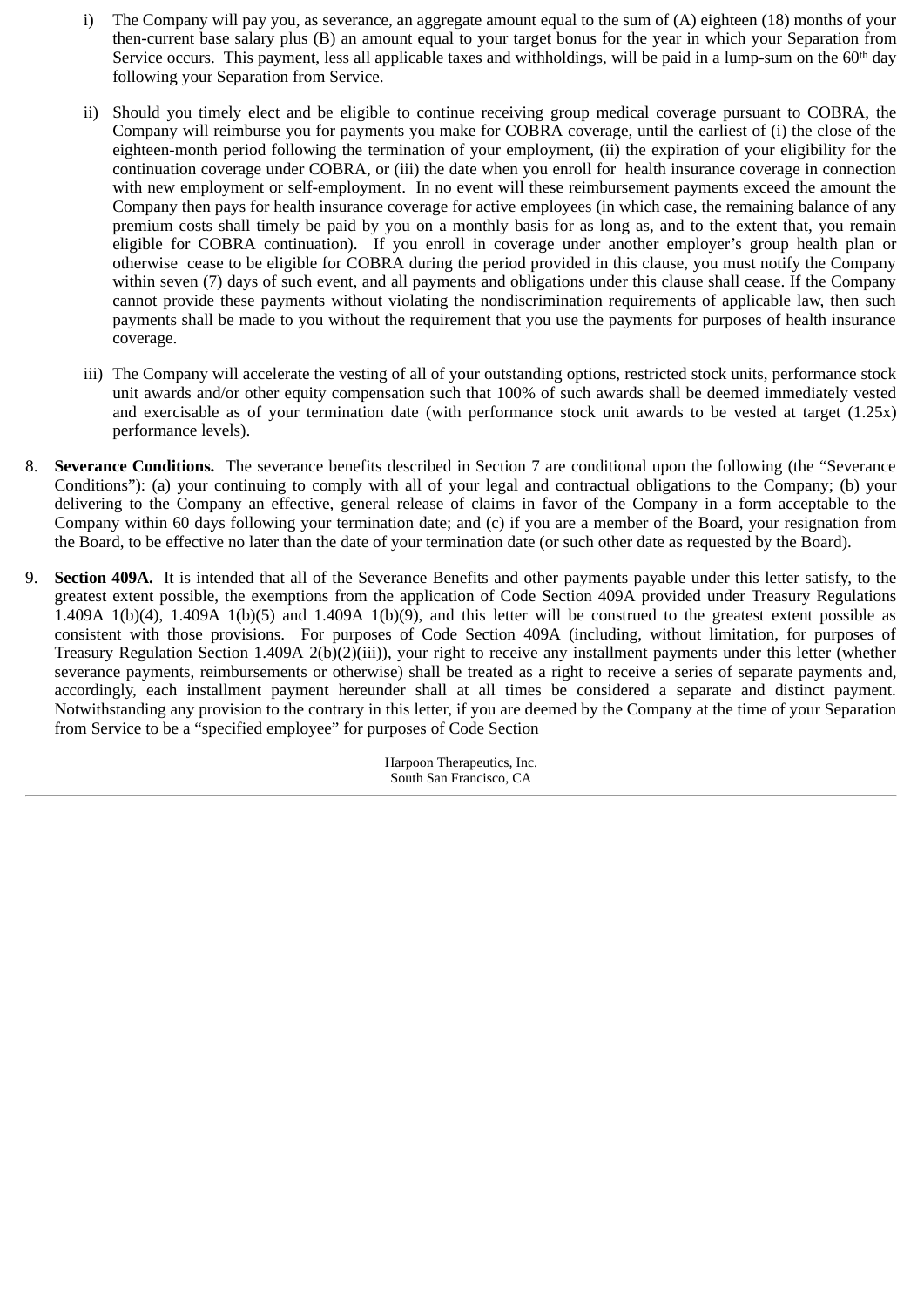409A(a)(2)(B)(i), and if any of the payments upon Separation from Service set forth herein and/or under any other agreement with the Company are deemed to be "deferred compensation", then to the extent delayed commencement of any portion of such payments is required in order to avoid a prohibited distribution under Code Section 409A(a)(2)(B)(i) and the related adverse taxation under Section 409A, such payments shall not be provided to you prior to the earliest of (i) the expiration of the six-month period measured from the date of your Separation from Service with the Company, (ii) the date of your death or (iii) such earlier date as permitted under Section 409A without the imposition of adverse taxation. Upon the first business day following the expiration of such applicable Code Section 409A(a)(2)(B)(i) period, all payments deferred pursuant to this paragraph shall be paid in a lump sum to you, and any remaining payments due shall be paid as otherwise provided herein or in the applicable agreement. No interest shall be due on any amounts so deferred.

# 10. **280G.**

- a. If any payment or benefit you will or may receive from the Company or from another source (a "280G Payment") would (i) constitute a "parachute payment" within the meaning of Section 280G of Code, and (ii) but for this sentence, be subject to the excise tax imposed by Section 4999 of the Code (the "Excise Tax"), then any such 280G Payment pursuant to this Agreement (a "Payment") will be equal to the Reduced Amount. The "Reduced Amount" will be either (x) the largest portion of the Payment that would result in no portion of the Payment (after reduction) being subject to the Excise Tax or (y) the largest portion, up to and including the total, of the Payment, whichever amount (i.e., the amount determined by clause (x) or by clause (y)), after taking into account all applicable federal, state and local employment taxes, income taxes, and the Excise Tax (all computed at the highest applicable marginal rate), results in your receipt, on an after-tax basis, of the greater economic benefit notwithstanding that all or some portion of the Payment may be subject to the Excise Tax. If a reduction in a Payment is required pursuant to the preceding sentence and the Reduced Amount is determined pursuant to clause (x) of the preceding sentence, the reduction will occur in the manner (the "Reduction Method") that results in the greatest economic benefit for you. If more than one method of reduction will result in the same economic benefit, the items so reduced will be reduced pro rata (the "Pro Rata Reduction Method"). The Company and you agree to pursue in good faith reasonable mitigation strategies with respect to the 280G payments in consultation with the Company's accountants and/or consultants.
- b. Notwithstanding any provision of paragraph (a) to the contrary, if the Reduction Method or the Pro Rata Reduction Method would result in any portion of the Payment being subject to taxes pursuant to Section 409A that would not otherwise be subject to taxes pursuant to Section 409A, then the Reduction Method and/or the Pro Rata Reduction Method, as the case may be, will be modified so as to avoid the imposition of taxes pursuant to Section 409A as follows: (A) as a first priority, the modification will preserve to the greatest extent possible, the greatest economic benefit for you as determined on an after-tax basis; (B) as a second priority, Payments that are contingent on future events (e.g., being terminated without cause), will be reduced (or eliminated) before Payments that are not contingent on future events; and (C) as a third priority, Payments that are "deferred compensation" within the meaning of Section 409A of the Code will be reduced (or eliminated) before Payments that are not deferred compensation within the meaning of Section 409A of the Code.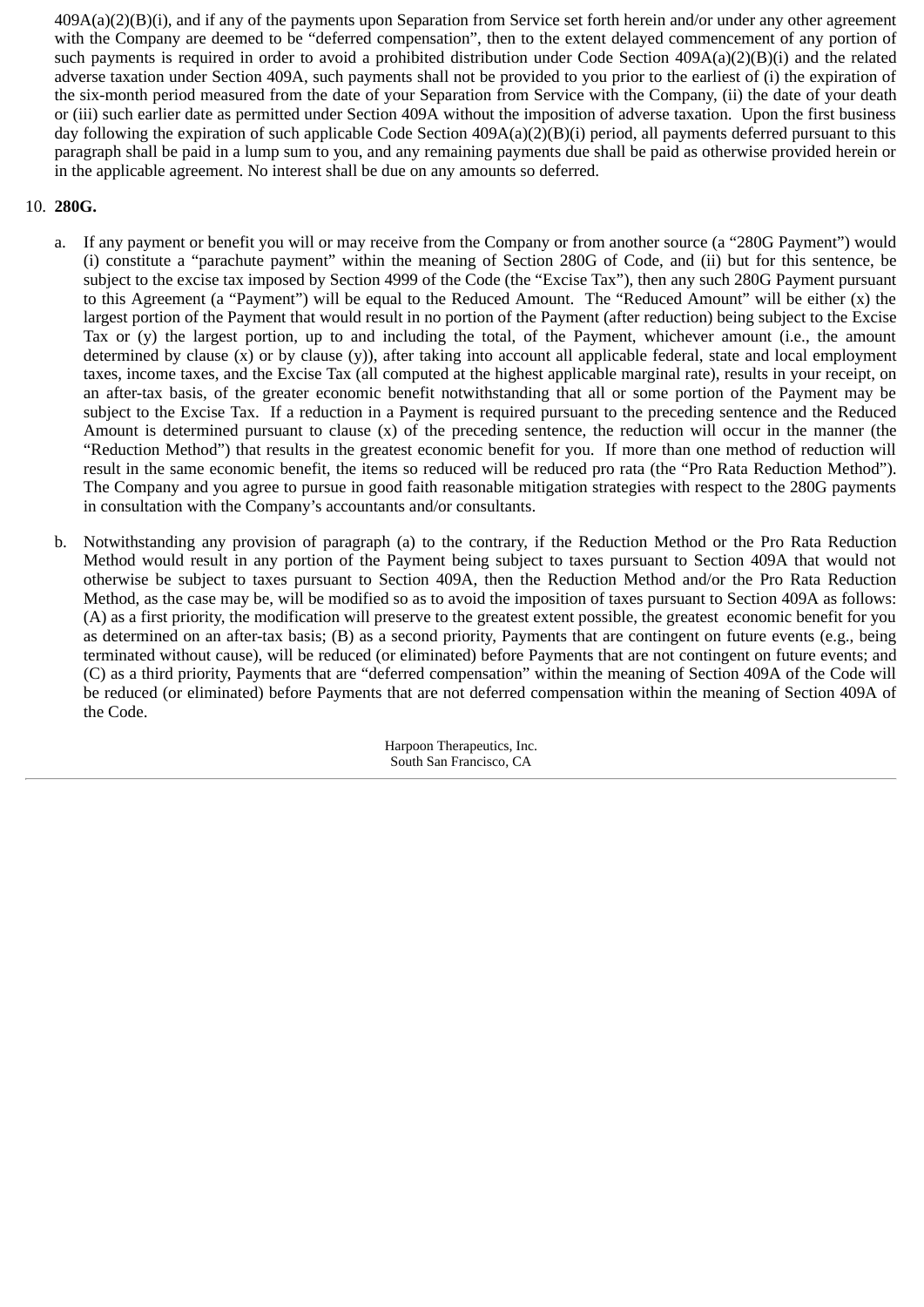- c. If you receive a Payment for which the Reduced Amount was determined pursuant to clause (x) of Section 10(a) and the Internal Revenue Service determines thereafter that some portion of the Payment is subject to the Excise Tax, you agree to promptly return to the Company a sufficient amount of the Payment (after reduction pursuant to clause (x) of Section 10(a)) so that no portion of the remaining Payment is subject to the Excise Tax. For the avoidance of doubt, if the Reduced Amount was determined pursuant to clause (y) of Section 10(a), you will have no obligation to return any portion of the Payment pursuant to the preceding sentence.
- 11. **Confidential Information.** As a condition of your employment, you agree to execute an At‑Will Employment, Confidential Information, and Invention Assignment Agreement (the "Employment Agreement"), a copy of which is attached as Appendix B hereto. We ask that, if you have not already done so, you disclose to the Company any and all agreements relating to your prior employment that may affect your eligibility to be employed by the Company or limit the manner in which you may be employed. It is the Company's understanding that any such agreements will not prevent you from performing the duties of your position and by signing this letter, you represent that such is the case. Moreover, you agree that, during the term of your employment with the Company, you will not engage in any other employment, occupation, consulting or other business activity directly related to the business in which the Company is now involved or becomes involved during the term of your employment, nor will you engage in any other activities that conflict with your obligations to the Company. Similarly, you agree not to bring any third party confidential information to the Company, including that of your former employer, and that in performing your duties for the Company, you will not in any way utilize any such information unless you have obtained express written authorization from the former employer for their possession and use. You also agree to honor all obligations to former employers during your employment with the Company.
- 12. **Employment Eligibility.** You agree to provide to the Company, within three days of your Start Date, documentation of your eligibility to work in the United States, as required by the Immigration Reform and Control Act of 1986. The Company may undertake a background investigation and reference check in accordance with applicable law. This job offer is contingent upon a clearance of such a background investigation and/or reference check.
- 13. **Attorneys' Fees.** The Company shall reimburse you for the reasonable attorneys' fees incurred by you in connection with negotiation, preparation, and execution of this agreement and any related ancillary documents, in an amount not to exceed \$20,000.
- 14. **Arbitration.** To ensure the timely and economical resolution of disputes that may arise between you and the Company, both you and the Company mutually agree that pursuant to the Federal Arbitration Act, 9 U.S.C. §1-16, and to the fullest extent permitted by applicable law, you will submit solely to final, binding and confidential arbitration any and all disputes, claims, or causes of action arising from or relating to: the negotiation, execution, interpretation, performance, breach or enforcement of this Agreement; or your employment with the Company (including but not limited to all statutory claims); or the termination of your employment with the Company (including but not limited to all statutory claims). BY AGREEING TO THIS ARBITRATION PROCEDURE, BOTH YOU AND THE COMPANY WAIVE THE RIGHT TO RESOLVE ANY SUCH DISPUTES THROUGH A TRIAL BY JURY OR JUDGE OR THROUGH AN ADMINISTRATIVE PROCEEDING. The Arbitrator will have the sole and exclusive authority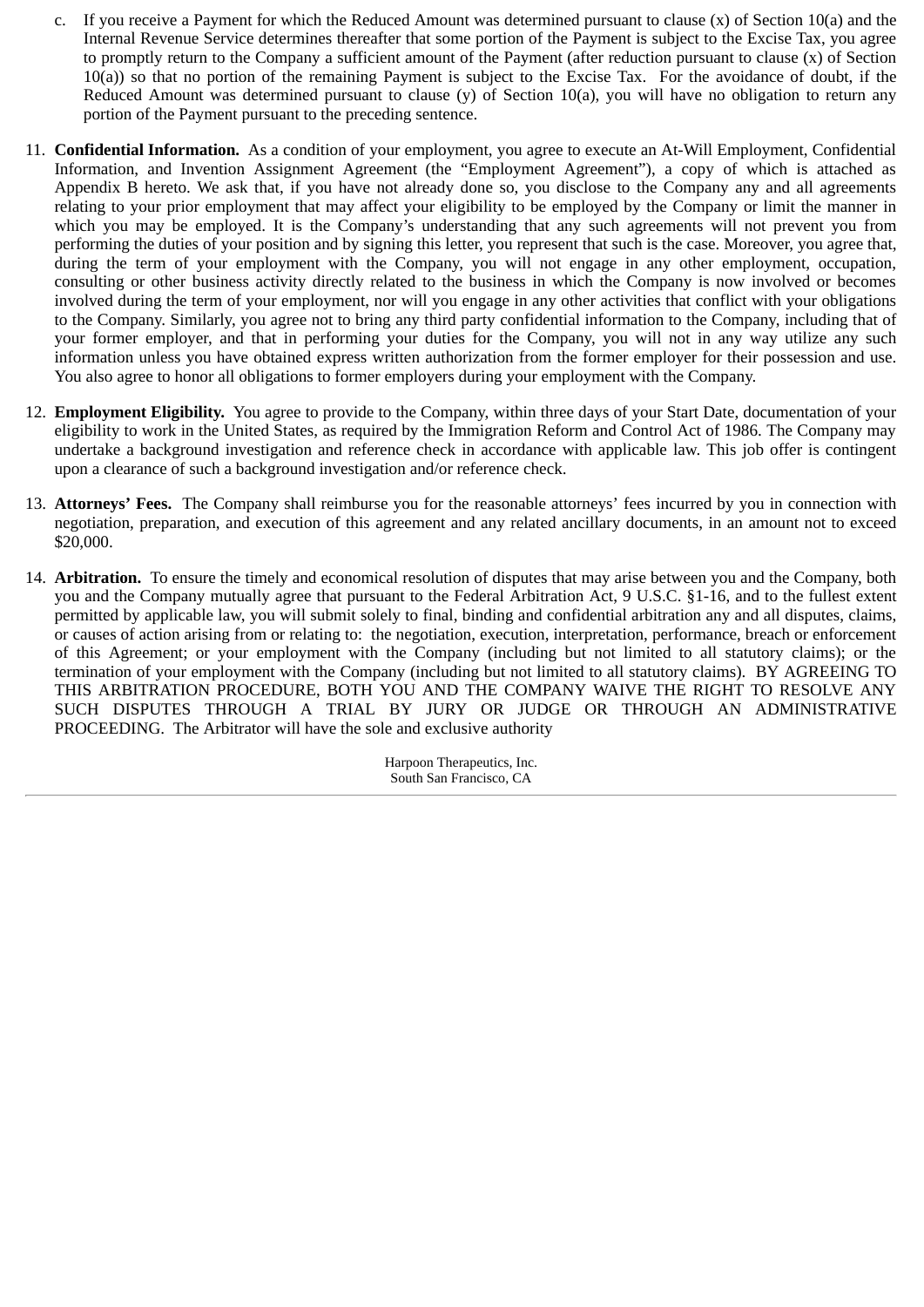to determine whether a dispute, claim or cause of action is subject to arbitration under this section and to determine any procedural questions which grow out of such disputes, claims or causes of action and bear on their final disposition. All claims, disputes, or causes of action under this section, whether by you or the Company, must be brought solely in an individual capacity, and will not be brought as a plaintiff (or claimant) or class member in any purported class or representative proceeding, nor joined or consolidated with the claims of any other person or entity. The Arbitrator may not consolidate the claims of more than one person or entity, and may not preside over any form of representative or class proceeding. To the extent that the preceding sentences in this paragraph are found to violate applicable law or are otherwise found unenforceable, any claim(s) alleged or brought on behalf of a class will proceed in a court of law rather than by arbitration. Any arbitration proceeding under this Arbitration section will be presided over by a single arbitrator and conducted by JAMS, Inc. ("JAMS") in San Francisco, CA under the then applicable JAMS rules for the resolution of employment disputes (available upon request and also currently available at http://www.jamsadr.com/rules-employmentarbitration/). You and the Company both have the right to be represented by legal counsel at any arbitration proceeding, at each party's own expense. The Arbitrator will: (a) have the authority to compel adequate discovery for the resolution of the dispute; (b) issue a written arbitration decision, to include the arbitrator's essential findings and conclusions and a statement of the award; and (c) be authorized to award any or all remedies that you or the Company would be entitled to seek in a court of law. The Company will pay all JAMS arbitration fees in excess of the amount of court fees that would be required of you if the dispute were decided in a court of law. This section will not apply to any action or claim that cannot be subject to mandatory arbitration as a matter of law, including, without limitation, claims brought pursuant to the California Private Attorneys General Act of 2004, as amended, the California Fair Employment and Housing Act, as amended, and the California Labor Code, as amended, to the extent such claims are not permitted by applicable law to be submitted to mandatory arbitration and such applicable law is not preempted by the Federal Arbitration Act or otherwise invalid (collectively, the "Excluded Claims"). In the event you intend to bring multiple claims, including one of the Excluded Claims listed above, the Excluded Claims may be filed with a court, while any other claims will remain subject to mandatory arbitration. Nothing in this section is intended to prevent either you or the Company from obtaining injunctive relief in court to prevent irreparable harm pending the conclusion of any such arbitration. Any final award in any arbitration proceeding hereunder may be entered as a judgment in the federal and state courts of any competent jurisdiction and enforced accordingly.

15. **At Will Employment.** The Company is excited about your joining and looks forward to a beneficial and productive relationship. Nevertheless, you should be aware that your employment with the Company is for no specified period and constitutes at-will employment. As a result, you are free to resign at any time, for any reason or for no reason. Similarly, the Company is free to conclude its employment relationship with you at any time, with or without Cause, and with or without notice. We request that, in the event of resignation, you give the Company at least two weeks' notice.

To accept employment with the Company pursuant to the terms of this letter, please sign and date this letter in the space provided below and return it to me, along with a signed copy of the Employment Agreement. If you do not accept this offer by October 28, 2021, this offer will be revoked. This letter, along with the Employment Agreement, forms the complete and exclusive statement of your employment agreement with the Company. It supersedes any other representations or agreements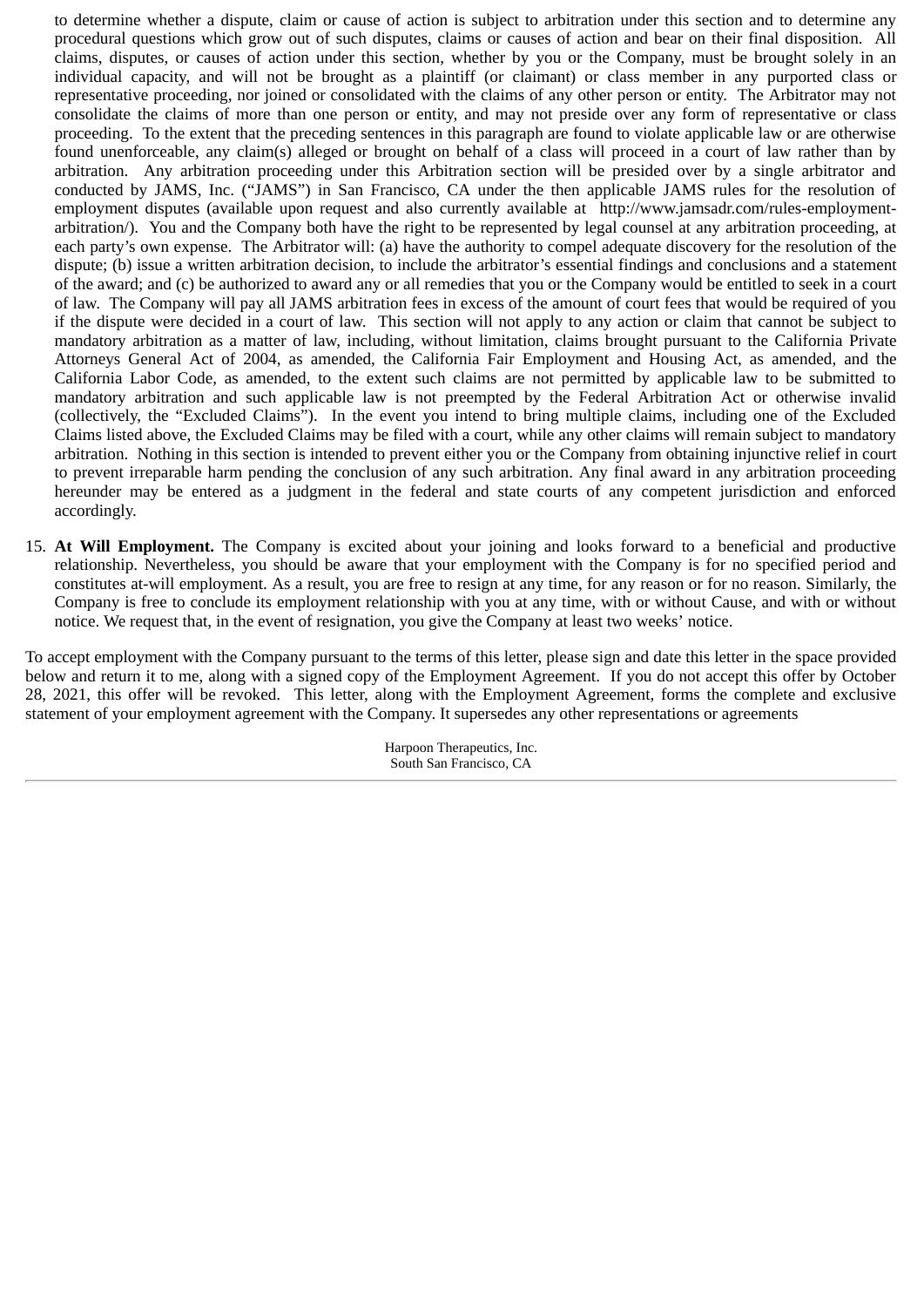including, but not limited to, any representations made during your recruitment, interviews or pre-employment negotiations, whether written or oral. Changes in your employment terms, other than those changes expressly reserved to the Company's discretion in this letter, may not be modified or amended except by a written agreement signed by a duly authorized member of the Board and you. If any provision of this offer letter agreement is determined to be invalid or unenforceable, in whole or in part, this determination shall not affect any other provision of this offer letter agreement and the provision in question shall be modified so as to be rendered enforceable in a manner consistent with the intent of the parties insofar as possible under applicable law. This letter may be delivered and executed via facsimile, electronic mail (including pdf or any electronic signature complying with the U.S. federal ESIGN Act of 2000, Uniform Electronic Transactions Act or other applicable law) or other transmission method and shall be deemed to have been duly and validly delivered and executed and be valid and effective for all purposes.

Very Truly Yours,

By: \_\_\_\_\_\_\_\_\_\_\_\_\_\_\_\_\_\_\_\_\_\_\_\_\_\_\_\_\_\_\_\_\_\_\_\_\_\_\_

Ron Hunt on Behalf of the Board of Directors

The foregoing correctly sets forth the terms of my at-will employment by Harpoon Therapeutics, Inc. I am not relying on any representations other than those set forth above.

Julie Eastland

By: \_\_\_\_\_\_\_\_\_\_\_\_\_\_\_\_\_\_\_\_\_\_\_\_\_ Date: \_\_\_\_\_\_\_\_\_\_\_\_\_\_\_\_\_\_\_\_\_\_\_\_\_\_\_\_\_\_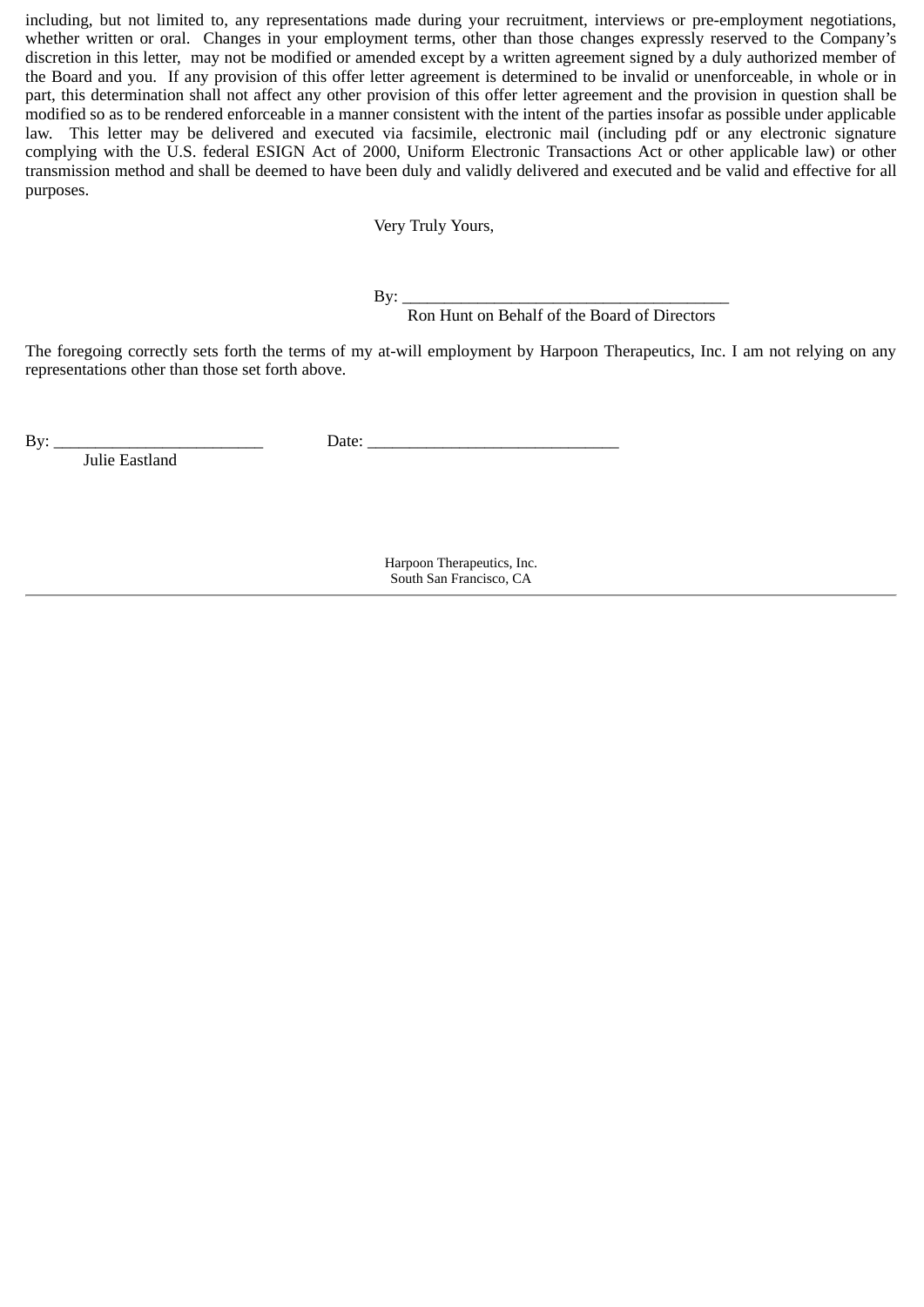# **APPENDIX A**

For purposes of your offer letter from the Company, the following definitions shall apply:

1) "*Cause*" shall mean the occurrence of any of the following events: (i) your commission of any felony or any crime involving fraud, dishonesty or moral turpitude under the laws of the United States or any state thereof; (ii) your attempted commission of, or participation in, a fraud or act of dishonesty against the Company; (iii) your intentional, material violation of any contract or agreement between you and the Company or of any statutory duty owed to the Company; (iv) your unauthorized use or disclosure of the Company's confidential information or trade secrets; or (v) your gross misconduct.

2) " *Good Reason*" means the occurrence, without your prior written consent, of any of the following events: (i) a material reduction in your authority, duties, or responsibilities, *provided however*, that a change in job position (including a change in title) shall not be deemed a "material reduction" in and of itself unless your new duties are materially reduced from the prior duties; or (ii) a material reduction of your base salary (unless pursuant to a salary reduction program of no more than 10% of base salary applicable generally to the Company's similarly-situated employees). No resignation will be treated as a resignation for Good Reason unless (x) you give written notice to the Board of your intention to terminate your employment for Good Reason, describing the grounds for such resignation, no later than 30 days after the first occurrence of such circumstances, (y) you provide the Company with at least 30 days in which to cure the circumstances, and (z) if the Company does not reasonably cure the circumstances, you resign your employment within 30 days following the cure period in (y).

3) The "*Change in Control Period*" means the period commencing 60 days prior to, and ending 24 months following, the effective date of a Change in Control (as defined in the Stock Plan).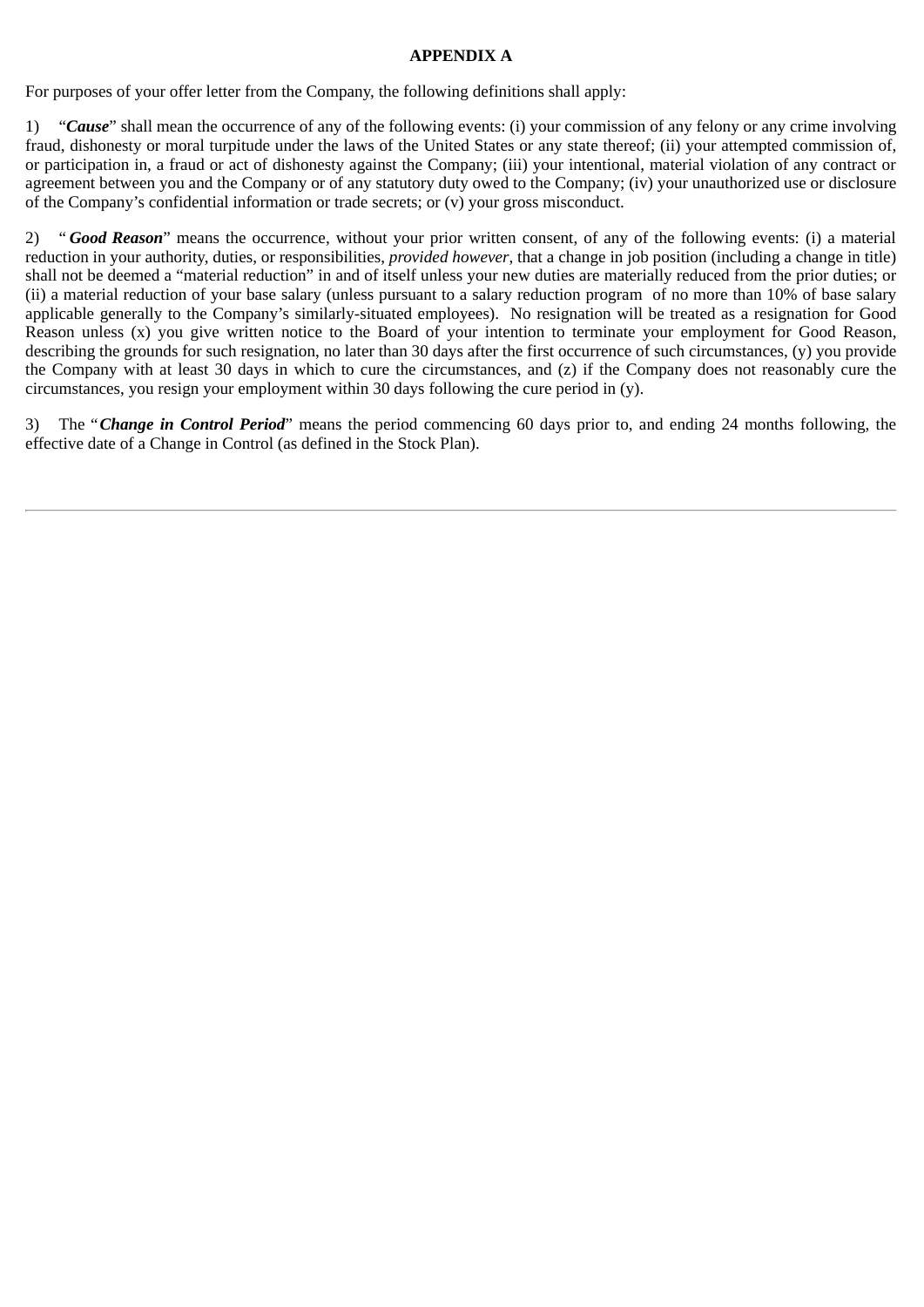### **APPENDIX B HARPOON THERAPEUTICS, INC. AT-WILL EMPLOYMENT, CONFIDENTIAL INFORMATION, AND INVENTION ASSIGNMENT AGREEMENT**

As a condition of my employment with Harpoon Therapeutics, Inc. (the "**Company**"), and in consideration of my employment with the Company and my receipt of the compensation now and hereafter paid to me by Company, I agree to the following provisions of this At-Will Employment, Confidential Information, and Invention Assignment Agreement (this "**Agreement**"):

# **1. AT-WILL EMPLOYMENT**

I UNDERSTAND AND ACKNOWLEDGE THAT MY EMPLOYMENT WITH THE COMPANY IS FOR NO SPECIFIED TERM AND CONSTITUTES "AT-WILL" EMPLOYMENT. I ALSO UNDERSTAND THAT ANY REPRESENTATION TO THE CONTRARY IS UNAUTHORIZED AND NOT VALID UNLESS IN WRITING AND SIGNED BY THE PRESIDENT OR CEO OF THE COMPANY. ACCORDINGLY, I ACKNOWLEDGE THAT MY EMPLOYMENT RELATIONSHIP MAY BE TERMINATED AT ANY TIME, WITH OR WITHOUT GOOD CAUSE OR FOR ANY OR NO CAUSE, AT MY OPTION OR AT THE OPTION OF THE COMPANY, WITH OR WITHOUT NOTICE. I FURTHER ACKNOWLEDGE THAT THE COMPANY MAY MODIFY JOB TITLES, SALARIES, AND BENEFITS FROM TIME TO TIME AS IT DEEMS NECESSARY.

## **2. CONFIDENTIALITY**

A. *Definition of Company Confidential Information*. I understand that "**Company Confidential Information**" means information (including any and all combinations of individual items of information) that the Company has or will develop, acquire, create, compile, discover or own, that has value in or to the Company's business which is not generally known and which the Company wishes to maintain as confidential. Company Confidential Information includes both information disclosed by the Company to me, and information developed or learned by me during the course of my employment with the Company. Company Confidential Information also includes all information of which the unauthorized disclosure could be detrimental to the interests of the Company, whether or not such information is identified as Company Confidential Information. By example, and without limitation, Company Confidential Information includes any and all non-public information that relates to the actual or anticipated business and/or products, research or development of the Company, or to the Company's technical data, trade secrets, or know-how, including, but not limited to, research, product plans, or other information regarding the Company's products or services and markets therefor, customer lists and customers (including, but not limited to, customers of the Company on which I called or with which I may become acquainted during the term of my employment), software, developments, inventions, discoveries, ideas, processes, formulas, technology, designs, drawings, engineering, hardware configuration information, marketing, finances, and other business information disclosed by the Company either directly or indirectly in writing, orally or by drawings or inspection of premises, parts, equipment, or other Company property. Notwithstanding the foregoing, Company Confidential Information shall not include any such information which I can establish (i) was publicly known or made generally available prior to the time of disclosure by the Company to me; (ii) becomes publicly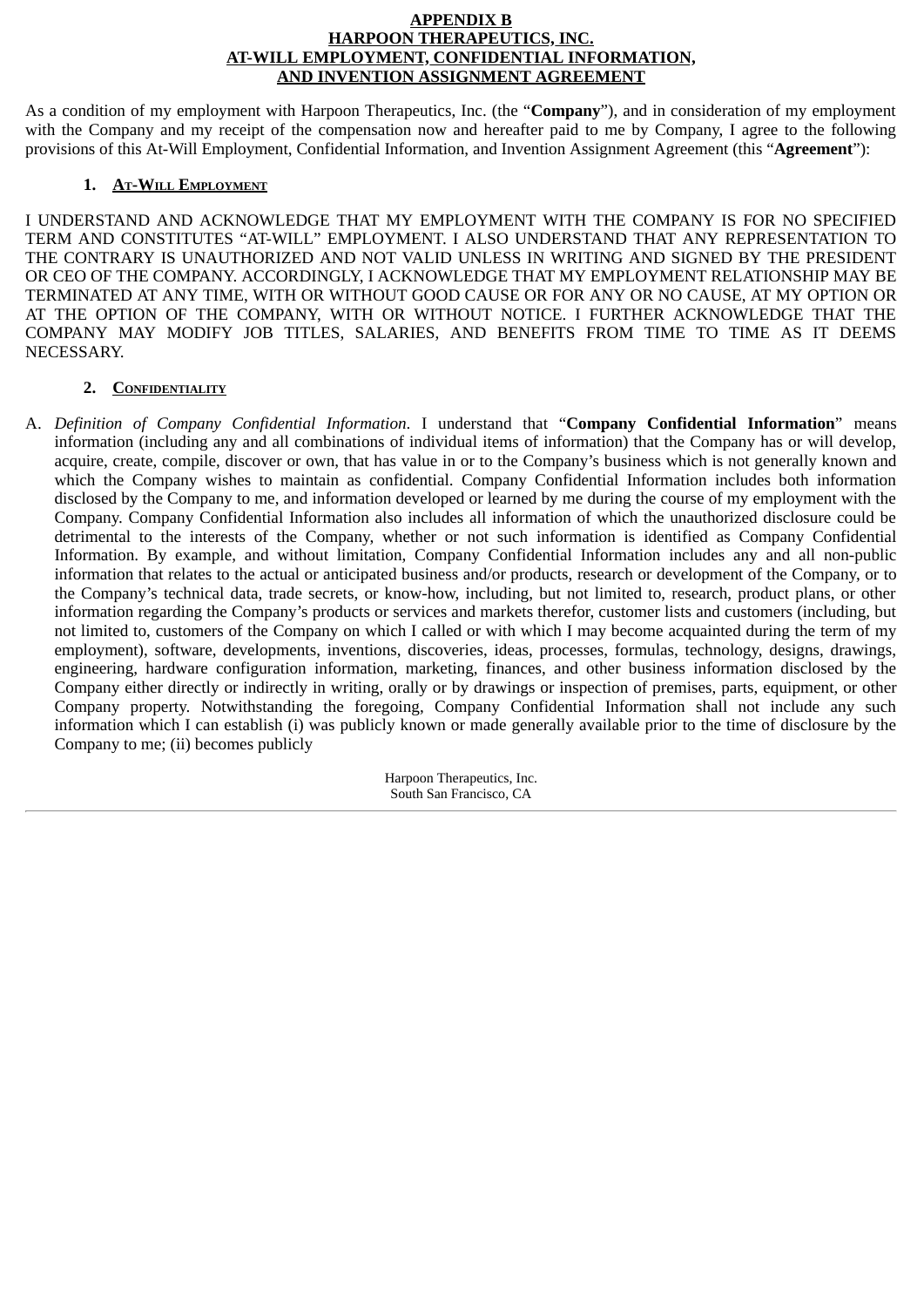known or made generally available after disclosure by the Company to me through no wrongful action or omission by me; or (iii) is in my rightful possession, without confidentiality obligations, at the time of disclosure by the Company as shown by my then-contemporaneous written records; provided that any combination of individual items of information shall not be deemed to be within any of the foregoing exceptions merely because one or more of the individual items are within such exception, unless the combination as a whole is within such exception. I understand that nothing in this Agreement is intended to limit employees' rights to discuss the terms, wages, and working conditions of their employment, as protected by applicable law.

- B. *Nonuse and Nondisclosure*. I agree that during and after my employment with the Company, I will hold in the strictest confidence and take all reasonable precautions to prevent any unauthorized use or disclosure of Company Confidential Information. I will not (i) use Company Confidential Information for any purpose whatsoever other than for the benefit of the Company in the course of my employment, or (ii) disclose Company Confidential Information to any third party without the prior written authorization of the President, CEO, or the Board of Directors of the Company. Prior to disclosure, when compelled by applicable law, I shall provide prior written notice to the President, CEO, and General Counsel of the Company (as applicable). I agree that I obtain no title to any Company Confidential Information, and that as between Company and myself, the Company retains all Confidential Information as the sole property of the Company. I understand that my unauthorized use or disclosure of Company Confidential Information during my employment may lead to disciplinary action, up to and including, immediate termination and legal action by the Company. I understand that my obligations under this **Section 2.B** shall continue after termination of my employment and also that nothing in this Agreement prevents me from engaging in Protected Activity, as described below.
- C. *Former Employer Confidential Information*. I agree that during my employment with the Company, I will not improperly use, disclose, or induce the Company to use any proprietary information or trade secrets of any former employer or other person or entity with which I have an obligation to keep such proprietary information or trade secrets in confidence. I further agree that I will not bring onto the Company's premises or transfer onto the Company's technology systems any unpublished document, proprietary information, or trade secrets belonging to any such third party unless disclosure to, and use by, the Company has been consented to, in writing, by such third party and the Company.
- D. *Third Party Information*. I recognize that the Company has received, and in the future may receive, from third parties (for example, customers, suppliers, licensors, licensees, partners, and collaborators) as well as its subsidiaries and affiliates ("**Associated Third Parties**"), information which the Company is required to maintain and treat as confidential or proprietary information of such Associated Third Parties ("**Associated Third Party Confidential Information**"), and I agree to use such Associated Third Party Confidential Information only as directed by the Company and to not use or disclose such Associated Third Party Confidential Information in a manner that would violate the Company's obligations to such Associated Third Parties. By way of example, Associated Third Party Confidential Information may include the habits or practices of Associated Third Parties, the technology of Associated Third Parties, requirements of Associated Third Parties, and information related to the business conducted between the Company and such Associated Third Parties. I agree at all times during my employment with the Company and thereafter, that I owe the Company and its Associated Third Parties a duty to hold all such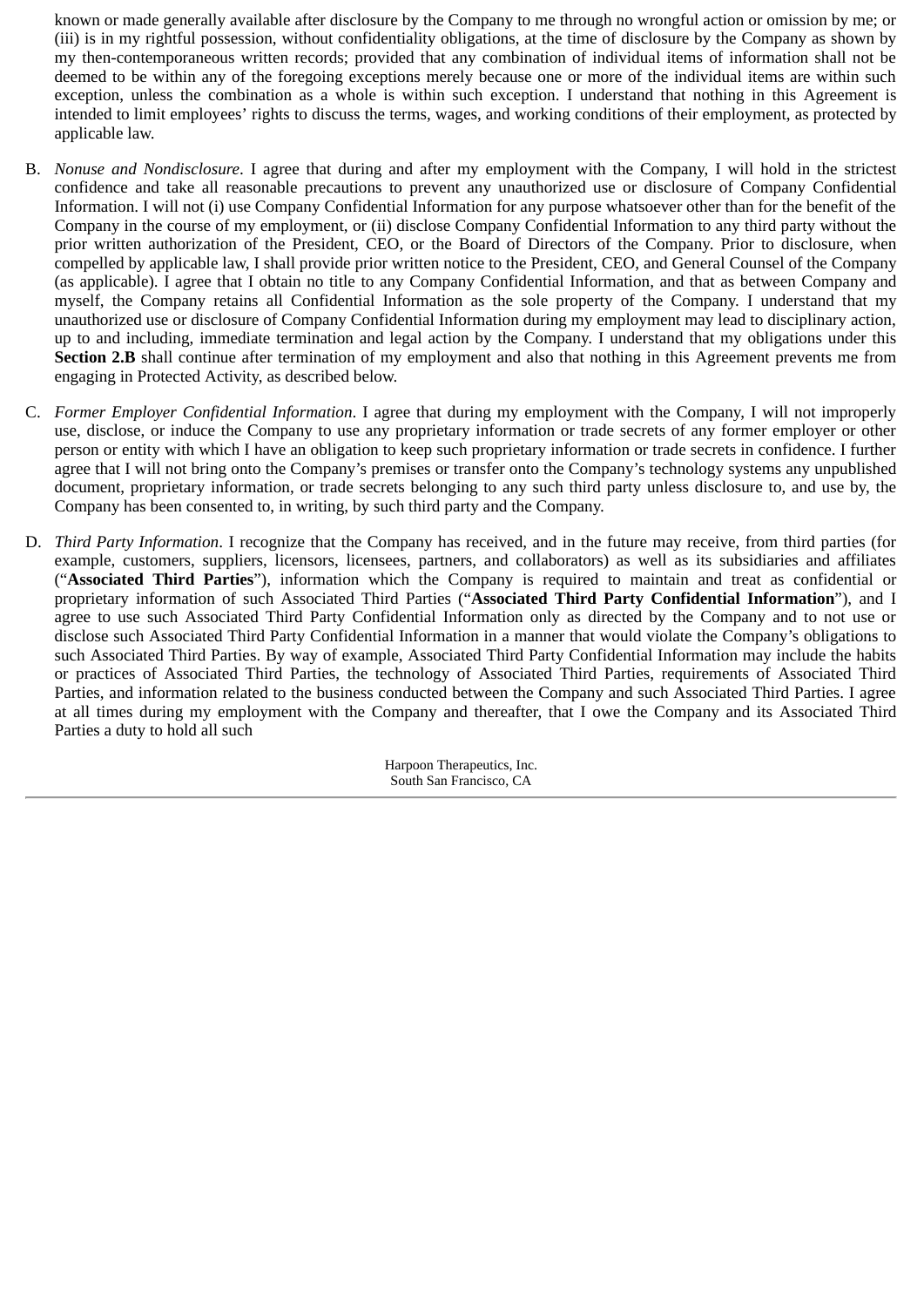Associated Third Party Confidential Information in the strictest confidence, and not to use it or to disclose it to any person, firm, corporation, or other third party except as necessary in carrying out my work for the Company consistent with the Company's agreement with such Associated Third Parties. I further agree to comply with any and all Company policies and guidelines that may be adopted from time to time regarding Associated Third Parties and Associated Third Party Confidential Information. I understand that my unauthorized use or disclosure of Associated Third Party Confidential Information or violation of any Company policies during my employment may lead to disciplinary action, up to and including, immediate termination and legal action by the Company.

# **3. OWNERSHIP**

- A. *Assignment of Inventions*. As between the Company and myself, I agree that all right, title, and interest in and to any and all copyrightable material, notes, records, drawings, designs, logos, inventions, improvements, developments, discoveries, ideas and trade secrets conceived, discovered, authored, invented, developed or reduced to practice by me, solely or in collaboration with others, during the period of time I am in the employ of the Company (including during my off-duty hours), or with the use of Company's equipment, supplies, facilities, or Company Confidential Information, and any copyrights, patents, trade secrets, mask work rights or other intellectual property rights relating to the foregoing, except as provided in **Section 3.G** below (collectively, "**Inventions**"), are the sole property of the Company. I also agree to promptly make full written disclosure to the Company of any Inventions, and to deliver and assign and hereby irrevocably assign fully to the Company all of my right, title and interest in and to Inventions. I agree that this assignment includes a present conveyance to the Company of ownership of Inventions that are not yet in existence. I further acknowledge that all original works of authorship that are made by me (solely or jointly with others) within the scope of and during the period of my employment with the Company and that are protectable by copyright are "works made for hire," as that term is defined in the United States Copyright Act. I understand and agree that the decision whether or not to commercialize or market any Inventions is within the Company's sole discretion and for the Company's sole benefit, and that no royalty or other consideration will be due to me as a result of the Company's efforts to commercialize or market any such Inventions. I understand that any and all Inventions that I may work on with personnel of the Company's parent or other affiliates constitute joint research between the Company and its parent or other affiliates, as applicable, for the purposes of 35 U.S.C. section  $103(c)(2)$ .
- B. *Pre-Existing Materials*. I will inform the Company, in writing, before incorporating any inventions, discoveries, ideas, original works of authorship, developments, improvements, trade secrets and other proprietary information or intellectual property rights owned by me or in which I have an interest prior to, or separate from, my employment with the Company, including, without limitation, any such inventions that are subject to California Labor Code Section 2870 (attached hereto as Exhibit B) ("**Prior Inventions**") into any Invention or otherwise utilizing any Prior Invention in the course of my employment with the Company; and the Company is hereby granted a nonexclusive, royalty-free, perpetual, irrevocable, transferable worldwide license (with the right to grant and authorize sublicenses) to make, have made, use, import, offer for sale, sell, reproduce, distribute, modify, adapt, prepare derivative works of, display, perform, and otherwise exploit such incorporated or utilized Prior Inventions, without restriction, including, without limitation, as part of, or in connection with, such Invention, and to practice any method related thereto. I will not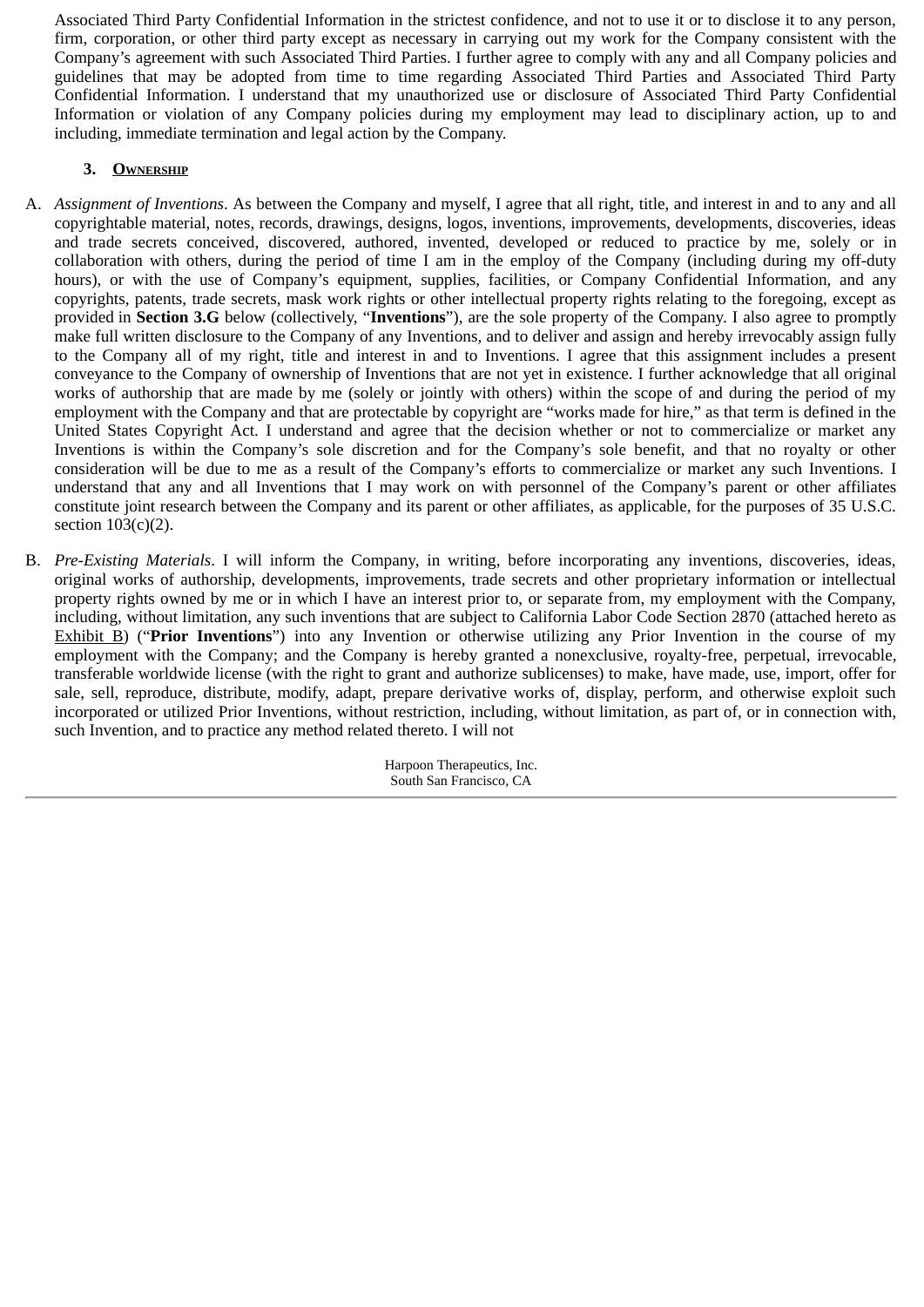incorporate any inventions, discoveries, ideas, original works of authorship, developments, improvements, trade secrets and other proprietary information or intellectual property rights owned by any third party into any Invention without the Company's prior written permission. I have attached hereto as  $Exhibit A$  a list describing all Prior Inventions that relate to the Company's proposed business, products, or research and development or, if no such list is attached, I represent and warrant that there are no such Prior Inventions. Furthermore, I represent and warrant that if any Prior Inventions are included on Exhibit A, they will not materially affect my ability to perform all obligations under this Agreement.

- C. *Moral Rights*. Any assignment to the Company of Inventions includes all rights of attribution, paternity, integrity, modification, disclosure and withdrawal, and any other rights throughout the world that may be known as or referred to as "moral rights," "artist's rights," "droit moral," or the like (collectively, "**Moral Rights**"). To the extent that Moral Rights cannot be assigned under applicable law, I hereby waive and agree not to enforce any and all Moral Rights, including, without limitation, any limitation on subsequent modification, to the extent permitted under applicable law.
- D. *Maintenance of Records*. I agree to keep and maintain adequate, current, accurate, and authentic written records of all Inventions made by me (solely or jointly with others) during the term of my employment with the Company. The records will be in the form of notes, sketches, drawings, electronic files, reports, or any other format that may be specified by the Company. As between the Company and myself, the records are and will be available to and remain the sole property of the Company at all times.
- E. *Further Assurances*. I agree to assist the Company, or its designee, at the Company's expense, in every proper way to secure the Company's rights in the Inventions in any and all countries, including the disclosure to the Company of all pertinent information and data with respect thereto, the execution of all applications, specifications, oaths, assignments, and all other instruments that the Company shall deem proper or necessary in order to apply for, register, obtain, maintain, defend, and enforce such rights, and in order to deliver, assign and convey to the Company, its successors, assigns, and nominees the sole and exclusive rights, title, and interest in and to all Inventions, and testifying in a suit or other proceeding relating to such Inventions. I further agree that my obligations under this **Section 3.E** shall continue after the termination of this Agreement.
- F. *Attorney-in-Fact*. I agree that, if the Company is unable because of my unavailability, mental or physical incapacity, or for any other reason to secure my signature with respect to any Inventions, including, without limitation, for the purpose of applying for or pursuing any application for any United States or foreign patents or mask work or copyright registrations covering the Inventions assigned to the Company in **Section 3.A**, then I hereby irrevocably designate and appoint the Company and its duly authorized officers and agents as my agent and attorney-in-fact, to act for and on my behalf to execute and file any papers and oaths, and to do all other lawfully permitted acts with respect to such Inventions to further the prosecution and issuance of patents, copyright and mask work registrations with the same legal force and effect as if executed by me. This power of attorney shall be deemed coupled with an interest, and shall be irrevocable.
- G. *Exception to Assignments*. I UNDERSTAND THAT THE PROVISIONS OF THIS AGREEMENT REQUIRING ASSIGNMENT OF INVENTIONS (AS DEFINED UNDER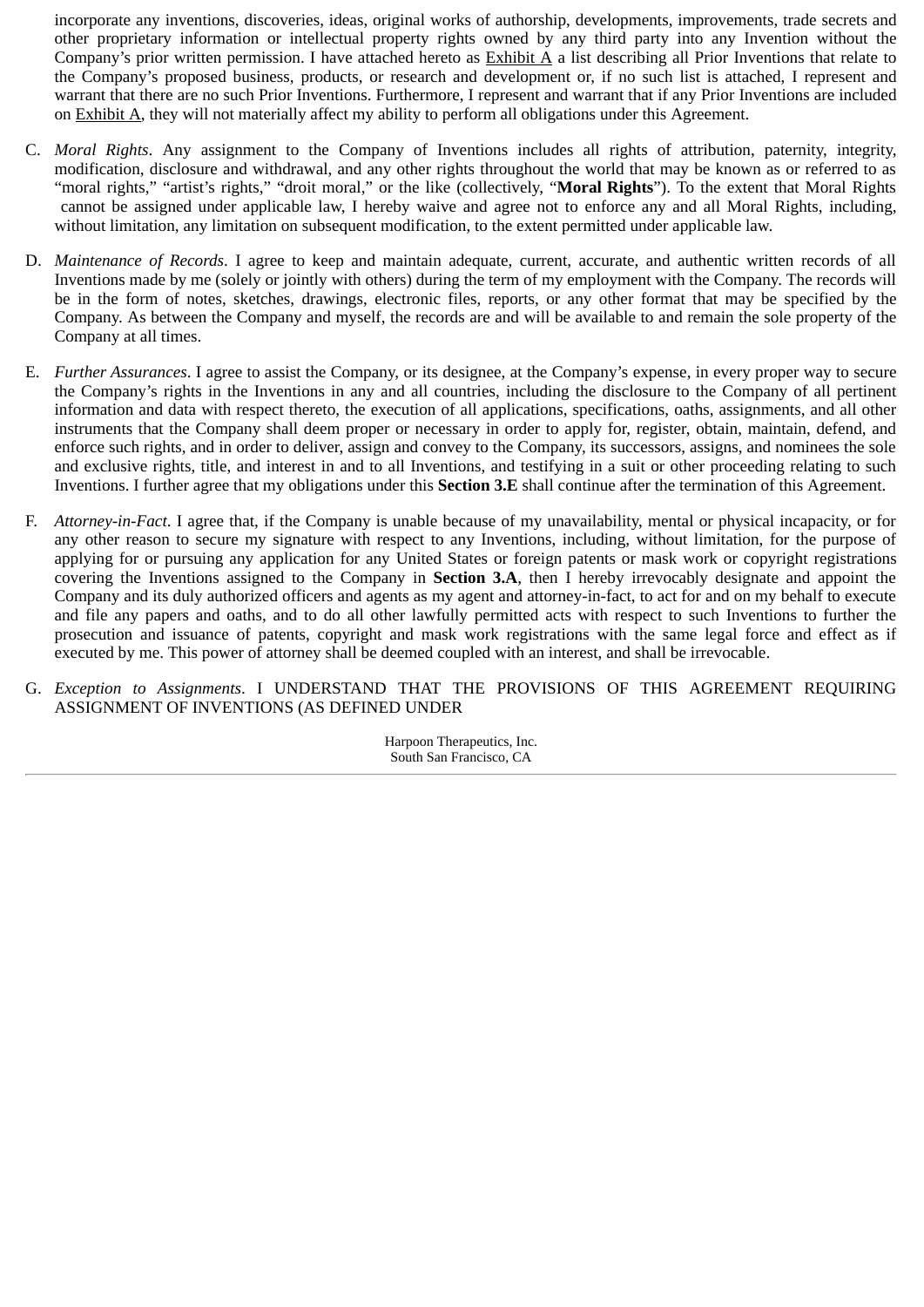**SECTION 3.A** ABOVE) TO THE COMPANY DO NOT APPLY TO ANY INVENTION THAT QUALIFIES FULLY UNDER THE PROVISIONS OF CALIFORNIA LABOR CODE SECTION 2870 (ATTACHED HERETO AS EXHIBIT B). I WILL ADVISE THE COMPANY PROMPTLY IN WRITING OF ANY INVENTIONS THAT I BELIEVE MEET THE CRITERIA IN CALIFORNIA LABOR CODE SECTION 2870 AND ARE NOT OTHERWISE DISCLOSED ON EXHIBIT A TO PERMIT A DETERMINATION OF OWNERSHIP BY THE COMPANY. ANY SUCH DISCLOSURE WILL BE RECEIVED IN CONFIDENCE.

# **4. CONFLICTING OBLIGATIONS**

- A. *Current Obligations.* I agree that during the term of my employment with the Company, I will not engage in or undertake any other employment, occupation, consulting relationship, or commitment that is directly related to the business in which the Company is now involved or becomes involved or has plans to become involved, nor will I engage in any other activities that conflict with my obligations to the Company.
- B. *Prior Relationships*. Without limiting **Section 4.A**, I represent and warrant that I have no other agreements, relationships, or commitments to any other person or entity that conflict with the provisions of this Agreement, my obligations to the Company under this Agreement, or my ability to become employed and perform the services for which I am being hired by the Company. I further agree that if I have signed a confidentiality agreement or similar type of agreement with any former employer or other entity, I will comply with the terms of any such agreement to the extent that its terms are lawful under applicable law. I represent and warrant that after undertaking a careful search (including searches of my computers, cell phones, electronic devices, and documents), I have returned all property and confidential information belonging to all prior employers (and/or other third parties I have performed services for in accordance with the terms of my applicable agreement). Moreover, I agree to fully indemnify the Company, its directors, officers, agents, employees, investors, shareholders, administrators, affiliates, divisions, subsidiaries, predecessor and successor corporations, and assigns for all verdicts, judgments, settlements, and other losses incurred by any of them resulting from my breach of my obligations under any agreement with a third party to which I am a party or obligation to which I am bound, as well as any reasonable attorneys' fees and costs if the plaintiff is the prevailing party in such an action, except as prohibited by law.

# **5. RETURN OF COMPANY MATERIALS**

- A. *Definition of Electronic Media Equipment and Electronic Media Systems. I* understand that **"Electronic Media Equipment"** includes, but is not limited to, computers, external storage devices, thumb drives, mobile devices (including, but not limited to, smart phones, tablets, and e-readers), telephone equipment, and other electronic media devices. I understand that **"Electronic Media Systems"** includes, but is not limited to, computer servers, messaging and email systems or accounts, applications for computers or mobile devices, and web-based services (including cloud-based information storage accounts).
- B. *Return of Company Property.* I understand that anything that I created or worked on for the Company while working for the Company belongs solely to the Company and that I cannot remove, retain, or use such information without the Company's express written permission.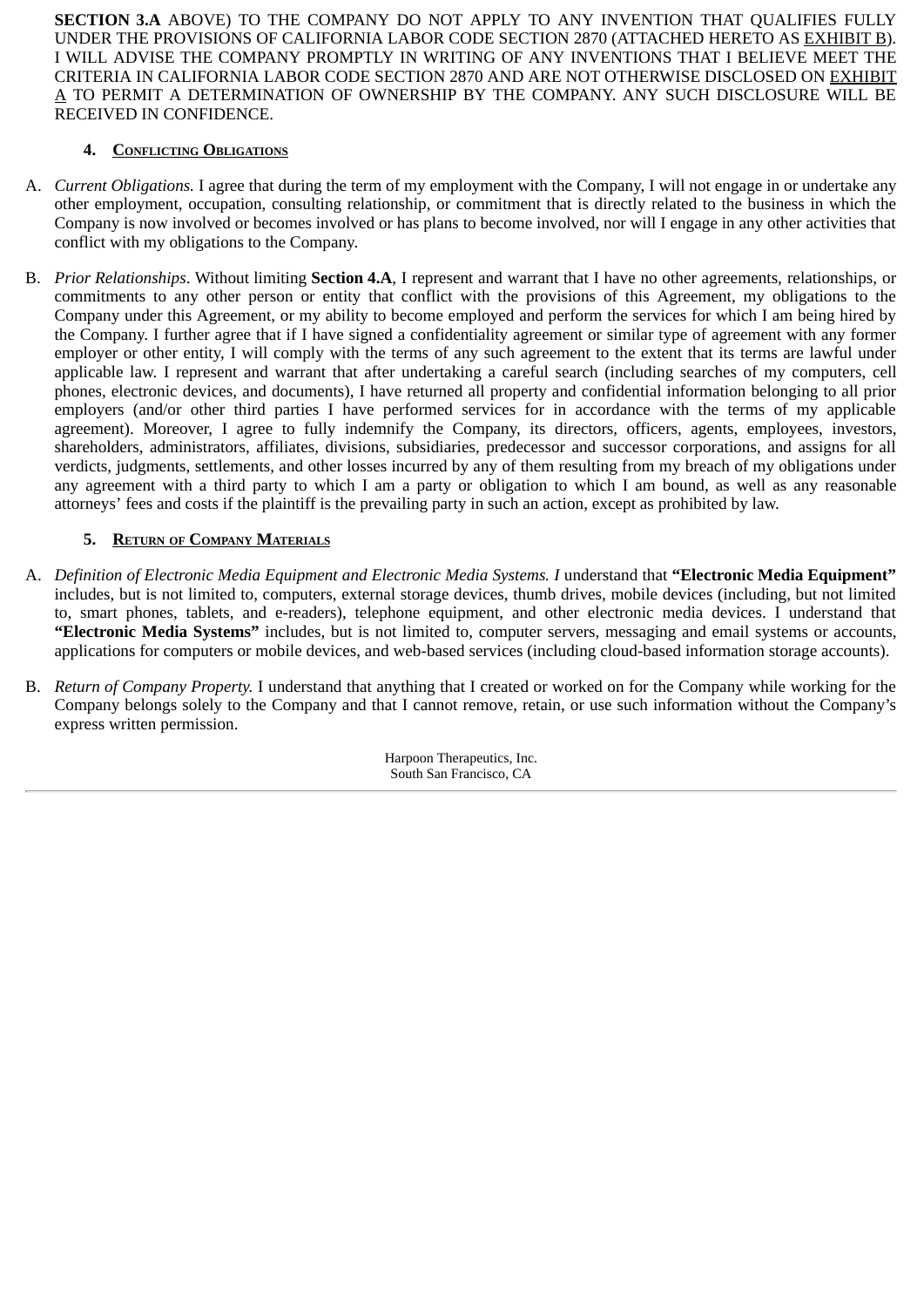Accordingly, upon separation from employment with the Company or upon the Company's request at any other time, I will immediately deliver to the Company, and will not keep in my possession, recreate, or deliver to anyone else, any and all Company property, including, but not limited to, Company Confidential Information, Associated Third Party Confidential Information, all Company equipment including all Company Electronic Media Equipment, all tangible embodiments of the Inventions, all electronically stored information and passwords to access such property, Company credit cards, records, data, notes, notebooks, reports, files, proposals, lists, correspondence, specifications, drawings, blueprints, sketches, materials, photographs, charts, any other documents and property, and reproductions of any of the foregoing items including, without limitation, those records maintained pursuant to **Section 3.D**. Notwithstanding the foregoing, I understand that I am allowed to keep a copy of the Employee Handbook and personnel records relating to my employment.

- C. *Return of Company Information on Company Electronic Media Equipment.* In connection with my obligation to return information to the Company, I agree that I will not copy, delete, or alter any information, including personal information voluntarily created or stored, contained in Company Electronic Media Equipment before I return the information to the Company.
- D. *Return of Company Information on Personal Electronic Media Equipment.* In addition, if I have used any personal Electronic Media Equipment or personal Electronic Media Systems to create, receive, store, review, prepare or transmit any Company information, including, but not limited to, Company Confidential Information, I agree to make a prompt and reasonable search for such information in good faith, including reviewing any personal Electronic Media Equipment or personal Electronic Media Systems to locate such information and, if I locate such information, I agree to notify the Company of that fact and then provide the Company with a computer-useable copy of all such Company information from those equipment and systems. I agree to cooperate reasonably with the Company to verify that the necessary copying is completed (including upon request providing a sworn declaration confirming the return of property and deletion of information), and, upon confirmation of compliance by the Company, I agree to delete and expunge all Company information.
- E. *No Expectation of Privacy in Company Property.* I understand that I have no expectation of privacy in Company property, and I agree that any Company property is subject to inspection by Company personnel at any time with or without further notice. As to any personal Electronic Media Equipment or personal Electronic Systems that I have used for material Company purposes, I agree that the Company, may have reasonable access, as determined by the Company in good faith, to such personal Electronic Media Equipment or personal Electronic Media Systems to review, retrieve, destroy, or ensure the permanent deletion of Company information from such equipment or systems, as determined by the Company reasonably and in good faith.

# **6. SOLICITATION OF EMPLOYEES**

To the fullest extent permitted under applicable law, I agree that during my employment, and for a period of twelve (12) months immediately following the termination of my relationship with the Company for any reason, whether voluntary or involuntary, with or without Cause, I will not directly or indirectly solicit any of the Company's employees to leave their employment at the Company. I agree that nothing in this **Section 6** shall affect my continuing obligations under this Agreement during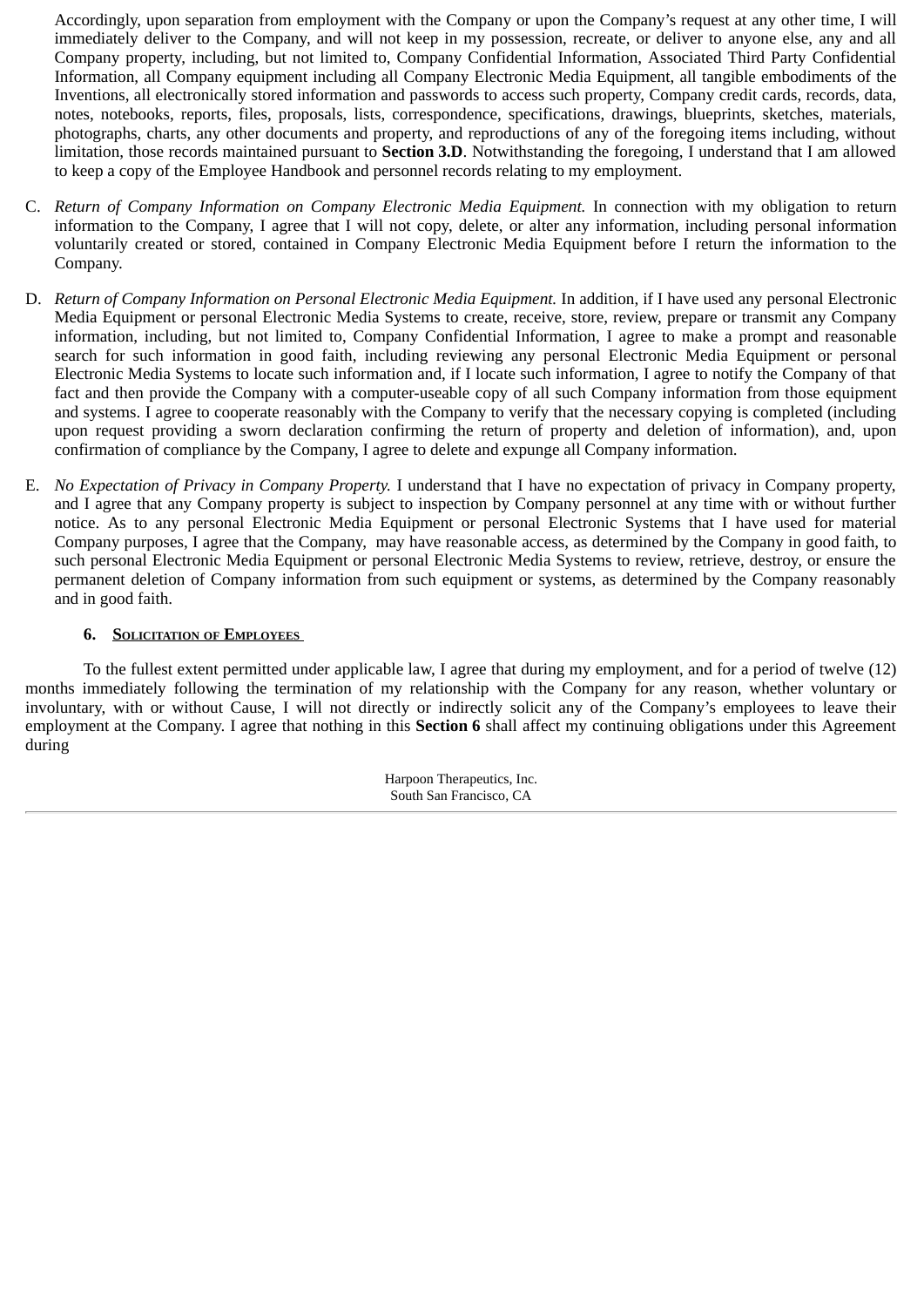and after this twelve (12) month period, including, without limitation, my obligations under **Section 2**.

### **7. CONFLICT OF INTEREST GUIDELINES**

I agree to diligently adhere to all policies of the Company, including the Company's insider trading policies and the Company's Conflict of Interest Guidelines. A copy of the Company's current Conflict of Interest Guidelines is attached as Exhibit C hereto, but I understand that these Conflict of Interest Guidelines may be revised from time to time during my employment.

### **8. REPRESENTATIONS**

Without limiting my obligations under **Section 3.E** above, I agree to execute any proper oath or verify any proper document required to carry out the terms of this Agreement. I represent and warrant that my performance of all the terms of this Agreement will not breach any agreement to keep in confidence information acquired by me in confidence or in trust prior to my employment by the Company. I hereby represent and warrant that I have not entered into, and I will not enter into, any oral or written agreement in conflict herewith.

### **9. AUDIT**

I acknowledge that I have no reasonable expectation of privacy in any Company Electronic Media Equipment or Company Electronic Media System. All information, data, and messages created, received, sent, or stored in Company Electronic Media Equipment or Company Electronic Media Systems are, at all times, the property of the Company. As such, the Company has the right to audit and search all such items and systems, without further notice to me, to ensure that the Company is licensed to use the software on the Company's devices in compliance with the Company's software licensing policies, to ensure compliance with the Company's policies, and for any other reasonable business-related purposes in the Company's discretion. I understand that I am not permitted to add any unlicensed, unauthorized, or non-compliant applications to the Company's technology systems, including, without limitation, open source or free software not authorized by the Company, and that I shall refrain from copying unlicensed software onto the Company's technology systems or using non-licensed software or websites. I understand that it is my responsibility to comply with the Company's policies governing use of the Company's documents and the internet, email, telephone, and technology systems to which I will have access in connection with my employment. In addition, as to any personal Electronic Media Equipment used for Company purposes, or personal Electronic Systems used for Company purposes, or other personal property that I have used for Company purposes, I agree that the Company may have reasonable access to such personal Electronic Media Equipment or personal Electronic Media Systems or other personal property to review, retrieve, destroy, or ensure the permanent deletion of Company information from such equipment or systems or property.

I am aware that the Company has or may acquire software and systems that are capable of monitoring and recording all Company network traffic to and from any Company Electronic Media Equipment or Company Electronic Media Systems. The Company reserves the right to, acting in good faith, access, review, copy, and delete any of the information, data, or messages accessed through Company Electronic Media Equipment or Electronic Media Systems, with or without notice to me and/or in my absence. This includes, but is not limited to, all e-mail messages sent or received, all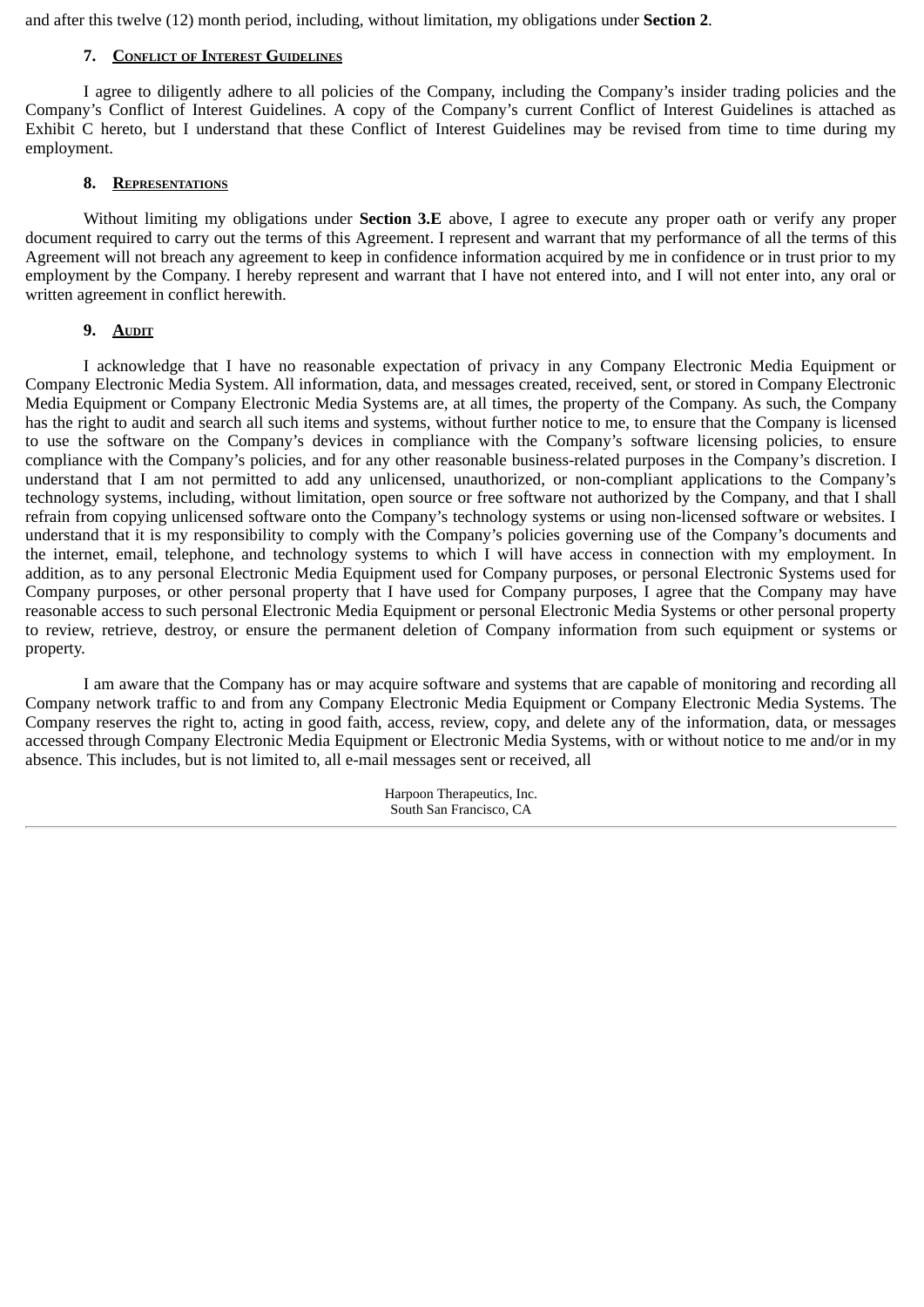website visits, all chat sessions, all news group activity (including groups visited, messages read, and postings by me), and all file transfers into and out of the Company's internal networks. The Company further reserves the right to retrieve previously deleted messages from e-mail or voicemail and monitor usage of the Internet, including websites visited and any information I have downloaded.

# **10. MISCELLANEOUS**

- A. *Governing Law; Consent to Personal Jurisdiction*. This Agreement will be governed by the laws of the State of California without regard to California's conflicts-of-law rules that may result in the application of the laws of any jurisdiction other than California. To the extent that any lawsuit is permitted under this Agreement, I hereby expressly consent to the personal and exclusive jurisdiction and venue of the state and federal courts located in California for any lawsuit filed against me by the Company.
- B. *Assignability*. This Agreement will be binding upon my heirs, executors, assigns, administrators, and other legal representatives, and will be for the benefit of the Company, its successors, and its assigns. The Associated Third Parties are intended third-party beneficiaries to this Agreement with respect to my obligations in **Section 2.D**. Notwithstanding anything to the contrary herein, the Company may assign this Agreement and its rights and obligations under this Agreement to any successor to all, or substantially all, of the Company's relevant assets, whether by merger, consolidation, reorganization, reincorporation, sale of assets or stock, or otherwise.
- C. *Entire Agreement*. This Agreement, together with the Exhibits herein and any executed written offer letter between me and the Company, to the extent such materials are not in conflict with this Agreement, sets forth the entire agreement and understanding between the Company and me with respect to the subject matter herein and supersedes all prior written and oral agreements, discussions, or representations between us, including, but not limited to, any representations made during my interview(s) or relocation negotiations. I represent and warrant that I am not relying on any statement or representation not contained in this Agreement. Any subsequent change or changes in my duties, salary, compensation, conditions or any other terms of my employment will not affect the validity or scope of this Agreement.
- D. *Headings*. Headings are used in this Agreement for reference only and shall not be considered when interpreting this Agreement.
- E. *Severability*. If a court or other body of competent jurisdiction finds, or the Parties mutually believe, any provision of this Agreement, or portion thereof, to be invalid or unenforceable, such provision will be enforced to the maximum extent permissible so as to effect the intent of the Parties, and the remainder of this Agreement will continue in full force and effect.
- F. *Modification, Waiver.* No modification of or amendment to this Agreement, nor any waiver of any rights under this Agreement, will be effective unless in a writing signed by the Chairman of the Board of Directors and me. Waiver by the Company of a breach of any provision of this Agreement will not operate as a waiver of any other or subsequent breach.
- G. *Survivorship.* The rights and obligations of the Parties to this Agreement will survive termination of my employment with the Company.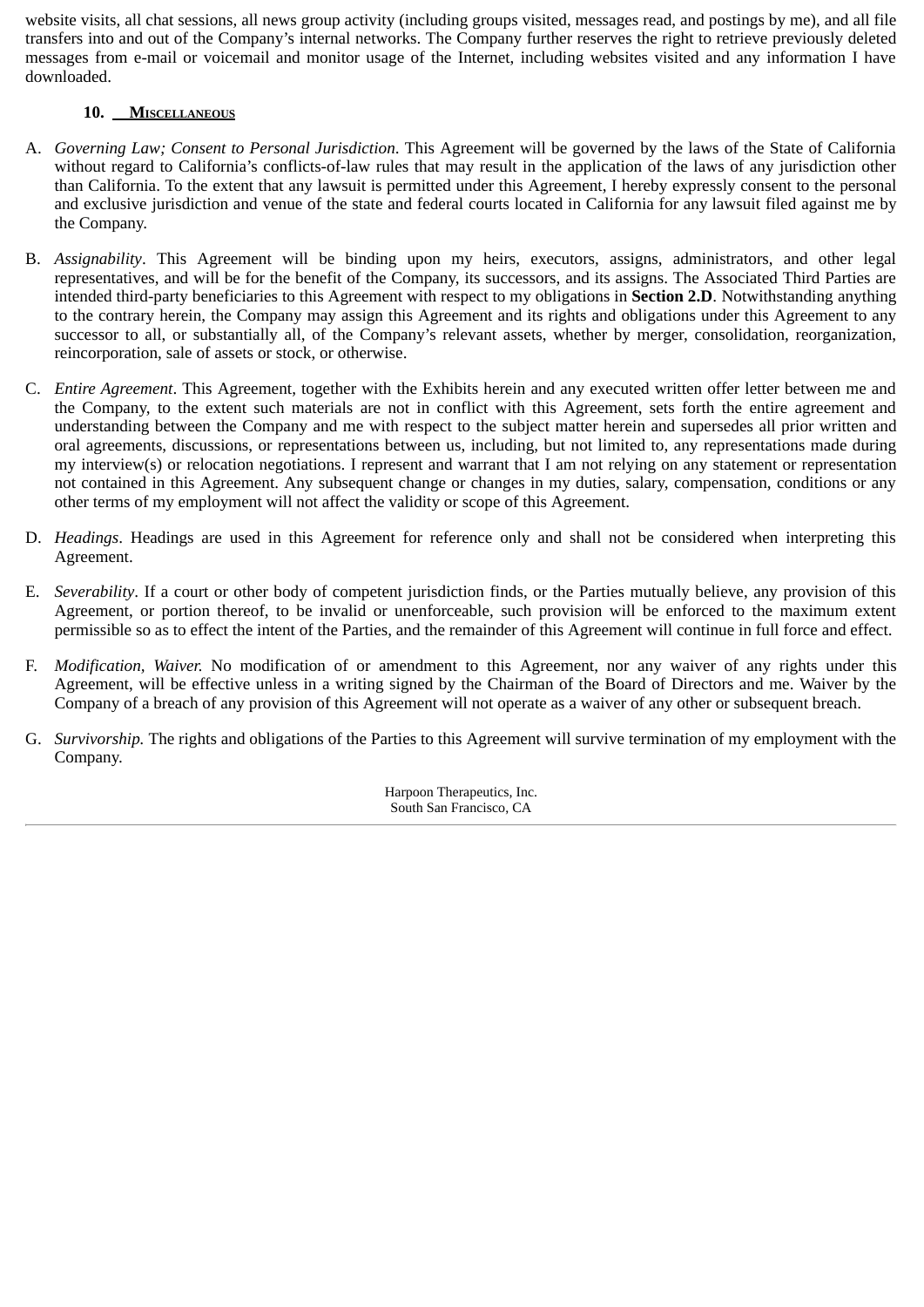# **11. PROTECTED ACTIVITY NOT PROHIBITED**

I understand that nothing in this Agreement shall in any way limit or prohibit me from engaging in any Protected Activity. For purposes of this Agreement, "**Protected Activity**" means filing a charge or complaint with, or otherwise communicating or cooperating with or participating in any investigation or proceeding that may be conducted by any federal, state or local government agency or commission, including the Securities and Exchange Commission, the Equal Employment Opportunity Commission, the Occupational Safety and Health Administration, and the National Labor Relations Board ("**Government Agencies**"). I understand that in connection with such Protected Activity, I am permitted to disclose documents or other information as permitted by law, and without giving notice to, or receiving authorization from, the Company. Notwithstanding, in making any such disclosures or communications, I agree to take all reasonable precautions to prevent any unauthorized use or disclosure of any information that may constitute Company Confidential Information to any parties other than the Government Agencies. I further understand that "**Protected Activity**" does not include the disclosure of any Company attorney-client privileged communications. In addition, I hereby acknowledge that the Company has provided me with notice in compliance with the Defend Trade Secrets Act of 2016 regarding immunity from liability for limited disclosures of trade secrets. The full text of the notice is attached in Exhibit B.

Date:

Signature

Name of Employee (typed or printed)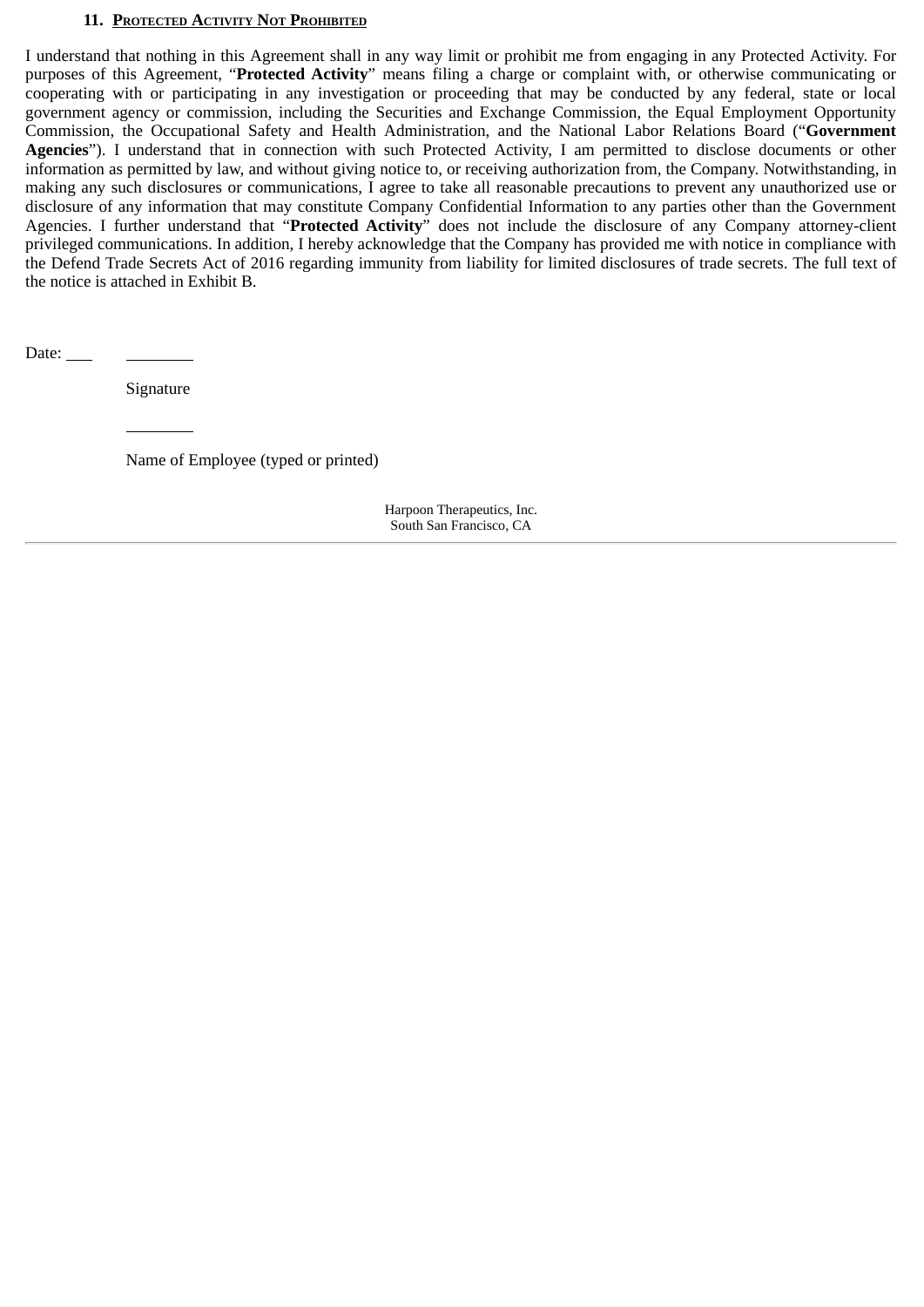# **EXHIBIT A**

# **LIST OF PRIOR INVENTIONS**

# **AND ORIGINAL WORKS OF AUTHORSHIP**

| ⊥itle | _____ | Jescription<br>rdentitvir<br>nher or Kriet-<br>חווטו<br>TVINO |
|-------|-------|---------------------------------------------------------------|
|       |       |                                                               |

\_\_\_ No inventions or improvements

\_\_\_ Additional Sheets Attached

Date:

Signature

Name of Employee (typed or printed)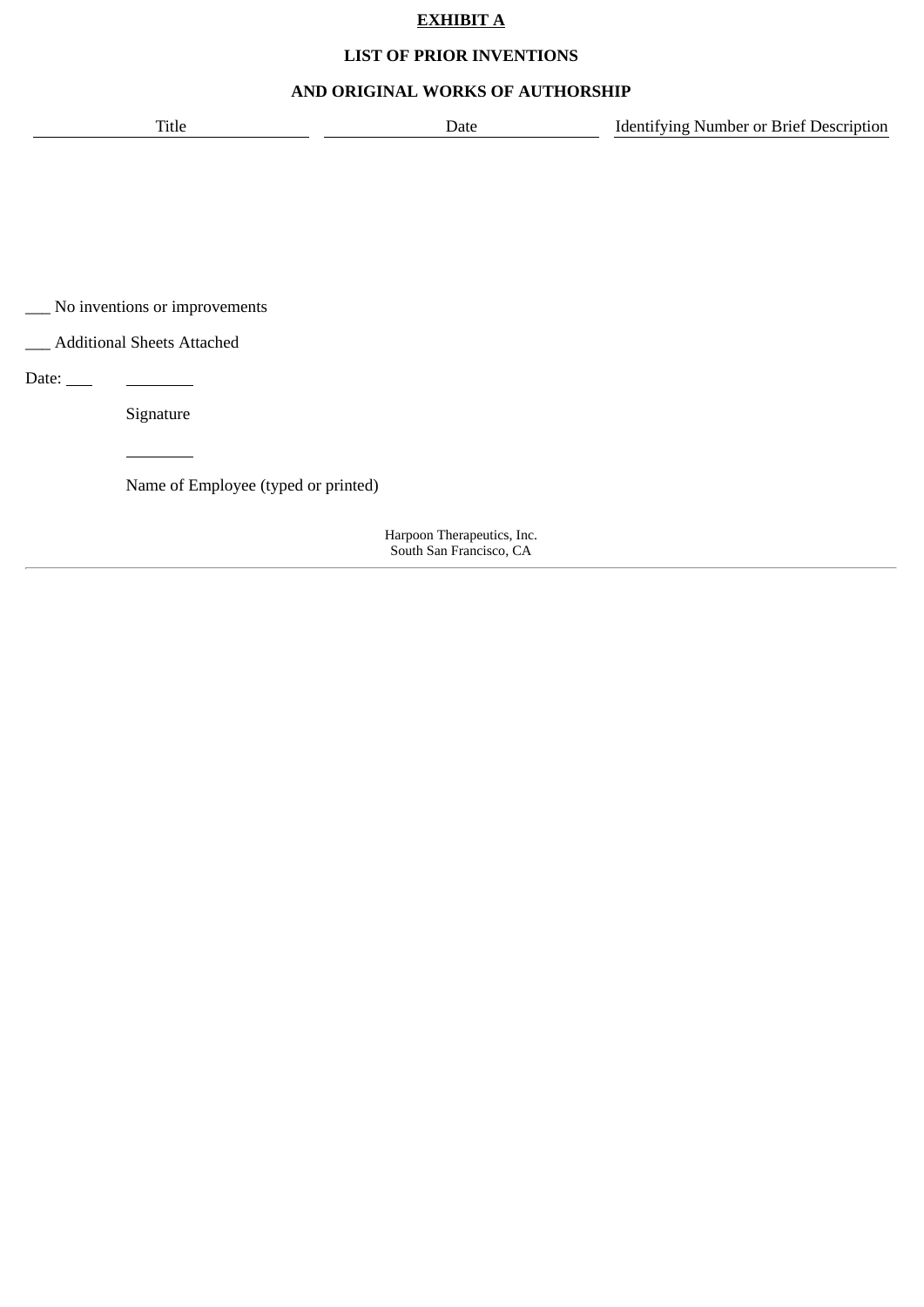## **EXHIBIT B**

### **CALIFORNIA LABOR CODE SECTION 2870**

### **INVENTION ON OWN TIME - EXEMPTION FROM AGREEMENT**

"(a) Any provision in an employment agreement which provides that an employee shall assign, or offer to assign, any of his or her rights in an invention to his or her employer shall not apply to an invention that the employee developed entirely on his or her own time without using the employer's equipment, supplies, facilities, or trade secret information except for those inventions that either:

(1) Relate at the time of conception or reduction to practice of the invention to the employer's business, or actual or demonstrably anticipated research or development of the employer; or

(2) Result from any work performed by the employee for the employer.

(b) To the extent a provision in an employment agreement purports to require an employee to assign an invention otherwise excluded from being required to be assigned under subdivision (a), the provision is against the public policy of this state and is unenforceable."

# **SECTION 7 OF THE DEFEND TRADE SECRETS ACT OF 2016**

" . . . An individual shall not be held criminally or civilly liable under any Federal or State trade secret law for the disclosure of a trade secret that—(A) is made—(i) in confidence to a Federal, State, or local government official, either directly or indirectly, or to an attorney; and (ii) solely for the purpose of reporting or investigating a suspected violation of law; or (B) is made in a complaint or other document filed in a lawsuit or other proceeding, if such filing is made under seal. . . . An individual who files a lawsuit for retaliation by an employer for reporting a suspected violation of law may disclose the trade secret to the attorney of the individual and use the trade secret information in the court proceeding, if the individual—(A) files any document containing the trade secret under seal; and (B) does not disclose the trade secret, except pursuant to court order."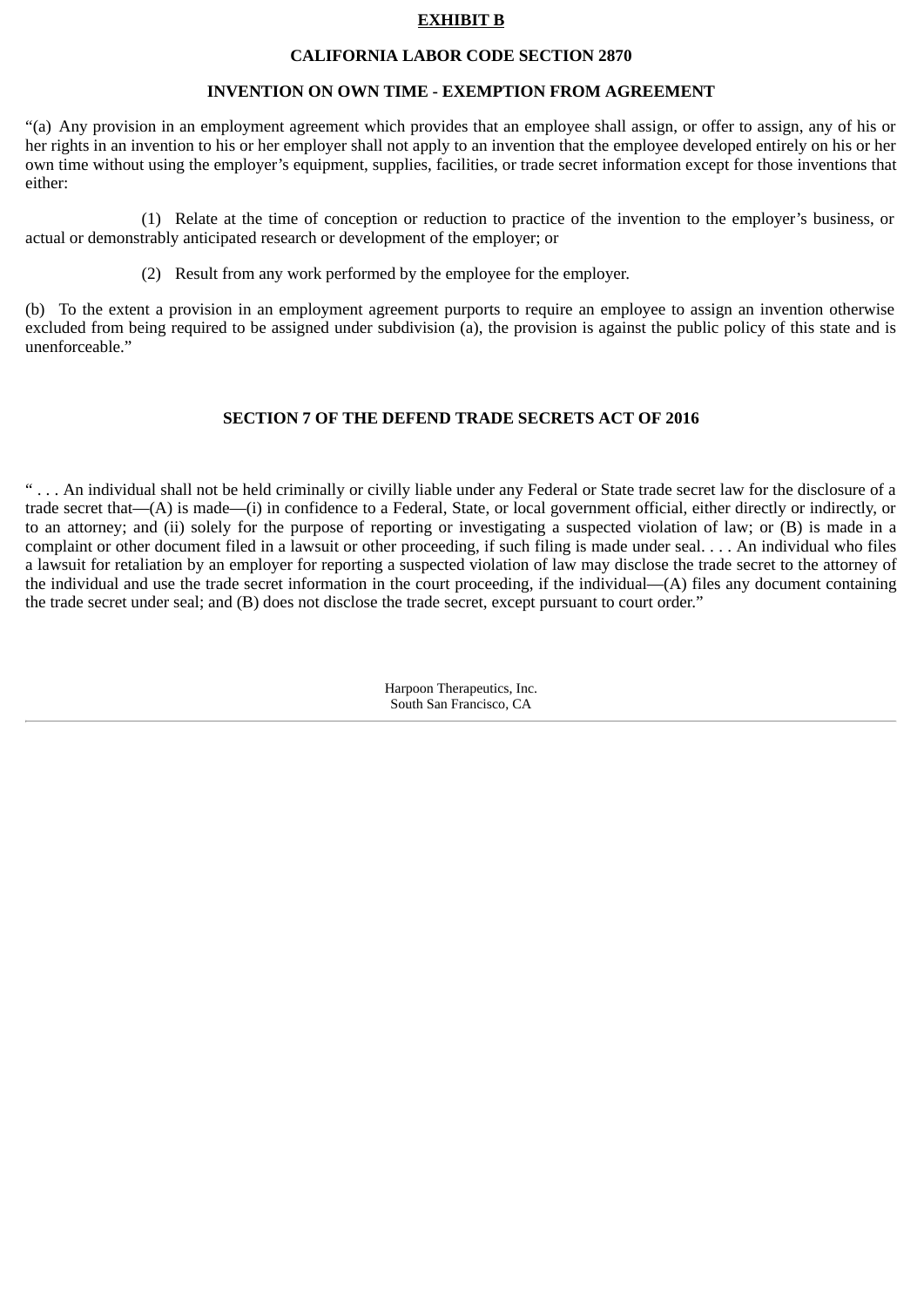# **EXHIBIT C**

### **HARPOON THERAPEUTICS, INC. CONFLICT OF INTEREST GUIDELINES**

It is the policy of Harpoon Therapeutics, Inc. to conduct its affairs in strict compliance with the letter and spirit of the law and to adhere to the highest principles of business ethics. Accordingly, all officers, employees, and independent contractors must avoid activities that are in conflict, or give the appearance of being in conflict, with these principles and with the interests of the Company. The following are potentially compromising situations that must be avoided:

1. Revealing confidential information to outsiders or misusing confidential information. Unauthorized divulging of information is a violation of this policy whether or not for personal gain and whether or not harm to the Company is intended. (The At-Will Employment, Confidential Information, Invention Assignment, and Arbitration Agreement elaborates on this principle and is a binding agreement.)

2. Accepting or offering substantial gifts, excessive entertainment, favors, or payments that may be deemed to constitute undue influence or otherwise be improper or embarrassing to the Company.

3. Participating in civic or professional organizations that might involve divulging confidential information of the Company.

4. Initiating or approving personnel actions affecting reward or punishment of employees or applicants where there is a family relationship or is, or appears to be, a personal or social involvement.

5. Initiating or approving any form of personal or social harassment of employees.

6. Investing or holding outside directorship in suppliers, customers, or competing companies, including financial speculations, where such investment or directorship might influence in any manner a decision or course of action of the Company.

7. Borrowing from or lending to employees, customers, or suppliers.

8. Acquiring real estate of interest to the Company.

9. Improperly using or disclosing to the Company any proprietary information or trade secrets of any other employer or other person or entity with whom obligations of confidentiality exist.

10. Unlawfully discussing prices, costs, customers, sales, or markets with competing companies or their employees.

- 11. Making any unlawful agreement with distributors with respect to prices.
- 12. Improperly using or authorizing the use of any inventions that are the subject of patent claims of any other person or entity.
- 13. Engaging in any conduct that is not in the best interest of the Company.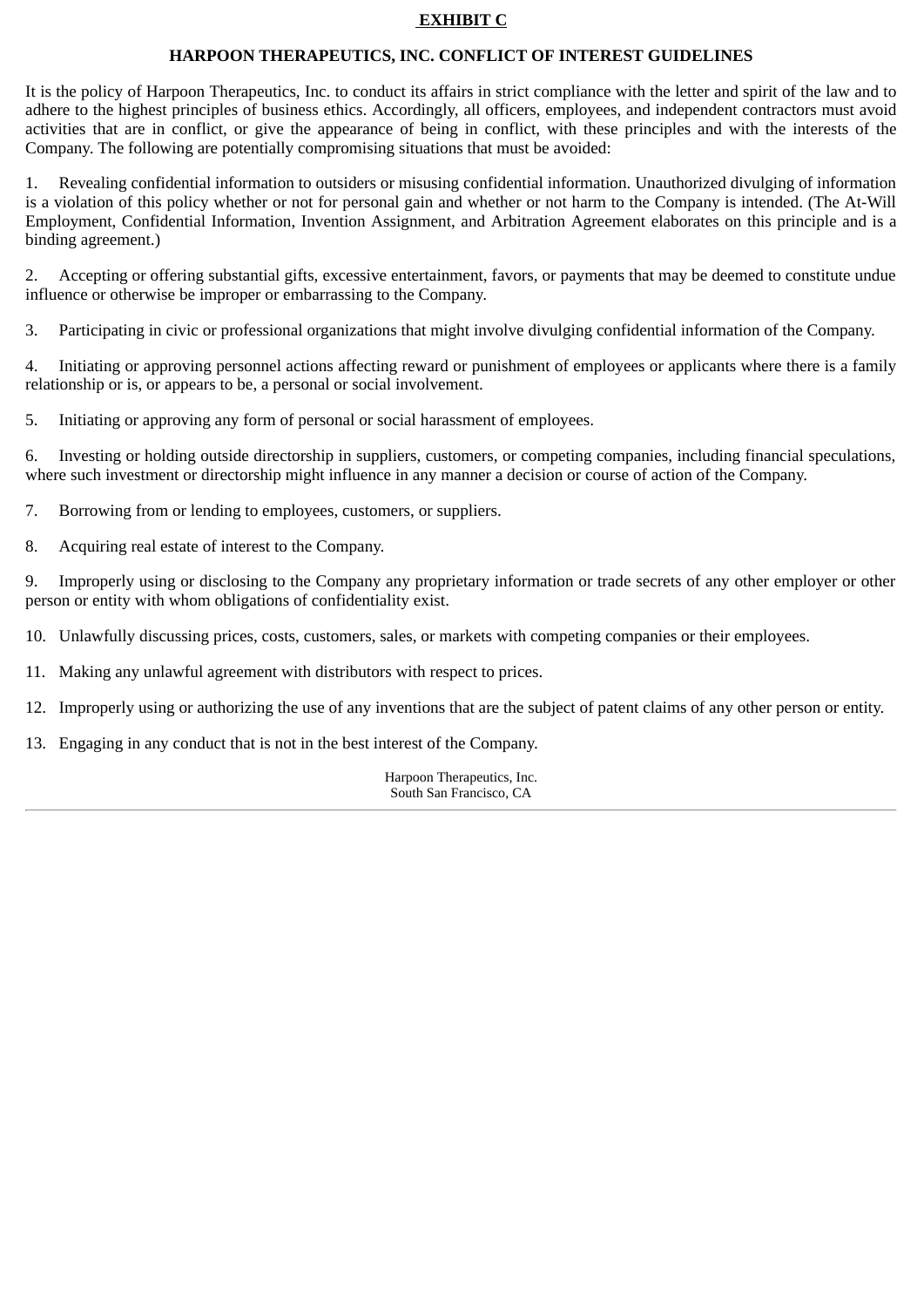Each officer, employee, and independent contractor must take every necessary action to ensure compliance with these guidelines and to bring problem areas to the attention of higher management for review. Violations of this conflict of interest policy may result in discharge without warning.

Nothing in these guidelines is intended to limit employees' rights to discuss the terms, wages, and working conditions of their employment, as protected by applicable law. Also, nothing in these guidelines is intended to limit or prohibit employees from engaging in any Protected Activity. "Protected Activity" means filing a charge or complaint or complaint with, or otherwise communicating or cooperating with or participating in any investigation or proceeding that may be conducted by any federal, state or local government agency or commission, including the Securities and Exchange Commission, the Equal Employment Opportunity Commission, the Occupational Safety and Health Administration, and the National Labor Relations Board ("Government Agencies"). In connection with such Protected Activity, employees are permitted to disclose documents or other information as permitted by law, and without giving notice to, or receiving authorization from, the Company. Notwithstanding, in making any such disclosures or communications, employees must take all reasonable precautions to prevent any unauthorized use or disclosure of any information that may constitute Company Confidential Information to any parties other than the Government Agencies. "Protected Activity" does not include the disclosure of any Company attorney-client privileged communications.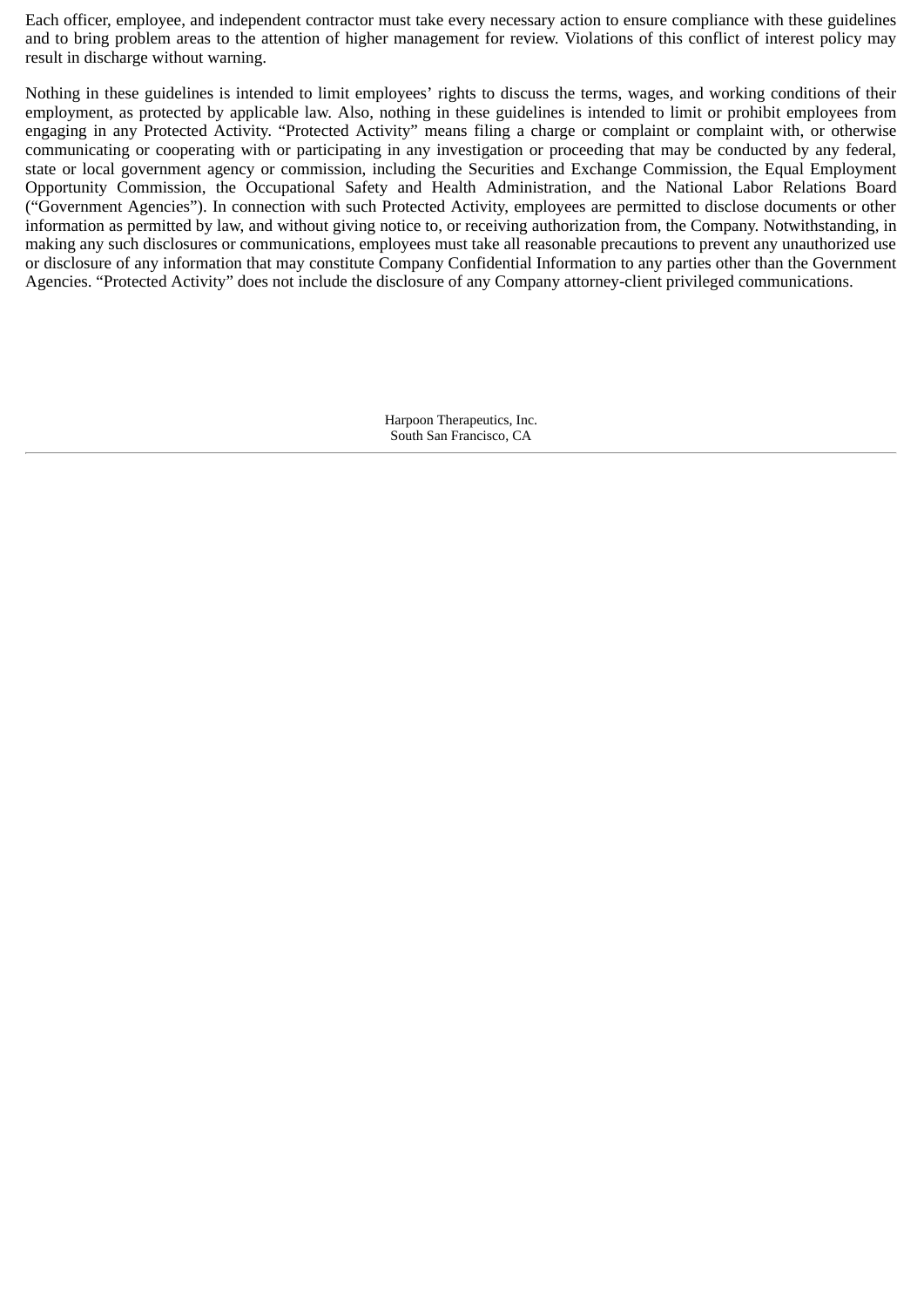### **HARPOON THERAPEUTICS, INC. NON-EMPLOYEE DIRECTOR COMPENSATION POLICY ADOPTED: DECEMBER 19, 2018 AMENDED AND RESTATED: MARCH 18, 2021 AMENDED AND RESTATED: OCTOBER 25, 2021**

<span id="page-105-0"></span>Each member of the Board of Directors (the "*Board*") of Harpoon Therapeutics, Inc. (the "*Company*") who is a nonemployee director of the Company (each such member, a "*Non-Employee Director*") will receive the compensation described in this Non-Employee Director Compensation Policy (the "*Director Compensation Policy*") for his or her Board service.

The Director Compensation Policy may be amended at any time in the sole discretion of the Board or the Compensation Committee of the Board.

A Non-Employee Director may decline all or any portion of his or her compensation by giving notice to the Company prior to the date cash is to be paid or equity awards are to be granted, as the case may be.

# **Annual Cash Compensation**

Each Non-Employee Director will receive the cash compensation set forth below for service on the Board. The annual cash compensation amounts will be payable in equal quarterly installments, in arrears no later than 30 days following the end of each quarter in which the service occurred, prorated for any partial quarter of service. All annual cash fees are vested upon payment.

Each Non-Employee Director may elect in writing to receive all (but not less than all) of his or her cash compensation under the Director Compensation Policy for a calendar year in the form of a stock option (each such election, an "*Election*"). Each such stock option will have the applicable terms and conditions set forth below. Each Election will be made no later than prior to the start of the calendar year to which the Election applies.

- 1. Annual Board Service Retainer:
	- a. All Eligible Directors: \$35,000
	- b. Chair (as applicable): \$65,000 (in lieu of above)
- 2. Annual Committee Member Service Retainer:
	- a. Member of the Audit Committee: \$7,500
	- b. Member of the Compensation Committee: \$5,000
	- c. Member of the Research and Development Committee: \$5,000
	- d. Member of the Nominating and Corporate Governance Committee: \$4,000
- 3. Annual Committee Chair Service Retainer (in lieu of Committee Member Service Retainer):
	- a. Chair of the Audit Committee: \$15,000
	- b. Chair of the Compensation Committee: \$10,000
	- c. Chair of the Research and Development Committee: \$10,000
	- d. Chair of the Nominating and Corporate Governance Committee: \$8,000

# **Equity Compensation**

Equity awards will be granted under the Company's 2019 Equity Incentive Plan or any successor equity incentive plan (the "*Plan*"). All stock options granted under the Director Compensation Policy will be Nonstatutory Stock Options (as defined in the Plan), with a term of ten years from the date of grant (subject to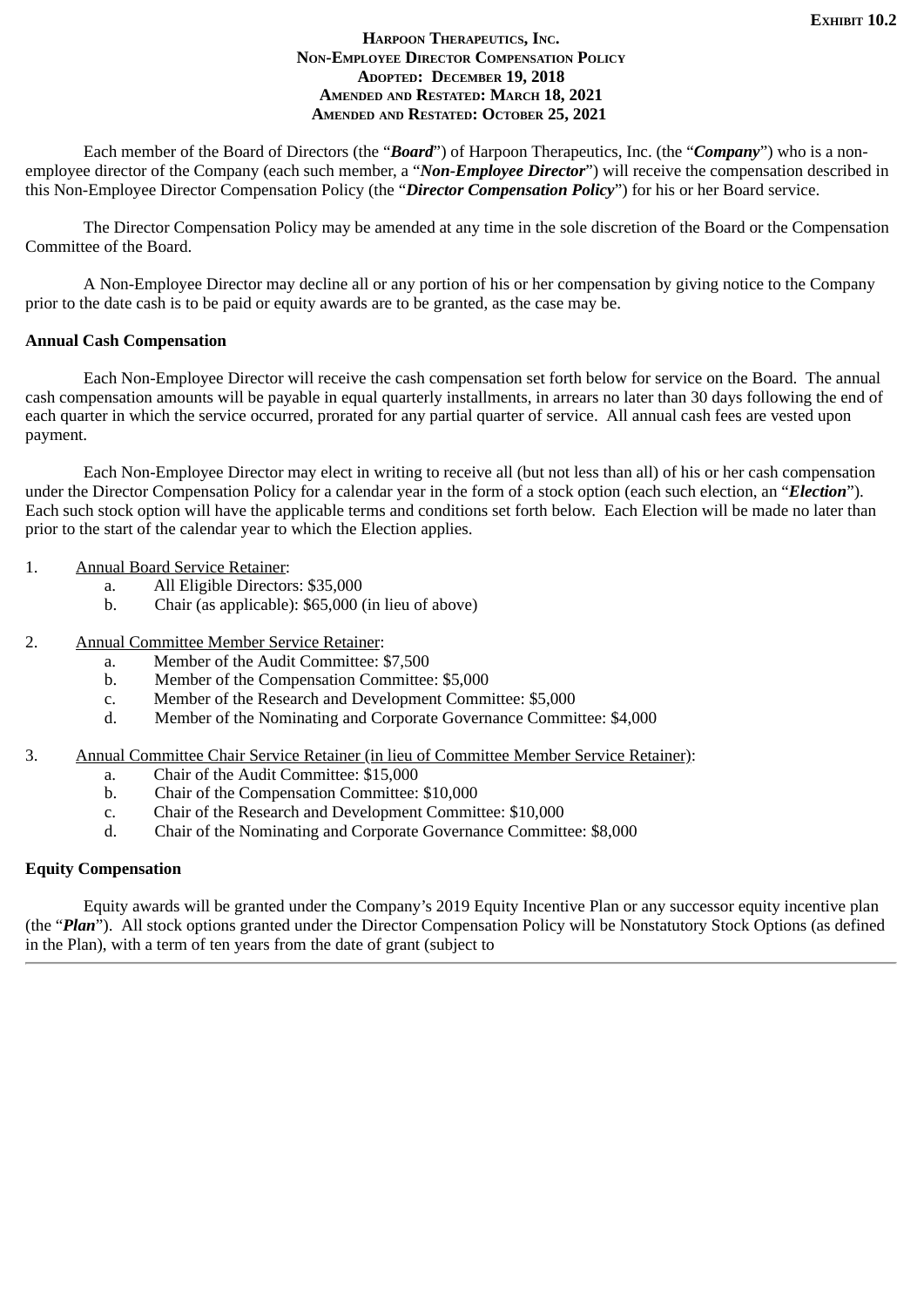earlier termination upon a termination of the Non-Employee Director's Continuous Service (as defined in the Plan)) and an exercise price per share equal to 100% of the Fair Market Value (as defined in the Plan) of the underlying common stock of the Company on the date of grant.

# **(a) Stock Options Granted in lieu of Annual Cash Compensation.**

Without any further action of the Board, each Non-Employee Director that has properly and timely delivered an Election to the Company will automatically be granted a Nonstatutory Stock Option on the date of the annual meeting of the Company's stockholders (each, an "*Annual Meeting*") occurring in the calendar year to which the Election relates, subject to the Non-Employee Director's Continuous Service through such date (each, an "*Election Option*"). Each Election Option will have a grant date value calculated based on the Black-Scholes option valuation methodology equal to the annual cash compensation that such Nonstatutory Stock Option is being granted in lieu of, provided that the number of shares covered by such Nonstatutory Stock Option will be rounded down to the nearest whole share. For Election Options granted in 2021 and thereafter, fifty percent (50%) of each Election Option will vest and become exercisable on the grant date of the Election Option and 25% of each Election Option will vest and become exercisable on each of September 30 and December 31 of the calendar year in which the Election Option is granted, subject to the Non-Employee Director's Continuous Service through each applicable vesting date.

# **(b) Automatic Equity Grants.**

**(i) Initial Grant for New Directors.** Without any further action of the Board, each person who is elected or appointed for the first time to be a Non-Employee Director will automatically, upon the date of his or her initial election or appointment to be a Non-Employee Director, be granted a Nonstatutory Stock Option to purchase 20,335 shares of Company common stock (each such grant, an "*Initial Grant*"). Each Initial Grant will vest and become exercisable in a series of three successive equal annual installments over the three-year period measured from the date of grant, subject to the Non-Employee Director's Continuous Service through each applicable vesting date.

**(ii) 2021 Initial Chairman Grant**. The Non-Employee Director who is appointed for the first time to become Chairman of the Board in calendar year 2021 will be granted, in connection with the amendment and restatement of this Director Compensation Policy on October 25, 2021, a Nonstatutory Stock Option to purchase 10,167 shares of Company common stock (each such grant, an "*Initial Chairman Grant*"). The Initial Chairman Grant will vest on the 1-year anniversary of the date of grant, subject to the Non-Employee Director's Continuous Service through the vesting date.

**(iii) Annual Grant.** Without any further action of the Board, at the close of business on the date of each Annual Meeting, each person who is then a Non-Employee Director will automatically be granted a Nonstatutory Stock Option to purchase 10,167 shares of Company common stock; *provided, however*, that on the date of the Annual Meeting in 2022, the Non-Employee Director then serving as Chairman of the Board shall instead receive a Nonstatutory Stock Option to purchase 20,334 shares of Company common stock (each such grant, an "*Annual Grant*"). Notwithstanding anything to the contrary herein, if as of the date of an Annual Meeting, six months or less have elapsed since the date of grant of the Initial Grant the Non-Employee Director received, then the Non-Employee Director will not be granted a full Annual Grant and instead will be granted a prorated Annual Grant (each such grant, a "*Prorated Annual Grant*") that will be subject to 5,083 shares of Company common stock; provided, however, that if as of the date of an Annual Meeting, less than three months have elapsed since the date of grant of the Initial Grant the Non-Employee Director received (or the Non-Employee Director has not yet received an Initial Grant but is then eligible to receive an Initial Grant), then the Non-Employee Director will not receive a Prorated Annual Grant (or an Annual Grant).

Each Annual Grant or Prorated Annual Grant, as applicable, will become fully vested and exercisable on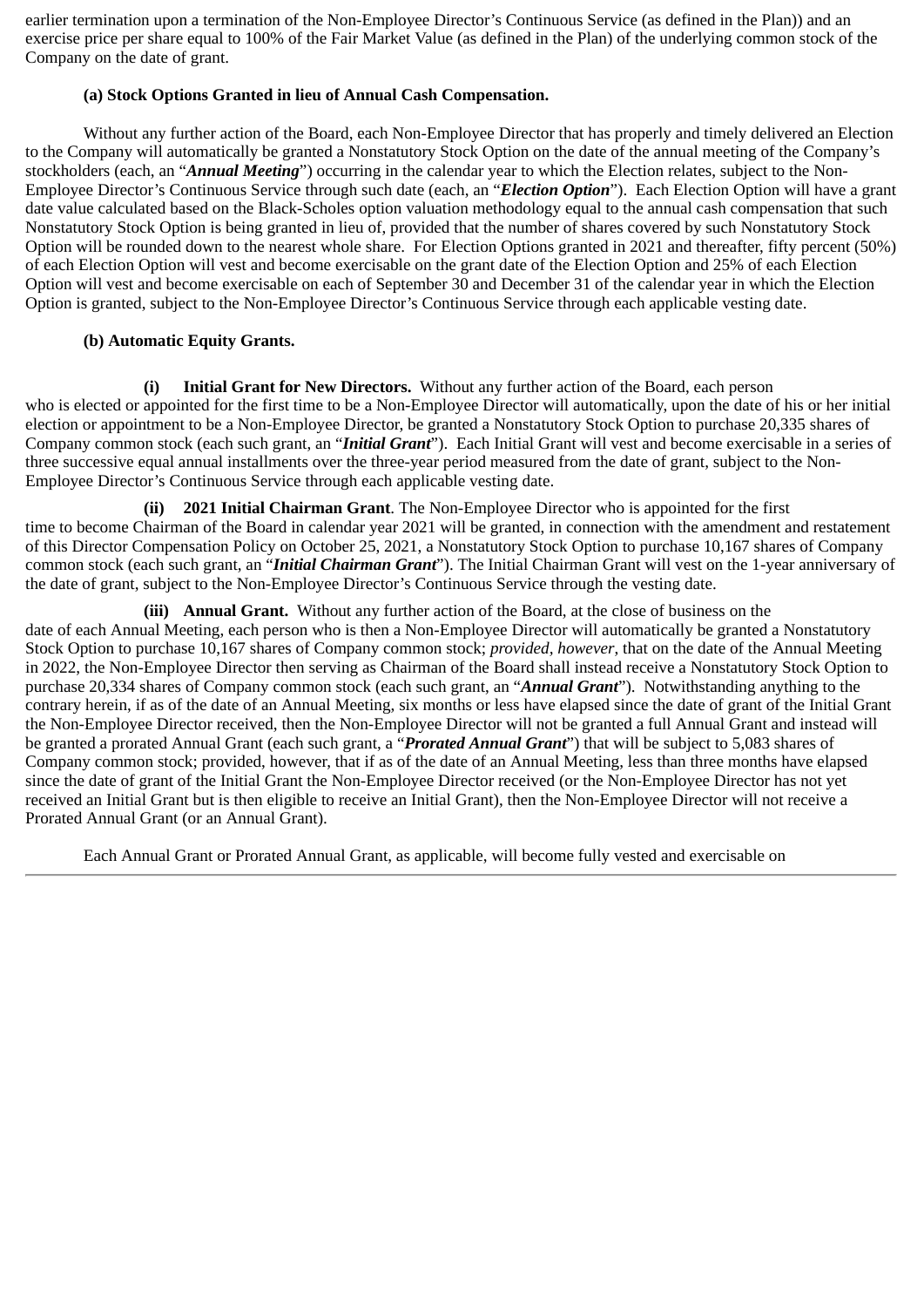the day prior to the one-year anniversary of the date of grant, subject to the Non-Employee Director's Continuous Service through the vesting date.

**(c) Change in Control.** Notwithstanding the foregoing vesting schedules, for each Non-Employee Director who remains in Continuous Service with the Company until immediately prior to the closing of a "*Change in Control*" (as defined in the Plan), the shares subject to his or her then-outstanding equity awards that were granted pursuant to the Director Compensation Policy will become fully vested and exercisable immediately prior to the closing of such Change in Control.

**(d) Remaining Terms.** The remaining terms and conditions of each stock option, including transferability, will be as set forth in the Company's standard Option Agreement, in the form adopted from time to time by the Board or the Compensation Committee of the Board.

# **Compensation Limit**

Compensation payable to Non-Employee Directors is subject to the limits on such compensation set forth in the Plan.

## **Expenses**

The Company will reimburse each Non-Employee Director for ordinary, necessary and reasonable out-of-pocket travel expenses to cover in-person attendance at and participation in Board and committee meetings; provided, that the Non-Employee Director timely submits to the Company appropriate documentation substantiating such expenses in accordance with the Company's travel and expense policy, as in effect from time to time.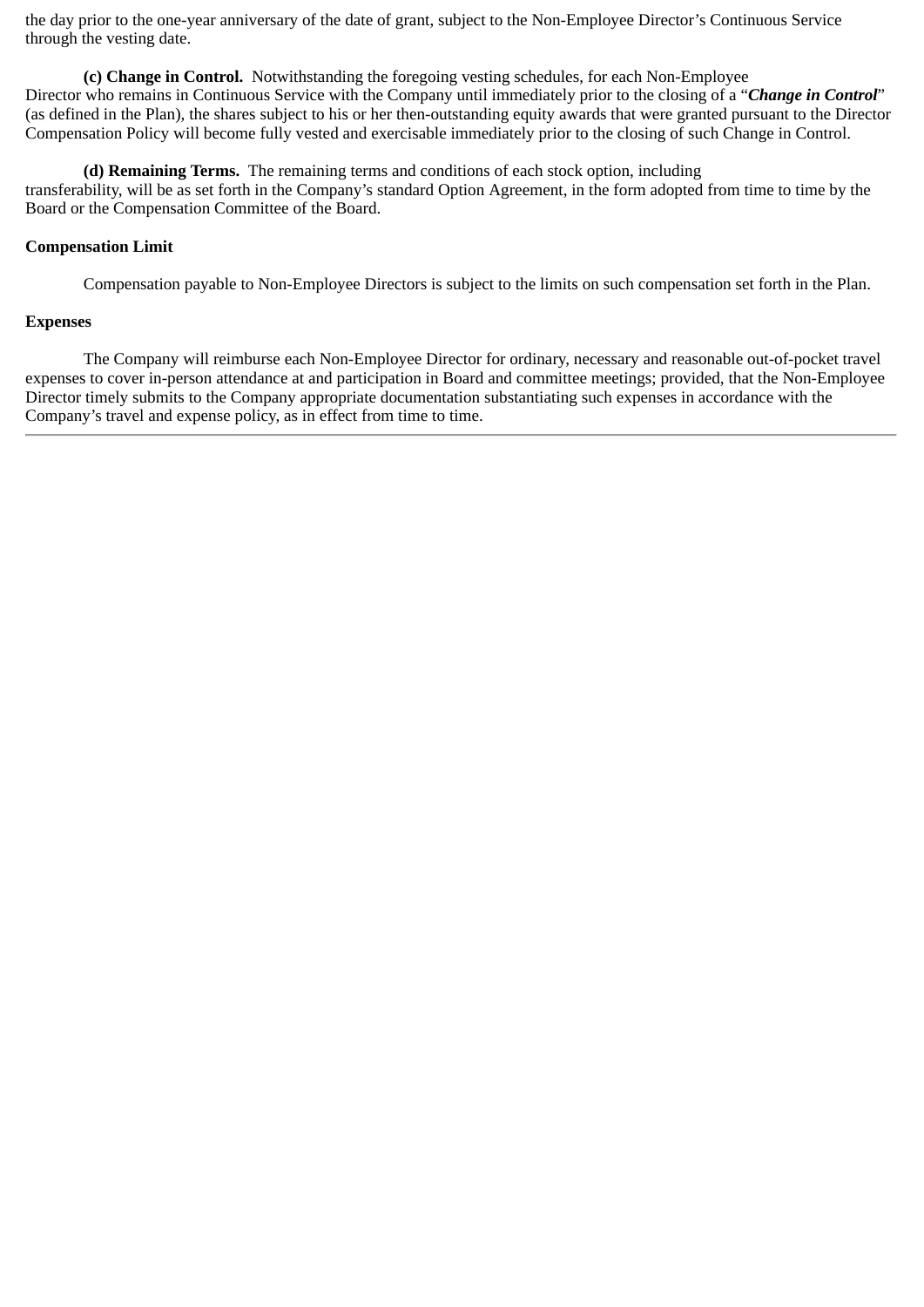## **CERTIFICATION OF PERIODIC REPORT UNDER SECTION 302 OF THE SARBANES-OXLEY ACT OF 2002**

I, Julie Eastland, certify that:

- 1. I have reviewed this Form 10-Q of Harpoon Therapeutics, Inc.;
- 2. Based on my knowledge, this report does not contain any untrue statement of a material fact or omit to state a material fact necessary to make the statements made, in light of the circumstances under which such statements were made, not misleading with respect to the period covered by this report;
- 3. Based on my knowledge, the financial statements, and other financial information included in this report, fairly present in all material respects the financial condition, results of operations and cash flows of the registrant as of, and for, the periods presented in this report;
- 4. The registrant's other certifying officer and I are responsible for establishing and maintaining disclosure controls and procedures (as defined in Exchange Act Rules 13a-15(e) and 15d-15(e)) and internal control over financial reporting (as defined in Exchange Act Rules 13a-15(f) and 15d-15 $(f)$ ) for the registrant and have:
- (a) Designed such disclosure controls and procedures, or caused such disclosure controls and procedures to be designed under our supervision, to ensure that material information relating to the registrant, including its consolidated subsidiaries, is made known to us by others within those entities, particularly during the period in which this report is being prepared;
- (b) Designed such internal control over financial reporting, or caused such internal control over financial reporting to be designed under our supervision, to provide reasonable assurance regarding the reliability of financial reporting and the preparation of financial statements for external purposes in accordance with generally accepted accounting principles;
- (c) Evaluated the effectiveness of the registrant's disclosure controls and procedures and presented in this report our conclusions about the effectiveness of the disclosure controls and procedures, as of the end of the period covered by this report based on such evaluation; and
- (d) Disclosed in this report any change in the registrant's internal control over financial reporting that occurred during the registrant's most recent fiscal quarter (the registrant's fourth fiscal quarter in the case of an annual report) that has materially affected, or is reasonably likely to materially affect, the registrant's internal control over financial reporting; and
- 5. The registrant's other certifying officer and I have disclosed, based on our most recent evaluation of internal control over financial reporting, to the registrant's auditors and the audit committee of the registrant's board of directors (or persons performing the equivalent functions):
- (a) All significant deficiencies and material weaknesses in the design or operation of internal control over financial reporting which are reasonably likely to adversely affect the registrant's ability to record, process, summarize and report financial information; and
- (b) Any fraud, whether or not material, that involves management or other employees who have a significant role in the registrant's internal control over financial reporting.

Date: May 12, 2022 /s/ Julie Eastland **Julie Eastland President and Chief Executive Officer** (Principal Executive Officer)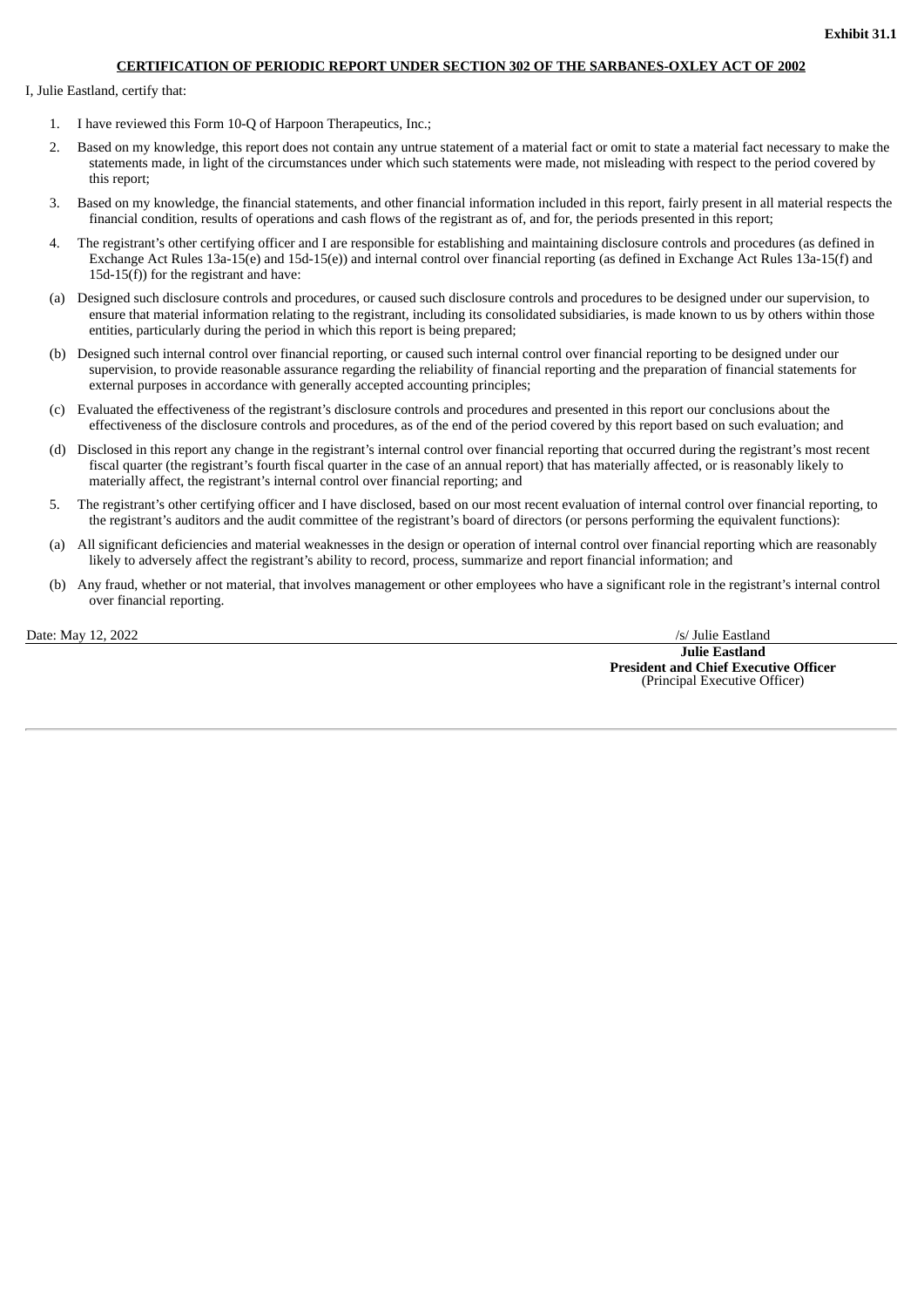## **CERTIFICATION OF PERIODIC REPORT UNDER SECTION 302 OF THE SARBANES-OXLEY ACT OF 2002**

I, Georgia Erbez, certify that:

- 1. I have reviewed this Form 10-Q of Harpoon Therapeutics, Inc.;
- 2. Based on my knowledge, this report does not contain any untrue statement of a material fact or omit to state a material fact necessary to make the statements made, in light of the circumstances under which such statements were made, not misleading with respect to the period covered by this report;
- 3. Based on my knowledge, the financial statements, and other financial information included in this report, fairly present in all material respects the financial condition, results of operations and cash flows of the registrant as of, and for, the periods presented in this report;
- 4. The registrant's other certifying officer and I are responsible for establishing and maintaining disclosure controls and procedures (as defined in Exchange Act Rules 13a-15(e) and 15d-15(e)) and internal control over financial reporting (as defined in Exchange Act Rules 13a-15(f) and 15d-15 $(f)$ ) for the registrant and have:
- (a) Designed such disclosure controls and procedures, or caused such disclosure controls and procedures to be designed under our supervision, to ensure that material information relating to the registrant, including its consolidated subsidiaries, is made known to us by others within those entities, particularly during the period in which this report is being prepared;
- (b) Designed such internal control over financial reporting, or caused such internal control over financial reporting to be designed under our supervision, to provide reasonable assurance regarding the reliability of financial reporting and the preparation of financial statements for external purposes in accordance with generally accepted accounting principles;
- (c) Evaluated the effectiveness of the registrant's disclosure controls and procedures and presented in this report our conclusions about the effectiveness of the disclosure controls and procedures, as of the end of the period covered by this report based on such evaluation; and
- (d) Disclosed in this report any change in the registrant's internal control over financial reporting that occurred during the registrant's most recent fiscal quarter (the registrant's fourth fiscal quarter in the case of an annual report) that has materially affected, or is reasonably likely to materially affect, the registrant's internal control over financial reporting; and
- 5. The registrant's other certifying officer and I have disclosed, based on our most recent evaluation of internal control over financial reporting, to the registrant's auditors and the audit committee of the registrant's board of directors (or persons performing the equivalent functions):
- (a) All significant deficiencies and material weaknesses in the design or operation of internal control over financial reporting which are reasonably likely to adversely affect the registrant's ability to record, process, summarize and report financial information; and
- (b) Any fraud, whether or not material, that involves management or other employees who have a significant role in the registrant's internal control over financial reporting.

Date: May 12, 2022 /s/ Georgia Erbez

**Georgia Erbez Chief Financial Officer** (Principal Financial and Accounting Officer)